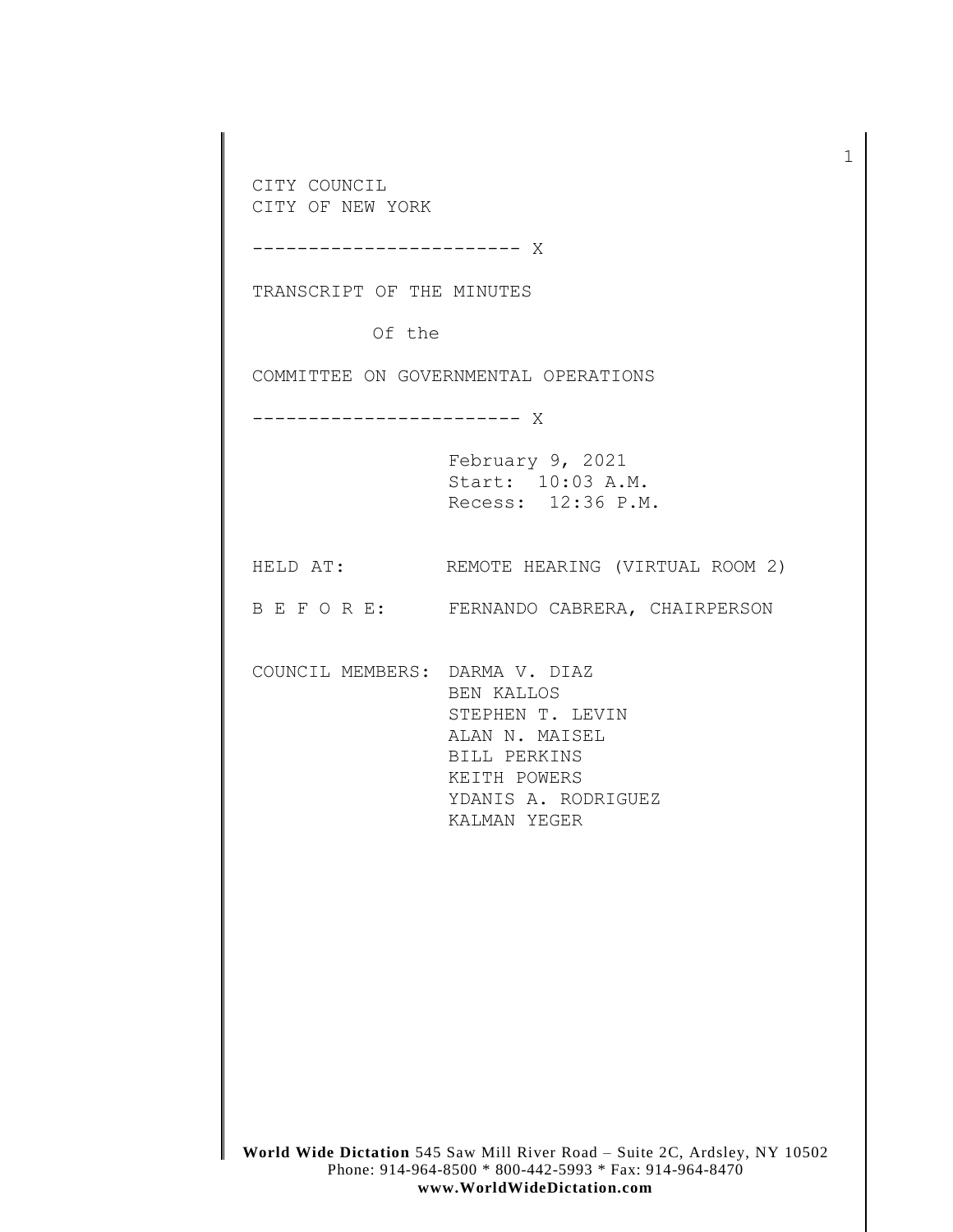A P P E A R A N C E S (CONTINUED)

LISA BLAND, Executive Agency Counsel

OLEG CHERNYAVSKY, Assistant Deputy Commissioner for legal matters

MICHAEL CLARK, Managing Attorney for Legislative Affairs

PAUL OCHOA, Mayor's Office Legislative Affairs Director

JANE TILLMAN IRVING, President of New York Press Club/retired reporter

MICKEY OSTERREICHER, General Counsel National Press Photographers Association

NORMAN SIEGEL, Counsel

ROBERT ROTH, 40 years' experience as a journalist and lawyer, member of New York State Bar Association on Media Law

JUSTIN HARRISON, Senior Policy Counsel ACLU of New York

TOWAKI KOMATSU

JOEL KRUTZBERG, partner at Cahill, Gordon and Reindel Law Firm

JASON B. NICHOLAS, Journalist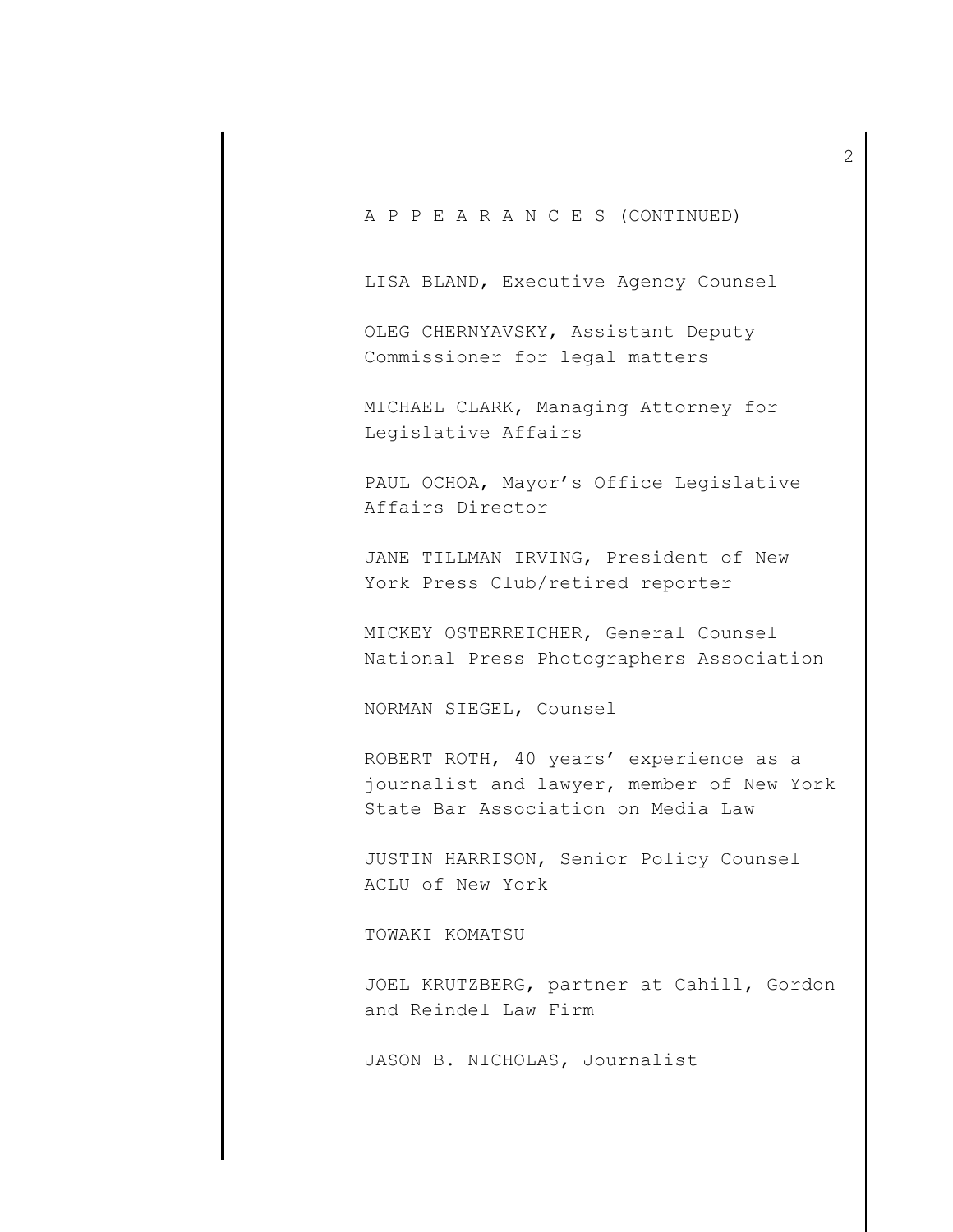A P P E A R A N C E S (CONTINUED)

COLIN DEVRIES, President of Deadline Club

AL-AMYN SUMAR, Counsel at New York Times Company

TODD MAISEL, Press Photographers Vice-President

CRAIG RUTTLE, Photo journalist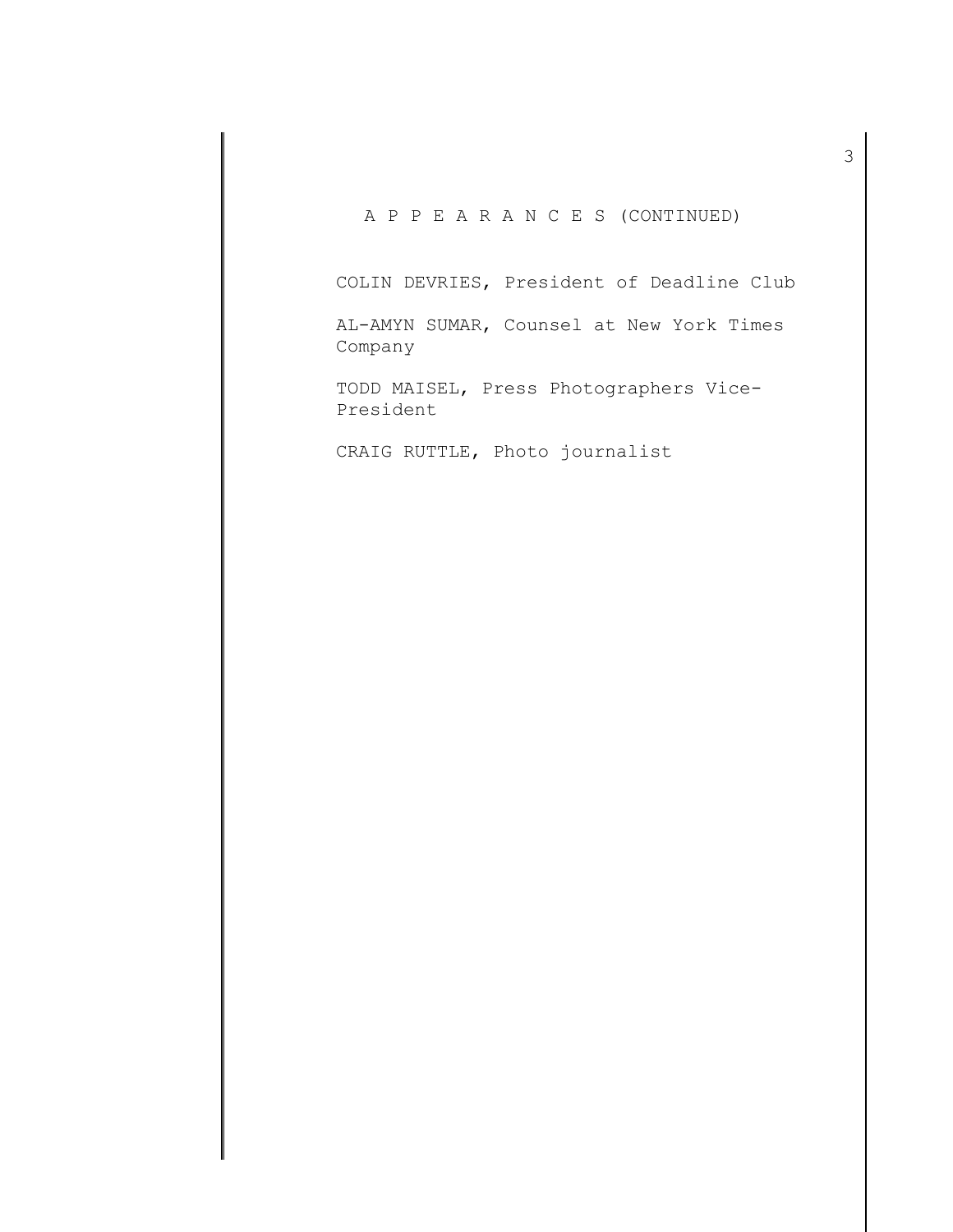1 2 3 4 5 6 7 8 9 10 11 12 13 14 15 16 17 18 19 20 21 22 23 24 25 COMMITTEE ON GOVERNMENTAL OPERATIONS 4 Sergeants would you start your recordings? JOHANNA M. CASTRO: We're live. C. D'ALBA, DIRECTOR OF SECURITY: SGT. LUGO: PC recording good. SGT. JONES: The cloud is rolling. SGT. PEREZ: Backup is rolling. C. D'ALBA, DIRECTOR OF SECURITY: Sgt. Lugo you may begin. SGT. LUGO: Good morning everyone. Welcome to today's remote City Council Hearing of the Committee on Governmental Operations. At this time would all panelists please turn on your video? To minimize disruption, please place electronic devices to vibrate or silent. If you wish to submit testimony, you may do so at [tetimony@council.nyc.gov.](mailto:tetimony@council.nyc.gov) Again, that's [testimony@council.nyc.gov.](mailto:testimony@council.nyc.gov) Thank you for your cooperation, Chair Cabrera, we are ready to begin. CHAIRPERSON FERNANDO CABRERA: Thank you so much, um, good morning. I am council member, Fernando Cabrera, Chair to the Committee on Governmental Operations. I want to start off by thanking the members of the committee in joining us today. Council Members Powers, Council Member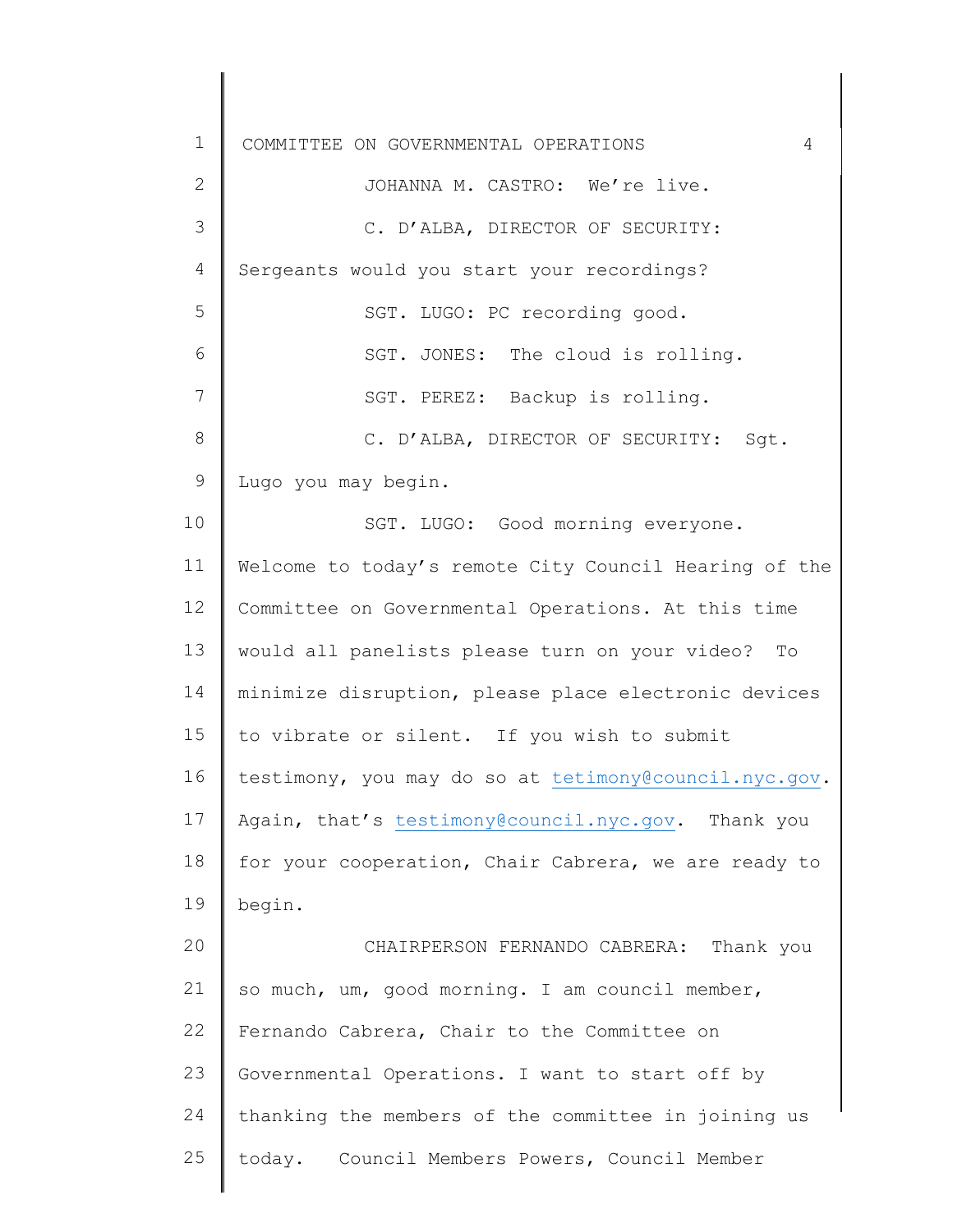| 1 COMMITTEE ON GOVERNMENTAL OPERATIONS |  |
|----------------------------------------|--|
|----------------------------------------|--|

2 3 4 5 6 7 8 9 10 11 12 13 14 15 16 17 18 19 20 21 22 23 24 25 Yeger, Council Member Perkins, uh, that's all I see right now. Uh, today the Committee will hear a piece of Legislation regarding the authority to issue press credentials to members of the media in New York City. These credentials allow journalists to cross police and fire lines and attempt to sponsor events that are open to the press, subject to safety concerns, the preservation of evidence and space limitation, Introduction 2118 sponsored by Council Member Powers would give the Commissioner of the Department of Citywide Administrative Services (DCAS) sole authority to issue, sustain and revoke press credentials. Right now the NYPD hold its authority, the Bill will require DCAS to formicate rules that establish procedures and criteria for issuing, suspending and revoking press credentials and the process for appealing any positions to suspend or revoke. Credentials will only be issued to individuals who have passed a background check. We must ensure that journalists have a clear process for applying for press credentials and for appealing decisions to sustain or revoke them. I think it is especially important that journalists have an opportunity to appeal to a neutral adjudicating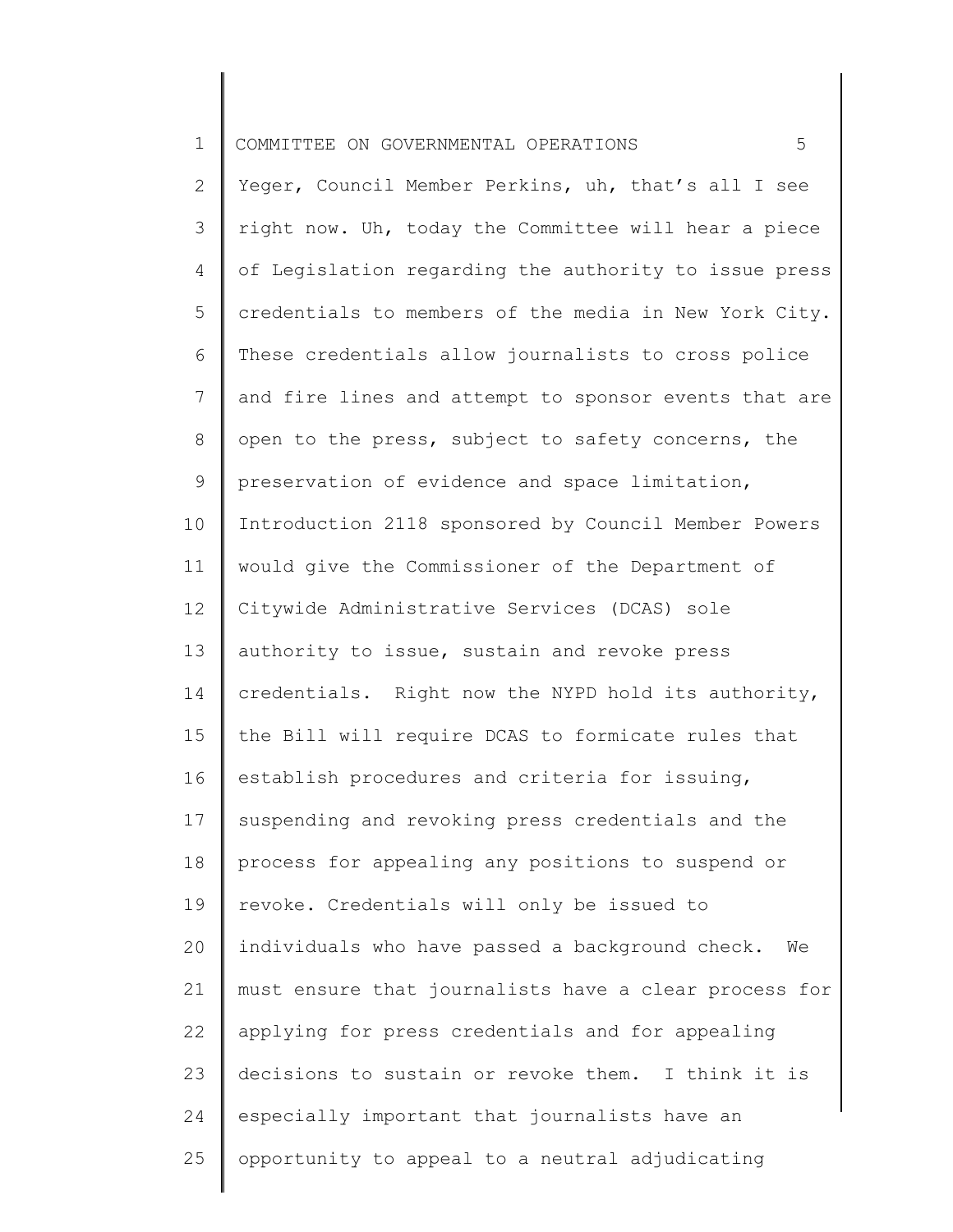| $\mathbf 1$ | COMMITTEE ON GOVERNMENTAL OPERATIONS<br>6             |
|-------------|-------------------------------------------------------|
| 2           | agency outside of the one issuing the credentials     |
| 3           | such as office or administrative trails and hearings. |
| 4           | I would like to explore the possibility of using OATH |
| 5           | as an agency with a strong track record of            |
| 6           | adjudicating disputes or appeals. With that, I want   |
| 7           | to thank the NYPD and the Administration for being    |
| 8           | here today. I look forward to their testimony. I      |
| 9           | also want to thank our Committee Staff, C.J. Murray,  |
| 10          | Emily Porchav, Elizabeth Kron, Sebastian Bachi and    |
| 11          | the Central Staff who is operating this remote        |
| 12          | hearing behind the scenes. I also want to thank my    |
| 13          | own Legislative Director, Claire Michael Bain for     |
| 14          | making this hearing possible. I will now turn it over |
| 15          | to my colleague, Council Member Powers to say a few   |
| 16          | words about his Bill. Council Member Powers.          |
| 17          | KEITH POWERS: Thank you. Glad to be un-               |
| 18          | muted. Thank you, thank you Chair Cabrera and thank   |
| 19          | you everyone who is here today, um, to discuss this   |
| 20          | issue. One that I hold dear and I know many here do   |
| 21          | as well. I'm City Council Member, Keith Powers and    |
| 22          | again thanks to the Chair Cabrera for giving me the   |
| 23          | opportunity to say a few words today but also         |
| 24          | scheduling this hearing. Uh, I introduced this Bill   |
| 25          | with Council Member Adams a few months ago to protect |
|             |                                                       |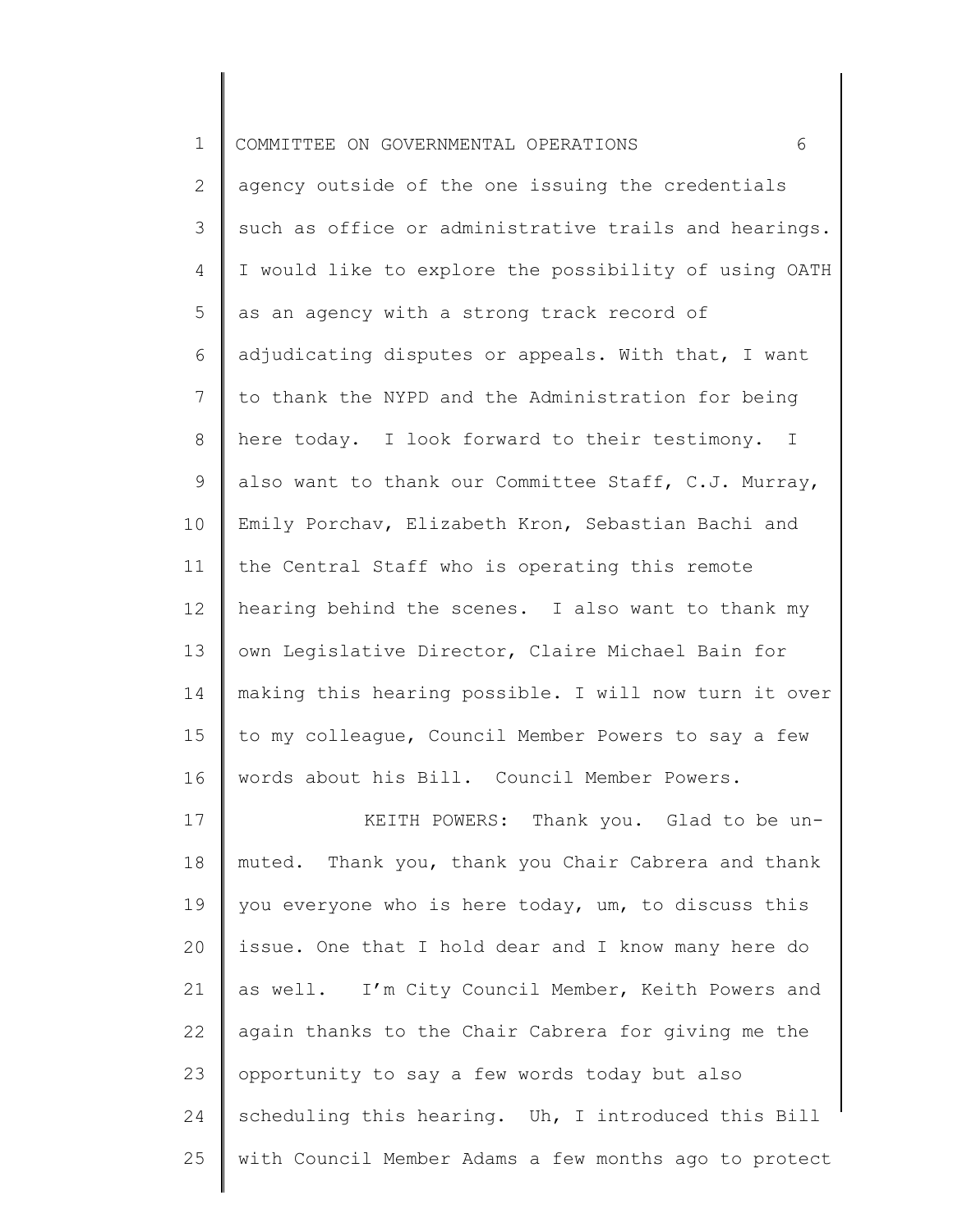| $\mathbf 1$ | 7<br>COMMITTEE ON GOVERNMENTAL OPERATIONS             |
|-------------|-------------------------------------------------------|
| 2           | our Freedom of the Press which is one of the greatest |
| 3           | protections that we offer in this country. And if     |
| 4           | you are in New York City, we need to make that that   |
| 5           | protection is down keyed as much as we fight for      |
| 6           | other places as well we need to make sure that right  |
| 7           | here at home we are doing our jobs to back the press. |
| 8           | Uh, in my view any press credential that is issued by |
| 9           | the City should be easy to access, easy to qualify    |
| 10          | and should be free of any political considerations.   |
| 11          | Members of the media must be able to report on        |
| 12          | stories without any concern that their coverage will  |
| 13          | result in losing a press pass or not being able to    |
| 14          | obtain one and just even more frankly, we need to     |
| 15          | make sure that people who are working in these fields |
| 16          | whether as a photographer or a reporter feel like     |
| 17          | this process is easy and is not constraining their    |
| 18          | ability to do their jobs. Today, we are going to      |
| 19          | hear an Intro 2118 which is my Bill to transfer       |
| 20          | authority away from the New York Police Department to |
| 21          | the Citywide, the Department of Citywide              |
| 22          | Administrative Services as the sole authority to      |
| 23          | issue, suspend or revoke press credentials in New     |
| 24          | York City. My legislation ensures that we have a      |
| 25          | process for distributing press credentials that are   |
|             |                                                       |

║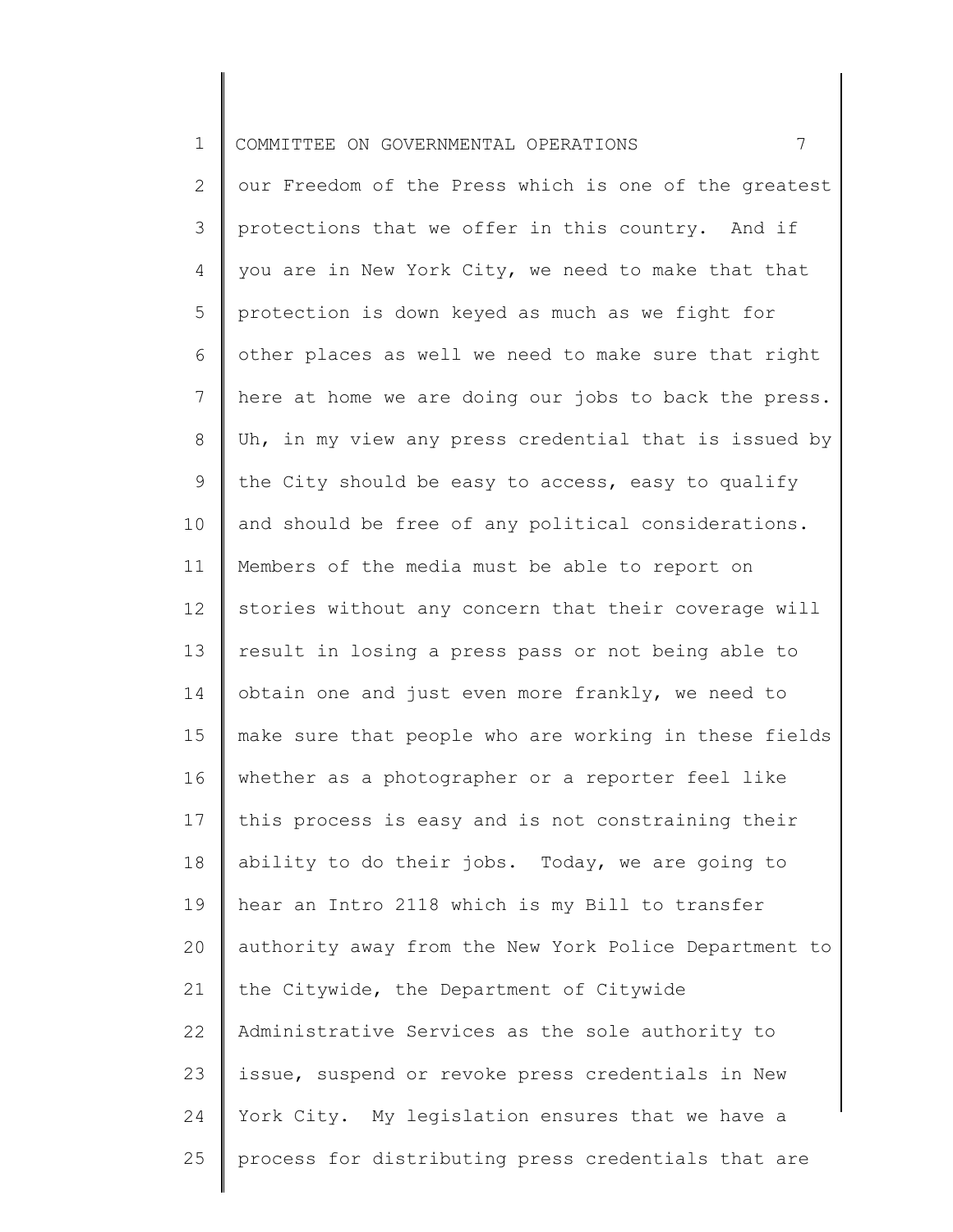| $\mathbf 1$ | COMMITTEE ON GOVERNMENTAL OPERATIONS<br>8             |
|-------------|-------------------------------------------------------|
| 2           | fair, equitable and accessible and creates a balanced |
| 3           | system that protects our freedom of press here in New |
| 4           | York City. It is an opportunity to hear ways to       |
| 5           | change the system so the process is better            |
| 6           | streamlined and to minimize conflicts of interest.    |
| 7           | The diversity and emergence of new press outlets      |
| 8           | requires a reconsideration of its entire process and  |
| 9           | I think that should be an evolving and ongoing        |
| 10          | conversation always which includes who issues the     |
| 11          | press credentials which this process has been in      |
| 12          | place for decades and to provide easy flexibility for |
| 13          | agencies to update these regulations and these        |
| 14          | qualifications over time. A new system will not take  |
| 15          | anything away from the meaning and significance of    |
| 16          | issued press credentials in my, will make sure that   |
| 17          | it is viewed as an independent authority and that we  |
| 18          | can make this process easy and fair and just as I am  |
| 19          | talking of this, I have actually a constituent who    |
| 20          | actually reached out to me about this process, airing |
| 21          | some concerns of themselves with their ability to get |
| 22          | a press, a press pass and I think even the idea that  |
| 23          | a number of them have just expired all at the same    |
| 24          | time causing further constraints. So, I think we      |
| 25          | have identified the problem. I want to say thank you  |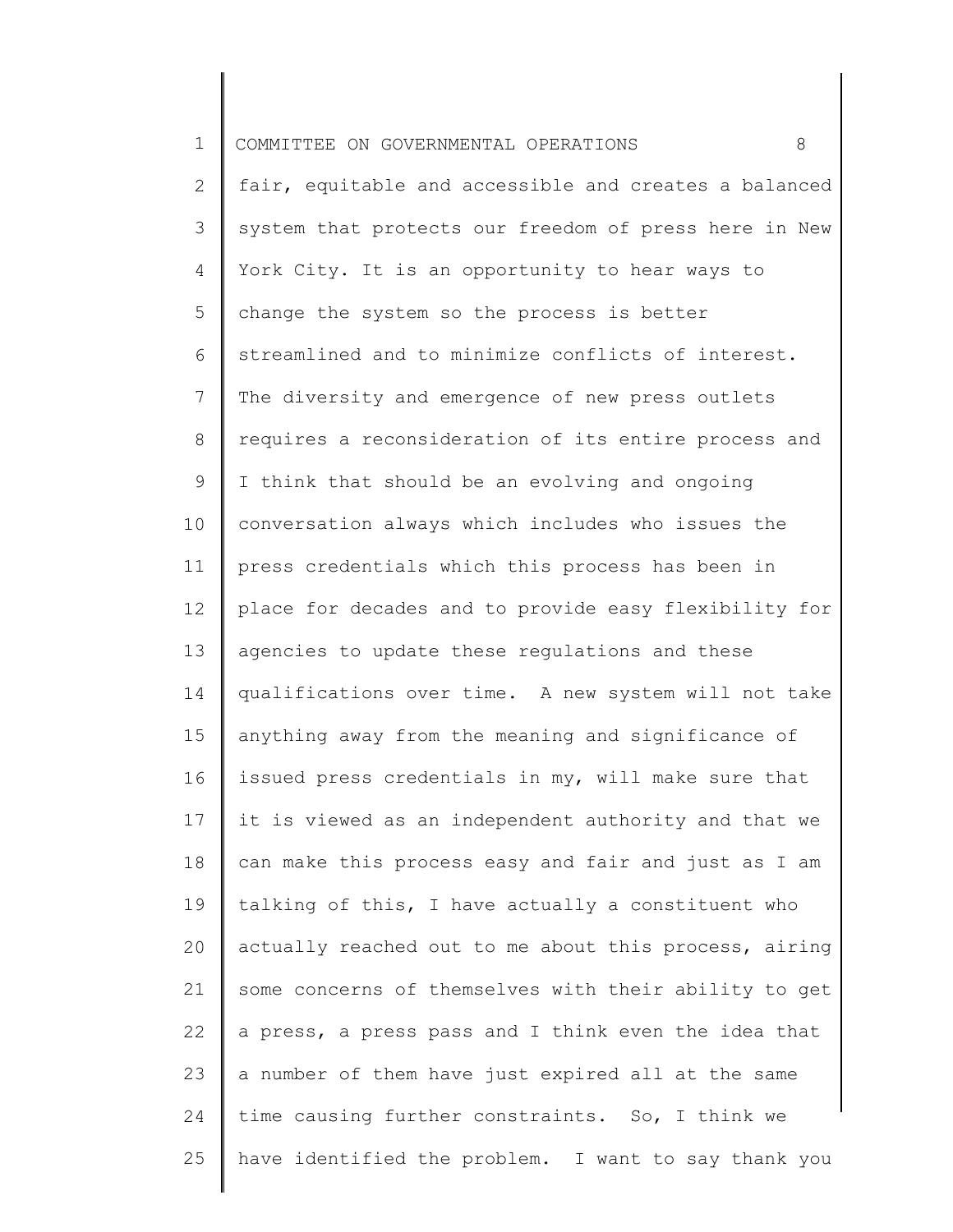| $\mathbf 1$    | 9<br>COMMITTEE ON GOVERNMENTAL OPERATIONS             |
|----------------|-------------------------------------------------------|
| $\overline{2}$ | to all of those who have helped us think about how to |
| 3              | resolve this and a number of the members of the press |
| 4              | who I see on here today, who we've chatted with about |
| 5              | their comments on the Legislation and got to work     |
| 6              | with as well. I want to thank my staff, Sarah Newman  |
| $\overline{7}$ | and all the staff in the Council for their work on    |
| $8\,$          | this and, um, I look forward to hearing everybody's   |
| 9              | testimony here today. So thank you to Chair Cabrera.  |
| 10             | CHAIRPERSON FERNANDO CABRERA: Thank you               |
| 11             | so much, um, Council Member Powers and thank you for  |
| 12             | your leadership. I want to recognize we are being     |
| 13             | joined by Council Member Kallos and Council Member    |
| 14             | Rodriguez and with that I will now turn it over to    |
| 15             | our moderate, Committee Counsel, C.J. Murray to go    |
| 16             | over some of the procedural items.                    |
| 17             | C.J. MURRAY, COMMITTEE COUNSEL: Thank                 |
| 18             | you Chair. I am C. J. Murray Counsel to the           |
| 19             | Committee on Governmental Operations. Before we       |
| 20             | begin testimony, I want to remind everyone that you   |
| 21             | will be on mute until you are called on to testify at |
| 22             | which point you will be unmuted by the host. I will   |
| 23             | be calling on panelists to testify, please listen for |
| 24             | your name to be called. The first panelist to give    |
| 25             | testimony today will be representatives from the      |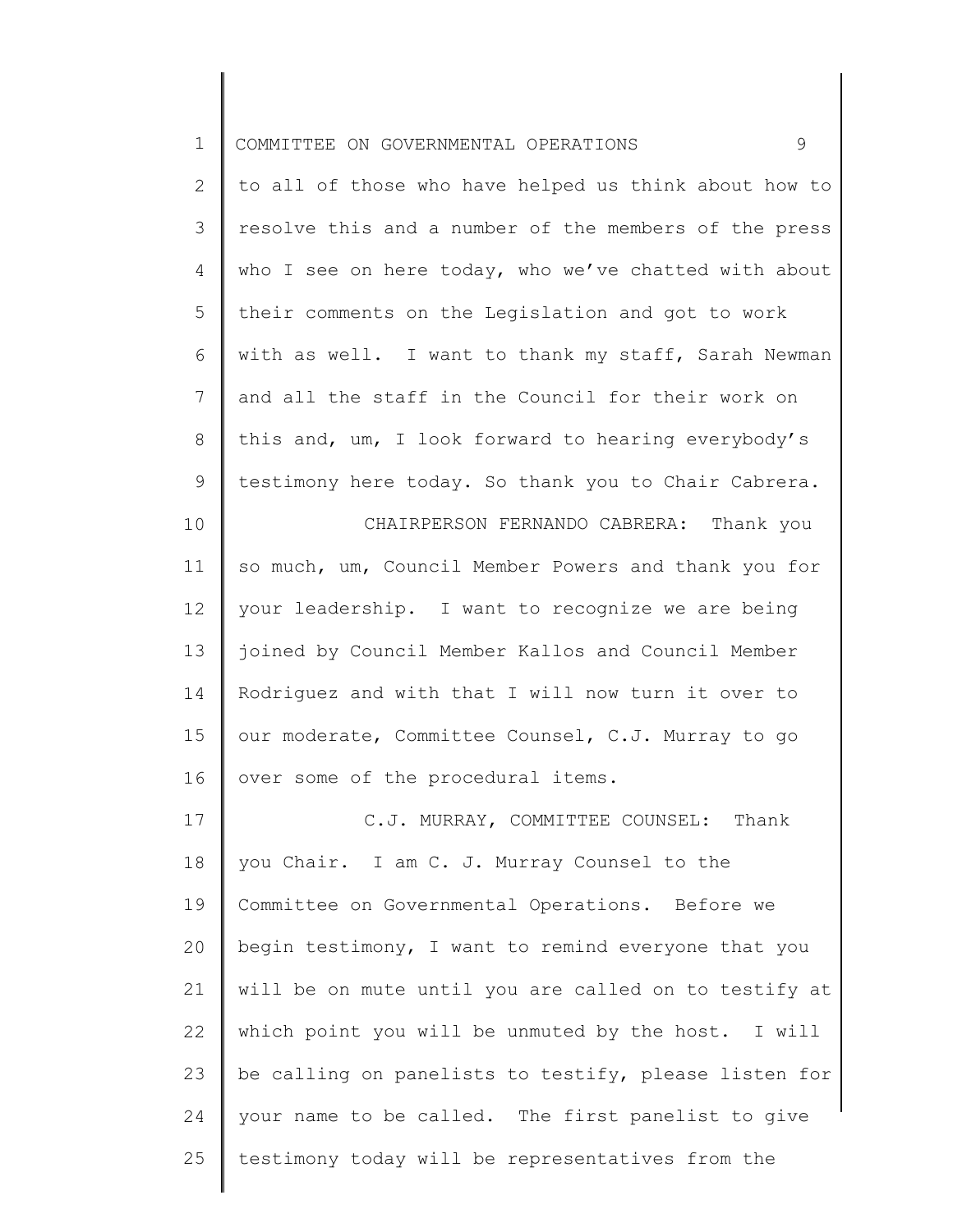| $\mathbf 1$ | 10<br>COMMITTEE ON GOVERNMENTAL OPERATIONS            |
|-------------|-------------------------------------------------------|
| 2           | Administration, from the NYPD, testimony will be      |
| 3           | provided by Executive Agency Counsel, Lisa Bland,     |
| 4           | managing attorney for Legislative Affairs, Michael    |
| 5           | Clark and Assistant Deputy Commissioner for legal     |
| 6           | matters, Oleg Chernyavsky. In addition, from the      |
| 7           | Mayor's Office of City Legislative Affairs, Director  |
| 8           | Paul Ochoa will be providing testimony. Panelists, I  |
| 9           | will call on you when it is your turn to speak.       |
| 10          | During the hearing if a Council Member would like to  |
| 11          | ask a question of a specific panelists, please use    |
| 12          | the Zoom Raise Hand Function and I will call on your  |
| 13          | in order. We will be limiting Council Member          |
| 14          | questions to five minutes which includes the time it  |
| 15          | takes the panelist to answer your question. Please    |
| 16          | note that for ease of this virtual hearing there will |
| 17          | not be a second round of questioning outside of       |
| 18          | questions from the Committee Chair. All hearing       |
| 19          | participants should submit written testimony to       |
| 20          | testimony@council.nyc.gov. Before we begin            |
| 21          | testimony, I will administer the oath. Executive      |
| 22          | Agency Counsel Bland, Managing Attorney Clark,        |
| 23          | Assistant Deputy Commissioner, Chernyavsky and        |
| 24          | Director Ochoa, please raise your right hand. I will  |
| 25          | read the oath once and then call on each of you       |
|             |                                                       |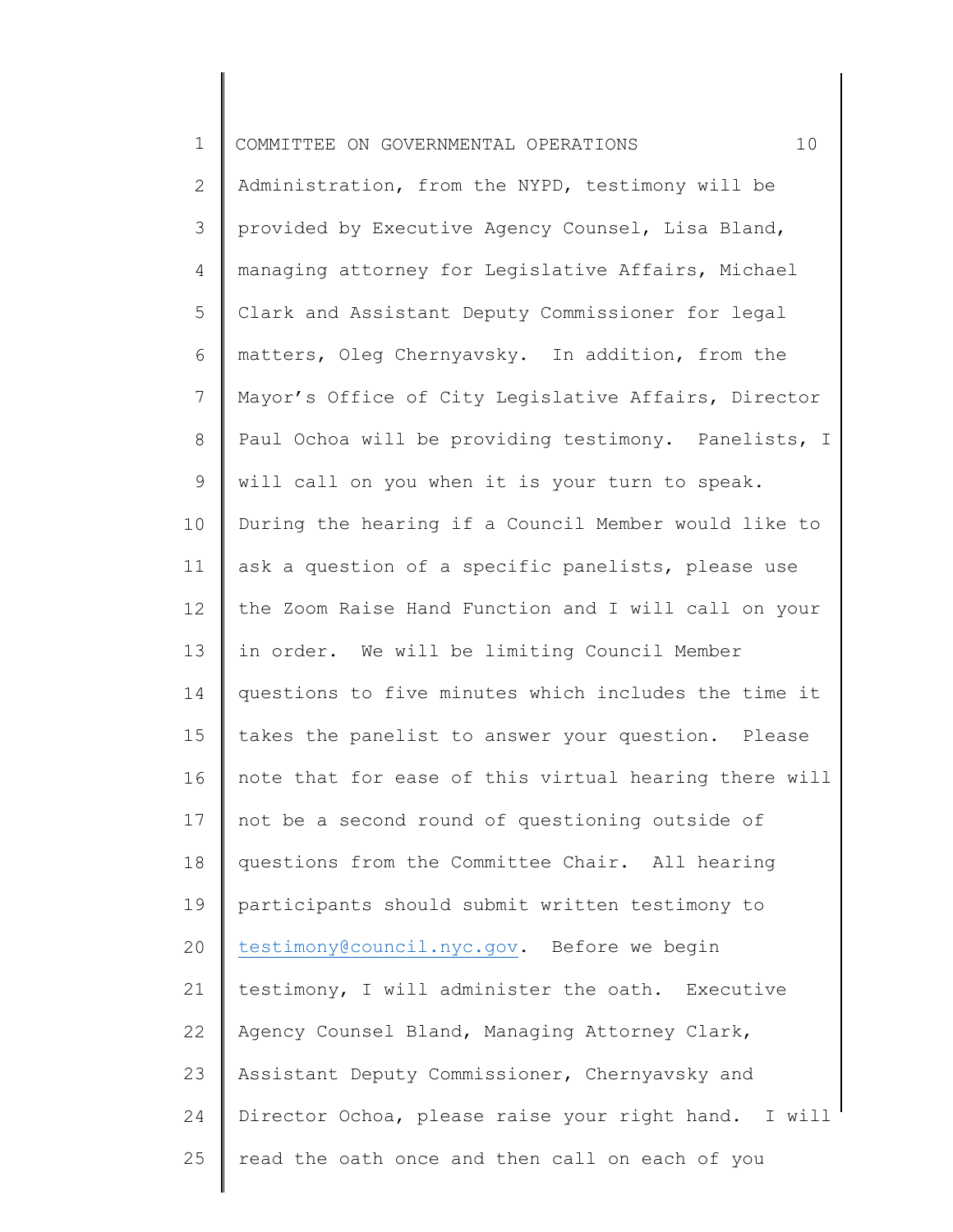1 2 3 4 5 6 7 8 9 10 11 12 13 14 15 16 17 18 19 20 21 22 23 24 25 COMMITTEE ON GOVERNMENTAL OPERATIONS 11 individually for a response. Do you affirm to tell the truth, the whole truth and nothing but the truth before this Committee and to respond honestly to Council Member questions? Executive Agency Counsel Bland? LISA BLAND: I do. C.J. MURRAY, COMMITTEE COUNSEL: Managing Attorney, Clark? MICHAEL CLARK: I do. C.J. MURRAY, COMMITTEE COUNSEL: Assistant Deputy Commissioner Chernyavsky? OLEG CHERNYAVSKY: I do. C.J. MURRAY, COMMITTEE COUNSEL: Director Ochoa? PAUL OCHOA: I do. C.J. MURRAY, COMMITTEE COUNSEL: Thank you. Executive Agency Counsel Bland you may begin your testimony? LISA BLAND: Thank you. Good morning Chair Cabrera and members of the Council. I am Lisa Bland Counsel for the Deputy Commissioner of Public Information. I am joined today by Paul Antonio Ochoa, the Mayor's Director of City Legislative Affairs, Oleg Chernyavsky, Assistant Deputy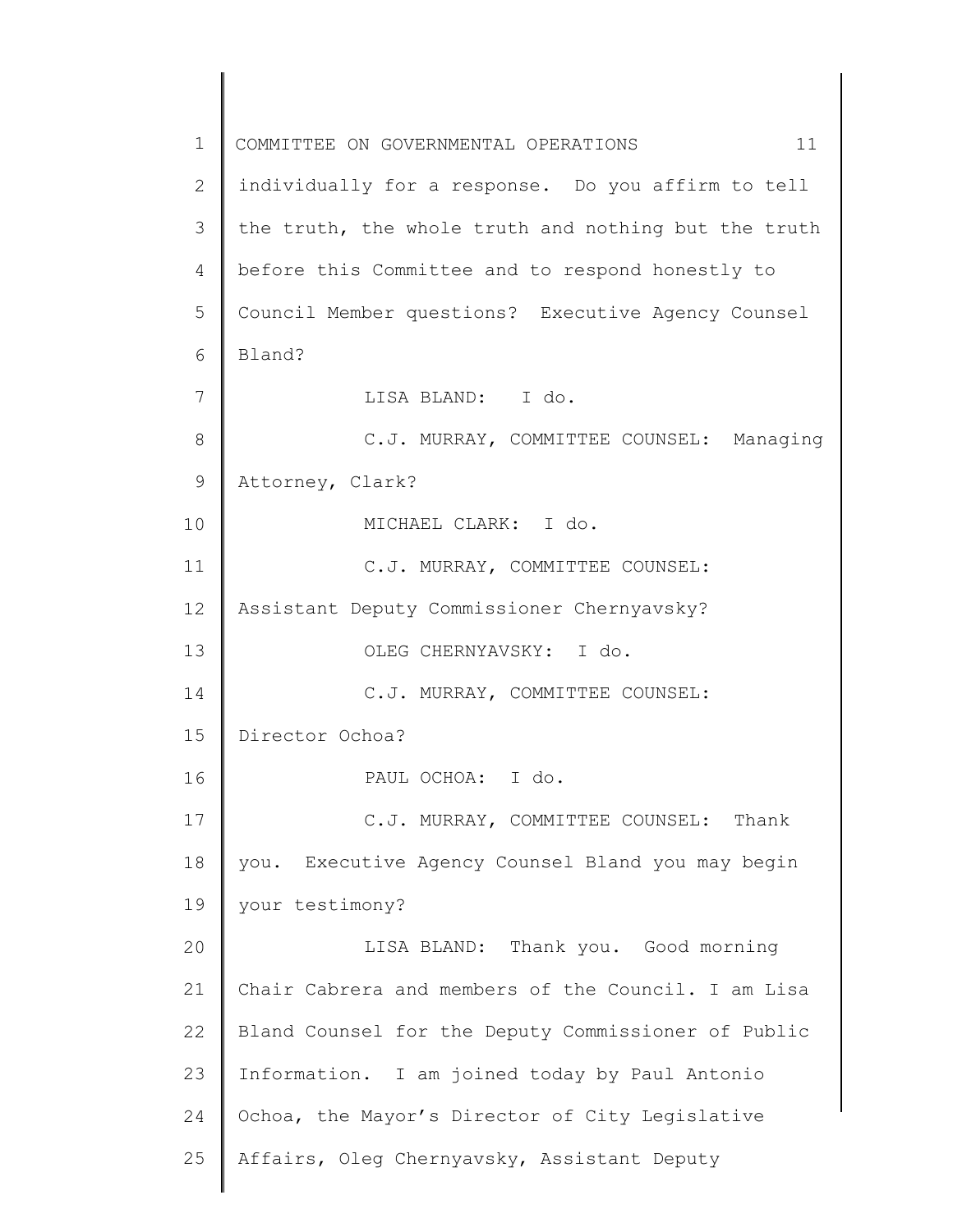| $\mathbf 1$     | 12<br>COMMITTEE ON GOVERNMENTAL OPERATIONS            |
|-----------------|-------------------------------------------------------|
| $\mathbf{2}$    | Commission of the Legal Matters of the New York City  |
| 3               | Police Department, NYPD and Michael Clark, Managing   |
| 4               | Attorney of the Legislative Affairs Unit. On behalf   |
| 5               | of Commissioner, Dermot Shea, I wish to thank the     |
| 6               | council for the opportunity to discuss this important |
| $7\phantom{.}$  | opportunity and comment on the Bill being heard       |
| 8               | today. The heart of the NYPDs mission is to protect   |
| $\mathsf 9$     | the health, safety and welfare of those who live in,  |
| 10 <sub>o</sub> | work in and visit our City. Yet, while protecting     |
| 11              | the safety of the citizens of this City remains our   |
| 12              | number 1 priority. The NYPD currently has a           |
| 13              | multitude of other functions. One of those functions  |
| 14              | is the issuance of press credentials. Credentials     |
| 15              | that enable members of the press to access to         |
| 16              | newsworthy events so that they may inform the public. |
| 17              | The administration unequivocally supports the Freedom |
| 18              | of the Press to do their jobs, reporting on events    |
| 19              | that take place throughout the City on a daily basis. |
| 20              | An informed public on issues ranging from crime to    |
| 21              | traffic to politics and elections as well as new City |
| 22              | Policies and Programs and even trash collection is    |
| 23              | essential to the functioning of the City. Journalists |
| 24              | also play a critical role in holding everyone in      |
| 25              | Government, NYPD included accountable. When the NYPD  |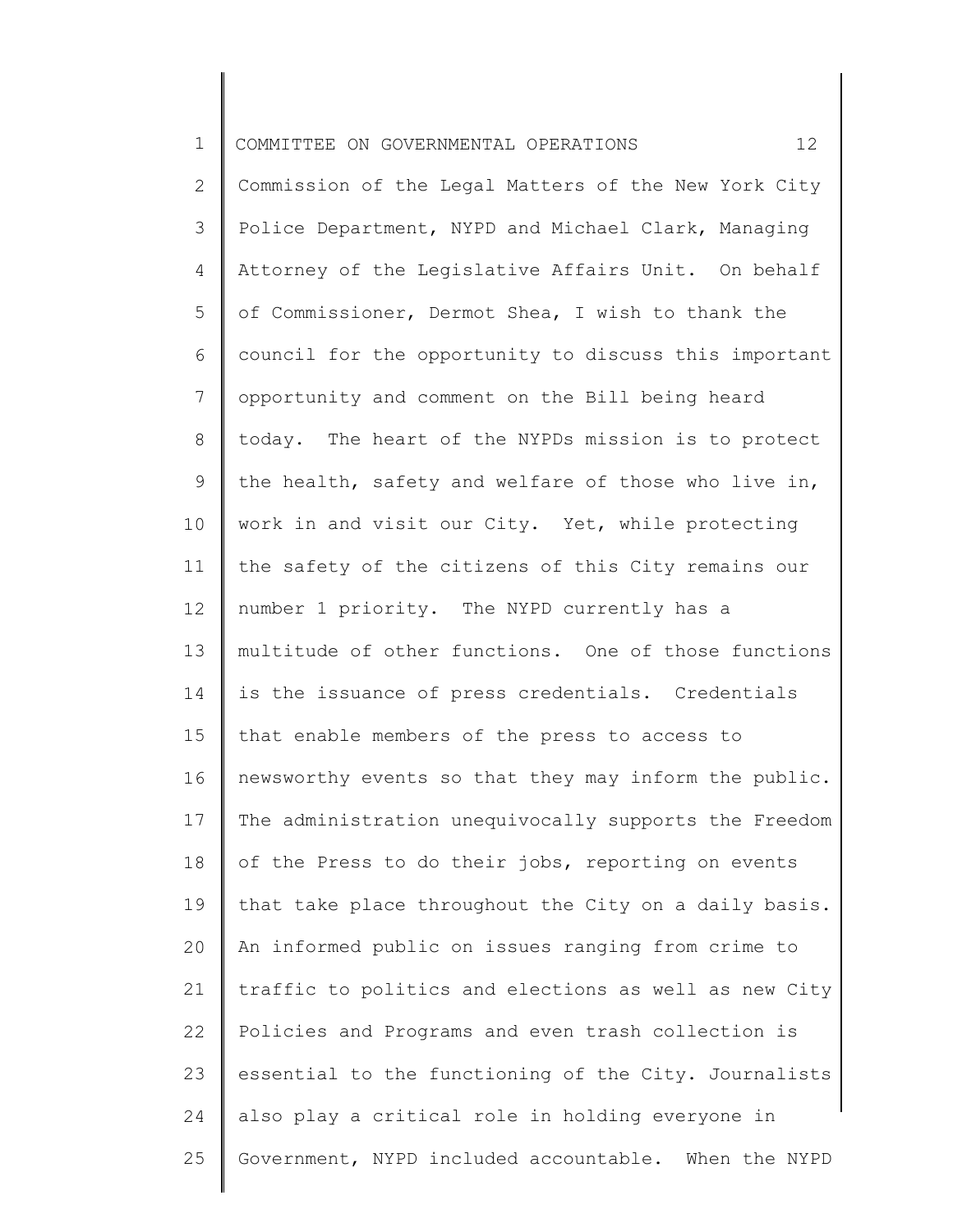| $\mathbf 1$ | 13<br>COMMITTEE ON GOVERNMENTAL OPERATIONS            |
|-------------|-------------------------------------------------------|
| 2           | and the media intersect, it is the policy of the      |
| 3           | Department to help facilitate the medias ability to   |
| 4           | fulfil their critical responsibilities. This is       |
| 5           | represented by fully staffed 24/7 public information  |
| 6           | bureau that responds to thousands of media inquiries  |
| 7           | each year, coordinates and notifies the press         |
| 8           | regarding NYPD news conferences and other media       |
| $\mathsf 9$ | sessions and enables media access at newsworthy       |
| 10          | incidents such as crime scenes where safety permits.  |
| 11          | To facilitate such access, the NYPD has issued press  |
| 12          | credentials for several decades. The rules for        |
| 13          | issuance and continued maintenance of such            |
| 14          | credentials have been codified into the Rules of the  |
| 15          | City of New York, (RCNY) and are available for public |
| 16          | inspection. Pursuant to the RCNY press credentials    |
| 17          | are available to members of the press who cover       |
| 18          | emergency, spot or breaking news and/or public events |
| 19          | of a non-emergency nature. From 2015 to 2020, the     |
| 20          | NYPD has issued well over 5,000 press cards to        |
| 21          | members of the press so that journalists can do their |
| 22          | jobs. During that 5-year span, there have been no     |
| 23          | revocations of press credentials. These numbers       |
| 24          | illustrate the NYPDs commitment to facilitating the   |
| 25          | work that journalists do each day to keep the public  |
|             |                                                       |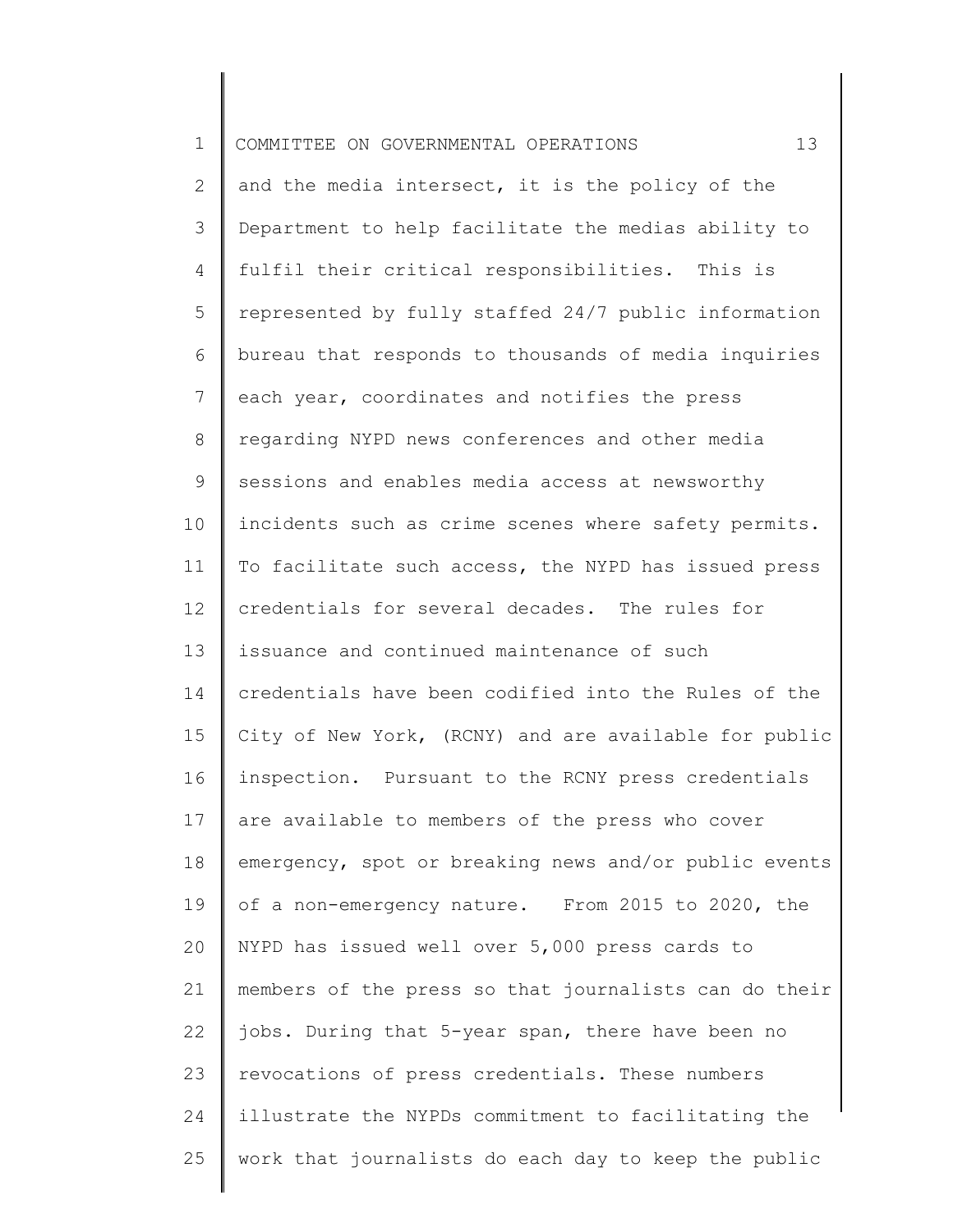| $\mathbf 1$ | 14<br>COMMITTEE ON GOVERNMENTAL OPERATIONS           |
|-------------|------------------------------------------------------|
| 2           | informed. I would now like to speak about the Bill   |
| 3           | being heard today. Proposed Intro #2118, this Bill   |
| 4           | would give the Department of Citywide Administrative |
| 5           | Services (DCAS) sole authority to issue, suspend and |
| 6           | revoke press credentials. The administration         |
| 7           | supports moving press credentialing out of the NYPD  |
| 8           | but we believe further conversations are needed to   |
| 9           | determine the right agency to take on this important |
| 10          | work. The Department will work with the appropriate  |
| 11          | agency to ensure a seamless transition. I'd be happy |
| 12          | to answer any questions you now have.                |
| 13          | CHAIRPERSON FERNANDO CABRERA: Um, thank              |
| 14          | you so much. Let me first recognize we've been       |
| 15          | joined by Council Members Maisel, Council Member     |
| 16          | Darma Diaz, and Council Member Adams. Um, let me     |
| 17          | start by asking, uh, Director Ochoa, welcome. If you |
| 18          | could give us any thoughts, uh, as just mentioned by |
| 19          | NYPD that, uh, you have thoughts, they have          |
| 20          | discussions going to DCAS, which agency would you    |
| 21          | seem to favor, um, to moving the press credential    |
| 22          | checks and backgrounds?                              |
| 23          | PAUL OCHOA: Thank you for your question,             |
| 24          | Council Member. I'm happy to be here. Um, two        |
| 25          | things, I will start with the right agency. We,      |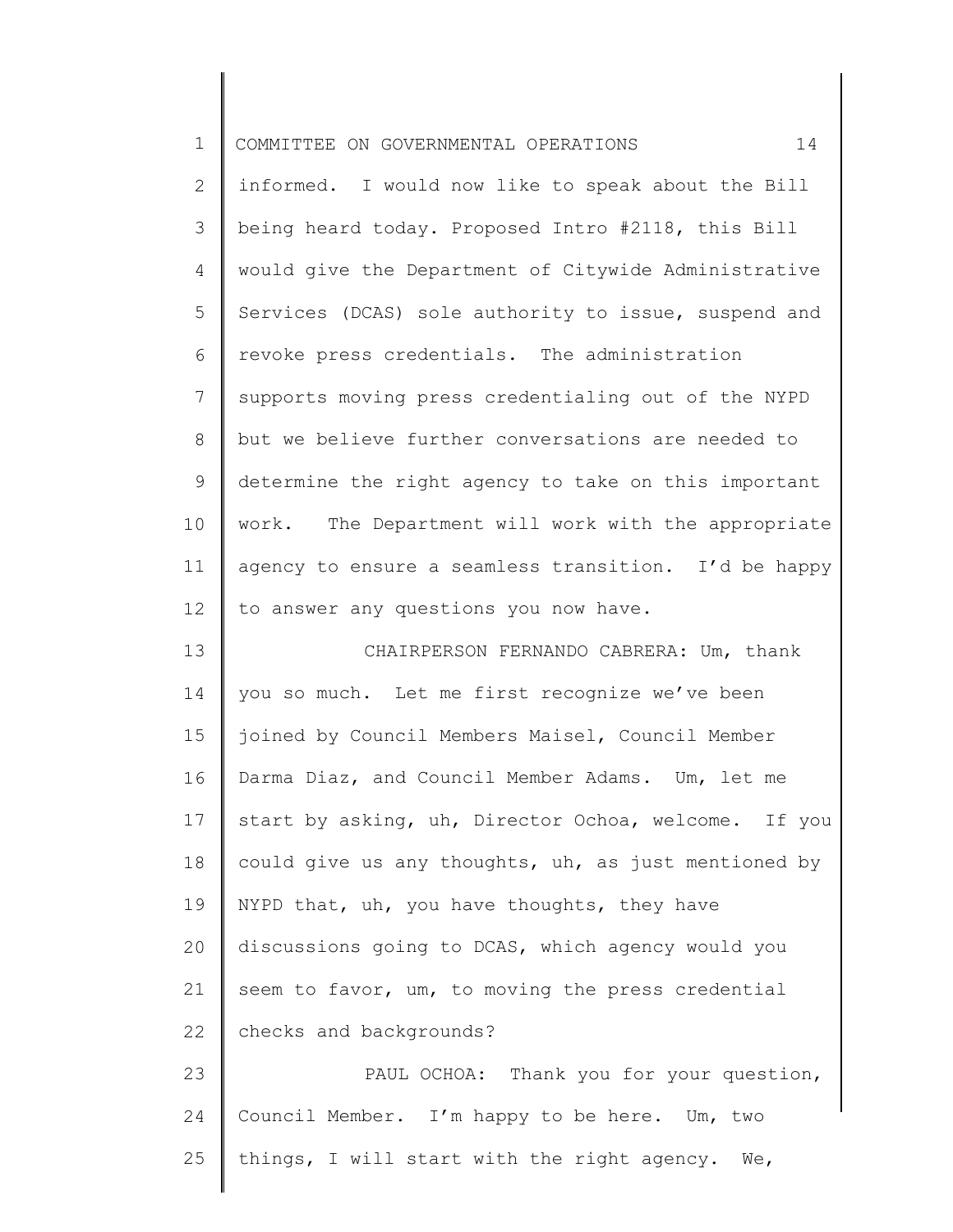| $\mathbf 1$     | 15<br>COMMITTEE ON GOVERNMENTAL OPERATIONS            |
|-----------------|-------------------------------------------------------|
| 2               | we're looking at a couple of agencies. We're looking  |
| 3               | at Citywide Event Coordination, Mayor's Office of     |
| 4               | Operations and MOO. We are leaning toward MOO, um,    |
| 5               | they are responsible for moving across the City, they |
| 6               | obviously know the media landscape, so we still have  |
| $7\phantom{.0}$ | more conversation but we are leaning toward MOO. On   |
| 8               | the background checks, I'm glad you asked that        |
| 9               | because we currently do not, um, conduct background   |
| 10              | checks, um, as a requirement for press credentials,   |
| 11              | so it is something that would love to talk to the     |
| 12              | council and you all to see if it makes sense to, to   |
| 13              | have that in the Bill.                                |
| 14              | CHAIRPERSON FERNANDO CABRERA: Have you                |
| 15              | ever had any feedback on the press? Regarding         |
| 16              | whether there should be a background check or not?    |
| 17              | PAUL OCHOA: No, not that I'm aware of.                |
| 18              | However, again we are happy again to continue those   |
| 19              | conversations.                                        |
| 20              | CHAIRPERSON FERNANDO CABRERA: Well, I'd               |
| 21              | love to hear from                                     |
| 22              | PAUL OCHOA: We do, I would say though we              |
| 23              | do not want to make it harder for people to have      |
| 24              | access to press credentials.                          |
| 25              |                                                       |

 $\parallel$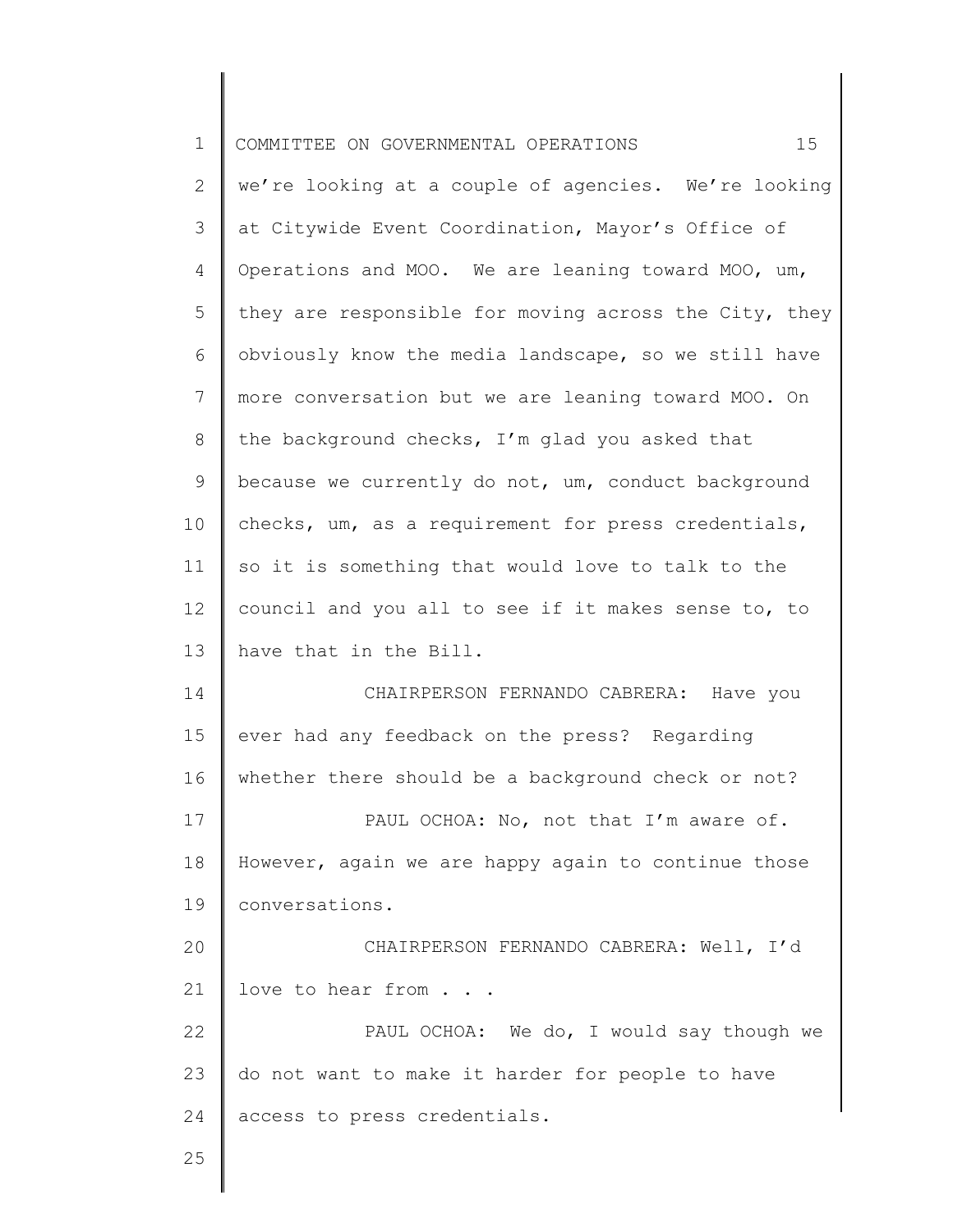| $\mathbf 1$  | 16<br>COMMITTEE ON GOVERNMENTAL OPERATIONS            |
|--------------|-------------------------------------------------------|
| $\mathbf{2}$ | CHAIRPERSON FERNANDO CABRERA: Okay,                   |
| 3            | great. Uh, wanted to know when it comes to appeals,   |
| 4            | the appeals process, adjudicating, neutral            |
| 5            | adjudicating agency, are you amicable to the idea of  |
| 6            | perhaps having I, I suggested in my opening statement |
| 7            | having OATH being that agency?                        |
| 8            | PAUL OCHOA: Uh-huh, yeah, that's a good               |
| 9            | question. I think we agree with you that the appeals  |
| 10           | process needs to be in a place that's independent.    |
| 11           | As the NYPD mentioned, these don't happen quite       |
| 12           | often, there is only I believe five cases in the last |
| 13           | five years but OATH seems like the, the right home    |
| 14           | for that; however, I do want to make sure that        |
| 15           | there are many legal questions about, about that.     |
| 16           | CHAIRPERSON FERNANDO CABRERA: Would you               |
| 17           | be so kind to share with us, uh, the breakdown of     |
| 18           | those five cases? Can you give us a little bit more   |
| 19           | details?                                              |
| 20           | PAUL OCHOA: Sure. I will let NYPD                     |
| 21           | answer, um, to the extent that they can. I'm not      |
| 22           | sure, I believe there, there may be a couple of       |
| 23           | pending, um, cases that are being litigated but I     |
| 24           | will let NYPD handle that.                            |
|              |                                                       |

Π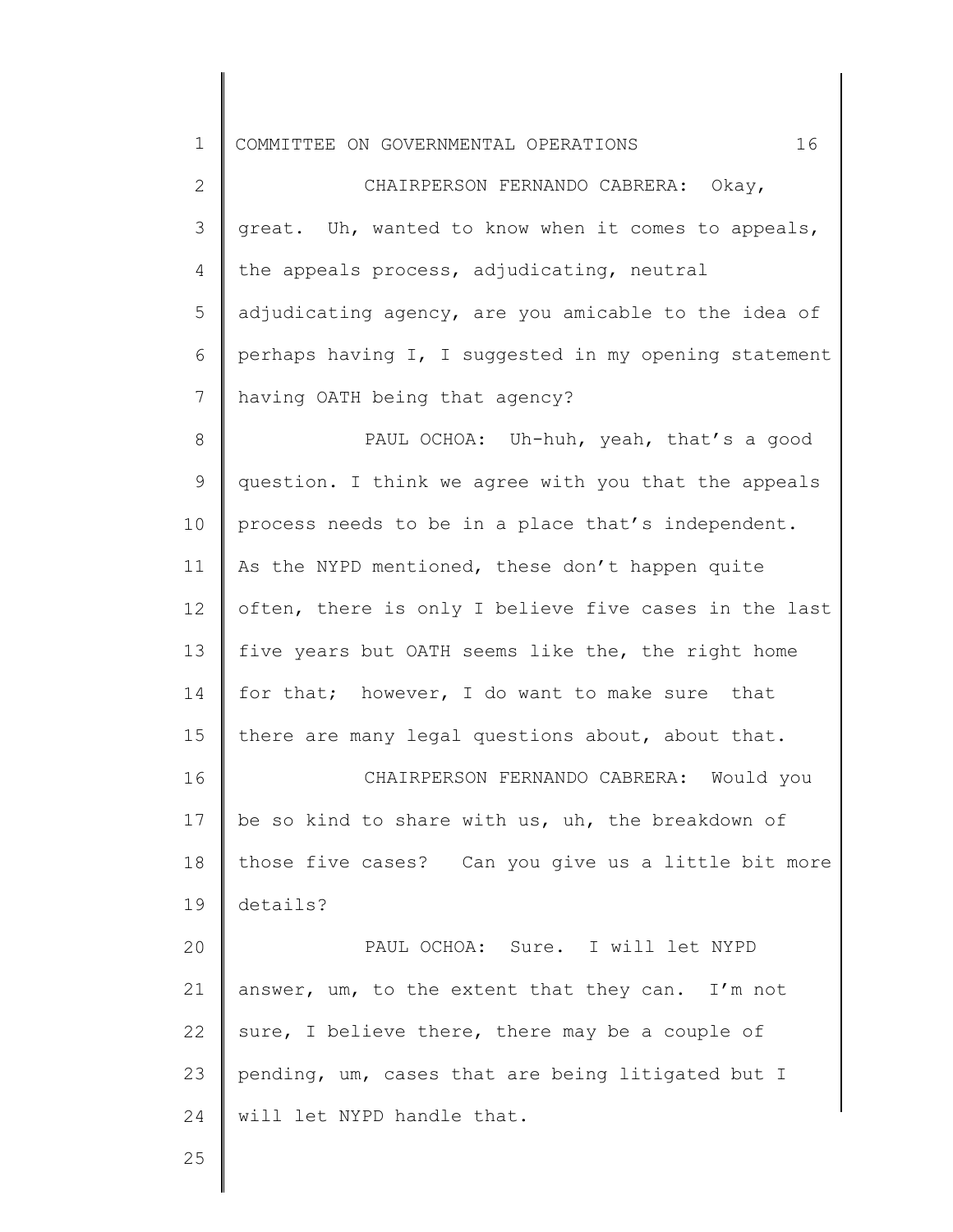1 COMMITTEE ON GOVERNMENTAL OPERATIONS 17

| $\overline{2}$ | NYPD: Sure. Thank you Council Member,                 |
|----------------|-------------------------------------------------------|
| 3              | and I want to congratulate and welcome, uh, Council   |
| 4              | Member Diaz. I look forward to working with her as    |
| 5              | well. Um, I think the five cases, one of them is in   |
| 6              | litigation so obviously we can't speak to that. Um,   |
| 7              | two of the cases were suspensions that the            |
| 8              | individuals, um, wound up getting their press passes  |
| 9              | back after the suspension and two of the suspended    |
| 10             | passes, the individuals did not appeal and the case   |
| 11             | effectively, uh, for lack of a better term, died on   |
| 12             | the vine so they did not get their press pass back.   |
| 13             | It wasn't revoked but they chose not to exercise      |
| 14             | their rights under the process.                       |
| 15             | CHAIRPERSON FERNANDO CABRERA: Just to be              |
| 16             | clear, has there been any passes revoked, permanently |
| 17             | revoked?                                              |
| 18             | NYPD: No, not in the last five years.                 |
| 19             | We didn't look back beyond that. But in the five      |
| 20             | year look back that we performed to prepare for this  |
| 21             | hearing there were no revocations.                    |
| 22             | CHAIRPERSON FERNANDO CABRERA:<br>I have               |
| 23             | many more questions but I want to have the sponsor of |
| 24             | the Bill, Council Member Powers, I know he has        |
| $\cap$ $\Box$  |                                                       |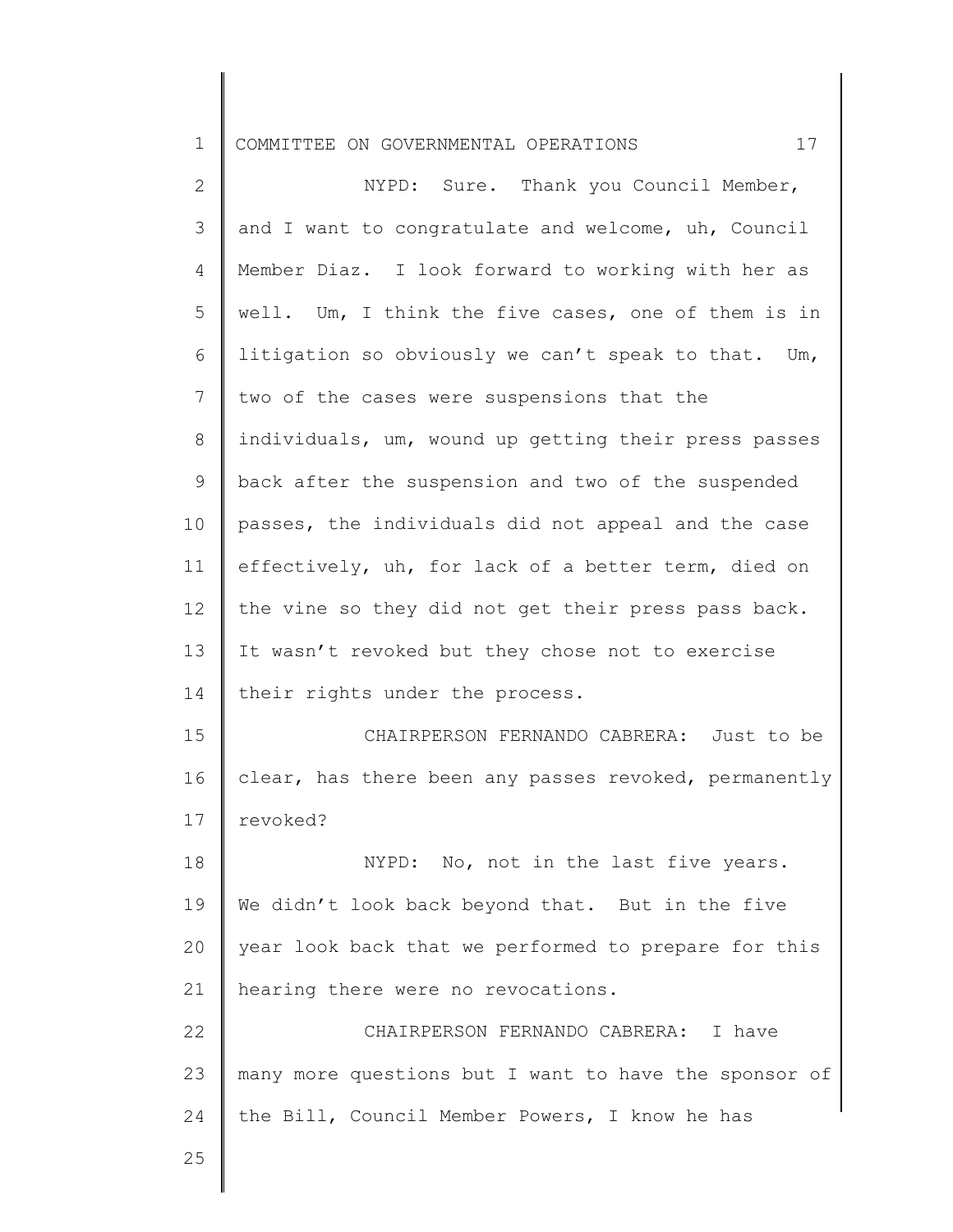1 2 3 COMMITTEE ON GOVERNMENTAL OPERATIONS 18 questions and my, my colleagues as well. And then I will be coming back

4 5 6 7 8 9 10 11 12 13 14 15 16 17 18 19 20 21 22 KEITH POWERS: Thank you, um, thank you to the Chair. I guess this is for, from the Mayor's Office but I am happy to hear from anyone here, is, are there other recommend-, I mean it seems like I've heard frustration from folks around the qual-, the sort of criteria for getting in which is submitting I think six samples of work and I have some folks who told me that, um, found it difficult early on in their career to get the press pass. Some told me frustration with, um, just the overall process of having to go down to the 1 Police Plaza and things like that. Can you talk to us about any recommendations that you see, or any changes to the process, in addition to moving authority to MOO or another agency that you see as maybe a reasonable adjustment to the process to help facilitate the ease in getting a, uh, in getting a press pass, press credential? PAUL OCHOA: I can take it and then I'll

23 24 25 turn it over to the NYPD. Um, Council Member it is a great question. I have not personally heard of big impediments in, uh, accessing press credential. If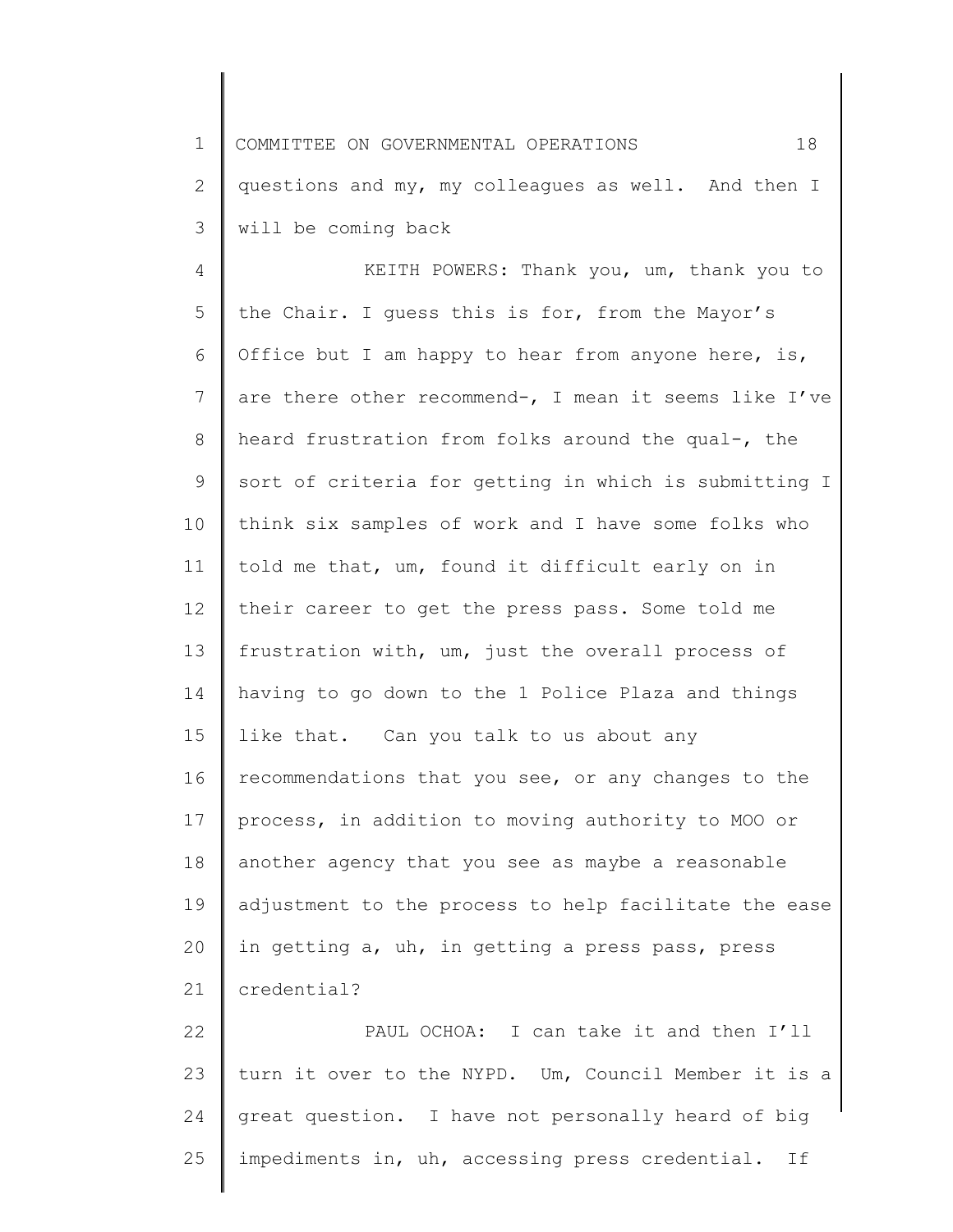| $\mathbf 1$  | 19<br>COMMITTEE ON GOVERNMENTAL OPERATIONS            |
|--------------|-------------------------------------------------------|
| $\mathbf{2}$ | that is a problem, we're happy to address it. I do    |
| 3            | know that the NYPD, uh, just did a relook at the      |
| 4            | process and actually then are publishing new rules to |
| 5            | streamline some of that process, but alternatively I  |
| 6            | would like to see if there is, if they've heard any   |
| 7            | concerns with the ability to get, um, press passes.   |
| $8\,$        | OLEG CHERNYAVSKY: I'll turn it over to,               |
| $\mathsf 9$  | um, Counsel Bland. Um, I think we've                  |
| 10           | LISA BLAND: The process of forgetting                 |
| 11           | the press cards is fairly straightforward in terms of |
| 12           | its just filling out an application that's online.    |
| 13           | It's on the, the NYPD website. We can do a basic      |
| 14           | google search for NYPD press cards, um, in addition,  |
| 15           | the, as far, as far as the, um, requirements itself   |
| 16           | again it is just basic requirements that's codified   |
| 17           | in the rules that's, that's written out. And again    |
| 18           | it is a simple process in terms of as soon as you     |
| 19           | send us an applications, um, by email, which is done  |
| 20           | by email, those applications are reviewed within two  |
| 21           | to three days, um, most are reviewed within 24 hours  |
| 22           | and they will be scheduling for you to come down to   |
| 23           | get your press card. The process itself is very       |
| 24           | seamless.                                             |
| $\cap E$     |                                                       |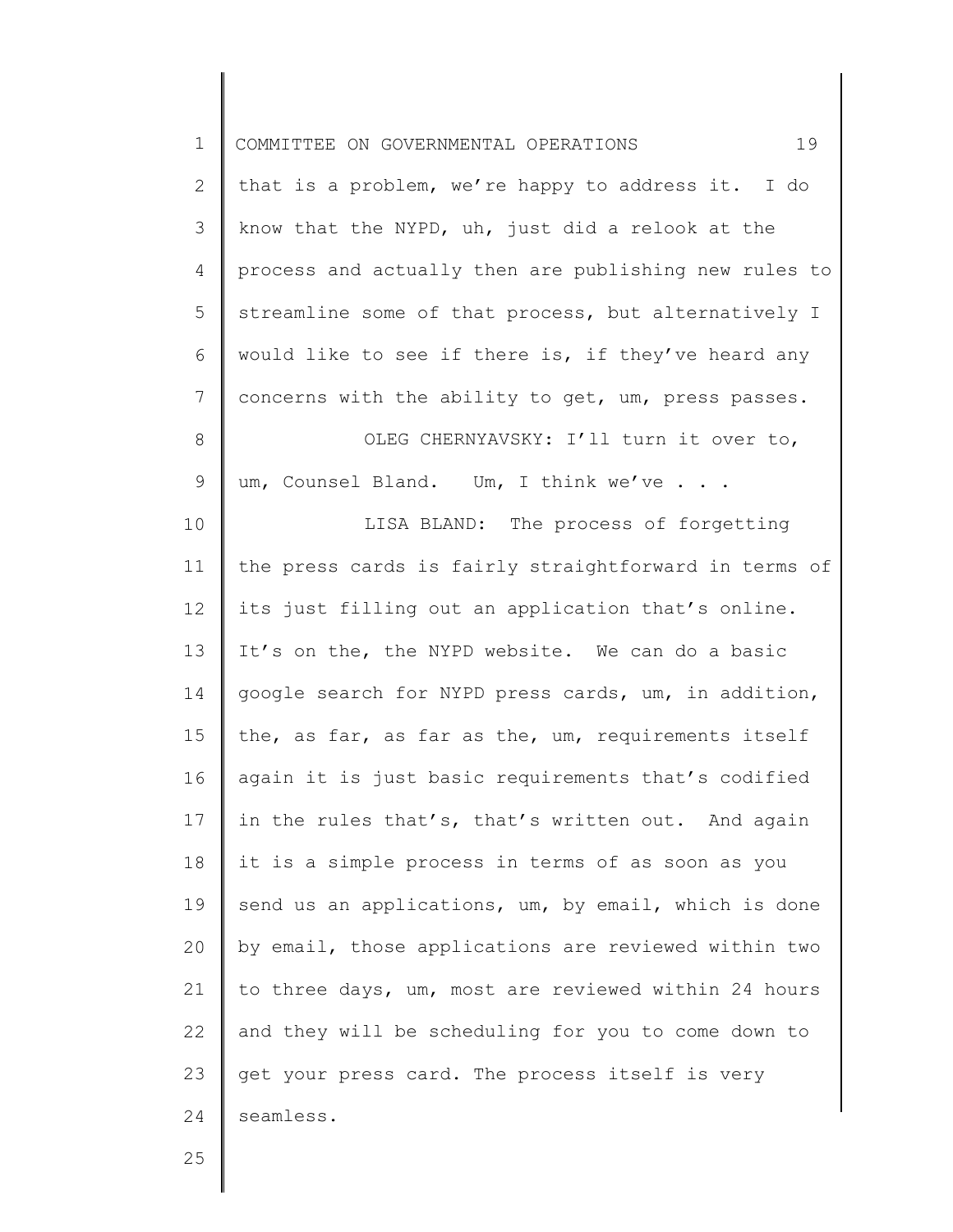## 1 COMMITTEE ON GOVERNMENTAL OPERATIONS 20

2 3 4 5 6 7 8 9 10 11 12 13 14 15 16 17 18 19 20 KEITH POWERS: Yeah, I mean, that defers, I'm not saying that you guys are making the impediment here but I, it does differ from some of the antidotes that I've heard from folks around. Um, even just the qualification criteria and well, as aware talking about this Legislation I will share some of those antidotes with folks so they can take a look at it and we can think together about how to approve any, any, you know hitches in that process. And I think particularly with the advent of new forms of media, perhaps that's a, you know sort of needed anyway. Um, and you know is this process ba-, is this process online? You, did you say you can email it in or can you actually fill the application out online and send it in? What I supposed did you just like you have to download the form and I thought you had to bring it in in person but what is the online, what is the ability for someone to do this all digitally?

21 22 23 24 25 OLEG CHERNYAVSKY: I think the, the app with the initial application itself. So, there is a couple of parts to this and I, I think it's worth since we are having the hearing to go over some of the qualifications and the fact that you rightfully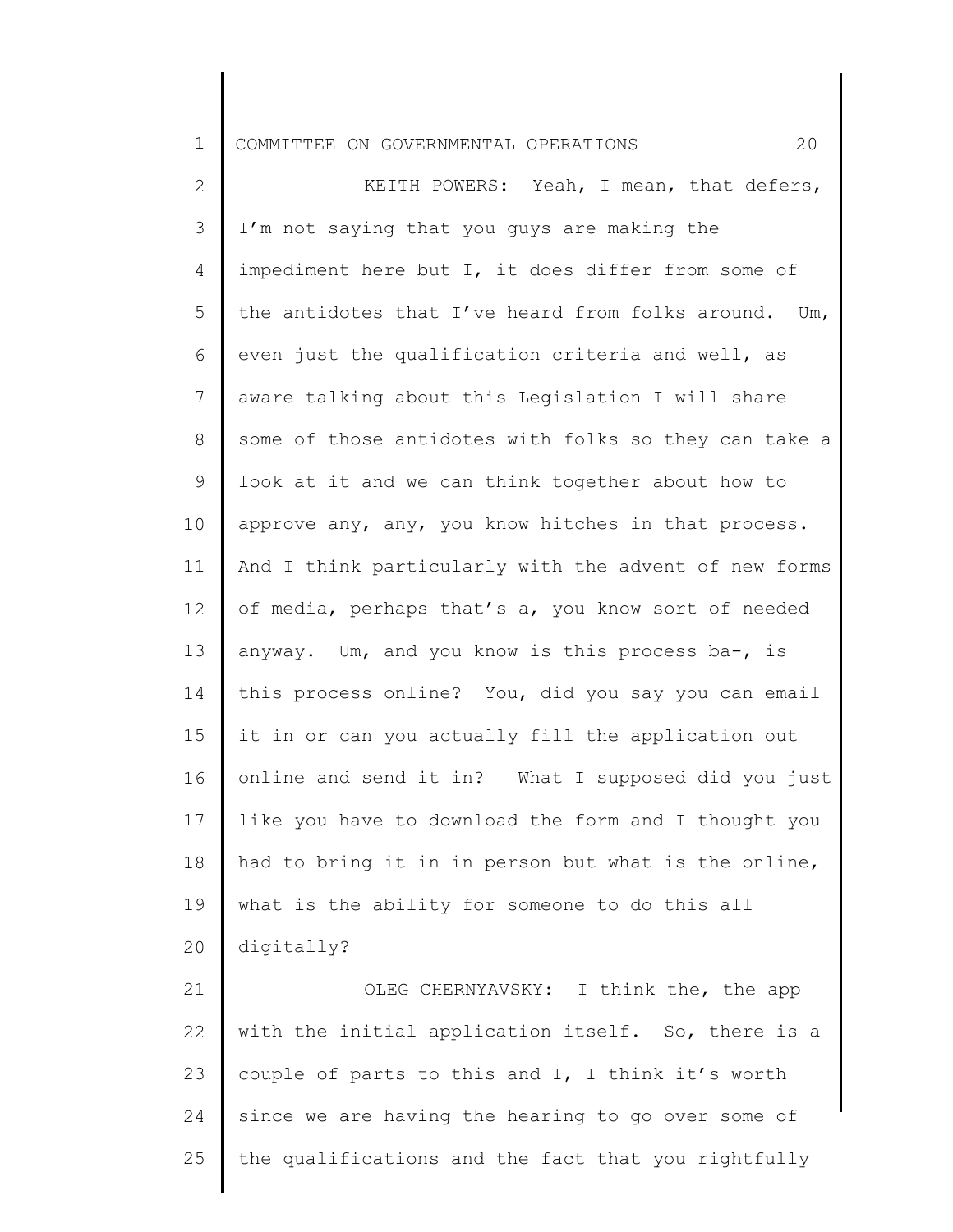| $\mathbf 1$  | 21<br>COMMITTEE ON GOVERNMENTAL OPERATIONS            |
|--------------|-------------------------------------------------------|
| $\mathbf{2}$ | say there are different media, um, mediums now other  |
| 3            | than the traditional mediums of the past and we've    |
| 4            | accommodated for that as well, so I will let Council  |
| 5            | Bland talk about that. I think it is also worth       |
| 6            | noting that, um, well, first thing is the application |
| 7            | itself is online, ultimately when all the supporting  |
| 8            | documents and all the criteria are met the individual |
| 9            | would then come down to 1 Police Plaza to get         |
| 10           | photographed and, and, and the like, um, I think what |
| 11           | you may be referring to were some of the complaints,  |
| 12           | recent complaints, is because of COVID, um, there     |
| 13           | has, we, we obviously have to institute certain       |
| 14           | safeguards not to have a cash of people gathering in, |
| 15           | um, in the press office, they got photographed. So,   |
| 16           | the, the amount of people processed in any given day  |
| 17           | has slowed down to account for the safety issues      |
| 18           | involved but it's still being done and the other, the |
| 19           | other important piece is, is that press passes are    |
| 20           | issued for a two-year period and what we have done is |
| 21           | extended the expiration date to account for what's    |
| 22           | going on with COVID and the pandemic and to account   |
| 23           | for the fact that we have slowed down in the amount   |
| 24           | of people that we are seeing in any given day. So,    |
| 25           | press passes that were set to expire, have been       |
|              |                                                       |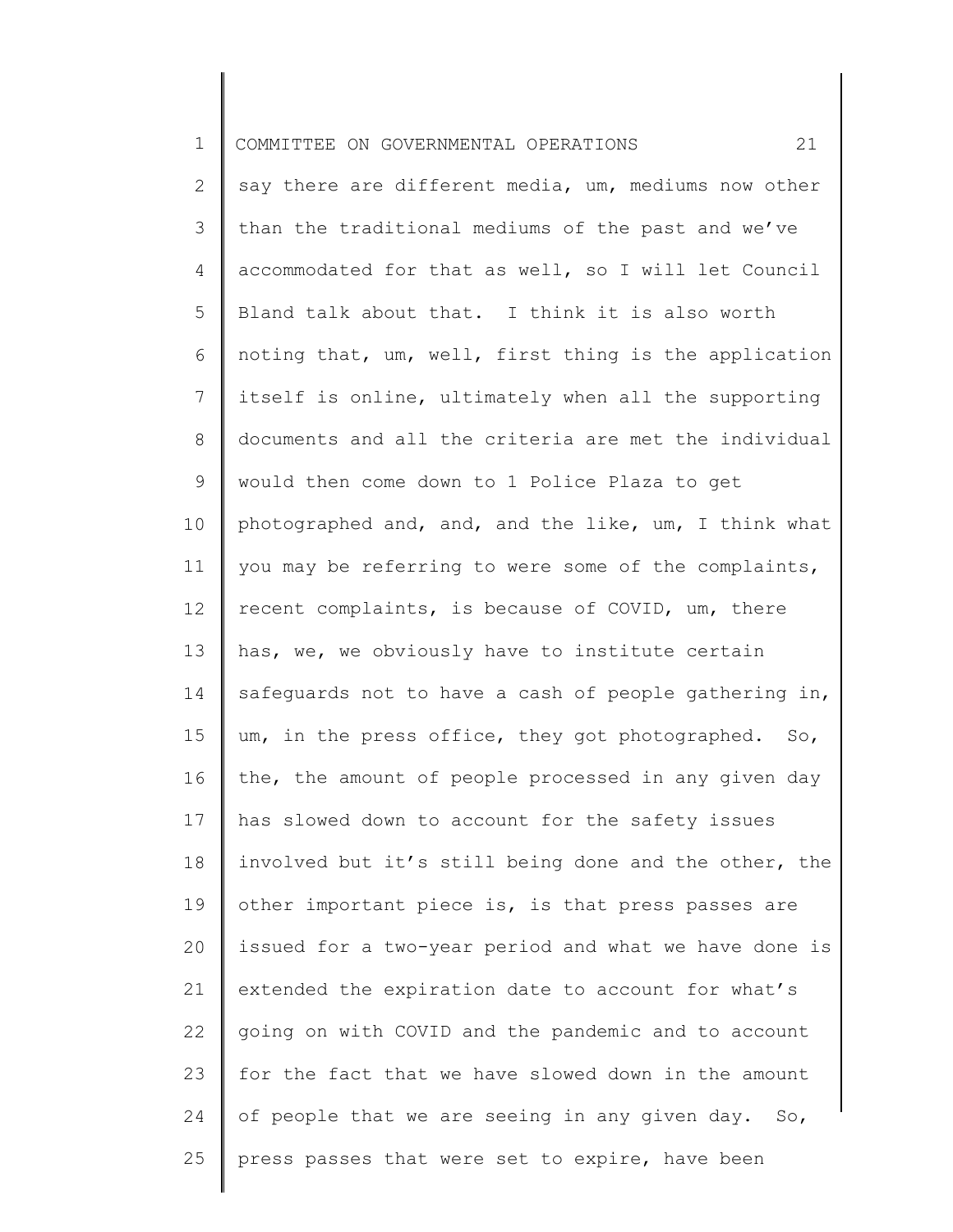| $\mathbf 1$ | 22<br>COMMITTEE ON GOVERNMENTAL OPERATIONS            |
|-------------|-------------------------------------------------------|
| 2           | extended so the individuals are, that are bearers of  |
| 3           | the press passes are not left with an expired press   |
| 4           | pass so they can't do their job. With that said, I'd  |
| 5           | like Council Bland to talk about some of the criteria |
| 6           | that are in place for getting the press pass and, um, |
| 7           | the new medium that, you know, that have been         |
| 8           | accounted for.                                        |
| 9           | LISA BLAND: So, again the standards or                |
| 10          | requirements for getting a press card is in the Rules |
| 11          | of the City of New York. Um, it is described there    |
| 12          | and outlined in those rules. Again, the individual    |
| 13          | who is a member of the press, will just, or is        |
| 14          | required to have six stories, photographs, books,     |
| 15          | print, digital media within a 24 month period of      |
| 16          | time, understanding of course that because of COVID   |
| 17          | that there may not have been a lot of press           |
| 18          | conferences or we've not had parades. The department  |
| 19          | has taken that in to account, so any stories          |
| 20          | involving COVID, um, whether or not that was outside  |
| 21          | where police lines are established was acceptable as  |
| 22          | a requirement for the press card.                     |
| 23          | MICHAEL CLARK: And I'd just like to add               |
| 24          | this is not a subjective standard, it's an objective  |
| 25          | standard. So, if you have the 6 stories in the 24     |
|             |                                                       |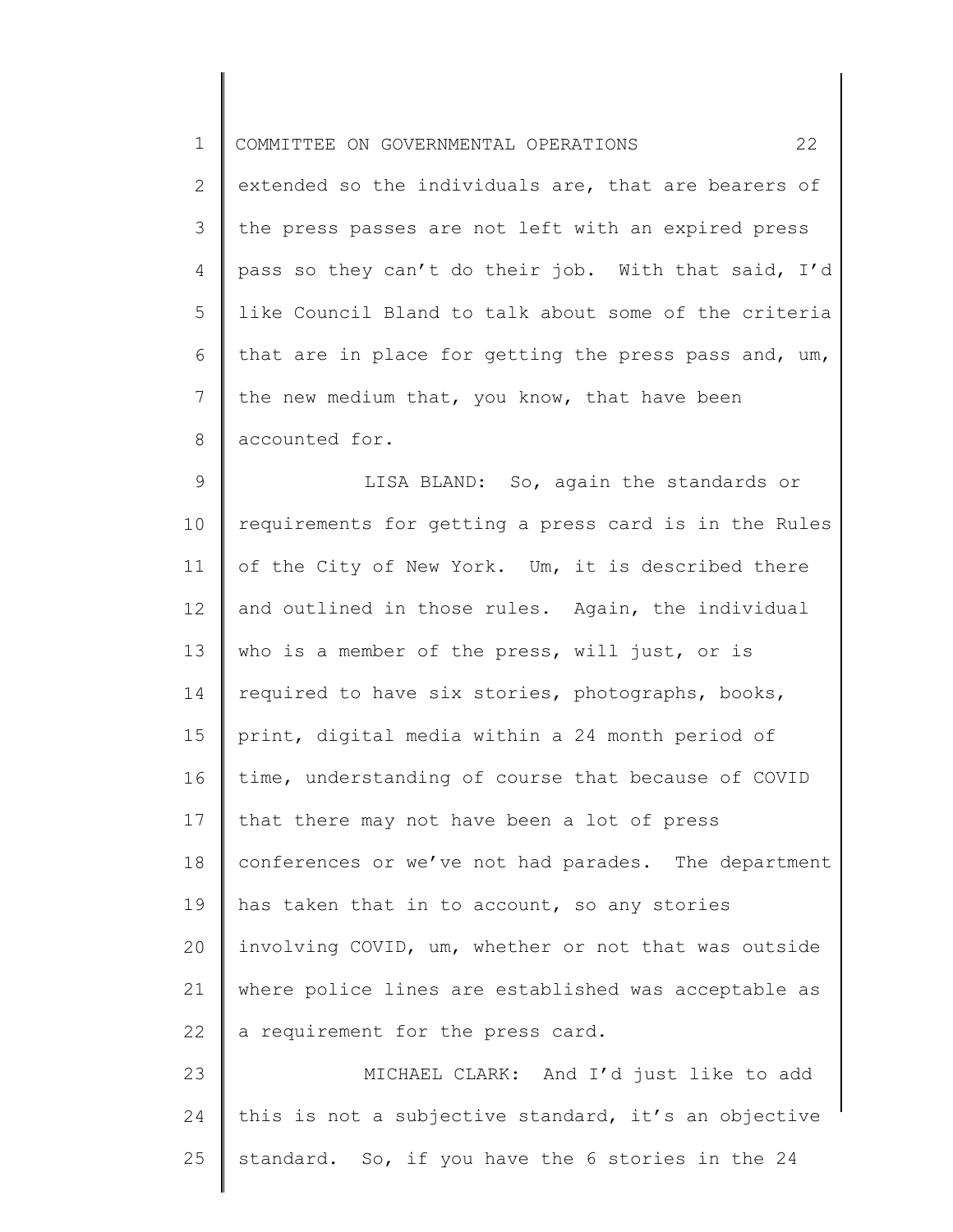1 COMMITTEE ON GOVERNMENTAL OPERATIONS 23

2 3 month period, you are getting a card. There is no further review about the stories.

4 5 6 7 8 9 10 11 12 13 14 15 16 17 18 19 20 21 22 23 24 25 KEITH POWERS: I guess, I guess my concern would be like, like let's say for example last year, when we're hav-, one of the most covered moments, you know in modern times, with all the, all the, um, marches and protests going on. You have a tremendous amount of folks who are showing up to document a report, what's going on. And in some cases, you are right, some folks may have just started their job, maybe they didn't have the documentation, maybe working from a new outlet or a newer outlet. Um, I, you know it feels to me like, you know, there was a lot of potential here for folks to not be able to not qualify. I mean in addition to I think there was a moment where the system shutdown. But, I, you know, I guess the question is, you know, are the qualifications as they need, as they exist today, um, allowing folks who are in either, they are in a new position or a new media outlet the ability to . . . um, you know, in that case. Where we were talking about last year, like I think you certainly did need a press credential based on what it afford you to be able to go over police lines and get access to places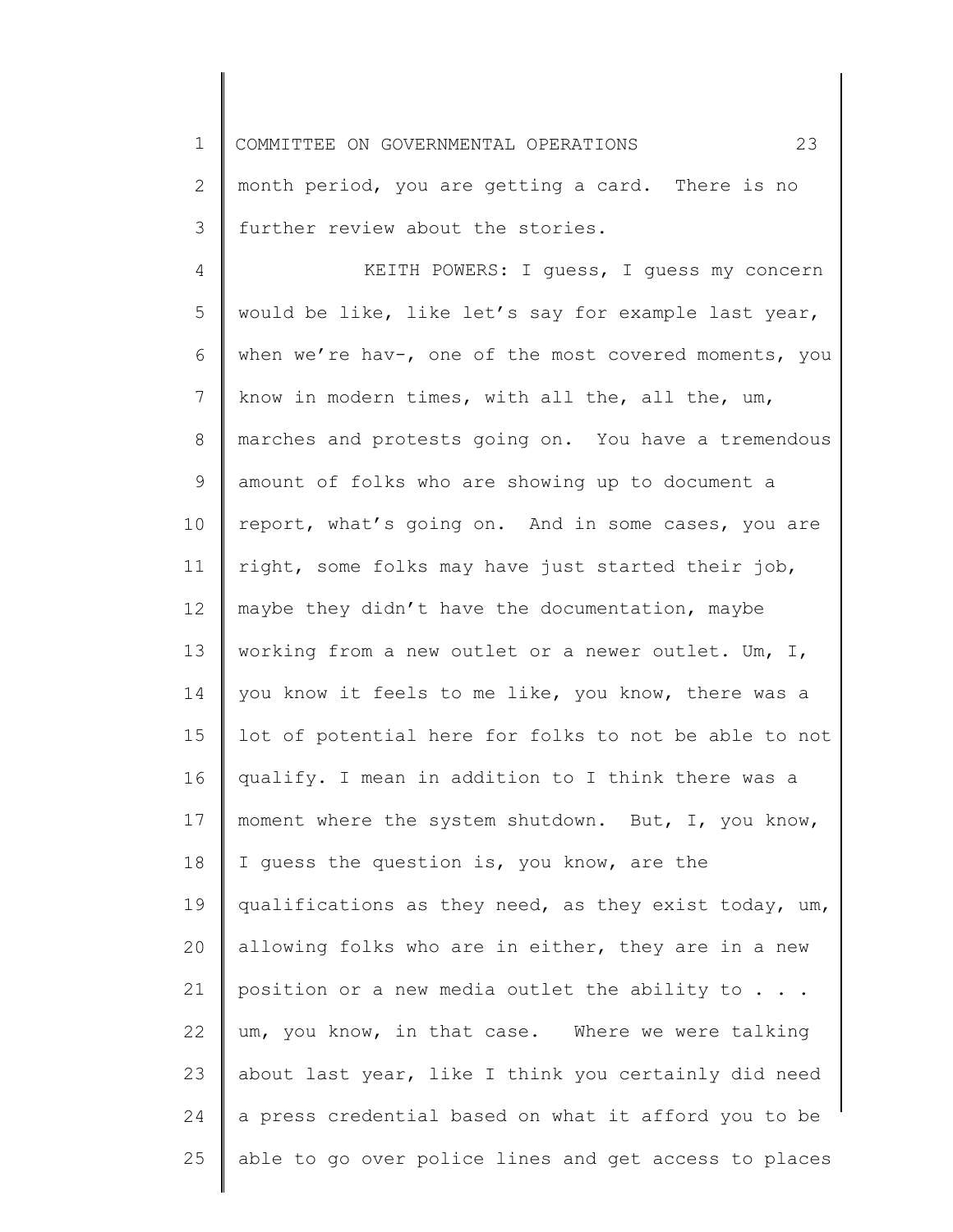| $\mathbf 1$ | 24<br>COMMITTEE ON GOVERNMENTAL OPERATIONS           |
|-------------|------------------------------------------------------|
| 2           | where you probably ordinarily weren't allowed to go. |
| 3           | Although I think we saw some issues there as well.   |
| 4           | But, I guess my question is like, are we ab-, I      |
| 5           | think, I think the aspiration here will be to say is |
| 6           | to make sure that folks who are desiring to be able  |
| 7           | to do their jobs, some of who we have here today are |
| 8           | really well established and I, I, we've had the last |
| $\mathsf 9$ | couple of years but there are lots of new folks who  |
| 10          | are maybe even starting in a new position and, you   |
| 11          | know, maybe don't qualify and so I think that is one |
| 12          | of the things that we would like to look at.         |
| 13          | MICHAEL CLARK: Sure.                                 |
| 14          | KEITH POWERS: Uh, the question I think,              |
| 15          | some of the expiration date for a second. I was told |
| 16          | that everybody's press pass expires but I was told   |
| 17          | that they are all expiring on January 15, are they   |
| 18          | all. I know you extended them but why would they all |
| 19          | be due to expire at the same time. That feels like   |
| 20          | that creates an unnecessary backlog of work for the  |
| 21          | agency.                                              |
| 22          | The press credentials are<br>LISA BLAND:             |
| 23          | given on a two-year cycle and that's as written in   |
| 24          | the rules. So, every two years they are issued and   |
| 25          | they are set to expire on the same date every two    |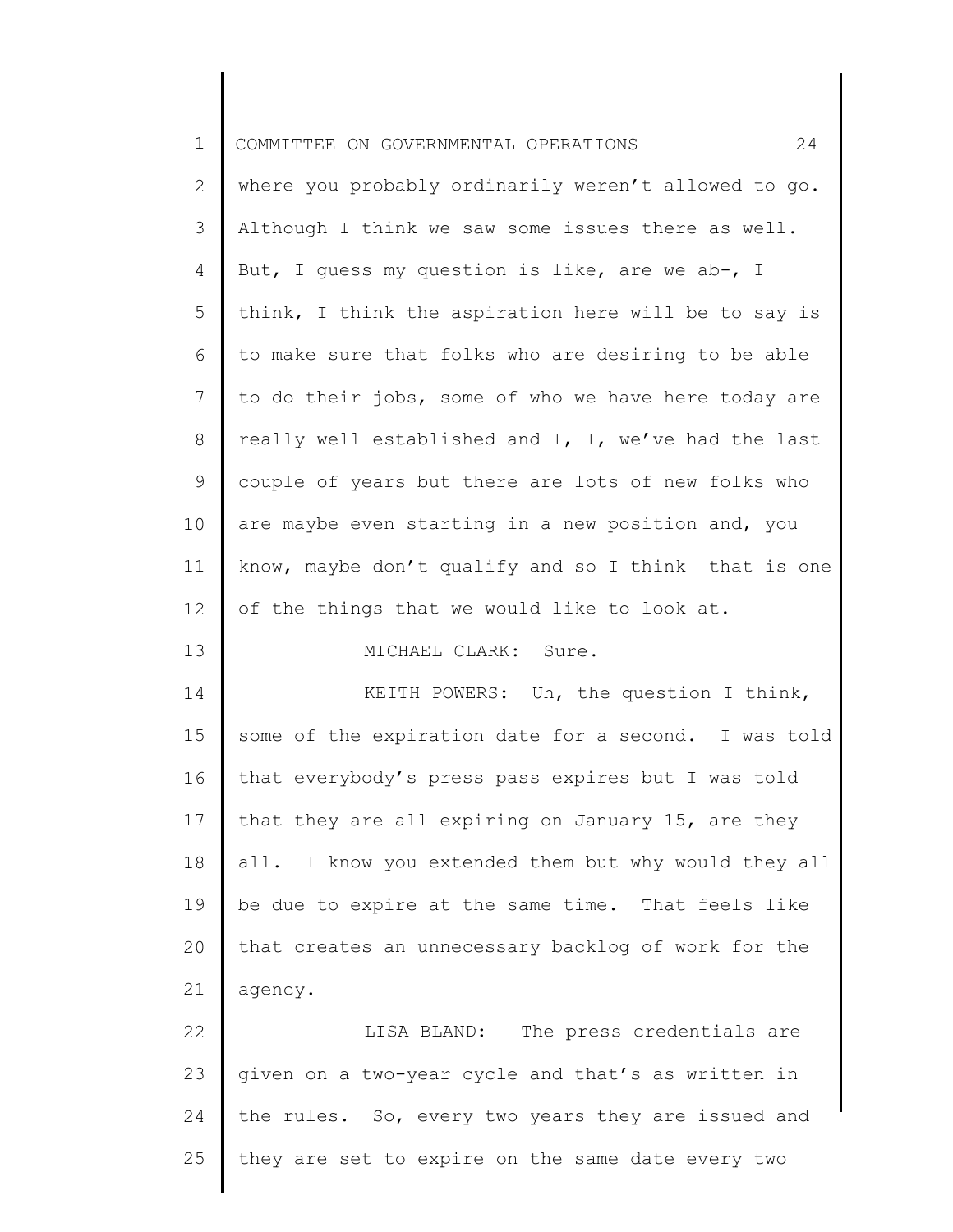| $\mathbf 1$  | 25<br>COMMITTEE ON GOVERNMENTAL OPERATIONS                                    |
|--------------|-------------------------------------------------------------------------------|
| $\mathbf{2}$ | years. Um, again, and taking into account of COVID,                           |
| 3            | the department has extended that expiration date, so                          |
| 4            | those cards that have an expiration date of January                           |
| 5            | 15 <sup>th</sup> are now due to expire on April 15 <sup>th</sup> . So, we are |
| 6            | taking into account that we are not able to process                           |
| 7            | the 25 or 30 individuals due to COVID restrictions                            |
| $8\,$        | and now we are processing about 10 per day.                                   |
| $\mathsf 9$  | KEITH POWERS: I, I, I get it. I just                                          |
| 10           | don't understand why you would make them all expire                           |
| 11           | on the same day being that, that just creates an                              |
| 12           | unnecessary amount for the agency at one time versus                          |
| 13           | like, just, just extending them out. Um, the, you                             |
| 14           | know I will stop there, I mean but I just want to                             |
| 15           | just clarify one last thing, right now, just, just in                         |
| 16           | terms of applying for one, you could email it in and                          |
| 17           | the only thing you have to do in person is to go pick                         |
| 18           | it up and take, and take your photo rather?                                   |
| 19           | LISA BLAND: That is correct. You can                                          |
| 20           | email the application along with your submissions of                          |
| 21           | your supporting documentation, we review it online                            |
| 22           | and we will schedule an appointment date when you                             |
| 23           | come in the only thing that you have to do is bring                           |
| 24           | that documentation with you, we will take your                                |
| 25           | picture and give you a card at that moment.                                   |
|              |                                                                               |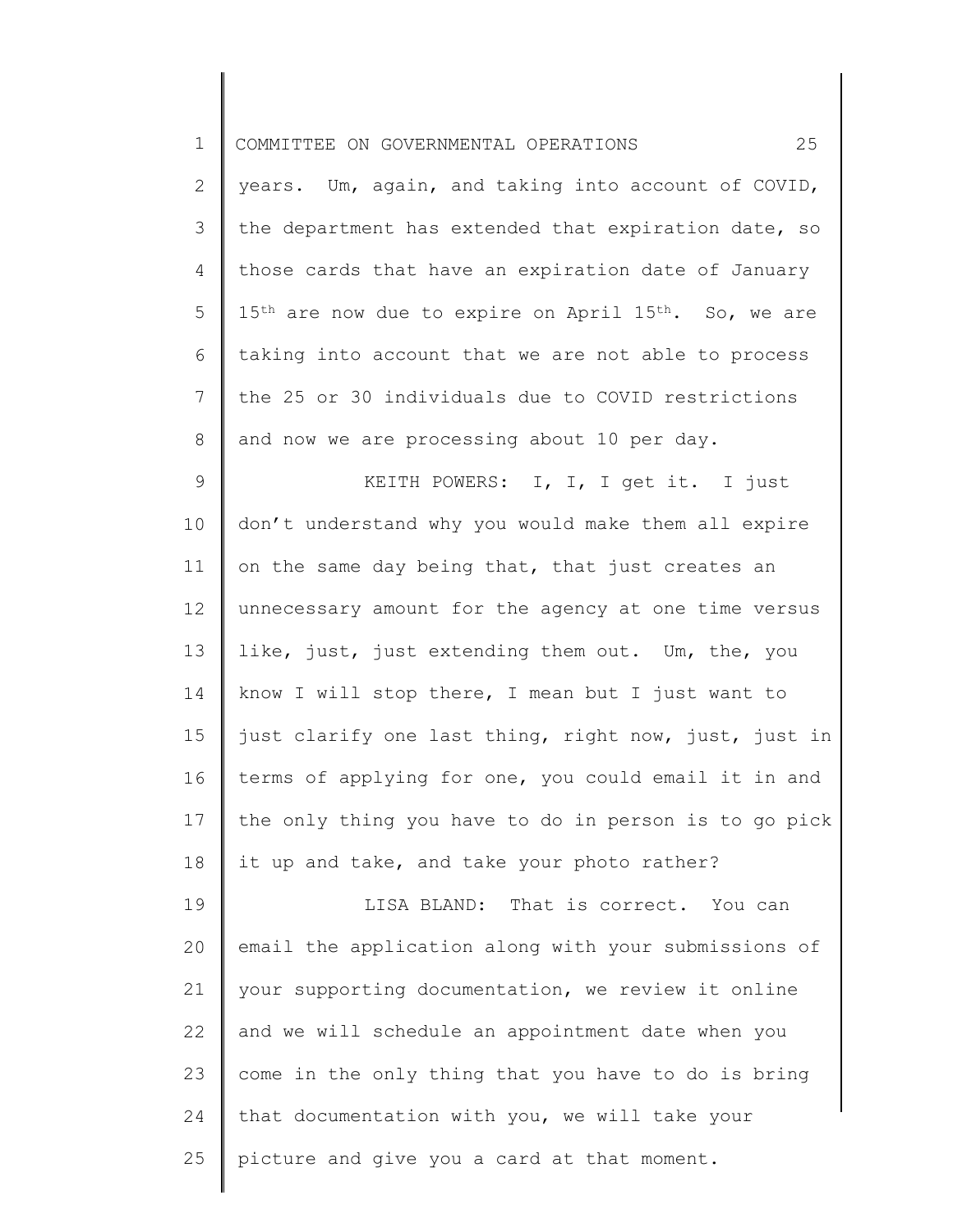| $\mathbf 1$     | 26<br>COMMITTEE ON GOVERNMENTAL OPERATIONS                 |
|-----------------|------------------------------------------------------------|
| $\mathbf{2}$    | KEITH POWERS: Okay, well, we have, I                       |
| 3               | think, you know as part of this dialogue I think           |
| 4               | we'll talk about you know criteria and qualifications      |
| 5               | in addition to talking about where to exactly house        |
| 6               | this to make sure that we are $\ldots$ . I, I, it's just a |
| $7\phantom{.0}$ | necessary, I feel like it is a necessary                   |
| 8               | modernization either way to continue to look at this       |
| 9               | process, um, and to make sure that we are making it        |
| 10              | easy and accessible to folks, in particularly in           |
| 11              | light of, I think it gives radius to, to me and the        |
| 12              | Council around accessing things like that. Um, and         |
| 13              | we will continue to work with the Mayor's office           |
| 14              | about exactly where can get you housed, there and          |
| 15              | there, they are actually on this as well. So, thank        |
| 16              | you. Thank you to the Chair.                               |
| 17              | CHAIRPERSON FERNANDO CABRERA: Thank you                    |
| 18              | Council Member Powers. I will now call on Council          |
| 19              | Members in the order they have used the Zoom Raise         |
| 20              | Hand Function. Council Members if you would like to        |
| 21              | ask a question and you have not yet raised your hand,      |
| 22              | please do so now. You will have a total of five            |
| 23              | minutes to ask your question and receive an answer         |

25 timer and I will let you know when your time is up.

from the panelist. The Sergeant at Arms will keep a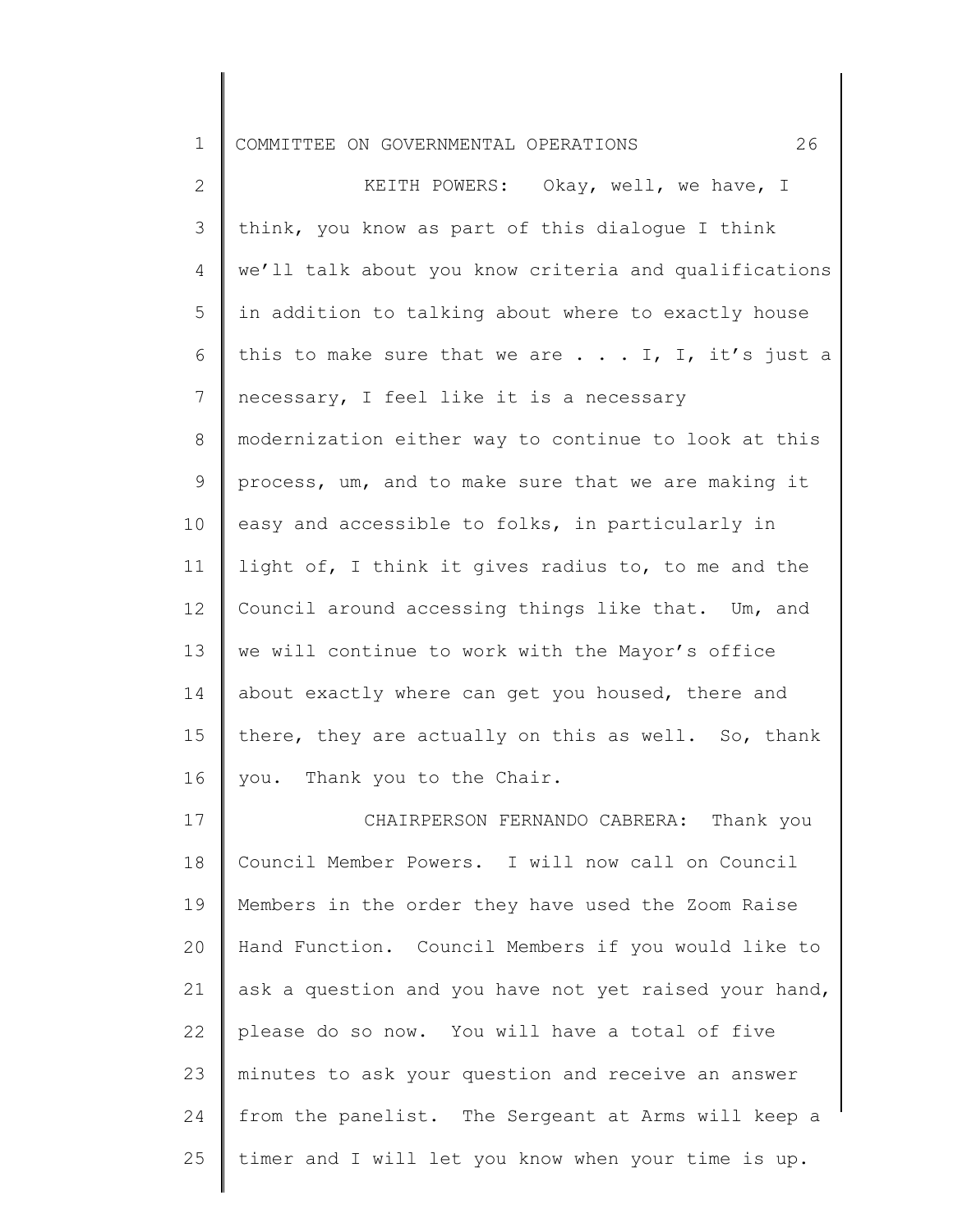| $\mathbf 1$     | 27<br>COMMITTEE ON GOVERNMENTAL OPERATIONS            |
|-----------------|-------------------------------------------------------|
| 2               | Once I have called on you, please wait until the      |
| 3               | Sergeant has announced that you may begin before      |
| 4               | asking your question. First, we will hear from        |
| 5               | Council Member Rodriguez, followed by Council Member  |
| 6               | Yeger. Council Member Rodriguez you may begin upon    |
| $7\phantom{.0}$ | the Sergeants announcement.                           |
| 8               | SGT. KOTOWOSKI: Your time starts now.                 |
| 9               | YDANIS RODRIGUEZ: Thank you and                       |
| 10              | congratulations to Paul Ochoa and his team. It is     |
| 11              | your responsibility to be a Director so end up always |
| 12              | being accessible to all of us in his previous role so |
| 13              | good luck in your responsibility. You know, you make  |
| 14              | all of us very proud.                                 |
| 15              | PAUL OCHOA: Thank you.                                |
| 16              | YDANIS RODRIGUEZ: And I think that by                 |
| 17              | now as you look for the participants in the Zoom, you |
| 18              | see the faces of so many advocates for the members of |
| 19              | the press and lawyers, and I think that everyone, um, |
| 20              | recognizing give credit to the members of the press   |
| 21              | for the great job that they are doing. So,            |
| 22              | addressing you know the ability to you know get the   |
| 23              | pass, get the credential, do their job, is very       |
| 24              | important for democracy. Eh, but one are that I want  |
| 25              | to touch is about allowing the members of the media   |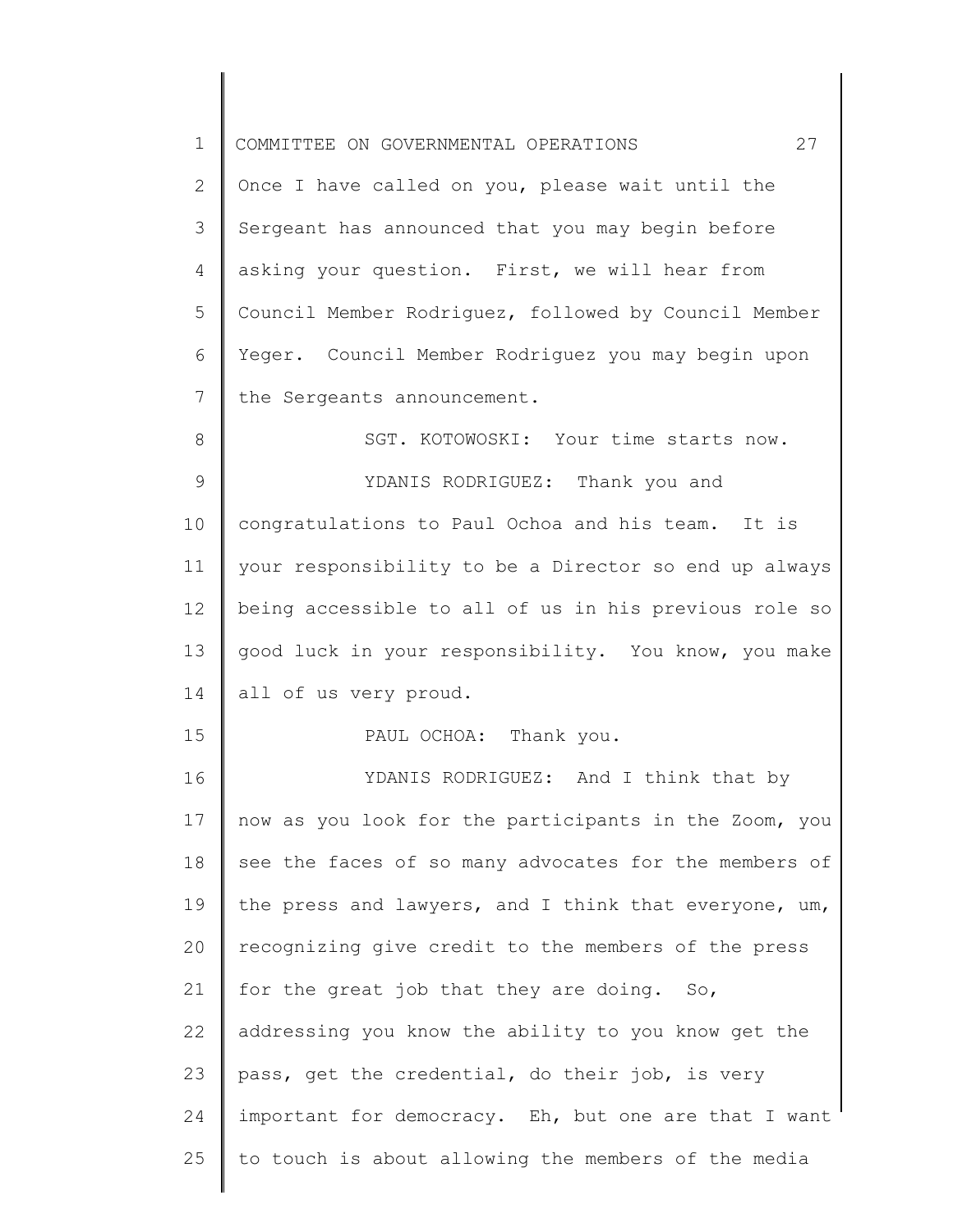| $\mathbf 1$ | 28<br>COMMITTEE ON GOVERNMENTAL OPERATIONS            |
|-------------|-------------------------------------------------------|
| 2           | to wear their plate, to go and use a bilko to cover   |
| 3           | story. Encourage someone that allocates for the City  |
| 4           | of New York to put together a plan to reduce the      |
| 5           | numbers of people that have cards from 1.4 million    |
| 6           | that we have today to 1 million by 2030. I'm not in a |
| 7           | sense inviting anyone to go and get a card, I know    |
| $8\,$       | that many members of the press, when there is event,  |
| $\mathsf 9$ | press conference, the Mayor, whoever put it together, |
| 10          | Queens, any borough, they take the train. However,    |
| 11          | we also know that New York City has a lot of area     |
| 12          | transportation deficits. In New York City, we have,   |
| 13          | you know teachers, have their permit to buy the car,  |
| 14          | elected official and many other agency. What is       |
| 15          | holding us to also allow members of the press who     |
| 16          | have their, their plate; that would allow them also   |
| 17          | to not call them privilege but to have the right also |
| 18          | to park the car when they are covering a story?       |
| 19          | MICHAEL CLARK: Sure, do, you, Paul do                 |
| 20          | you want me to handle that?                           |
| 21          | PAUL OCHOA: Yeah, why, why don't you                  |
| 22          | handle it and I can add anything else after.          |
| 23          | MICHAEL CLARK: So, I think Council                    |
| 24          | Member I'm familiar with the Bill. I don't know if    |
| 25          | it was re-introduced but this is a topic that I know  |
|             |                                                       |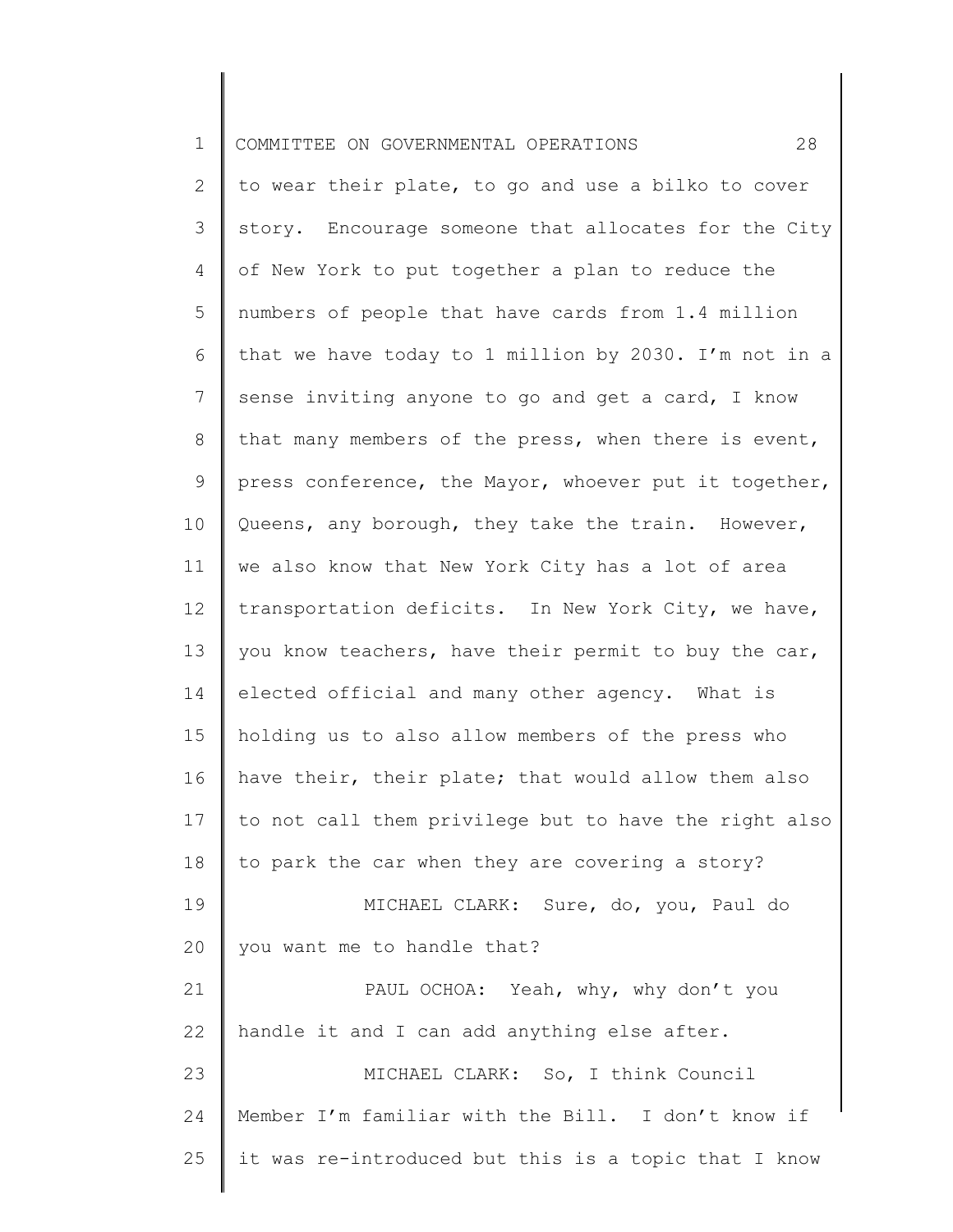| $\mathbf 1$ | 29<br>COMMITTEE ON GOVERNMENTAL OPERATIONS            |
|-------------|-------------------------------------------------------|
| 2           | you've, um, you've advocated for, um, in the          |
| 3           | transportation committee for a while and there has    |
| 4           | been Legislation introduced. I mean, I think in       |
| 5           | light with our prior testimonies and I think a lot of |
| 6           | the press would, would agree that you know our        |
| 7           | officers make a accommodations for press vehicles,    |
| 8           | and press vans covering breaking news stories. I      |
| 9           | know that what the Bill is aiming to do is to go far  |
| 10          | beyond that and we recognize that there is a need for |
| 11          | press, um, to park at, when they are covering news    |
| 12          | stories. I think the way that particular bill was     |
| 13          | drafted left a lot of ambiguity but we certainly said |
| 14          | back then and we, we iterate now that, we're open to  |
| 15          | speaking with you further about, you know, how that   |
| 16          | would look. I mean, I just think that that            |
| 17          | particular bill in its current form was so broadly    |
| 18          | written that it, it just wouldn't be feasible.        |
| 19          | YDANIS RODRIGUEZ: More than happy to                  |
| 20          | continue conversation and I, I think that you know    |
| 21          | that's a, the positive, um, energy that we can have,  |
| 22          | any conversation around this and again from my        |
| 23          | friend, Ms. Black, I'm not calling to give unlimited  |
| 24          | press permit. I am not saying that I am encourage     |
| 25          | members of the media not to pay for whatever this is  |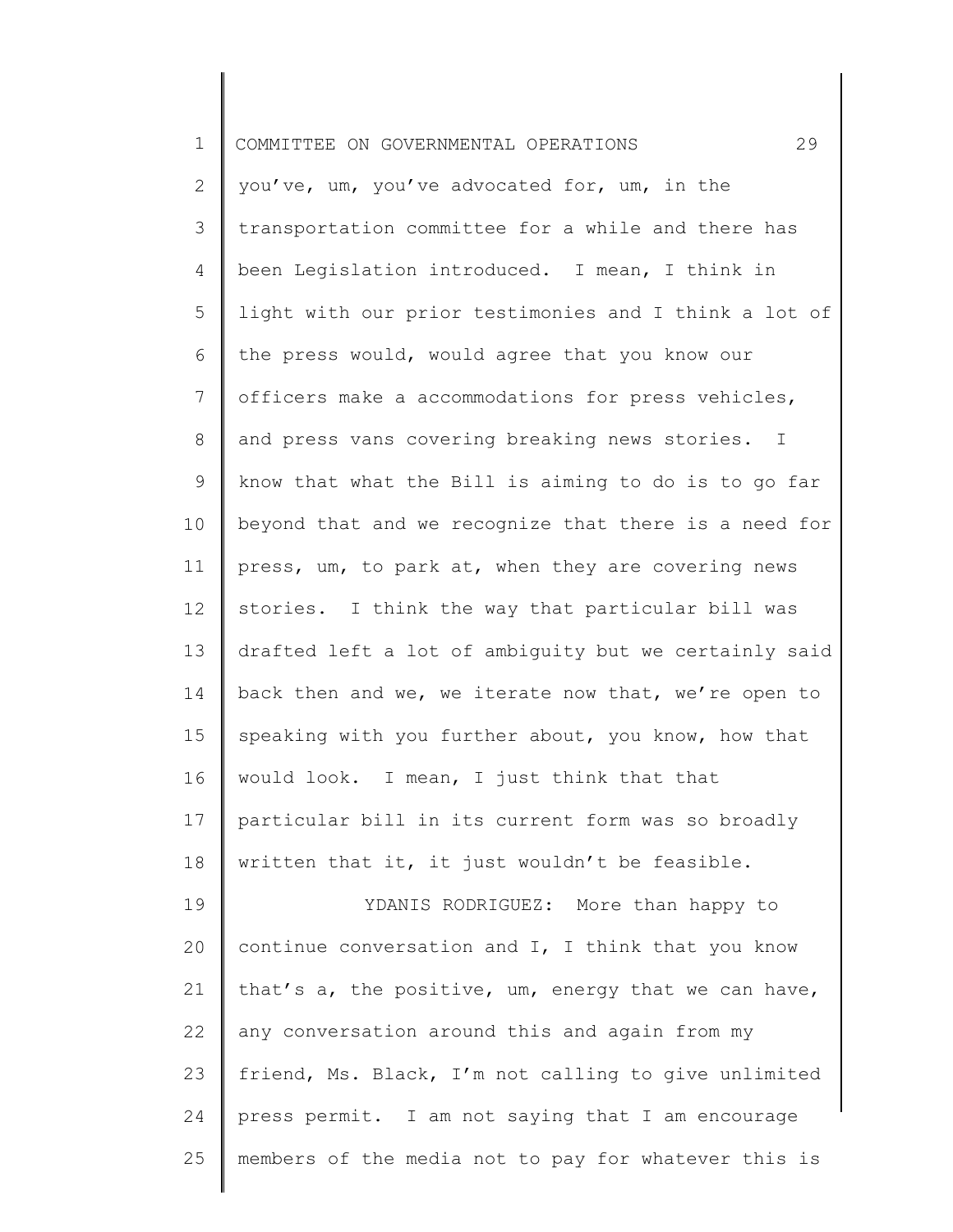| $\mathbf 1$    | 30<br>COMMITTEE ON GOVERNMENTAL OPERATIONS            |
|----------------|-------------------------------------------------------|
| $\overline{2}$ | about you know as a teacher that I wa-, that I was I  |
| 3              | know that and we worked with this administration to   |
| $\overline{4}$ | accommodate a number of those permits and this is not |
| 5              | something new. The members of the press, they used    |
| 6              | to have them. Bloomberg stopped then as he also did   |
| 7              | with the teacher, so this is about restoring but I am |
| 8              | more than happy to work with you guys and you know    |
| $\mathsf 9$    | our colleague at City Hall and DOT to see how we can  |
| 10             | make progress in that Bill. So thank you.             |
| 11             | CHAIRPERSON FERNANDO CABRERA: Thank you.              |
| 12             | Next, we will hear from Council Member Yeger.         |
| 13             | Council Member Yeger you may begin upon the Sergeants |
| 14             | announcement.                                         |
| 15             | SGT. KOTOWSKI: Your time starts now.                  |
| 16             | Thank you very much. Good<br>KALMAN YEGER:            |
| 17             | morning. Um, my question is for Commissioner          |
| 18             | Chernyavsky and um, I hope you can just help me, um,  |
| 19             | get some of the, the policy reasons, um, on the       |
| 20             | record for why we have, um press passes in the first  |
| 21             | place and my question really is starting off with     |
| 22             | that, why do we have? What's the reason for a press   |
| 23             | pass? I mean why can't anyone just go anywhere they   |
| 24             | want in this City?                                    |
| 25             |                                                       |
|                |                                                       |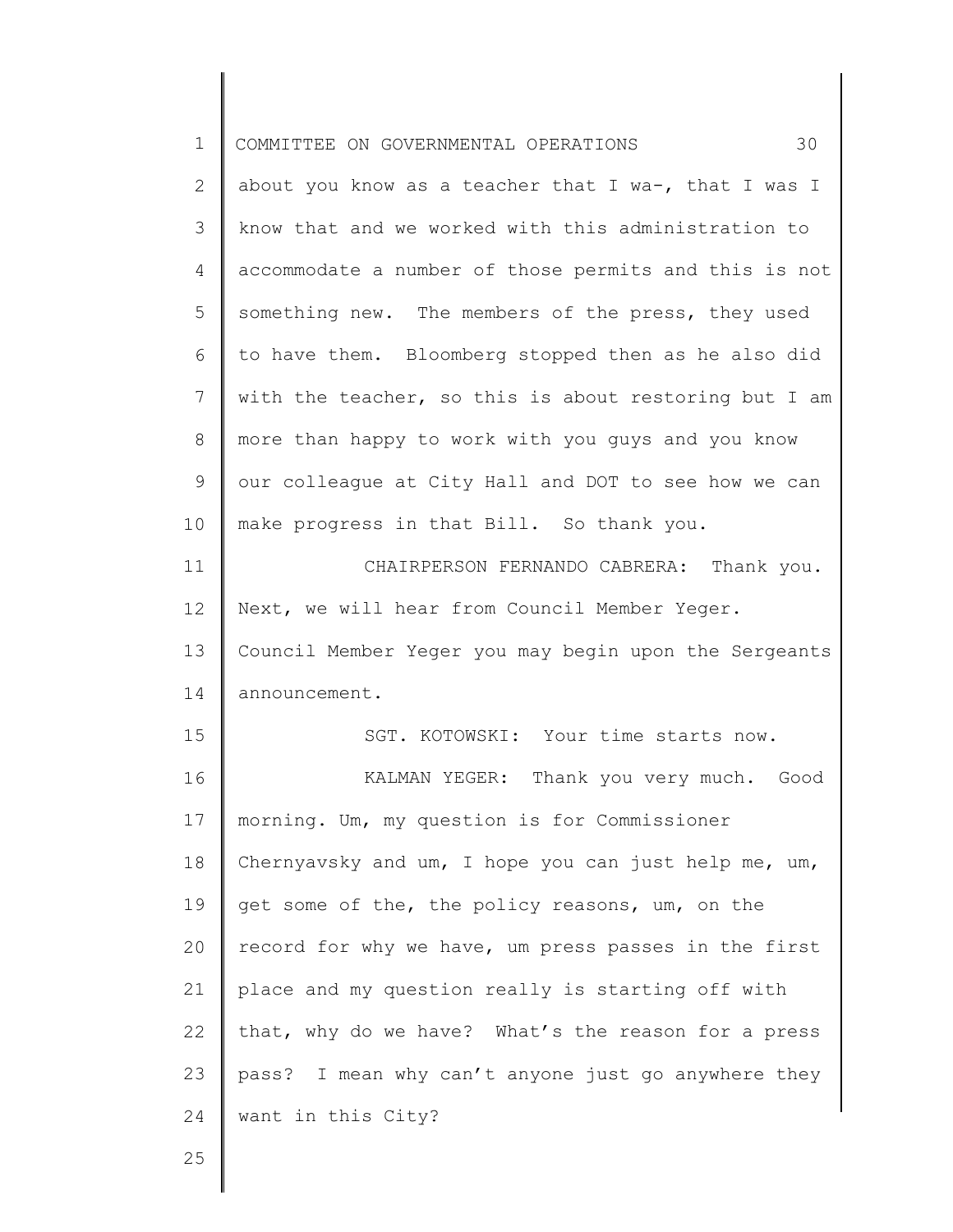| ᅩ |  |  | COMMITTEE ON GOVERNMENTAL OPERATIONS |  |  |
|---|--|--|--------------------------------------|--|--|
|---|--|--|--------------------------------------|--|--|

2 3 4 5 6 7 8 9 10 11 12 13 14 15 16 17 18 OLEG CHERNYAVSKY: Well, I think, um, it's, it's a balance really. It's, we are trying to maintain the integrity of some of sometimes crime scenes or emergency situations where police lines are set up but at the same time there is a recognition that the press, I mean I think we all agree is the fourth branch of government, it keeps us all true and honest and reports the news to keep the public informed. So, there is an absolute need to have, um, to have press, um, that's able to have a vantage point that they can deliver the news, um, to people sitting at home so those folks are aware. So, to the extent that we can facilitate press going behind police lines in a manner that doesn't disrupt crime scenes, contaminate evidence of doesn't create unsafe conditions, um, we want to facilitate that and the press pass is the vehicle we use to do that.

19 20 21 22 23 24 25 KALMAN YEGER: Well, if that's true and, and some of us may actually believe the press is the first branch of government, not the fourth. Um, but if that's true why wouldn't the police department be the best arbiter of ought to and ought not to have a press credential in this City. I mean I don't have a press credential, I can't just go anywhere I want.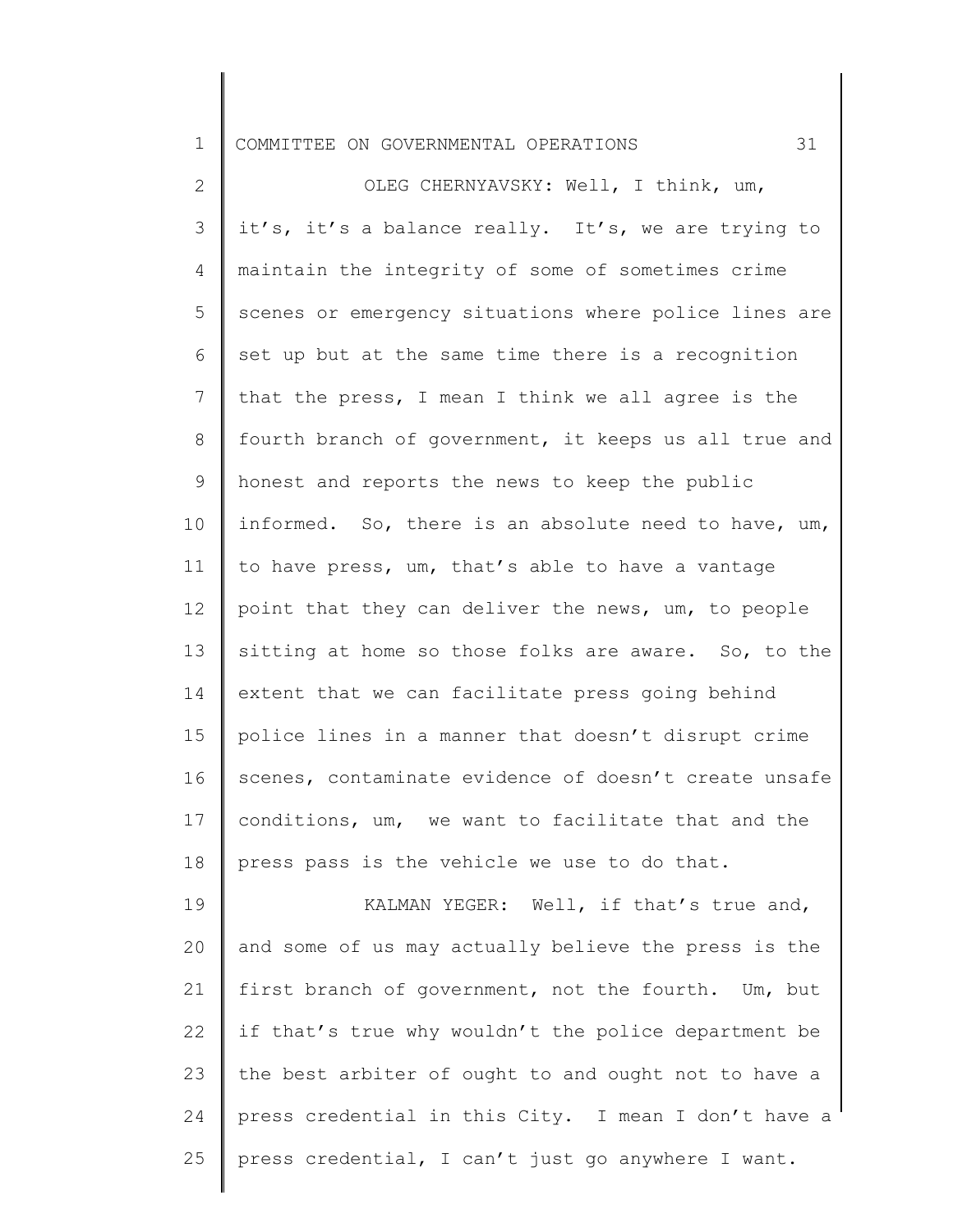1 2 3 COMMITTEE ON GOVERNMENTAL OPERATIONS 32 Why wouldn't the police department be the best arbiter of that question?

4 5 6 7 8 9 10 11 12 13 14 15 16 OLEG CHERNYAVSKY: Well, I think, um, I think recognizing the current movement of, um, you know, I think where, where we are going and reimaging policing, I think there are certain things that, um, rightly we need to look at and examine whether they truly belong within the police department? Whether they fall within the department's core mission? I think the Mayor has made a series of commitments, you know, from vending to homeless, um, and this is just yet another example of when we are looking at, um, duties or responsibilities that the department currently carries, um, there is a re-examination of what should or should not remain here.

17 18 19 20 21 22 23 24 25 KALMAN YEGER: Okay, um, if, if contamination of preventing the contamination of a crime scene, um, maintaining public safety, maintaining order is the reason why the, from time to time places in the City are courtened off and but for the, um, the holding a press credential one would not be able to go back, actual a press credential or a police department badge, would, do you believe that DCAS or the Mayor's Office of Media or another agency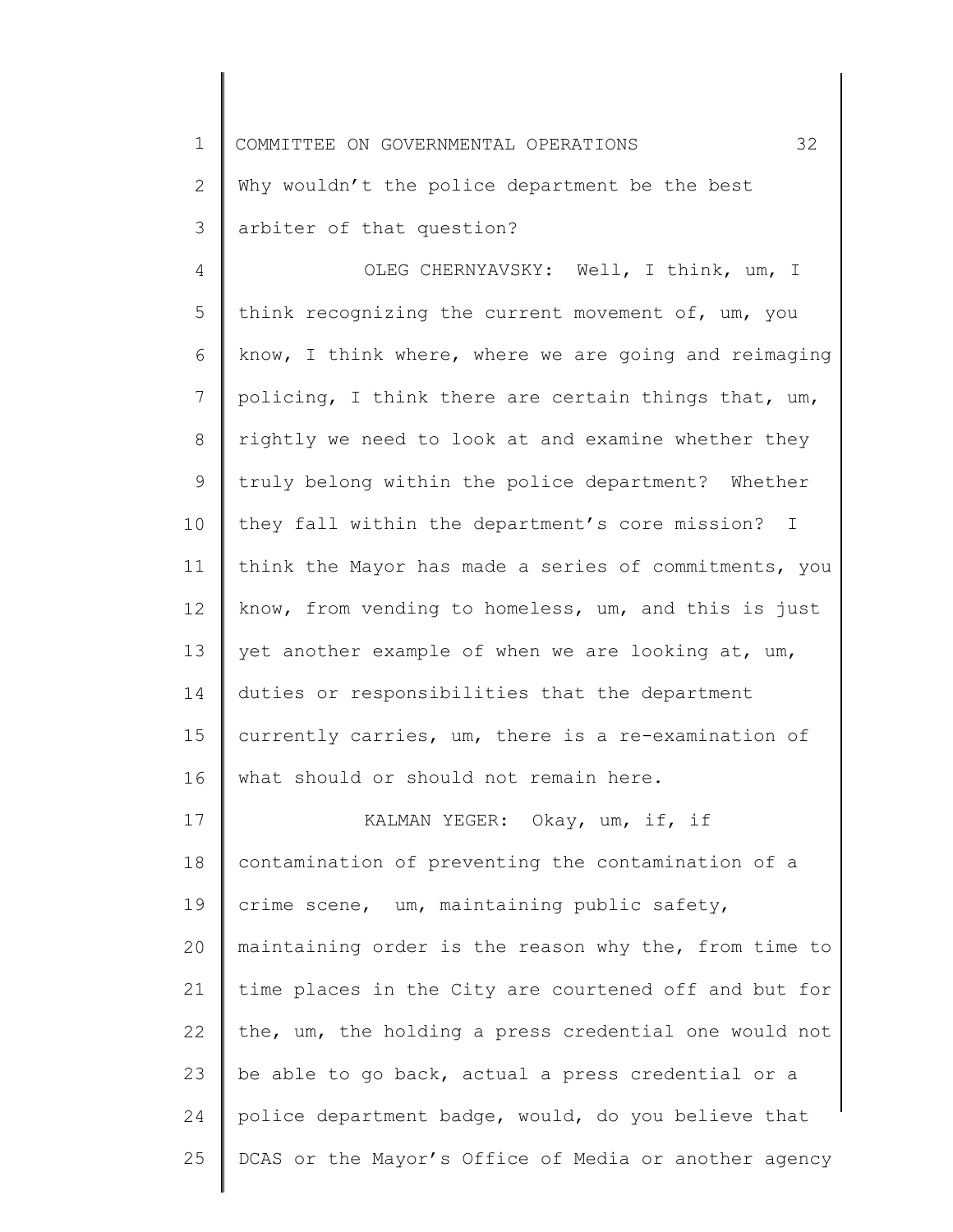1 2 3 4 COMMITTEE ON GOVERNMENTAL OPERATIONS 33 is in a better position than the police department to maintain the order at a particular crime scene or a dangerous location?

5 6 7 8 9 10 11 12 13 14 15 PAUL OCHOA: I can take this, Oleg, if that's okay. And then I'll turn it over to you. Um, Council Member, that's a great question. The, what we are envisioning is not removing PD or having MOME officers or MOME, um, staff be at these scenes. It is really talking about the application process, not the actual, um, work that gets done or the implementation of how those press passes are used. So, and that's an area where PD would still be responsible in their best judgment to allow press, um, in a, in a crime scene or any other scenarios that you mentioned.

16 17 18 19 20 21 22 23 24 25 KALMAN YEGER: Okay, um, the, I view legislation as maybe, I'm somewhat alone on this but I'm used to that here. Um, as a tool to fix something that's broken. Um, you know to look at the way we do things right now and say that the only way to do it a little better is to do it legislatively. Do you believe right now that the system is broken? The system of issuing press credentials is somehow not working right? And, nor for that to the police department I mean with respect to the Office of City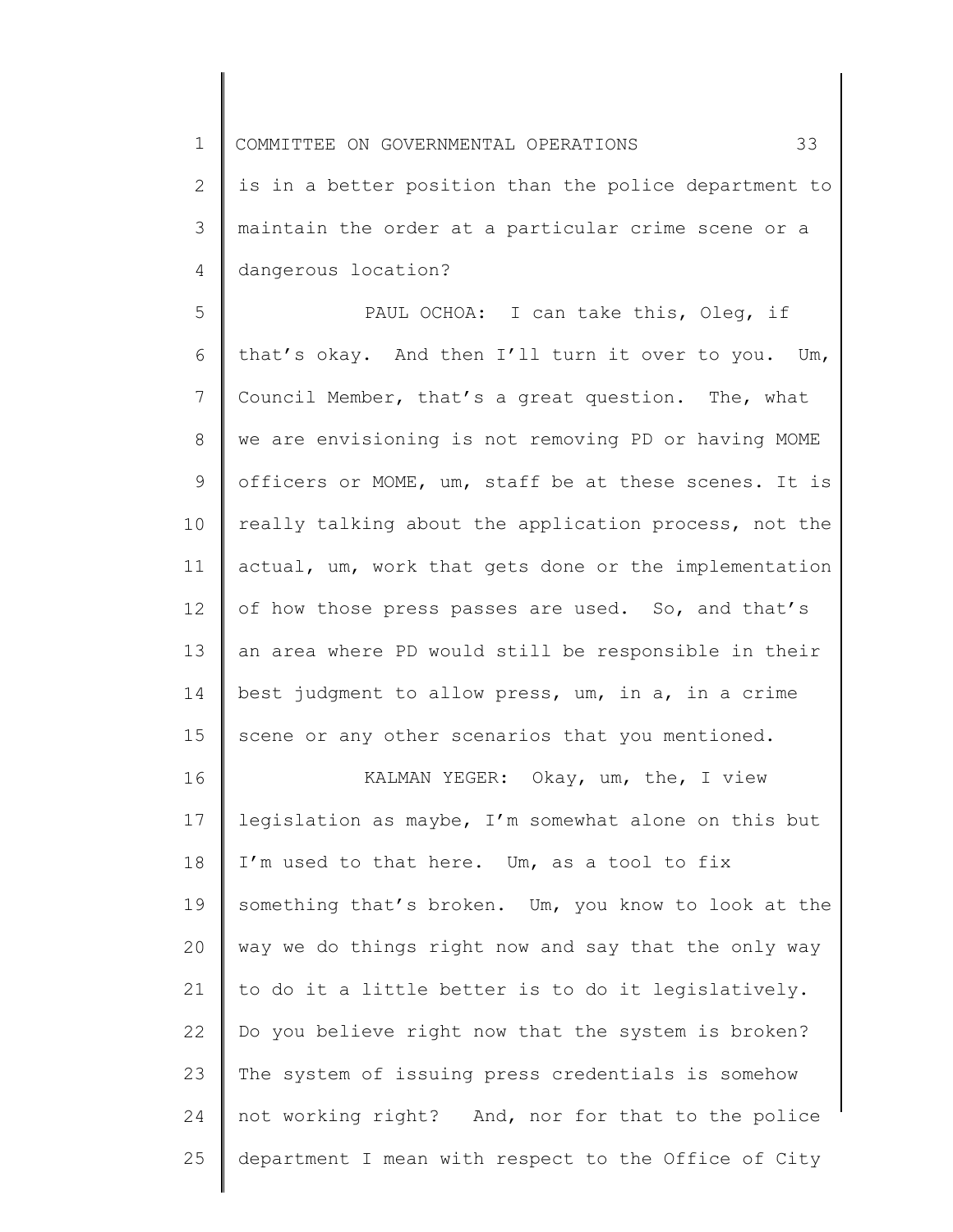1 2 3 4 5 6 COMMITTEE ON GOVERNMENTAL OPERATIONS 34 Legislative Affairs, I think they are the ones who are doing the work right now and I would like to hear from the Deputy Commissioner on whether or not he believes that the police department is somehow not doing it right, right now?

7 8 9 10 11 12 13 14 15 16 17 18 19 20 21 22 23 24 25 OLEG CHERNYAVSKY: I mean, I don't think that's, you know I don't think that's, that's really where the question is. I think, I certainly think that we run a fair process. I think that, I think the um, the numbers spell that out. Um, you know five suspensions in five years and over 3,000 press passes issued in any two year cycle. I think that bears the, the data bears that out. I think realistically as I said before that, you know, if were are in the time that we are reimaging policing, that we're looking at what, what the police department's footprint needs to be or should be, um, and given the various tasks that we are involved in and I think, um, without speaking to the fairness of the process, which I truly believe is fair, um, in the way that we've administered it, if the decision by the Council and the, the decision by the administration is that it should be housed, um, elsewhere we fully support that.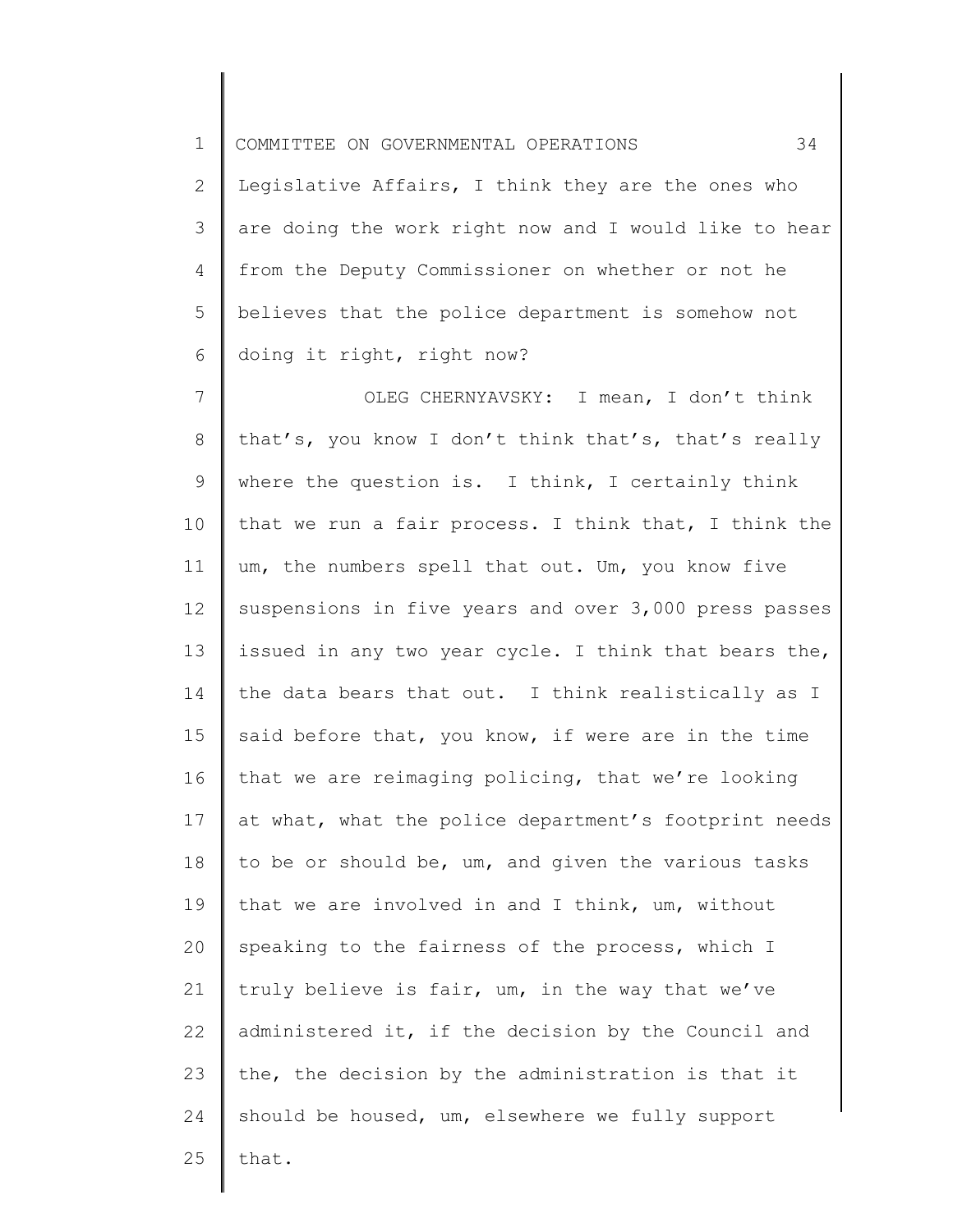## 1 COMMITTEE ON GOVERNMENTAL OPERATIONS 35

2 3 4 5 6 7 8 9 10 11 12 13 14 15 16 17 18 19 20 21 22 23 24 25 KALMAN YEGER: Okay, I'm not going to ask for specifics of the five suspensions except that I want to reiterate for the record that in five years as, as you've stated there have been five suspensions and, um, and I think that is an incredibly low number in giving, given, you know how big the City is and how many things are going on, on a day to day basis and how much the press is working, um, throughout those, those places to see what's going on and to get the closest shot that they can and get as close as possible to get the information out to the public. Um, five suspensions means to me at least the police department is, is pretty forgiving, um, when somebody with a press card wants to push the envelope and get as close as possible. I, I haven't heard, um, an outcry. Um, perhaps I don't talk to the press that often, but I haven't heard this great outcry that the police department, um, has not been willing and able in every single way and actually acted out working with the press. Um, I would like to ask, um, a question regarding the application process and the, and the amount of evidence that you need to, to make the case that somebody is actually a working member of the press and I preface that by saying again, I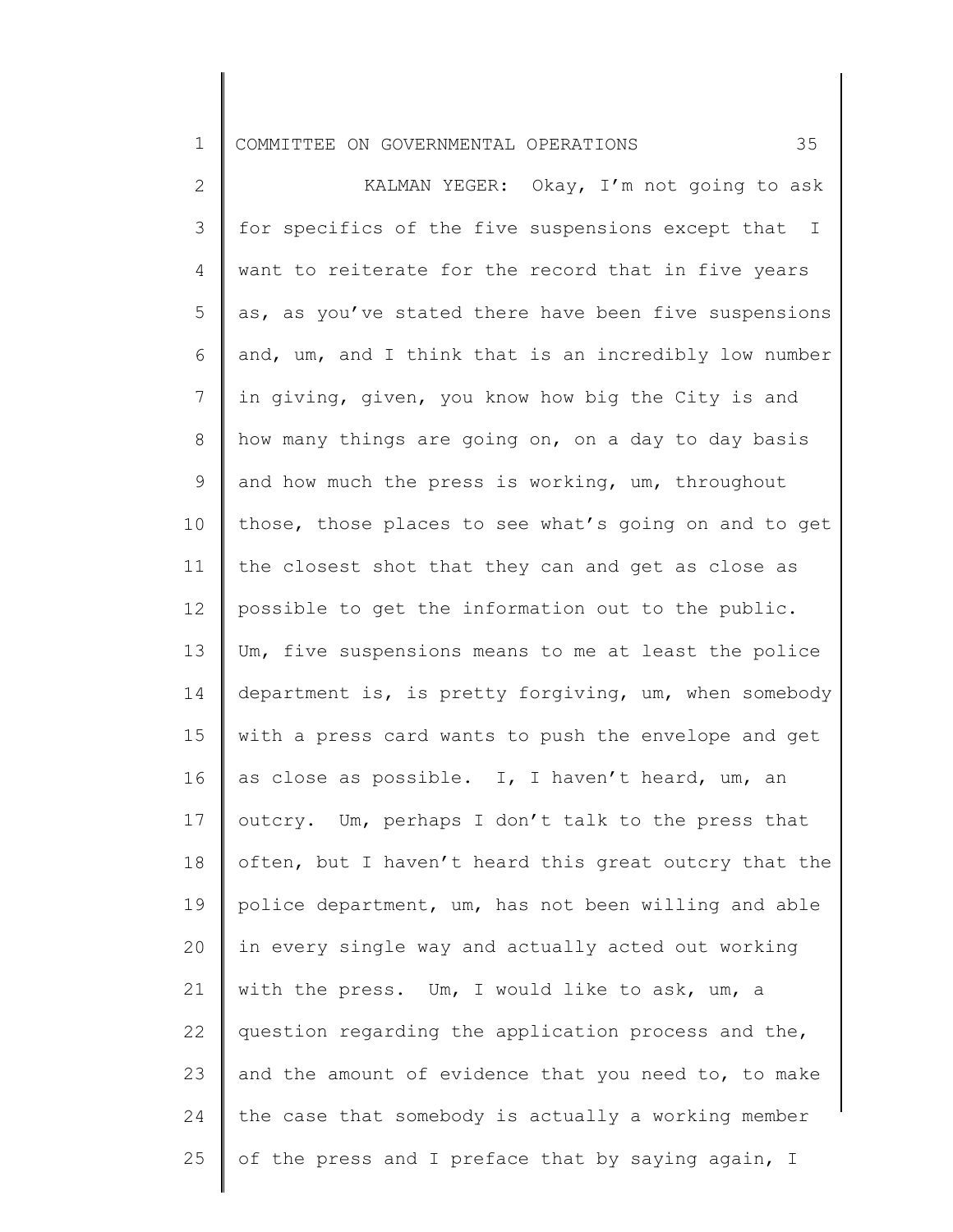| $\mathbf 1$    | 36<br>COMMITTEE ON GOVERNMENTAL OPERATIONS            |
|----------------|-------------------------------------------------------|
| 2              | write a lot of things, I'm, I'm published quite       |
| 3              | often. But I am not a member of the press and if I    |
| $\overline{4}$ | were to fill out an application and submit it with    |
| 5              | copies of everything that I've say I, you know, well  |
| 6              | give me a press credential because every once in a    |
| 7              | while I write something interesting. Um, I think you  |
| $\,8\,$        | would rightfully turn me down. Do you believe that    |
| 9              | the police department's criteria for determining what |
| 10             | constitutes a member of the press, entitled to cross  |
| 11             | police lines and I want to differentiate that one     |
| 12             | could be a member of the press and also not           |
| 13             | necessarily need, um, to bear the right to cross      |
| 14             | police lines. Do you believe that your criteria is    |
| 15             | too harsh? Or too demanding?                          |
| 16             | OLEG CHERNYAVSKY: Um, I don't, I mean I               |
| 17             | think you know as, as Counsel Bland had outlined,     |
| 18             | really the basis is six stories, six local stories    |
| 19             | over a two year period and I wouldn't be so sure that |
| 20             | you wouldn't qualify for a press pass, Council        |
| 21             | Member. Um, you may if you have six stories that      |
| 22             | you've written over the past two years that deal with |
| 23             | local issues, um, that are you know, I think, I could |
| 24             | be missing or misstating it and you tell me, you tell |
| 25             | me if I am. But you know what.                        |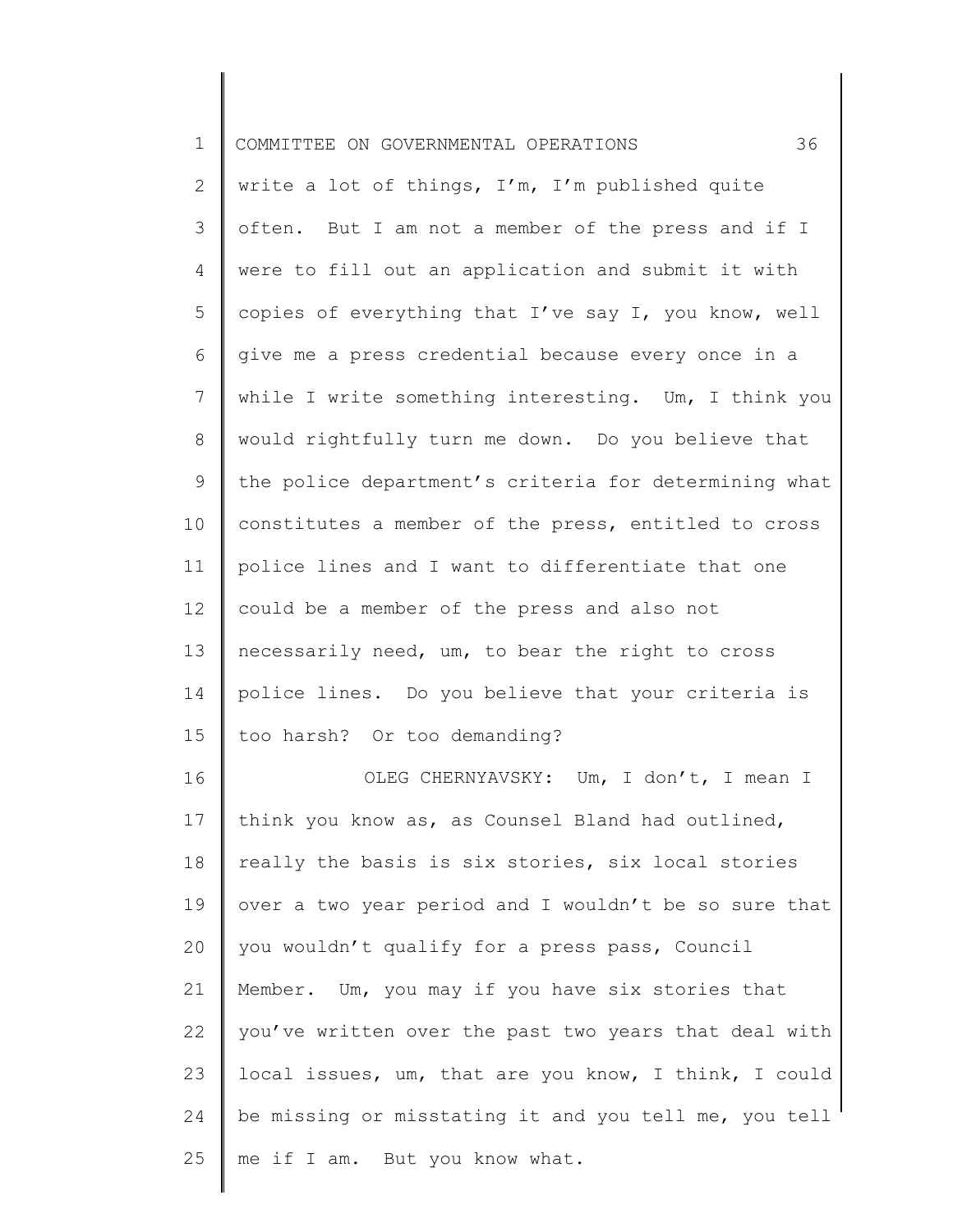| $\mathbf 1$    | 37<br>COMMITTEE ON GOVERNMENTAL OPERATIONS            |
|----------------|-------------------------------------------------------|
| 2              | KALMAN YEGER: Don't worry.                            |
| 3              | OLEG CHERNYAVSKY: No, no, but I think,                |
| 4              | again I think it goes back to the numbers bearing     |
| 5              | this out. Um, I think that you know we have over      |
| 6              | 3,000 press passes issued. Um, we're you know having  |
| $7\phantom{.}$ | a revocation hasn't happened in the five year look    |
| 8              | back that we did, a suspension was very limited, so,  |
| 9              | you know, I think we are very judicious about pulling |
| 10             | a press pass. I think we certainly, we certainly      |
| 11             | trained our officers. There is a comprehensive        |
| 12             | training both at the academy, at every promotion, um, |
| 13             | every time a Sergeant intending to Captain gets       |
| 14             | promoted. Um, the press team goes in and trains them  |
| 15             | about, you know, how to deal with the press at, at    |
| 16             | scenes and events. Um, so, yeah I think it was, um,   |
| 17             | I think to answer your question, I think it's a fair  |
| 18             | process and I think it, the standards that we've      |
| 19             | created or at least when we've handled it is just     |
| 20             | ensures that the individuals applying for press       |
| 21             | passes seeking to go behind police lines are actually |
| 22             | engaged in the business of, um reporting the news.    |
| 23             | KALMAN YEGER: Okay, my, um, the Sergeant              |
| 24             | hasn't announced but I see on the video here that my  |
| 25             |                                                       |

 $\mathsf I$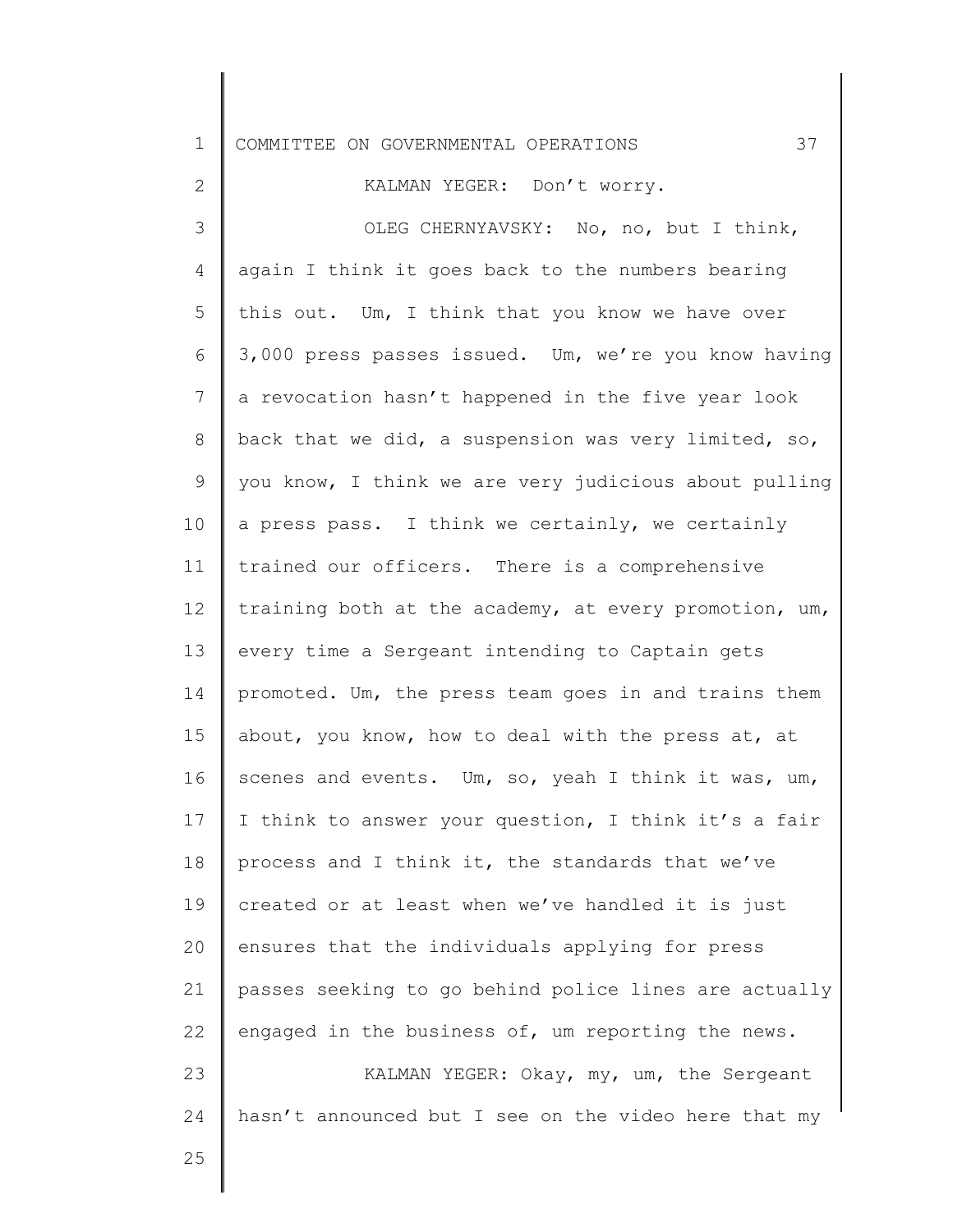1 2 3 4 5 COMMITTEE ON GOVERNMENTAL OPERATIONS 38 clock has expired. So I will ask the Chairman for just a brief moment of two if I may? Mr. Chairman? CHAIRPERSON FERNANDO CABRERA: Yeah, go ahead.

6 7 8 9 10 11 12 13 14 15 16 17 18 19 20 21 22 23 24 25 KALMAN YEGER: The, thank you Chair. The, you know as I view it, um, and, and I don't want to speak for the press at all but, um, I believe that the press for the most part, um, has, and I think your numbers bear it out have acted responsibly in those who carry the press credential. Um, obviously the concern I think in setting the criteria for should or shouldn't get a press credential is based on the idea that we don't want everybody, namely a guy like me saying hey, every once in a while I write something. Give me a press card so I can go wherever I feel like and cross your lines that are there for very important civic purposes. Um, so you know I, going back to the point that I made at the beginning. I view Legislation as a tool to fix something that's broken. Um, sometimes we tend to do things, um, where we promulgate Legislation has solutions in hunt of a problem and I'm sitting here this morning and we are 48 or thereabout minutes in and I'm still trying to hunt for the problem and I haven't seen it yet.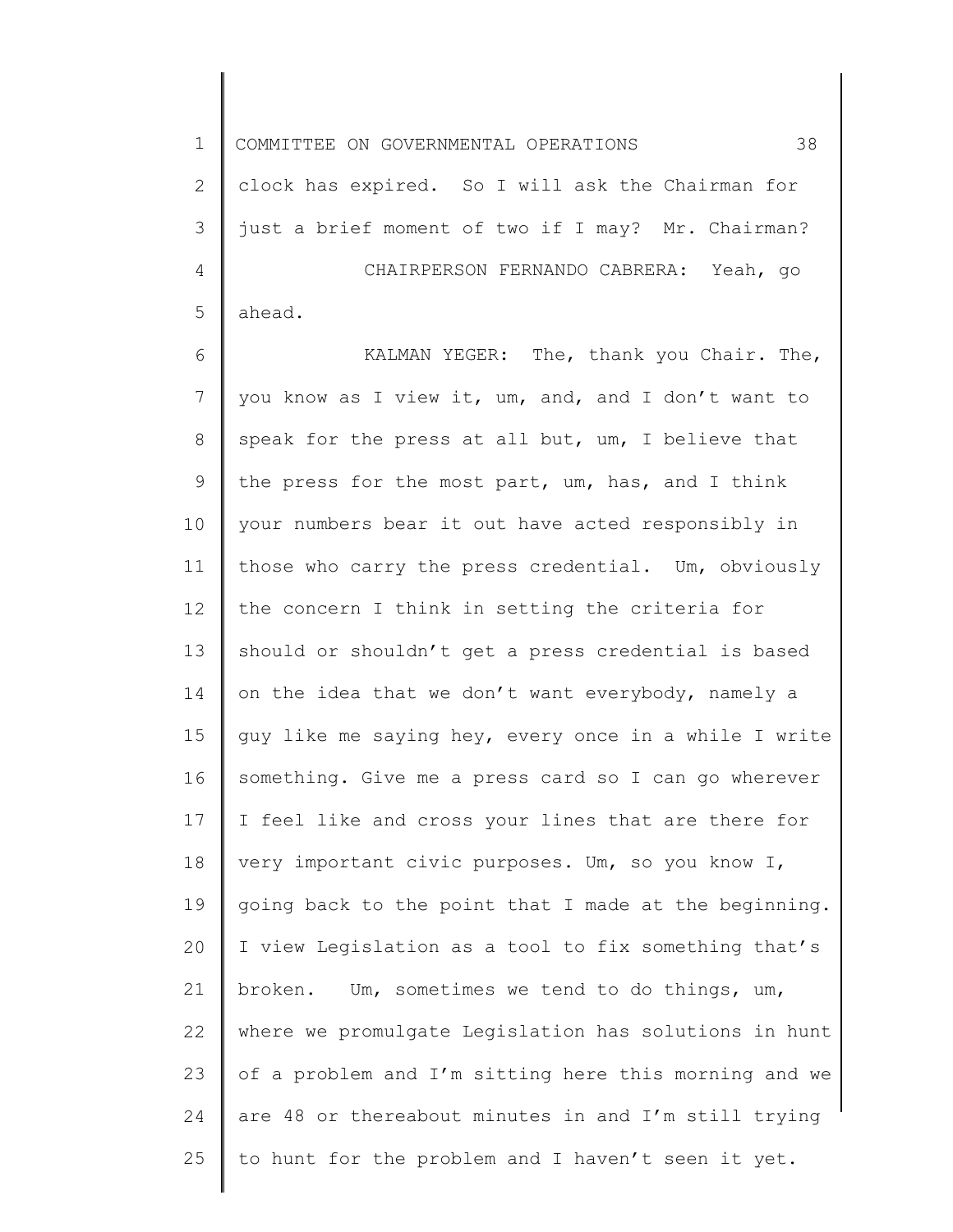| $\mathbf 1$    | 39<br>COMMITTEE ON GOVERNMENTAL OPERATIONS            |
|----------------|-------------------------------------------------------|
| $\mathbf{2}$   | Um, and my brother Councilman who proposed this       |
| 3              | Legislation I know is quite wise in his ideas about   |
| $\overline{4}$ | the future of the City. I'm just trying to hunt for   |
| 5              | the problem and I hope that sometime during the       |
| 6              | course of this morning's hearing we will learn what   |
| $7\phantom{.}$ | the problem actually is. And with that, I go back to  |
| $\,8\,$        | the Chair with my thanks. Thank you Mr. Chairman.     |
| $\mathsf 9$    | CHAIRPERSON FERNANDO CABRERA: And                     |
| 10             | Counsel, do we have anyone else?                      |
| 11             | C.J. MURRAY, COMMITTEE COUNSEL: Chair,                |
| 12             | no other hands are raised so feel free to ask any     |
| 13             | follow up questions at this time.                     |
| 14             | CHAIRPERSON FERNANDO CABRERA: Thank you               |
| 15             | so much. Um, I see Council Member Powers, I think he  |
| 16             | wants to chime in to Council Member Yeger's comment.  |
| 17             | KEITH POWERS: Thank you, I, I always                  |
| 18             | appreciate Council Member Yeger and his, uh, and his  |
| 19             | insights and we are dear friends so I take no offense |
| 20             | to any, any questions on my, criticize it. But I      |
| 21             | will say I just wanted to add some commentary to this |
| 22             | as we are thinking about what people had. I don't     |
| 23             | actually thing suspensions is really the measurement  |
| 24             | of how the system works. I think it is whether there  |
| 25             | is access to the press credentials in the first       |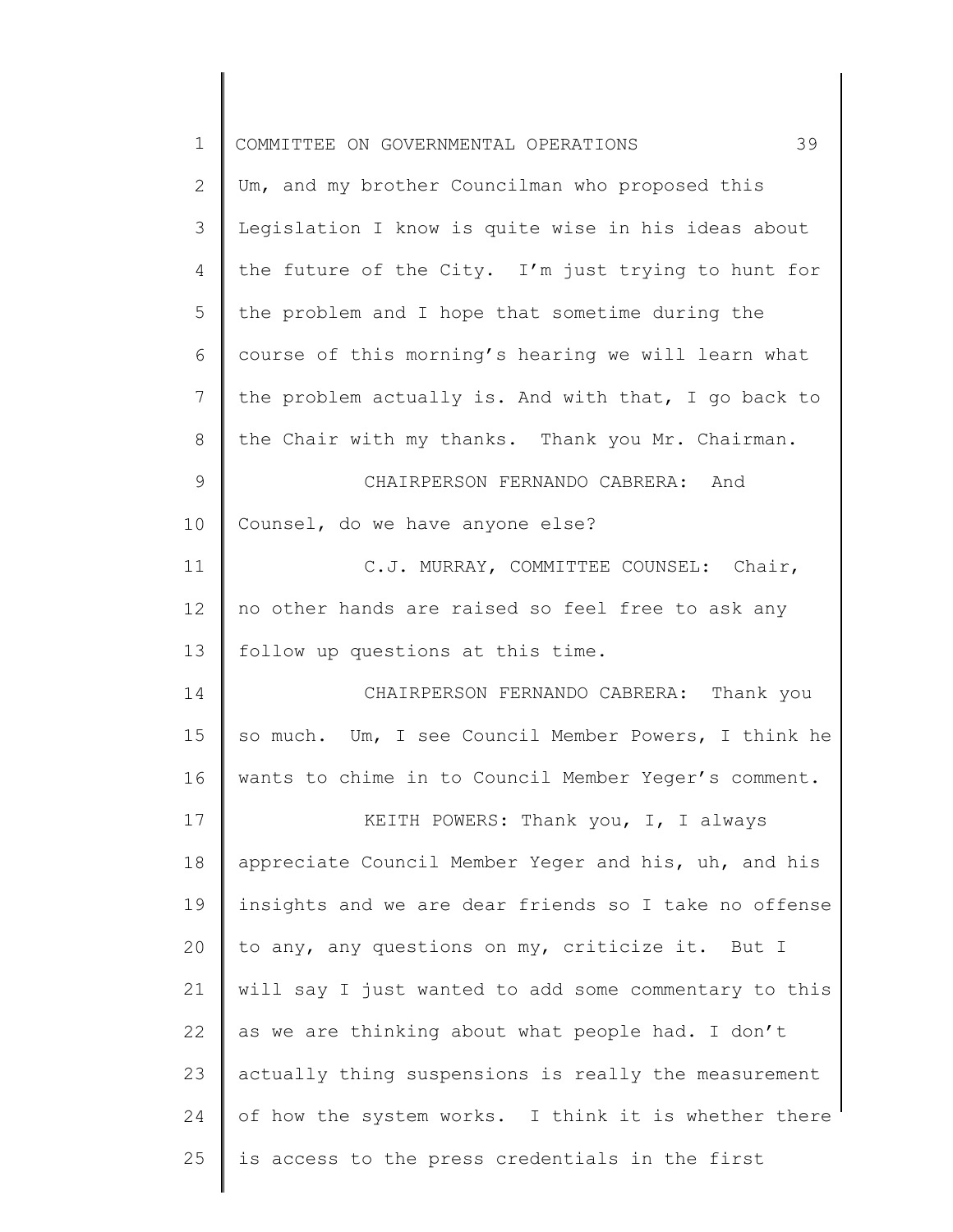| $1\,$           | 40<br>COMMITTEE ON GOVERNMENTAL OPERATIONS            |
|-----------------|-------------------------------------------------------|
| $\overline{2}$  | place. I have somebody just Tweeted at me who said    |
| 3               | who covers transportation issues for the last 15      |
| 4               | years, who said they've never been able to get one. I |
| 5               | have a photographer who is a constituent who has just |
| 6               | had, I mean these are just the ones I'm getting right |
| $7\phantom{.0}$ | now, who is saying that, um, he has both the          |
| 8               | frustration with this potential expiration date issue |
| 9               | but also has had his own issues in terms of getting   |
| 10              | it. I, I've heard these antidotes, I've heard from a  |
| 11              | photographer who became a reporter who was not able   |
| 12              | to get a press credential in that period of time      |
| 13              | because that person needed I think six, able to prove |
| 14              | six different things and was unable to prove, that    |
| 15              | persons time so I've heard these stories and I think  |
| 16              | that the access to it is actually more of the issue   |
| 17              | than the suspensions and taking away of it. We also   |
| 18              | have folks on here I know who have had historical     |
| 19              | issues with getting it as well, so, I wanted to think |
| 20              | about making it easier. I wanted us to think about    |
| 21              | modernizing it. I also want to frankly say, like,     |
| 22              | this is not an attack on the NYPD but I just frankly  |
| 23              | thing that any agency that is going to be as widely   |
| 24              | covered as either the PD, the Department of           |
| 25              | Transportation, whatever it may be should not be the  |
|                 |                                                       |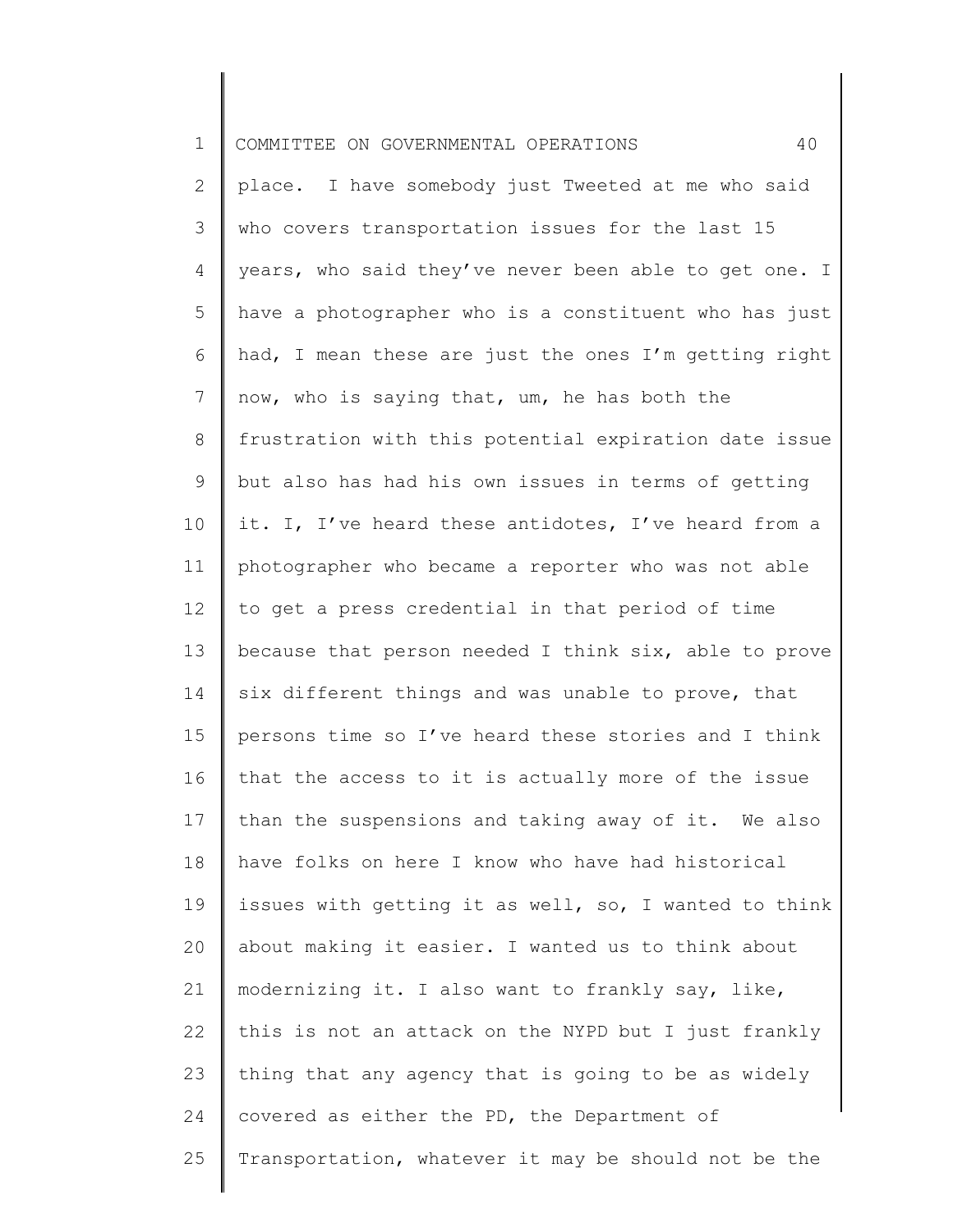| $\mathbf 1$    | 41<br>COMMITTEE ON GOVERNMENTAL OPERATIONS            |
|----------------|-------------------------------------------------------|
| 2              | one that is issuing press passes if you want to have  |
| 3              | absolute certainty and clarity in the freedom of the  |
| 4              | press in New York City. We have a Mayor's Office of   |
| 5              | Media and Entertainment. It is, I think it makes a    |
| 6              | lot of sense for them to be in the business of        |
| $\overline{7}$ | issuing the, the press credentials. What we need,     |
| 8              | NYPDs partnership on is making sure that folks are    |
| $\mathsf 9$    | acknowledging that when people show up and want to    |
| 10             | use the press credential and get to the, the place    |
| 11             | where it is needed, whether it is at City Hall or     |
| 12             | going over a police line. So, you know, I, I just     |
| 13             | want to clarify that as we are thinking about this    |
| 14             | issue, that I think access is an issue. I think       |
| 15             | suspensions is not really how I would measure this    |
| 16             | and I'm not even here to say to the NYPD, any, I just |
| 17             | feel like this should be housed in an Agency and does |
| 18             | Media and Entertainment, that doesn't get widely      |
| 19             | covered by NYPD and I think, we, it is just a good    |
| 20             | opportunity for all of us to reconsider and revisit   |
| 21             | all the things that make up the press credential      |
| 22             | process in New York City right at this moment. So, I  |
| 23             | just wanted to add that in and I have no questions,   |
| 24             | so I will leave it at that.                           |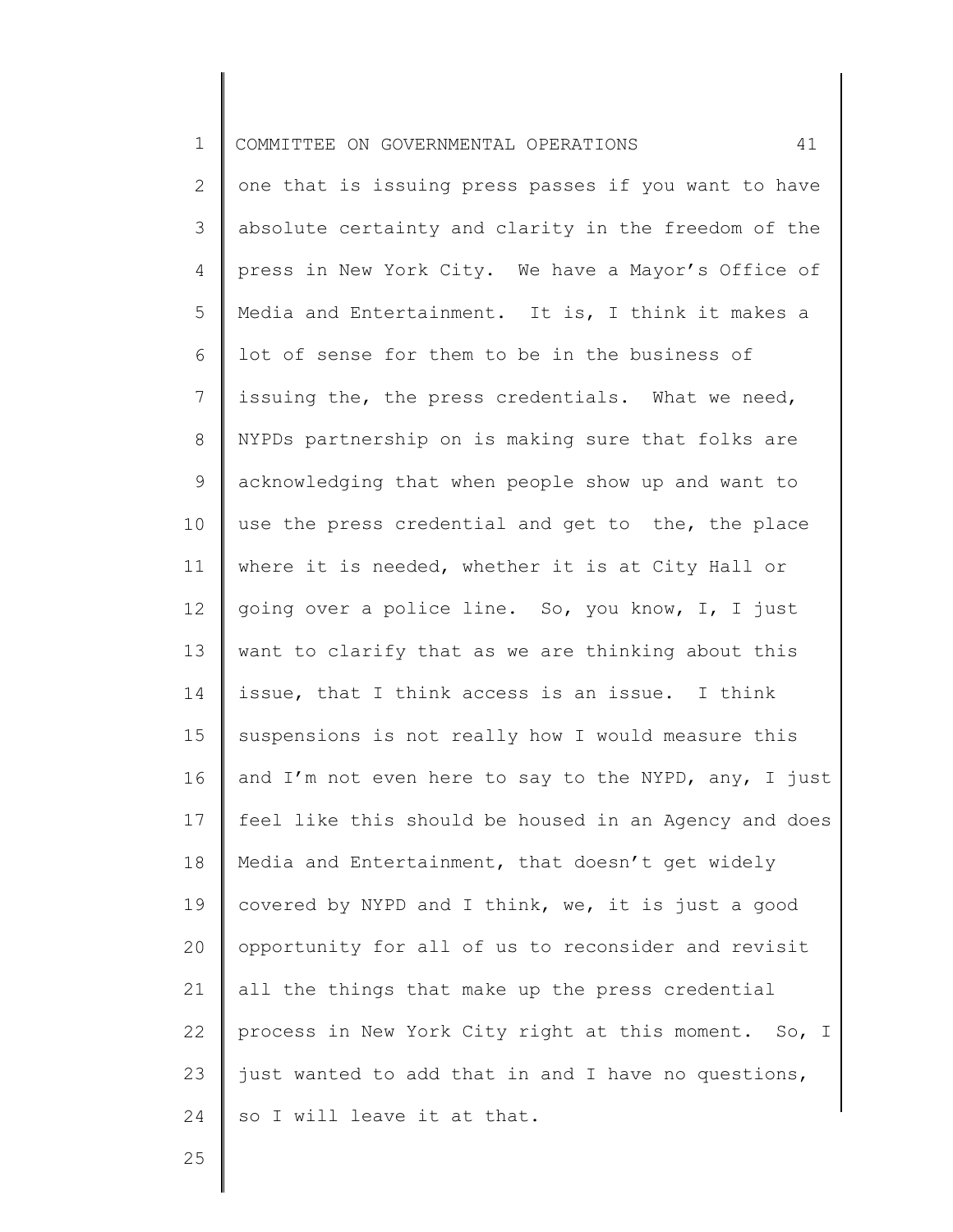| ᅩ |  |  | COMMITTEE ON GOVERNMENTAL OPERATIONS |  |  |
|---|--|--|--------------------------------------|--|--|
|---|--|--|--------------------------------------|--|--|

2 3 4 5 6 7 8 9 10 11 CHAIRPERSON FERNANDO CABRERA: Thank you so much, Council Member Powers. Um, I have a few questions, of, I would like to leave my questions to the end so my colleagues, um, could ask. I'm just curious, um, Director Ochoa, if you could share with us what additional resources are going to be needed, um, to implement Intro 2118, will the NYPD be able or should they move their press credential staff, or are you going to get new staff in the new agency, any thoughts about that?

12 13 14 15 16 17 18 19 20 21 PAUL OCHOA: Yeah, those are great questions, um, Chair. So, you are absolutely right MOME is a small office. We do think they are the right office to do, to take on this work and we will be supporting them and new resources they may need either technology or staffing wise to get this done. We do not envision anyone from PDs Civilian Workforce to be moving. I think this would have to be, um, just a, you know a staffing issue and a resource issue for, for MOME.

22 23 24 CHAIRPERSON FERNANDO CABRERA: You think you have enough staff there to do this type of work? Or are you going to have to hire new staff?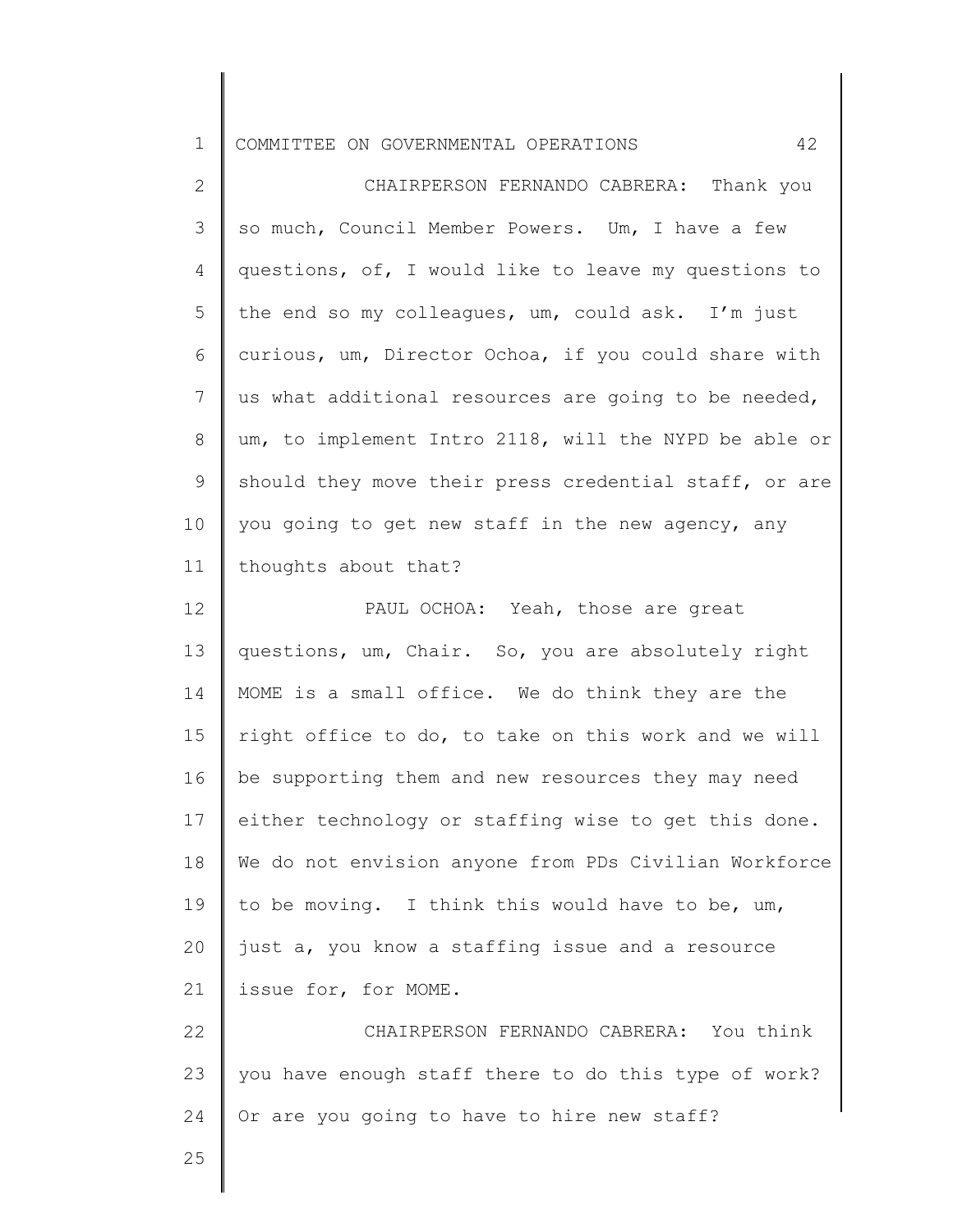1 COMMITTEE ON GOVERNMENTAL OPERATIONS 43

2 3 4 5 6 7 8 9 10 11 12 13 14 15 PAUL OCHOA: Yeah, I think, yeah I think we are going to have to talk to them about them and, and what bandwidth they have. I know they do work very hard with the, the small team they have so it may require some staffing but we are going to help them out and work that out on the backend with our friends OMD. CHAIRPERSON FERNANDO CABRERA: One of the thoughts I, I had and I know they are some, perhaps a need for Charter Revision if we were to do this. My wife counsel has pointed out to me, the County Clerk being another option, being that of an independent body. That might be a point of consideration. I wanted to know should police officers or other city

16 17 officials be permitted to, um, to, to seize press credential without first conducting a hearing.

18 19 20 21 22 PAUL OCHOA: That's a good question, I'm going to turn it over to NYPD to talk about what they do currently. I believe it is only in instances where something of breech has happened. But again, I will turn it over to the NYPD.

23 24 25 OLEG CHERNYAVSKY: Sure, so in terms of seizures, you know you could have again, I think Paul said it right, in agree to circumstances where. I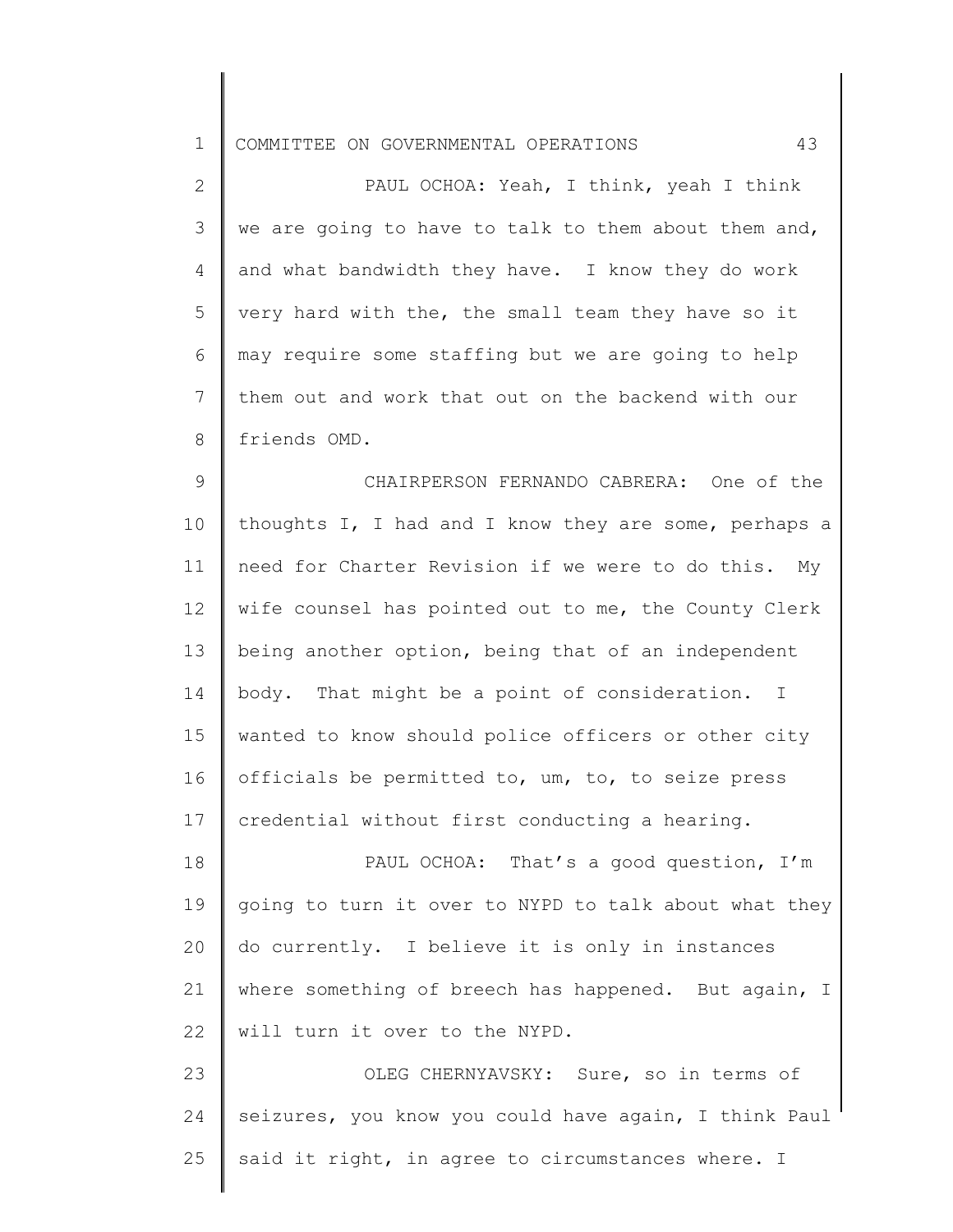| $\mathbf 1$     | 44<br>COMMITTEE ON GOVERNMENTAL OPERATIONS            |
|-----------------|-------------------------------------------------------|
| 2               | mean I'll give you an example. Say for example, we    |
| 3               | are at the scene of a shooting and we establish       |
| 4               | police lines and there is a determination made by     |
| 5               | officers and we allow, um, members, credentialed      |
| 6               | members of the press to go beyond the police lines    |
| $7\phantom{.0}$ | and then there's a determination made by detectives   |
| 8               | or police officers on the scene that the police line  |
| 9               | has to be extended because they found shell casings   |
| 10              | or whatever if a member of the press for example      |
| 11              | refuses to move and they are not abiding by the       |
| 12              | orders of the officers or detectives at the scene,    |
| 13              | they may pull the press pass but historically when we |
| 14              | do a look at this they get it back, um, the next day  |
| 15              | or, or later that day and we certainly set up         |
| 16              | protocols, um, for police officers or detectives at   |
| 17              | the scene to reach out to our press office that has   |
| 18              | regular dealings with members of the press so they    |
| 19              | can try to intervene so it doesn't get to the extreme |
| 20              | while pulling the press pass at the scene. But again  |
| 21              | that, pulling a press pass at the scene in those      |
| 22              | limited circumstances when it is done is not even the |
| 23              | suspension because the individual would get it back   |
| 24              | in short order.                                       |
|                 |                                                       |

Ι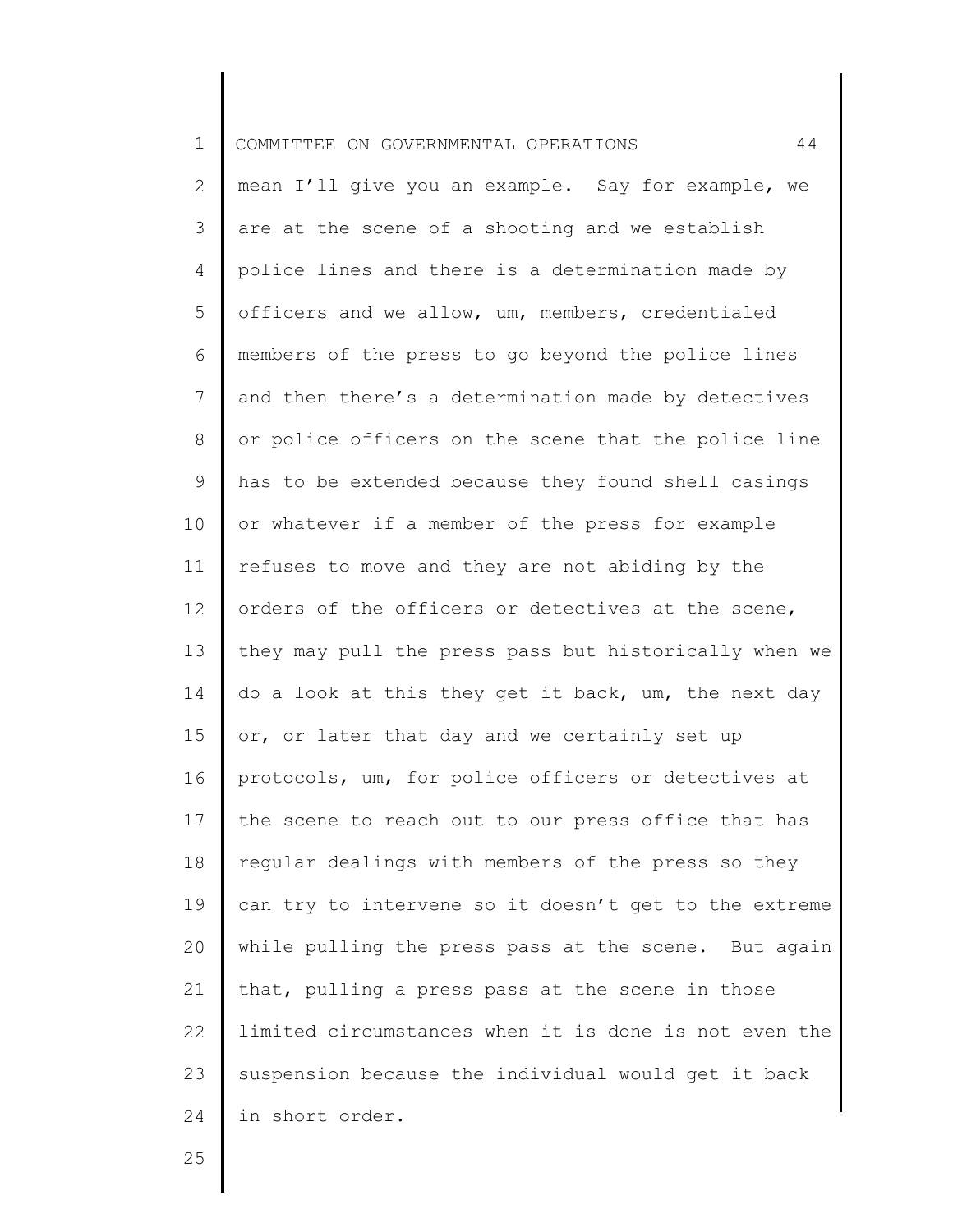| $\mathbf 1$   | 45<br>COMMITTEE ON GOVERNMENTAL OPERATIONS            |
|---------------|-------------------------------------------------------|
| $\mathbf{2}$  | CHAIRPERSON FERNANDO CABRERA: Do you                  |
| 3             | have a record of how many times, um, we have such     |
| 4             | occurrences? How many times they are being taken      |
| 5             | away and given back on the same day or the next day?  |
| 6             | OLEG CHERNYAVSKY: I don't have that                   |
| 7             | number with me but I'll, I'll take a look into it and |
| 8             | get back to you.                                      |
| $\mathcal{G}$ | CHAIRPERSON FERNANDO CABRERA: Okay. Um,               |
| 10            | to what extent, um, with the new agency, I'm not      |
| 11            | going to say which agency it's going to be but will   |
| 12            | collaborate with the NYPD, City Hall or other         |
| 13            | mentioning services in issuing press credentials if   |
| 14            | at all?                                               |
| 15            | PAUL OCHOA: I can take this Oleg. Um,<br>$\perp$      |
| 16            | think you are right Council Member, the new, the      |
| 17            | transition needs to be seamless and there is going to |
| 18            | have to be collaboration. Because NYPD mentioned      |
| 19            | they have been doing this for decades, so it is, um,  |
| 20            | very important that, you know that when MOME takes it |
| 21            | this on or if MOME takes this on that we coordinate   |
| 22            | with the NYPD and the relevant agencies to make sure  |
| 23            | that, um, you know they've learned the process and    |
| 24            | the transition is seamless.                           |
| 25            |                                                       |
|               |                                                       |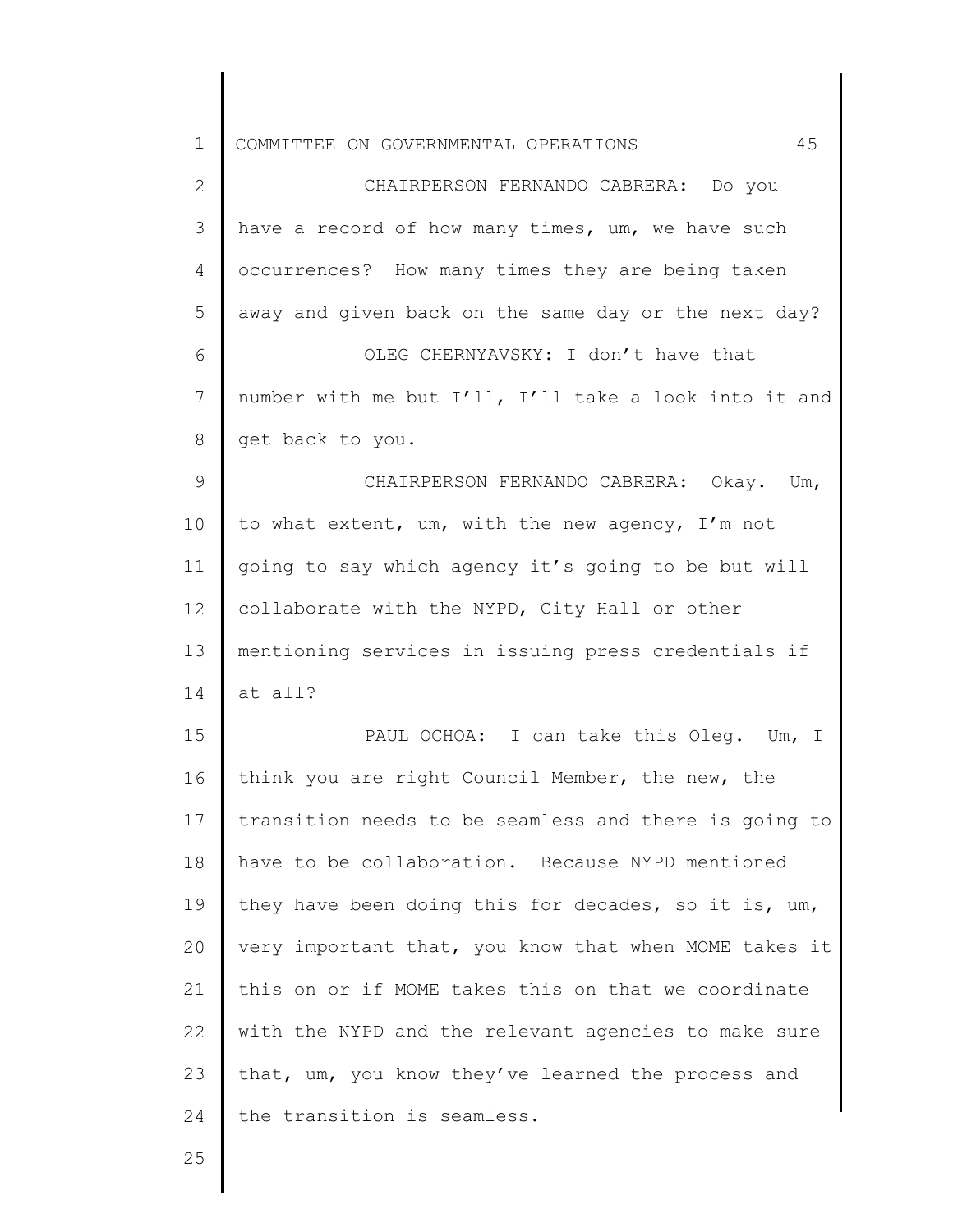1 2 3 4 5 6 7 8 9 10 11 12 13 14 15 16 17 18 19 20 21 22 23 24 25 COMMITTEE ON GOVERNMENTAL OPERATIONS 46 CHAIRPERSON FERNANDO CABRERA: And once they learned that process, would there be any, any form of engagement, involvement, um, by the NYPD or any other agency? PAUL OCHOA: The way we are envisioning this, is the, the process, so the application process, the press, press credentials would be housed at MOME but the actual implementation of how those press credentials are used would still fall under the NYPD. So, yes, to answer your question, yes, yes that will definitely happen. CHAIRPERSON FERNANDO CABRERA: I wanted to ask you, um, to give the specific as to how many press credentials, does the NYPD typically issue in a given year, um, to how many journalists? PAUL OCHOA: Do you have that? How many press credentials by type and to how many journalists? LISA BLAND: Over the, again, we do the press credentials over a two year cycle and over that two-year cycle we issue approximately 3,000, um, press credentials to individual journalist, in addition, reissue a number of reserve cards to news organizations or news outlets for them to give to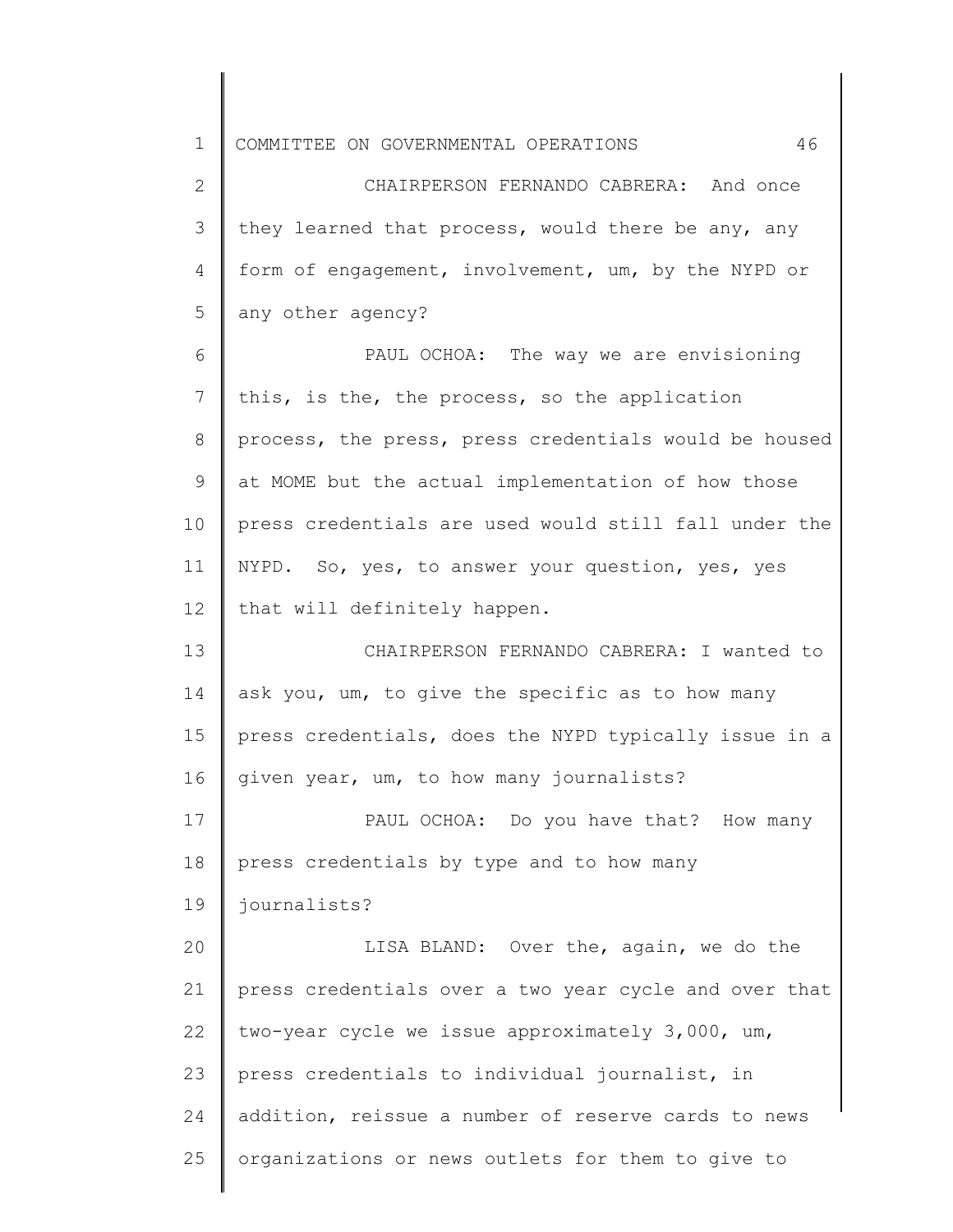1 2 3 4 5 6 7 8 9 10 11 12 13 14 15 16 17 18 19 20 21 22 23 24 25 COMMITTEE ON GOVERNMENTAL OPERATIONS 47 journalists who don't have their own individual six stories to qualify for their own individual. CHAIRPERSON FERNANDO CABRERA: And how many reserve cards are we talking about? LISA BLAND: I don't have the exact number for the reserve cards in itself but we will check DCPI records for that information and get back to you. CHAIRPERSON FERNANDO CABRERA: Do you know how many maj-, major networks do you give out these to? OLEG CHERNYAVSKY: I think the networks, a-. CHAIRPERSON FERNANDO CABRERA: You might not know the number, but do you know how many networks do you give it out to? OLEG CHERNYAVSKY: I think they all, look, I'll double check, I'll verify but I think all major networks have it and the question is, is how many, I guess non-major networks have I and we will give you a comprehensive number. But, I think it's fair to say that the major networks have reserve passes so I think one of the council members had mentioned. I think maybe, uh, council member powers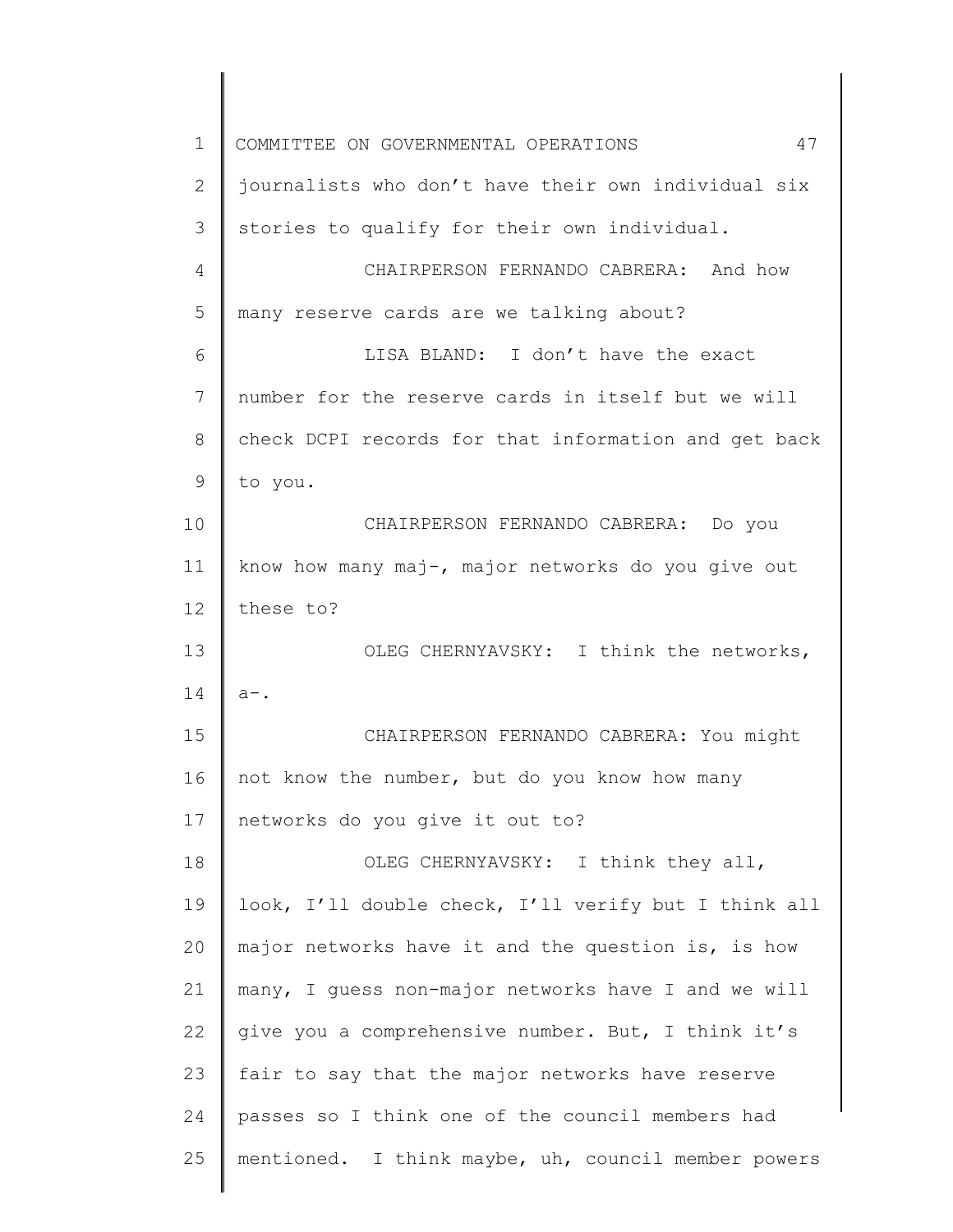| $\mathbf 1$     | 48<br>COMMITTEE ON GOVERNMENTAL OPERATIONS            |
|-----------------|-------------------------------------------------------|
| 2               | that if you have somebody that just started, um, as a |
| 3               | reporter they can use one of these rever-, uh,        |
| 4               | reserve passes and cover a story, cause they are      |
| 5               | acting under the umbrella of their organization.      |
| 6               | CHAIRPERSON FERNANDO CABRERA: Just to be              |
| $7\phantom{.}$  | clear, the 3,000 does not include the event passes,   |
| 8               | correct, or they do?                                  |
| $\mathsf 9$     | OLEG CHERNYAVSKY: The event, the one                  |
| 10              | time?                                                 |
| 11              | LISA BLAND: Yeah.                                     |
| 12 <sup>2</sup> | CHAIRPERSON FERNANDO CABRERA: Yeah.                   |
| 13              | OLEG CHERNYAVSKY: No, it's not.                       |
| 14              | CHAIRPERSON FERNANDO CABRERA: So these                |
| 15              | are 3,000 different individuals who are journalists,  |
| 16              | uh, who have passes? Correct? I just wanna, I just    |
| 17              | wanna be clear.                                       |
| 18              | LISA BLAND: Absolutely.                               |
| 19              | CHAIRPERSON FERNANDO CABRERA: Okay,                   |
| 20              | great. I only have a couple of more questions and     |
| 21              | then I'm going to pass it to Council Member Yeger who |
| 22              | is very eager today. I didn't know you were so eager  |
| 23              | regarding the press, uh, Councilman Yeger. I'm moved, |
| 24              | I'm moved. In June 2020, the NYPD proposed new rules  |
| 25              |                                                       |
|                 |                                                       |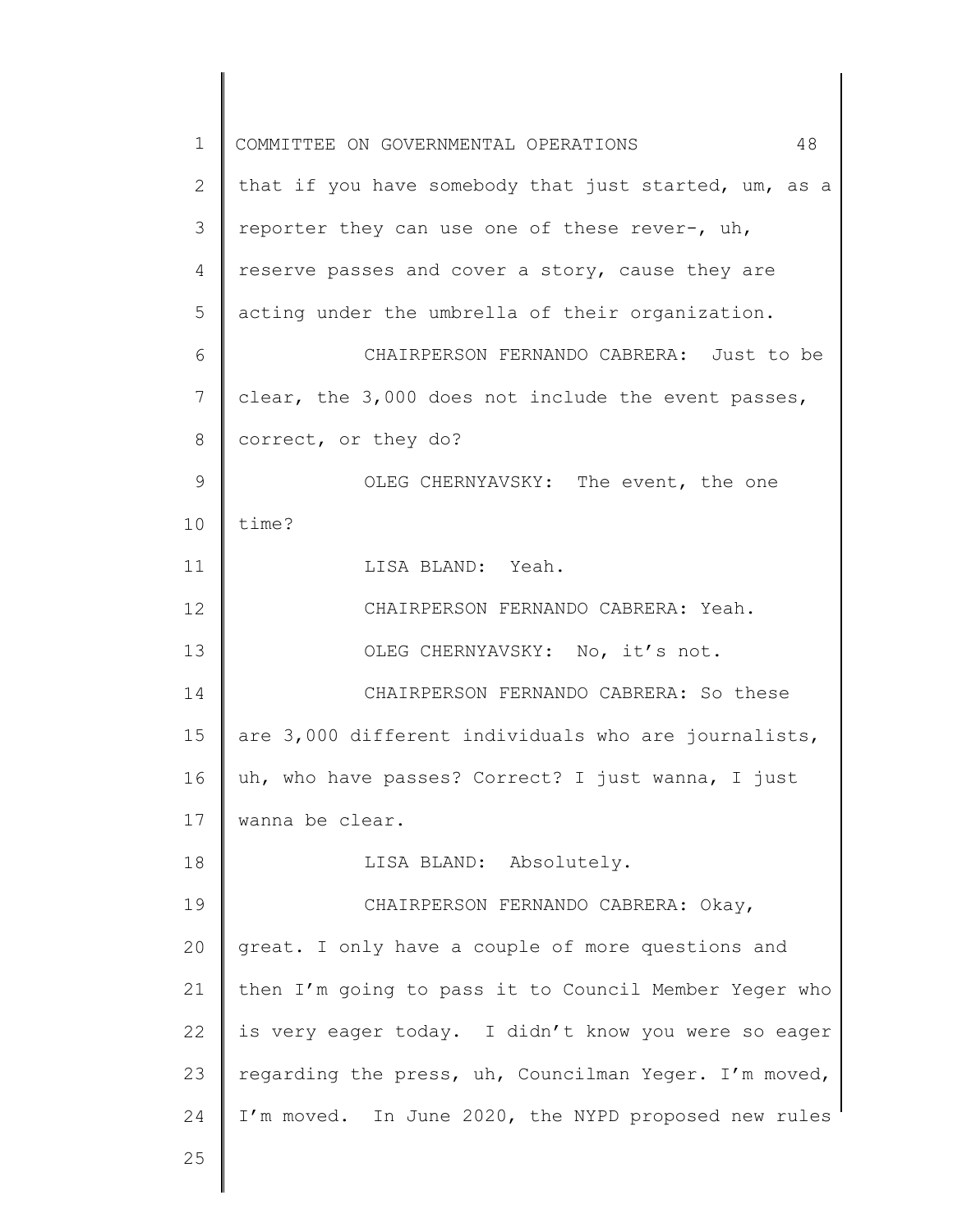| $\mathbf 1$     | 49<br>COMMITTEE ON GOVERNMENTAL OPERATIONS           |
|-----------------|------------------------------------------------------|
| $\mathbf{2}$    | to govern press credentials. Please describe the     |
| 3               | reason for these proposed rules and why now?         |
| 4               | OLEG CHERNYAVSKY: So, yeah, we                       |
| 5               | proposed new rules and it didn't, I think Paul had   |
| 6               | mentioned earlier, it didn't affect the rules about  |
| $7\phantom{.0}$ | application for press credentials. It improved the   |
| $8\,$           | due process rights that reporters had in the case of |
| $\mathsf 9$     | a suspension or revocation of press credentials. We  |
| 10              | had a process in place, um, and we as part of, as    |
| 11              | part of litigation but also something that we had    |
| 12              | to look at and we wanted to improve these, this      |
| 13              | process, uh, and that's what the purpose of those    |
| 14              | rules were, those proposed rules I should say.       |
| 15              | CHAIRPERSON FERNANDO CABRERA: All right.             |
| 16              | How do you measure whether it actually improved?     |
| 17              | These rules made the process better?                 |
| 18              | OLEG CHERNYAVSKY: Well, I think                      |
| 19              | transparency. I think anytime you, you shed more     |
| 20              | light on the process and make it more transparent,   |
| 21              | that's an improvement that in and of itself and the  |
| 22              | nature of, of the rule making process is that it for |
| 23              | example we, we find that you know the rule isn't     |
| 24              | working the way it was intended that you can always  |
| 25              | change the rule and improve upon the rule but I      |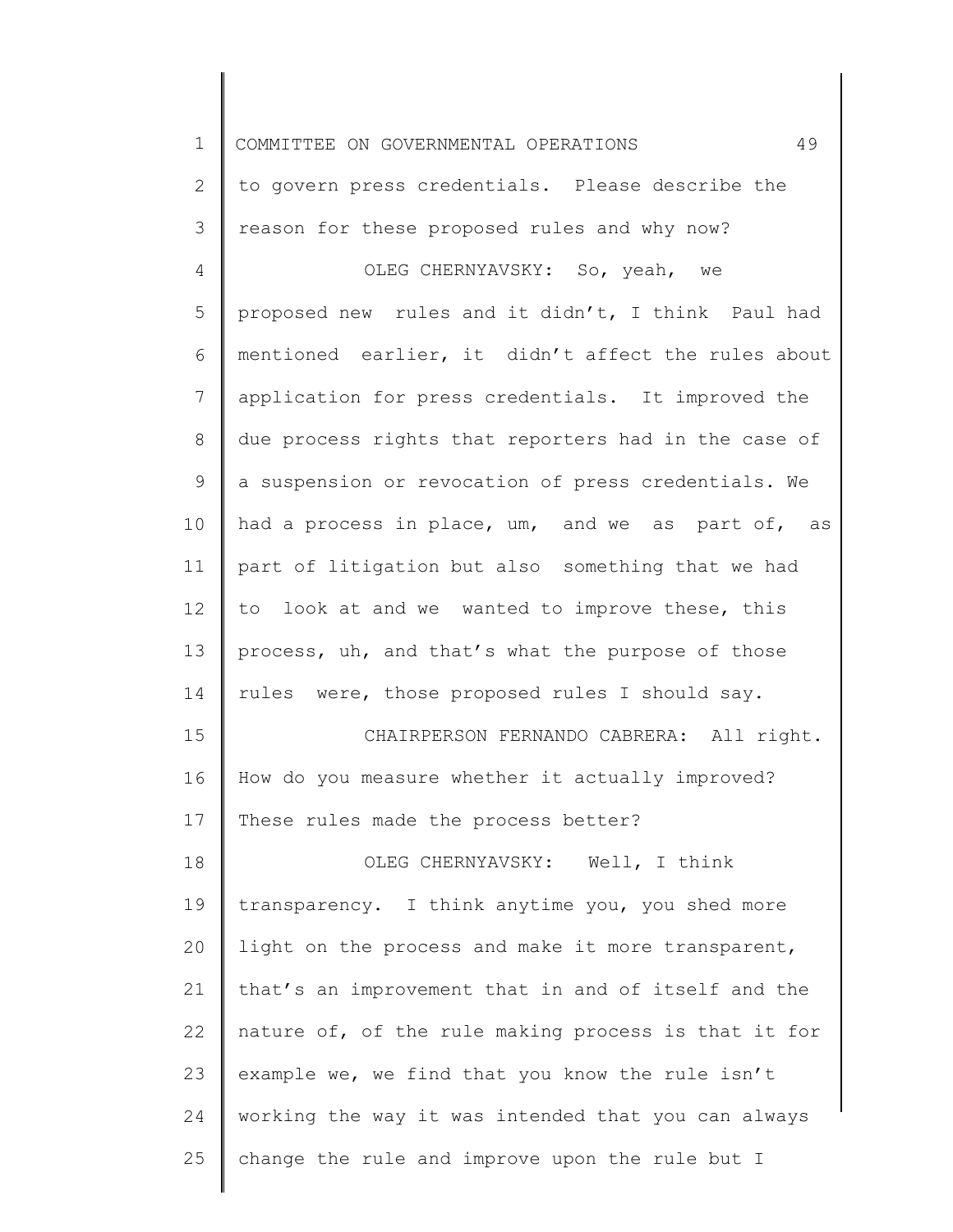1 2 3 4 5 6 7 8 9 10 11 12 13 14 15 16 17 18 19 20 21 22 COMMITTEE ON GOVERNMENTAL OPERATIONS 50 think, you know, it's very hard to measure it now but I think it is broadly stated anytime you could make a process more transparent to the public and to the individuals that are affected by these rules, such as the press, that's an improvement in itself. CHAIRPERSON FERNANDO CABRERA: Alright, I believe there are going to be members of the press who are going to testify and some examples of seizure and they have led to some allegations that journalists were not informed of their rights to an appeal hearing or the reason for a seizure. Uh, what changes have the NYPD made to its procedure in order to endure that journalists are informed of all procedures related to press credential. And also, are you looking, uh, any other ways to make it better? OLEG CHERNYAVSKY: Well, I think the rulemaking, as we said the rule-making process is aimed directly at what you've just stated. So, we have the proposed rules. They were put out for public comment to include members of the press as well. Those comments have come in and we've been working on those

rules diligently and incorporating, uh, some of the

25

23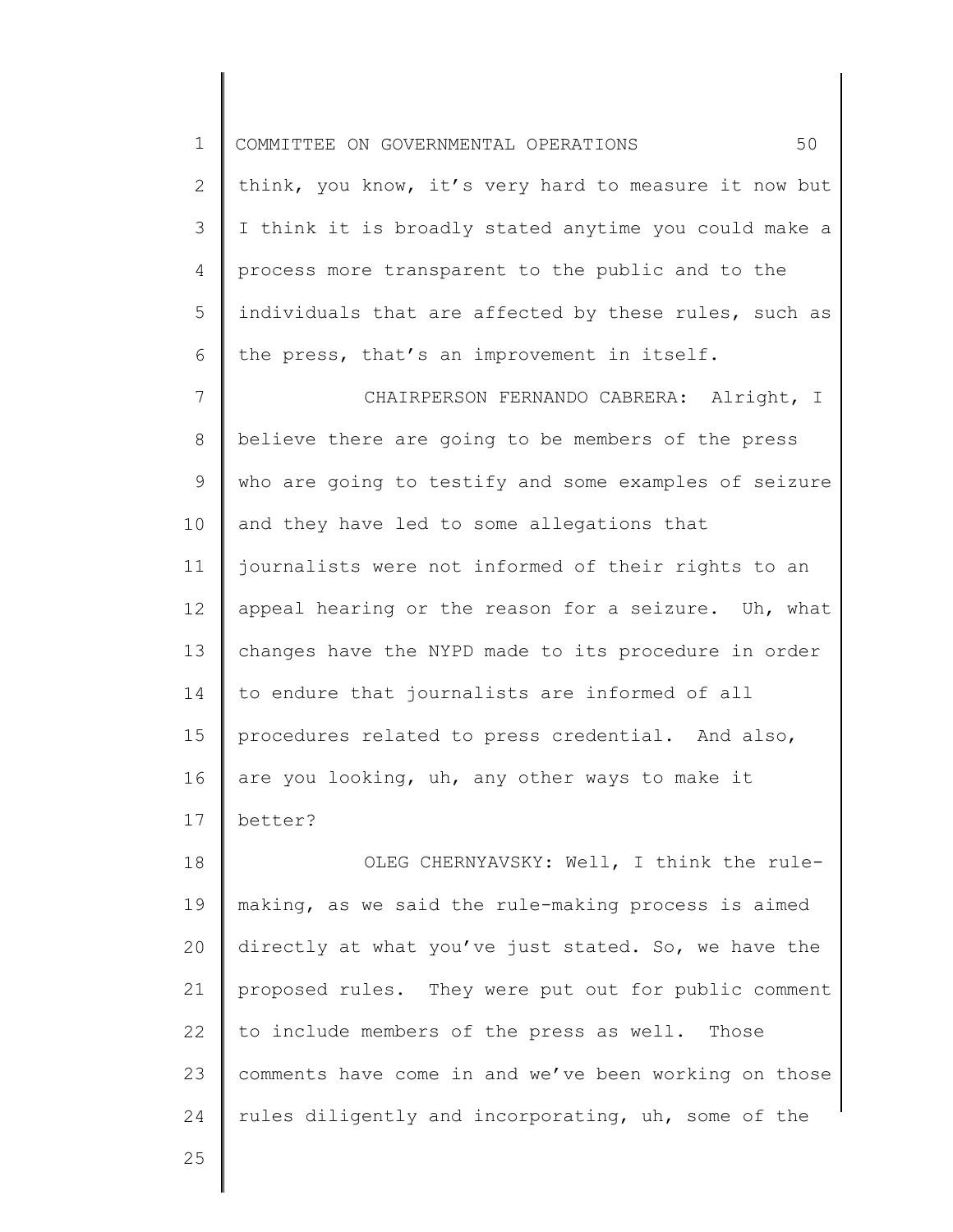| $\mathbf 1$ | 51<br>COMMITTEE ON GOVERNMENTAL OPERATIONS           |
|-------------|------------------------------------------------------|
| 2           | comments that we've heard, both from members of the  |
| 3           | press and from the public.                           |
| 4           | CHAIRPERSON FERNANDO CABRERA: I'm going              |
| 5           | to pass it to Council Member Yeger. I know we have   |
| 6           | members of the press so we would be parsimonious at  |
| 7           | this moment, I really appreciate it. Uh, but Council |
| 8           | Member Yeger.                                        |
| 9           | SGT. KOTOWSKI: Chair, sorry. And uh,                 |
| 10          | Council Member Yeger, before we move on with your    |
| 11          | questions, we are going to need to pause the hearing |
| 12          | momentarily to fix an issue with the live stream.    |
| 13          | Um, please everyone stay tuned and we should be back |
| 14          | momentarily. (Recording: Ending the live now.).      |
| 15          | CHAIRPERSON FERNANDO CABRERA: So, this               |
| 16          | is what it looks like behind the scenes, uh.         |
| 17          | SGT: Just give us one second please,                 |
| 18          | don't speak. We want to make sure that it is         |
| 19          | recorded.                                            |
| 20          | SGT. KOTOWSKI: Alright folks. Thank you              |
| 21          | for your cooperation. Let's just keep it in silence  |
| 22          | for now until we make the changes. Uh once again, we |
| 23          | appreciate your cooperation.                         |
| 24          | SGT: We are live. Chair you can begin.               |
| 25          |                                                      |
|             |                                                      |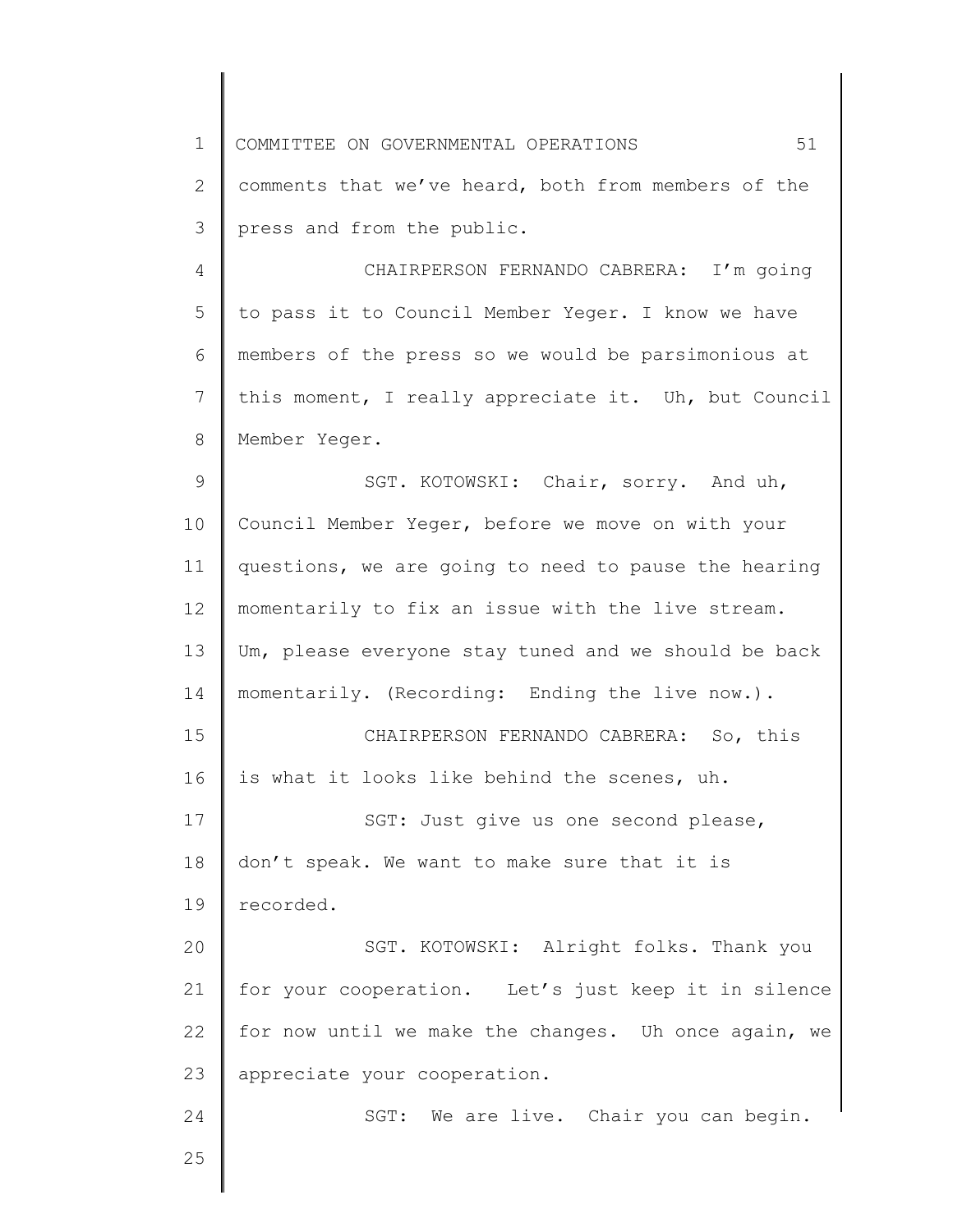| $\mathbf 1$  | 52<br>COMMITTEE ON GOVERNMENTAL OPERATIONS              |
|--------------|---------------------------------------------------------|
| $\mathbf{2}$ | CHAIRPERSON FERNANDO CABRERA: Thank you                 |
| 3            | so much. Uh, Council Member Yeger?                      |
| 4            | SGT. KOTOWSKI: Your time starts now.                    |
| 5            | KALMAN YEGER: Thank you Mr. Chairman.                   |
| 6            | Uh, I'll be brief. I just want to touch on the topic    |
| 7            | of the reserve cards, just to make sure that the, uh,   |
| 8            | that that information is, is, uh, is properly           |
| 9            | recorded here this morning. Uh, the as I understand     |
| 10           | it this, so this the, the department approximately      |
| 11           | 3000 press cards over a two year per-, a two year       |
| 12           | period. These are the individuals cards that our,       |
| 13           | that are tied to the record of the individual member    |
| 14           | of the press who is able to demonstrate his or her      |
| 15           | right to have the press card based on his or her        |
| 16           | submissions. And then there are these reserve cards     |
| 17           | that the media outlet/publications, etc. have I guess   |
| 18           | in some editors desk drawer and says to a random        |
| 19           | reporter, hey you weren't able to qualify for the<br>PD |
| 20           | press card, here's one go cover this. Am I properly     |
| 21           | describing how the reserve card works?                  |
| 22           | LISA BLAND: Yes. That is correct.                       |
| 23           | KALMAN YEGER: So, the, at the reserve                   |
| 24           | card, uh, when issued to a working member of the        |
| 25           | press by a publication or media outlet gives the        |
|              |                                                         |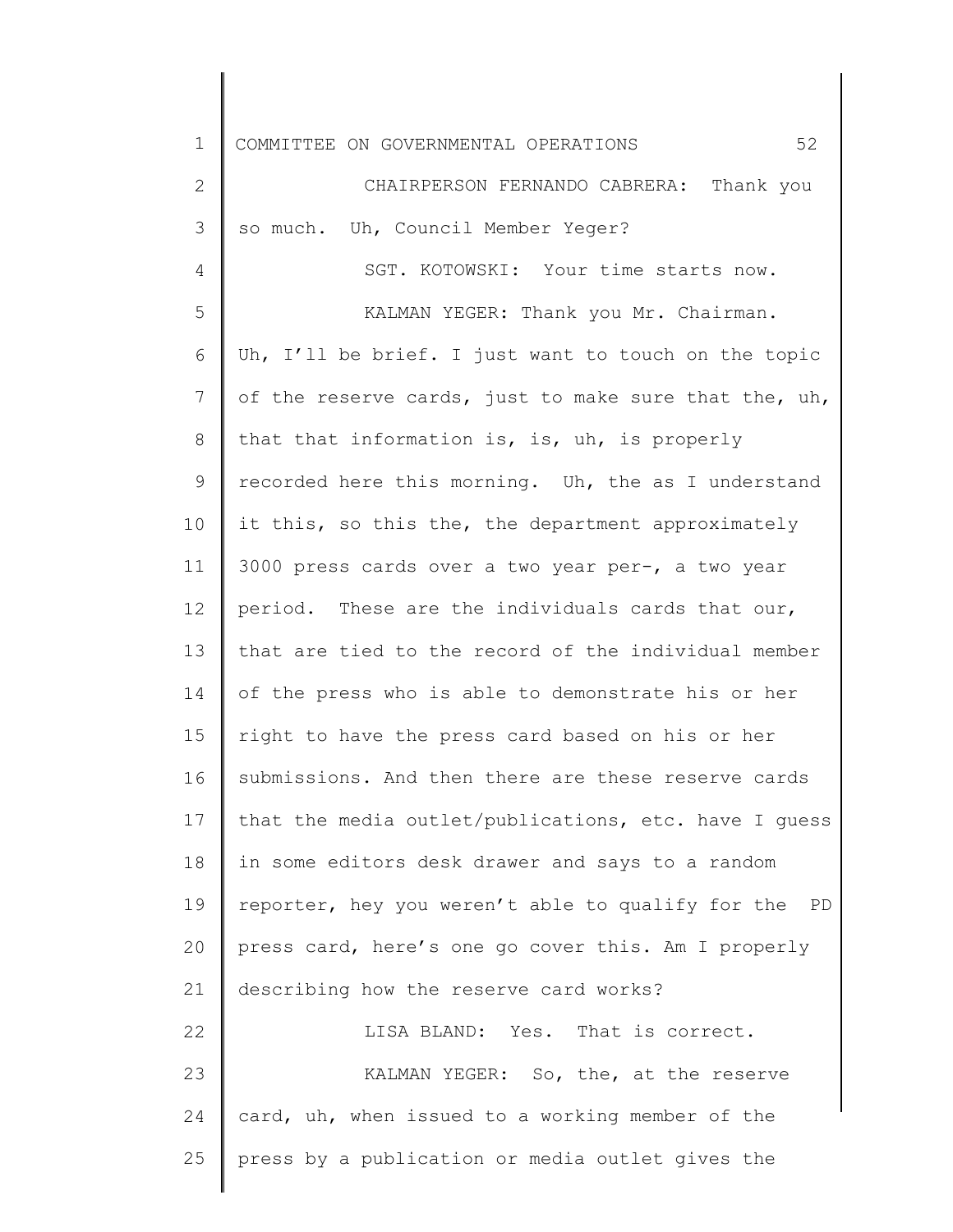1 2 3 4 5 6 7 8 9 10 11 12 13 14 15 16 17 18 19 20 21 22 23 24 COMMITTEE ON GOVERNMENTAL OPERATIONS 53 holder all the rights, privileges, etc. of, of the actual press card that bears the name of the holder? LISA BLAND: That is correct. KALMAN YEGER: Okay, so hav-, I guess this is more a deep dive then, has the department received any requests for reserve cards from a, from a media outlet or publication that it has either declined or not been able to accommodate for any reason without being specific, if you can just let me know what that reason is. I see Mr. Siegel is here so he's going to tell me if I'm, if I'm asking this wrong when he gets on, but, I guess he is nodding and I have immense respect for his, for his comprehension of the first amendment that he will correct me later. I'd like to ask PD? LISA BLAND: I'm not aware of us denying requests for reserve cards. Uh, we have limited the about of reserve cards that are given to a particular outlet depending upon how large the outlet is. So, it's the difference between a large outlet like a local newspaper that have a lot of reporters or a brand new outlet that may have one or two, um, members of their organization.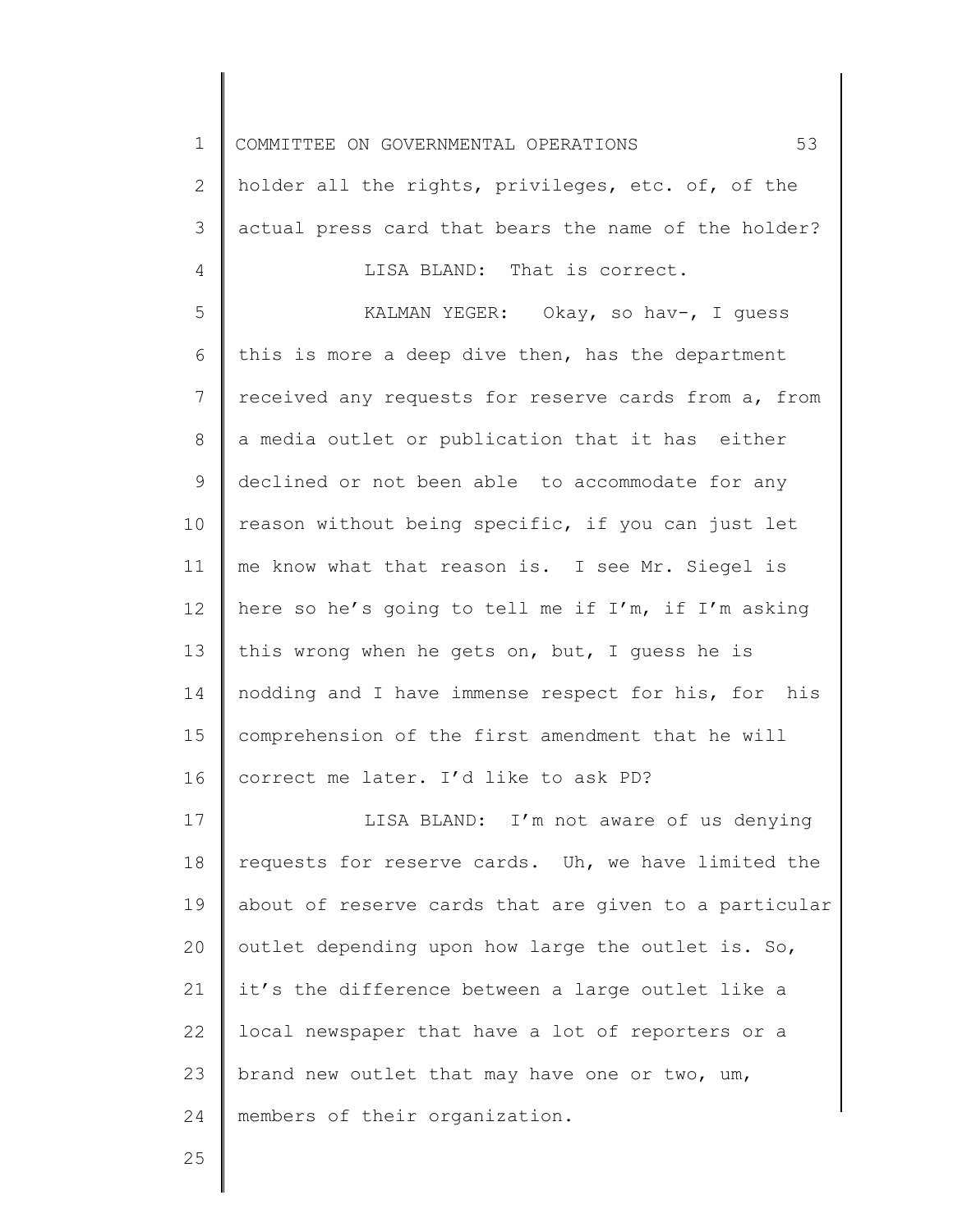| $\mathbf 1$  | 54<br>COMMITTEE ON GOVERNMENTAL OPERATIONS            |
|--------------|-------------------------------------------------------|
| $\mathbf{2}$ | KALMAN YEGER: Okay. Are you in a                      |
| 3            | position with the information in front of you to tell |
| 4            | us what's a, you know, a large outlet. Let's say. I   |
| 5            | don't want to single anyone out but let's say the New |
| 6            | York Times, paper of record. Uh, how many reserve     |
| 7            | cards they might have? And if it's not something      |
| 8            | that you are able to say then I understand that,      |
| 9            | that's fine.                                          |
| 10           | LISA BLAND: I do not have that                        |
| 11           | information in front of me.                           |
| 12           | KALMAN YEGER: Okay, alright, Mr.                      |
| 13           | Chairman I yield back. Thank you very much.           |
| 14           | CHAIRMAN FERNANDO CABRERA: Thank you so               |
| 15           | much and with that, let me turn it over, um to the    |
| 16           | Committee Counsel. I want to thank the panelists for  |
| 17           | your in-service and we will definitely be continuing  |
| 18           | our discussions, uh, with the sponsor, prime sponsor  |
| 19           | of the bill with the administration. We are looking   |
| 20           | forward to hear from member, members of the press.    |
| 21           | Committee Counsel.                                    |
| 22           | C.J. MURRAY, COMMITTEE COUNSEL: Thank                 |
| 23           | you Chair. We will now turn to public testimony. I    |
| 24           | would like to remind everyone unlike our typical      |
| 25           | Council hearings we will be calling on individuals    |
|              |                                                       |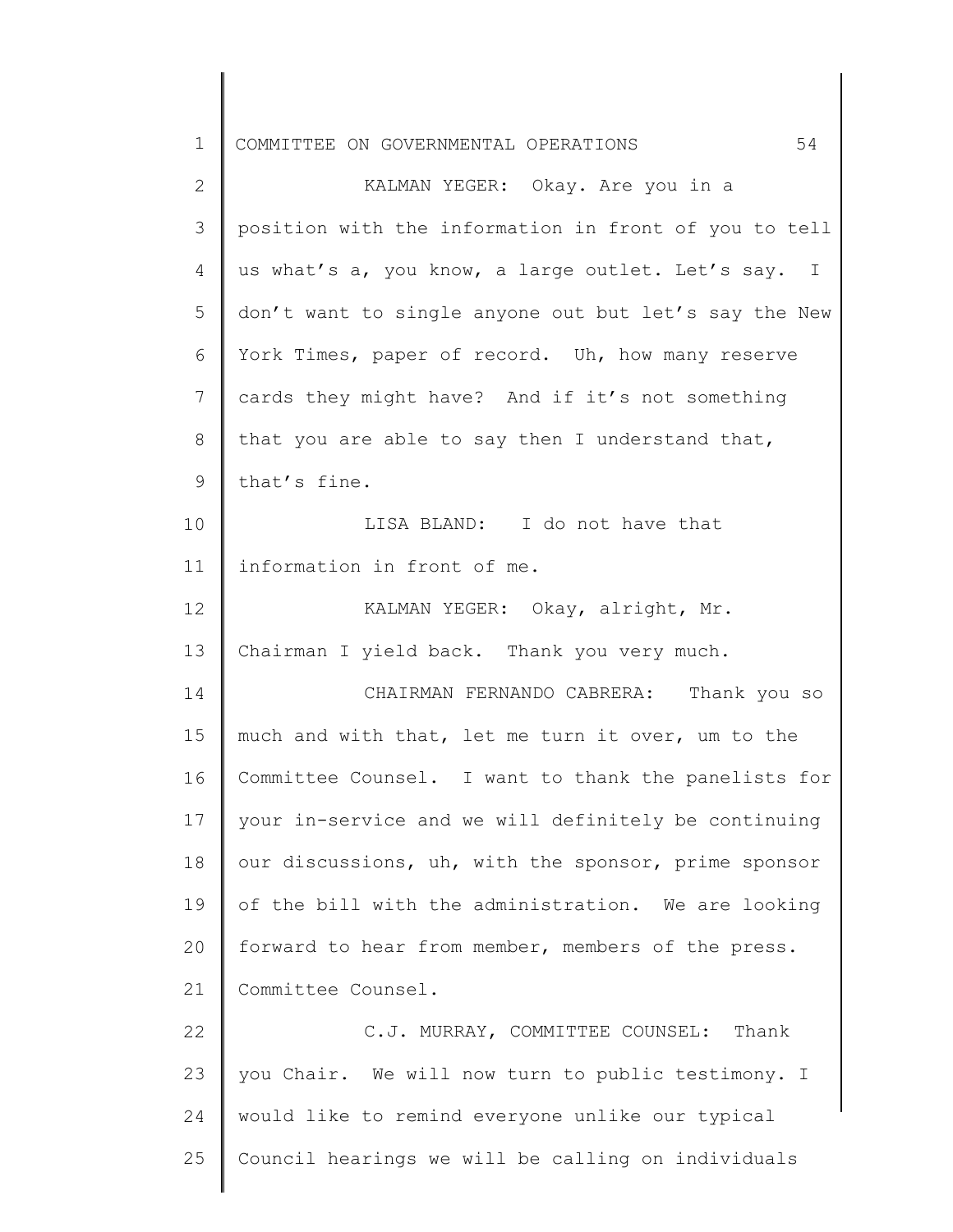| $\mathbf 1$     | 55<br>COMMITTEE ON GOVERNMENTAL OPERATIONS           |
|-----------------|------------------------------------------------------|
| 2               | one by one to testify. Each panelist will be given   |
| 3               | three minutes to speak. Please begin once the        |
| 4               | Sergeant has started the timer. Council Members who  |
| 5               | have questions for a particular panelist should use  |
| 6               | the Zoom Raise Hand Function and I will call on you  |
| $7\phantom{.0}$ | after the panelist has concluded their testimony.    |
| 8               | For panelists, once your name is called a member of  |
| 9               | our staff will unmute you and the Sergeant at Arms   |
| 10              | will set the timer and give you the go ahead to      |
| 11              | begin. Please wait for the Sergeant to announce that |
| 12              | you may begin before delivering your testimony. I    |
| 13              | would now like to welcome Jane Tillman Irving to     |
| 14              | testify, followed by Mickey Osterreicher and then    |
| 15              | Norman Siegel. Jane Tillman Irving you may begin     |
| 16              | upon the Sergeant's announcement.                    |
| 17              | SGT. KOTOWOSKI: Your time starts now.                |
| 18              | JANE TILLMAN IRVING: Thank you very                  |
| 19              | much. My name is Jane Tillman Irving. I am the       |
| 20              | President of the New York Press Club and a retired   |
| 21              | reporter and news writer for a number of media       |
| 22              | outlets but mostly for WCBS News Radio 880 for many  |
| 23              | decades. I'd like to thank you for holding this      |
| 24              | hearing. It's a very important topic. I'm going to   |
| 25              | speak somewhat extemporaneously and provide you with |
|                 |                                                      |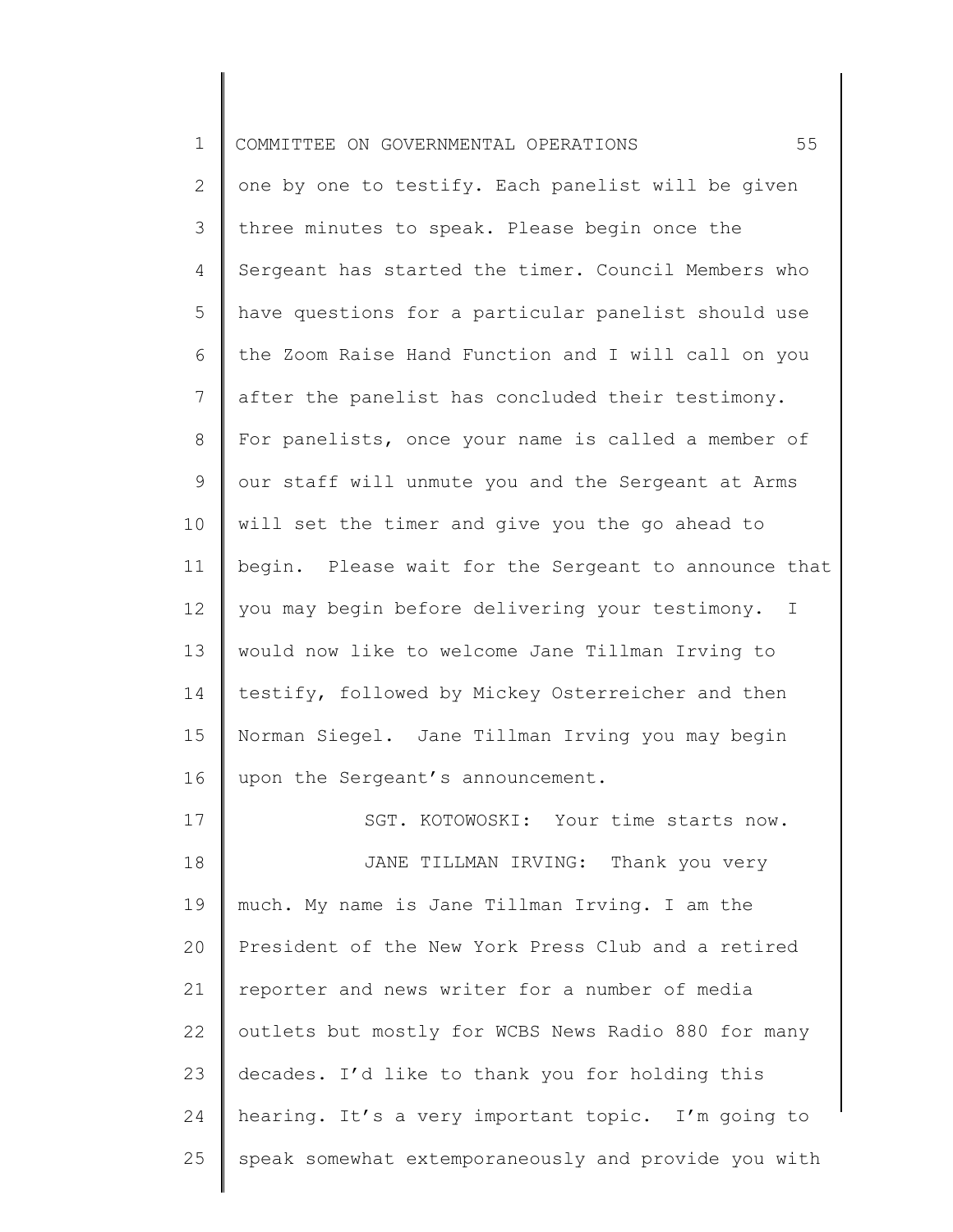| $\mathbf 1$    | 56<br>COMMITTEE ON GOVERNMENTAL OPERATIONS            |
|----------------|-------------------------------------------------------|
| $\overline{2}$ | written testimony. We're a membership organization    |
| 3              | founded in 1948 to represent the interest of all      |
| 4              | journalists in this City and we're, the position of   |
| 5              | the New York Press Club is that we believe that the   |
| 6              | issuance of press cards should remain with the New    |
| $\overline{7}$ | York City Police Department. We would prefer to see   |
| $8\,$          | that power remain with the NYPD but with more clearly |
| 9              | defined, uh, requirements for the suspension or the   |
| 10             | revocation of press credentials and possibly civilian |
| 11             | input. Now, that doesn't mean organizations like      |
| 12             | ours. We're not quite sure what, but civilian input   |
| 13             | would be a good idea. The press card allows for       |
| 14             | passage behind press lines by emergence-, I mean      |
| 15             | policy lines, emergency lines that are set by the     |
| 16             | police department; therefore, we think the police     |
| 17             | department is the organization that should issue it   |
| 18             | and determine how those press cards are used. Now,    |
| 19             | there have been times where, and particularly         |
| 20             | recently last summer when the police and the press    |
| 21             | were operating at more, in a more adversarial than    |
| 22             | they have previously or in recent years. We'd like,   |
| 23             | we recognize that that happens and we would like to   |
| 24             | see the police department recognize that we are all   |
| 25             | trying to keep the City informed and safe. They are   |

║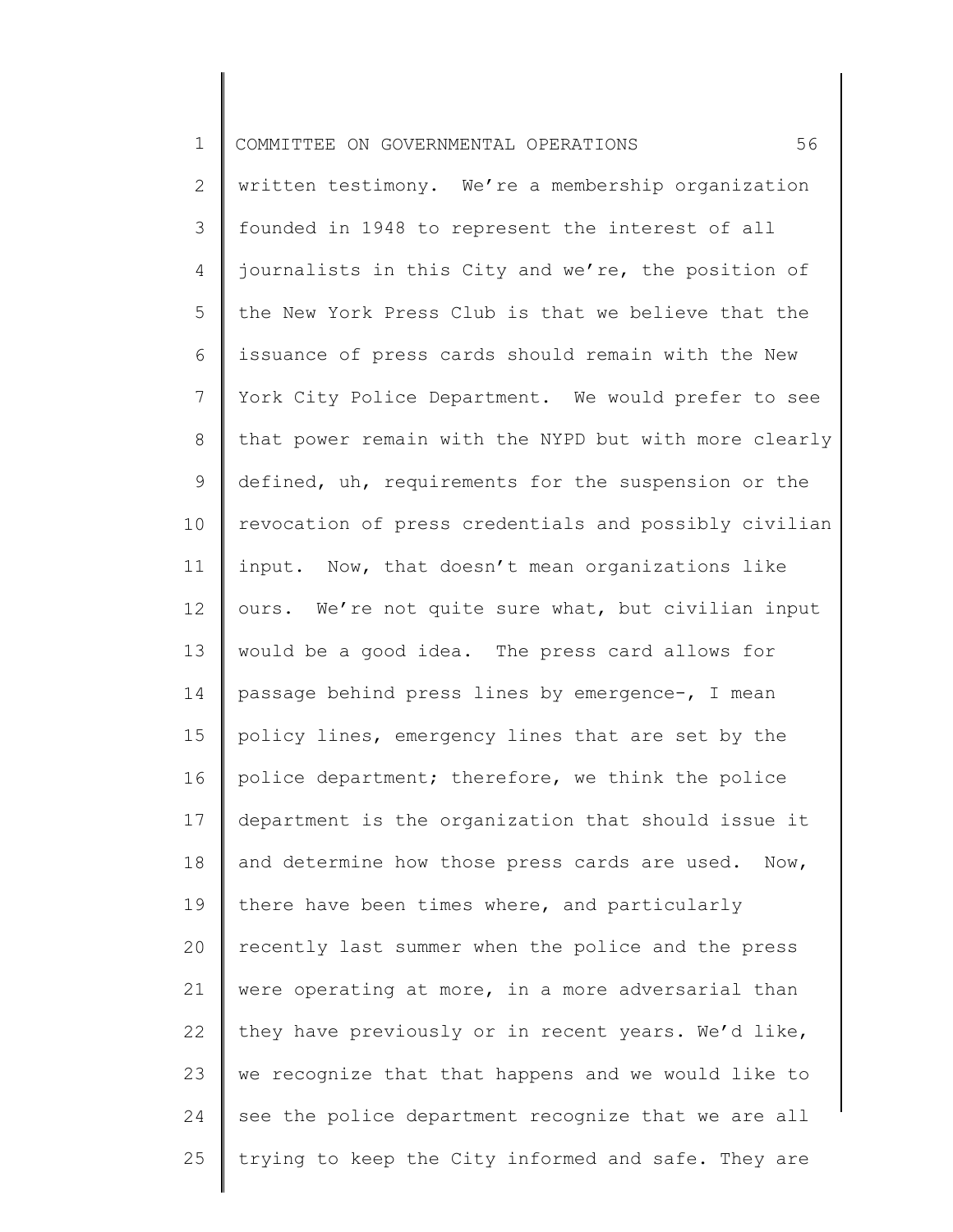| $\mathbf 1$    | 57<br>COMMITTEE ON GOVERNMENTAL OPERATIONS               |
|----------------|----------------------------------------------------------|
| $\overline{2}$ | concerns with safety. We are concerns with               |
| 3              | information. We are not the fourth branch of             |
| 4              | government in the sense that, uh, to use the cliché      |
| 5              | that we are writing the first draft of history and to    |
| 6              | put on and to use another cliché we are afflicting       |
| 7              | the comfortable and comforting the afflicted that        |
| 8              | sometimes makes us adversaries. But we are, we           |
| 9              | believe that the police department with perhaps some     |
| 10             | modification is certainly the best organization to,      |
| 11             | to issue press credentials. Also, Chairman Cabrera,      |
| 12             | mentioned background checks. This is the first that      |
| 13             | we've heard of that and frankly I find that a bit        |
| 14             | disturbing. I'm not sure what a background check         |
| 15             | would mean in this instance and I don't necessa-, I      |
| 16             | don't think that that is the purview of issuing press    |
| 17             | credentials. So, to sum up, as a person who has had      |
| 18             | many, many years.                                        |
| 19             | SGT. KOTOWOSKI: Time expired.                            |
| 20             | JANE TILLMAN IRVING: Of press card                       |
| 21             | issuances I think that it should remain with the NYPD    |
| 22             | with modification. We thank you. We look forward to      |
| 23             | working with you on this.                                |
| 24             | CHAIRMAN FERNANDO CABRERA:<br>Thank you so               |
| 25             | much. Uh, just a point of clarification.<br>$\mathbb{I}$ |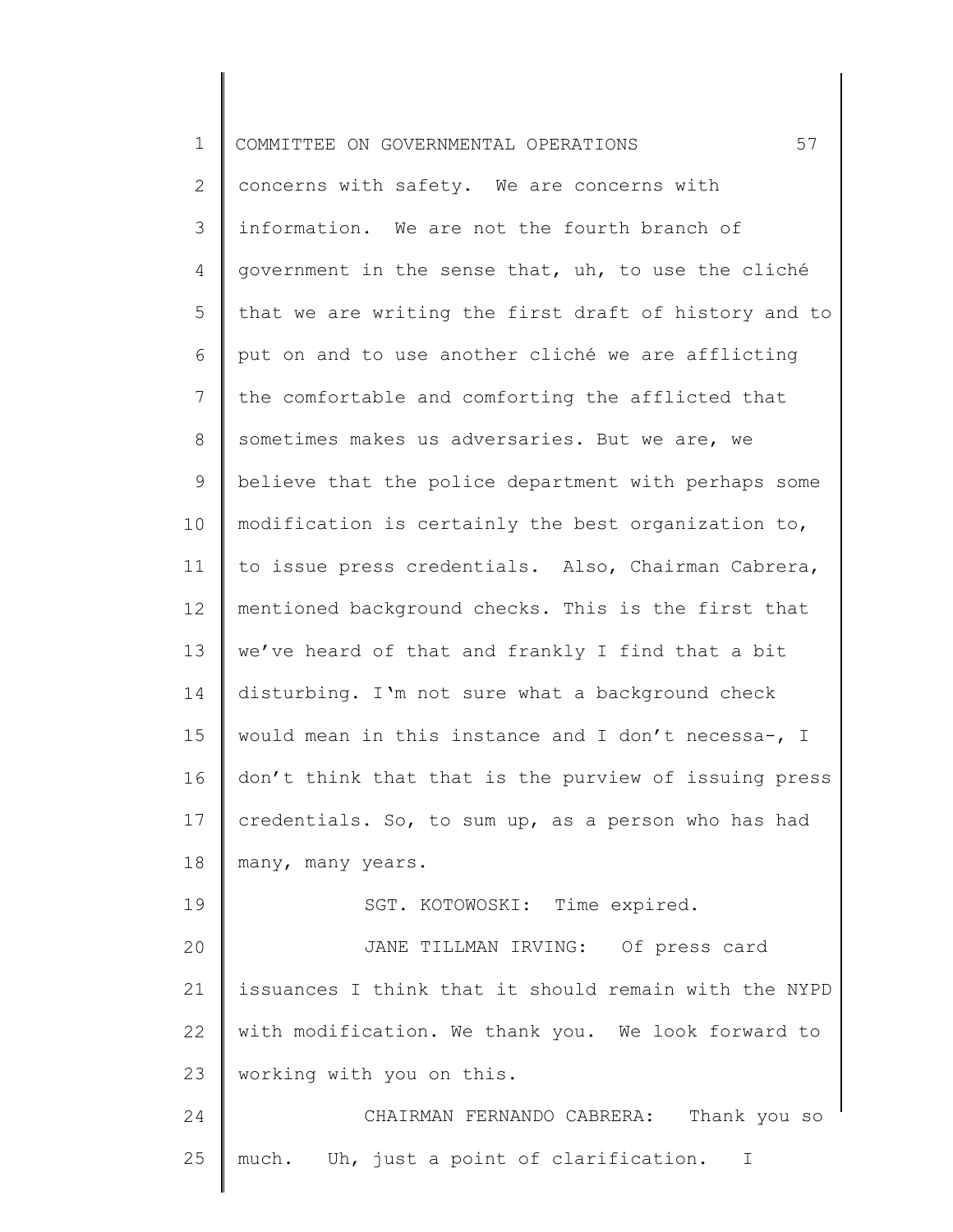| $\mathbf 1$    | 58<br>COMMITTEE ON GOVERNMENTAL OPERATIONS            |
|----------------|-------------------------------------------------------|
| 2              | inquired clarification regarding background checks,   |
| 3              | whether there were any of any sort and so that was    |
| $\overline{4}$ | clarified and I think it is important that the        |
| 5              | public, uh, knows and we are able to call upon the    |
| 6              | NYPD whether that is done at all. And so, that was    |
| 7              | put further, so, thank you. Thank you for, um,        |
| 8              | mentioning that. Uh and with that I will turn it      |
| 9              | back to Committee Counsel to call members, I see      |
| 10             | someone already, one of my colleagues have a          |
| 11             | question.                                             |
| 12             | CJ MURRAY, COMMITTEE COUNSEL: Thank you               |
| 13             | Chair. Next we will hear questions from Council       |
| 14             | Member Powers.                                        |
| 15             | SGT KOTOWOSKI: Time begins now.                       |
| 16             | KEITH POWERS: Thank you and thank you for             |
| 17             | the testimony. I did, yeah, basically one question    |
| 18             | which is one I raised earlier, which is, you know I   |
| 19             | know it's something that you care about of course,    |
| 20             | but to me, to me, well, let me ask this in a          |
| 21             | question. Do, do, don't, do you feel like there is a  |
| 22             | conflict in a large City and in a functioning         |
| 23             | democracy with an agency that had, that is the        |
| 24             | largest agency in the City, one of the largest in the |
| 25             | Country and is the recipient of lots of press         |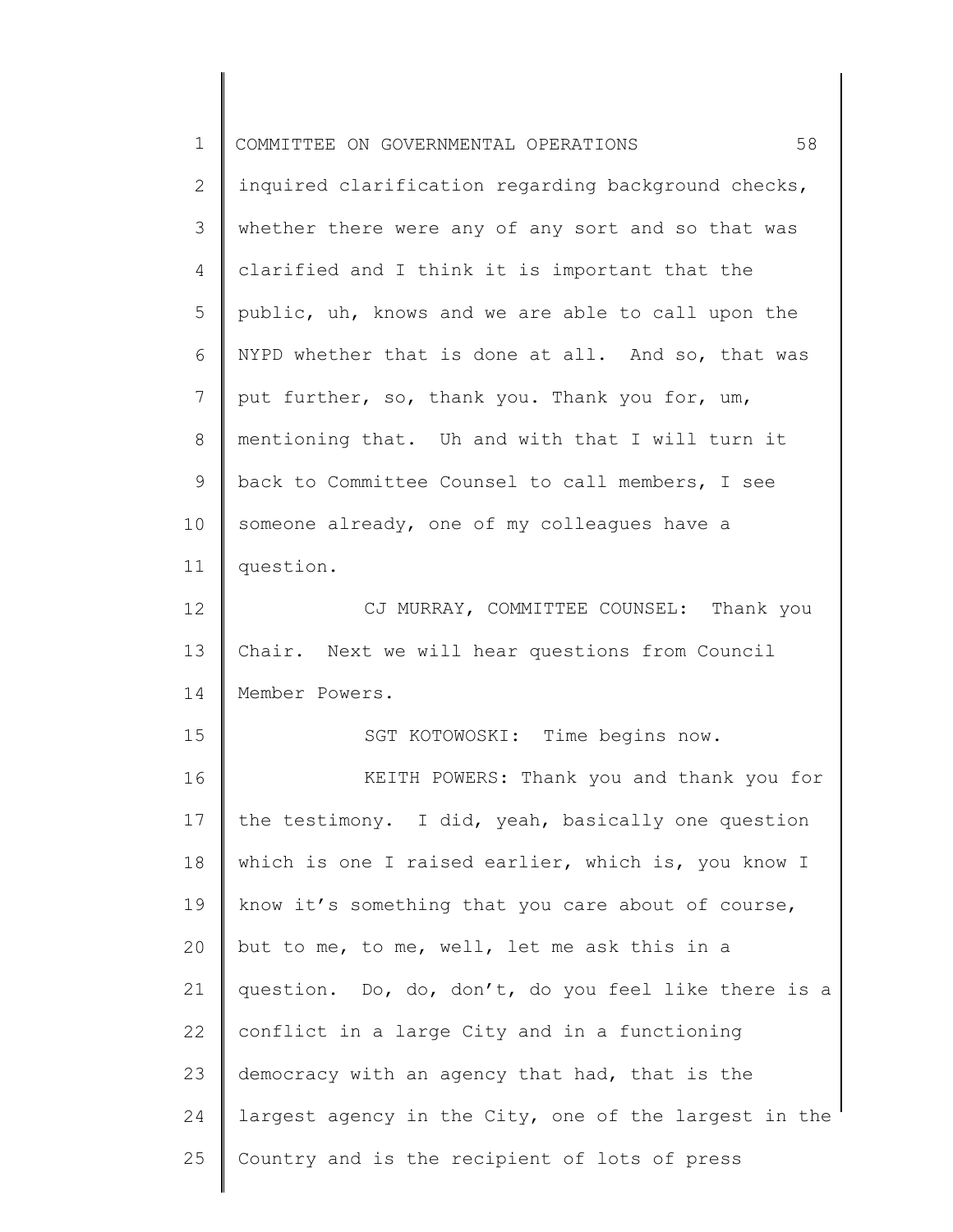| $\mathbf 1$     | 59<br>COMMITTEE ON GOVERNMENTAL OPERATIONS            |
|-----------------|-------------------------------------------------------|
| $\overline{2}$  | coverage, none notably in the last year to be the     |
| 3               | entity issuing and have the authority to evoke the    |
| 4               | ability for someone to have access to a, to a press   |
| 5               | credential and access to a press, or to a police, or  |
| 6               | a site or a City Hall or something like that, do you  |
| $7\phantom{.0}$ | see any conflict between those two things, the        |
| 8               | freedom of the press to cover large agency that is    |
| $\mathsf 9$     | widely covered and that also has the ability to       |
| 10              | determine who gets access to a press pass?            |
| 11              | JANE TILLMAN IRVING: Well I don't think               |
| 12              | that thus far there has been that much of a conflict. |
| 13              | There may be conflicts at certain events, at certain  |
| 14              | times but I think that the system has worked fairly   |
| 15              | well as far as, for the most part. Last summer may    |
| 16              | have been, um, and not necessarily an anomaly. We     |
| 17              | have had, we have seen restrictions on the press from |
| 18              | various, um, Administrations more and more so.<br>We  |
| 19              | are sometimes penned down the block than we'd like to |
| 20              | be away from the action and admittedly, when I was    |
| 21              | a reporter on the street decades ago, this did not    |
| 22              | happen as frequently and this is a concern and that's |
| 23              | why we think that there should be some kind of        |
| 24              | civilian participation. I understand the point that   |
| 25              | you are making and it's not a bad one but I do think  |
|                 |                                                       |

∥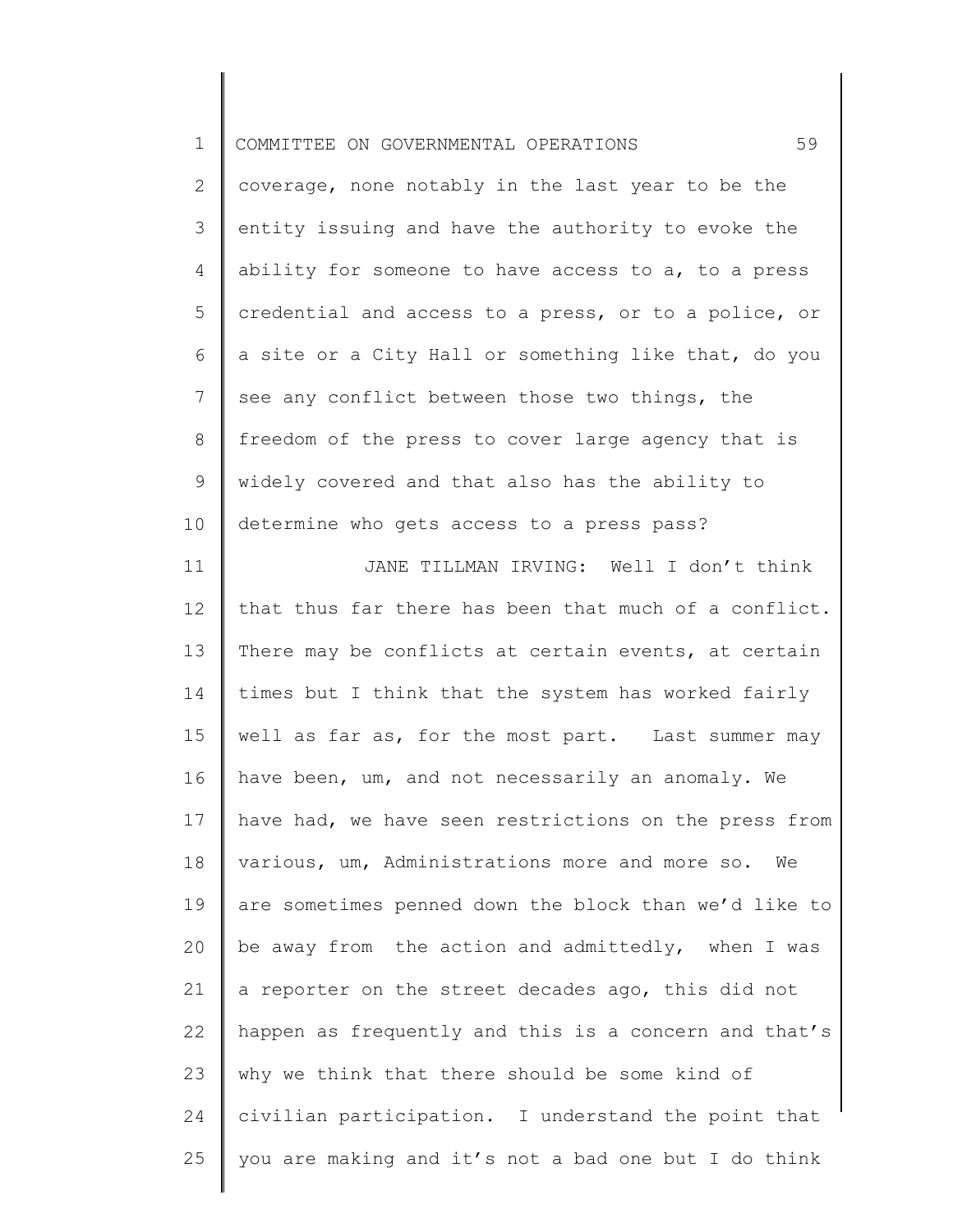1 COMMITTEE ON GOVERNMENTAL OPERATIONS 60

2 3 if the issue is going behind police lines, the best judges is that are the police.

4 5 6 7 8 9 10 11 12 13 14 15 16 17 18 19 20 21 22 KEITH POWERS: When, so, I think the counterpoint to that though to be frank is that there might be the wrong one for the ri-, the reason that I am stating which is that they are in the middle of a protest for instance is the incident that I think would be most relevant to us right now, would either where they are the ones who are a major, um, piece of the coverage could be exactly the wrong ones and not because anybody has to dislike the NYPD to believe that but that you might believe that not having that agency that is, is so widely covered being the determining factor and the press credentials would just be the way to ensure and to ensure in all cases. And so, let me ask you a different question, do you see a confl-, what would be your concern about the Mayor's Office of Media Entertainment having, as example, this is what the Mayor has said that they support, having access to that? Maybe sorry having authority.

23 24 25 JANE TILLMAN IRVING: Having the authority to, um, issue it. I think that the concern is for the most part that the police at least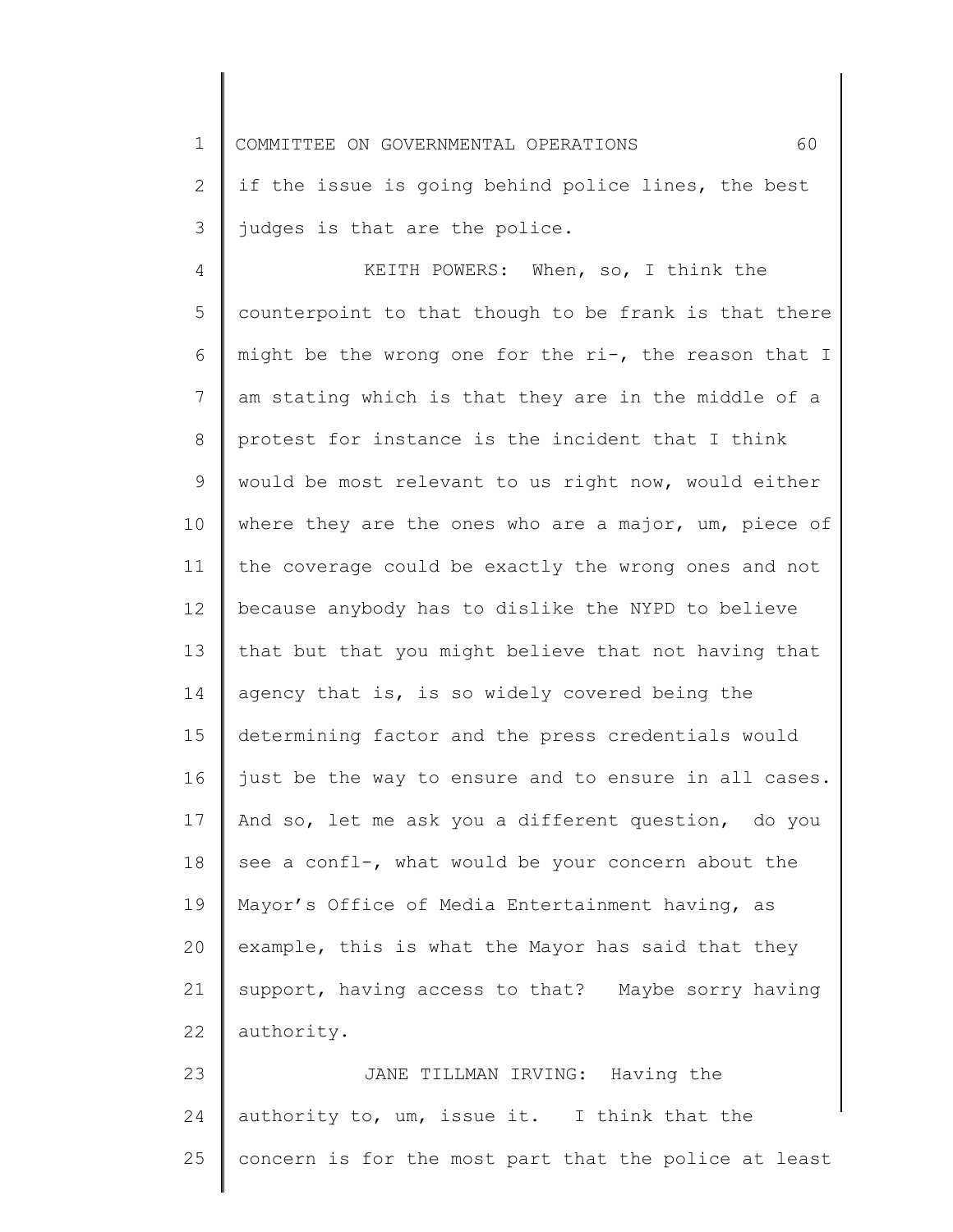| $\mathbf 1$ | 61<br>COMMITTEE ON GOVERNMENTAL OPERATIONS           |
|-------------|------------------------------------------------------|
| 2           | recognize that this is a credential, I am holding an |
| 3           | old one but the credential that they themselves have |
| 4           | issued. I don't know that they are going to respond  |
| 5           | as favorably to another agency's issuance. I don't   |
| 6           | know, I can very, um, easily imagine and my          |
| 7           | colleagues I have discussed this with of course and, |
| 8           | um, can, I don't think that they can, I can easily   |
| 9           | imagine a police officer on the job saying I don't   |
| 10          | know what that credential is. I don't know who they  |
| 11          | are, even thought they might very well know and you  |
| 12          | go back to that line. I can very easily see that.    |
| 13          | I don't, I think that the press credential issued by |
| 14          | the police department offers a certain amount of     |
| 15          | insurance, not much, in that regard but some more    |
| 16          | than another agency might.                           |
| 17          | KEITH POWERS: Do you see a problem in                |
| 18          | the City where one agency doesn't acknowledge the    |
| 19          | work of another Agency?                              |
| 20          | JANE TILLMAN IRVING: Not really, but I               |
| 21          | see the potential for it. I definitely see the       |
| 22          |                                                      |
| 23          | KEITH POWERS: I, I see it as a really                |
| 24          | large problem if one agency is issuing press         |
| 25          | credentials and another agency won't acknowledge     |
|             |                                                      |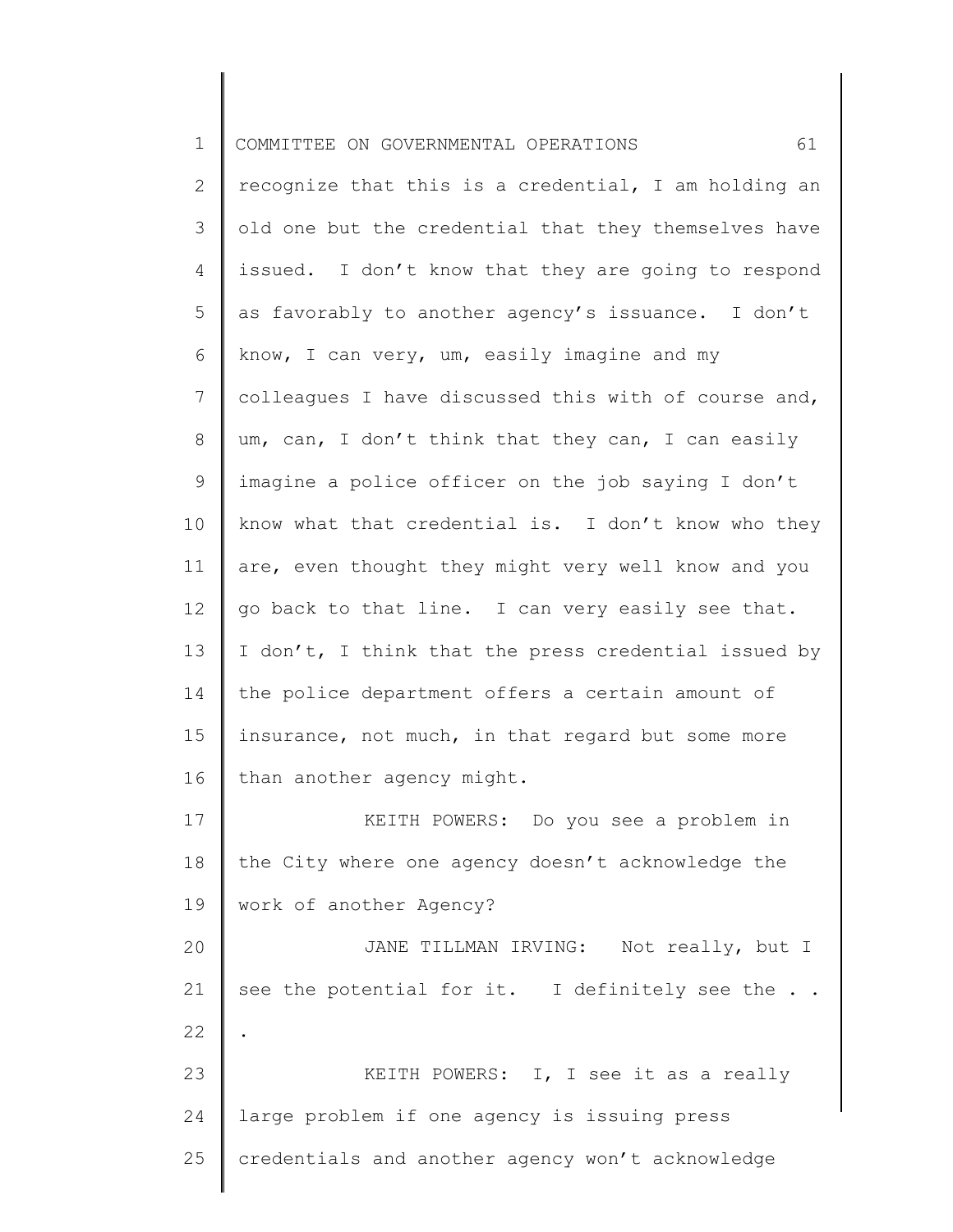| $\mathbf 1$     | 62<br>COMMITTEE ON GOVERNMENTAL OPERATIONS            |
|-----------------|-------------------------------------------------------|
| $\mathbf{2}$    | that. I mean that to me is like a breakdown of some   |
| 3               | public confidence and trust if agencies are unable to |
| $\overline{4}$  | work together and to one can issue and the other      |
| 5               | could acknowledge. I mean it would be no different    |
| 6               | than, I suppose NYPD showing up to a place where      |
| $\overline{7}$  | another agency has issued something, a health permit  |
| $8\,$           | or something like that and doing enforcement on it,   |
| 9               | acknowledging that the work was issued by one agency  |
| 10              | but that they play a role in that. And I, I think     |
| 11              | there is an issue with and there is a fear of lack of |
| 12 <sup>°</sup> | cooperation. I think that is an issue that exists     |
| 13              | and we should also have a conversation about but I, I |
| 14              | recognize you, I recognize your concern that          |
| 15              | functionally in the field here may be a, a            |
| 16              | disconnect. What is, you know, with, with the         |
| 17              | understanding that you know I, I think the Mayor has  |
| 18              | said, you know potentially MOME, I am open to that or |
| 19              | another agency as well. Can you just, uh, uh, talk    |
| 20              | to us if you moved it to another agency for           |
| 21              | instance, which might be necessary to help solve      |
| 22              | those issues around making sure that the police when  |
| 23              | you show up to a scene would acknowledge it? Is it,   |
| 24              | you know, representation of something on the badge?   |
| 25              |                                                       |
|                 |                                                       |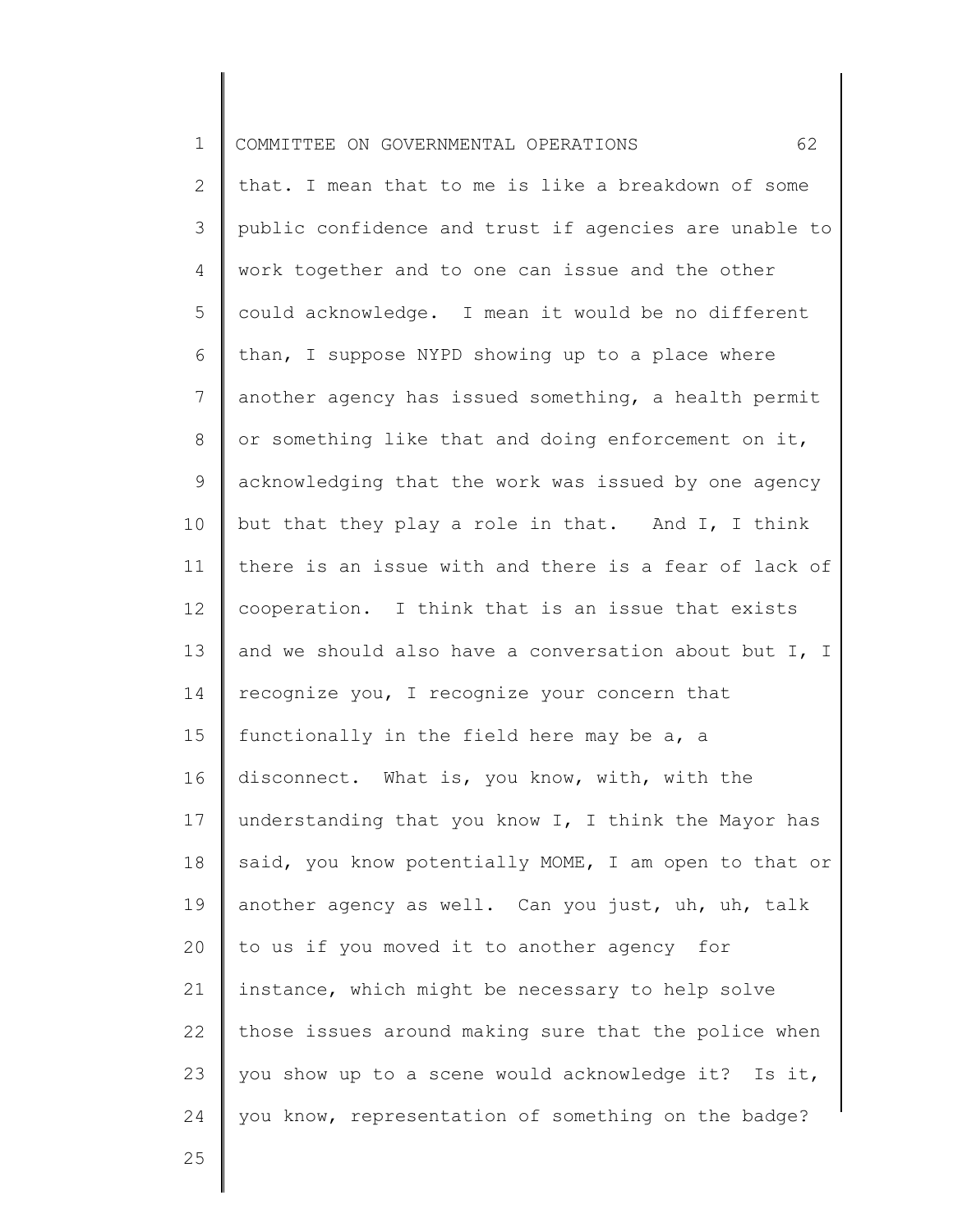| $\mathbf 1$    | 63<br>COMMITTEE ON GOVERNMENTAL OPERATIONS            |
|----------------|-------------------------------------------------------|
| $\overline{2}$ | Is is, uh, like what other, what other measures might |
| 3              | give you more confidence, I quess, in the?            |
| 4              | JANE TILLMAN IRVING: I think that would               |
| 5              | be. I think the proof there would be in the           |
| 6              | action and I don't, I'm not sure at this point that   |
| 7              | it is, that we want to risk that. I think it, I       |
| 8              | think wo-, I think that it should, obviously the NYPD |
| 9              | wants to move out of the press credential business    |
| 10             | but our position is that we would prefer that if they |
| 11             | are going to be issued and of course they should be,  |
| 12             | then we believe the NYPD should be the issuing        |
| 13             | agency. I also was interested in Council Member       |
| 14             | Rodriguez's point about the placards. We have, the    |
| 15             | placards are very important for parking and people,   |
| 16             | extra police, I mean, uh, reporters arriving at       |
| 17             | stories often find that they have no place to park.   |
| 18             | Many a time I took a cab or the subway to a story     |
| 19             | because I knew I would not have a place to park the   |
| 20             | WCBS mobile unit.                                     |
| 21             | KEITH POWERS: Okay. Uh, all right well                |
| 22             | thank, thank you for your testimony and I, I think    |
| 23             | there is a way to, you know, address some of the      |
| 24             | concerns that you are being, that are being raised    |
| 25             | here regarding access and cooperation and things like |

║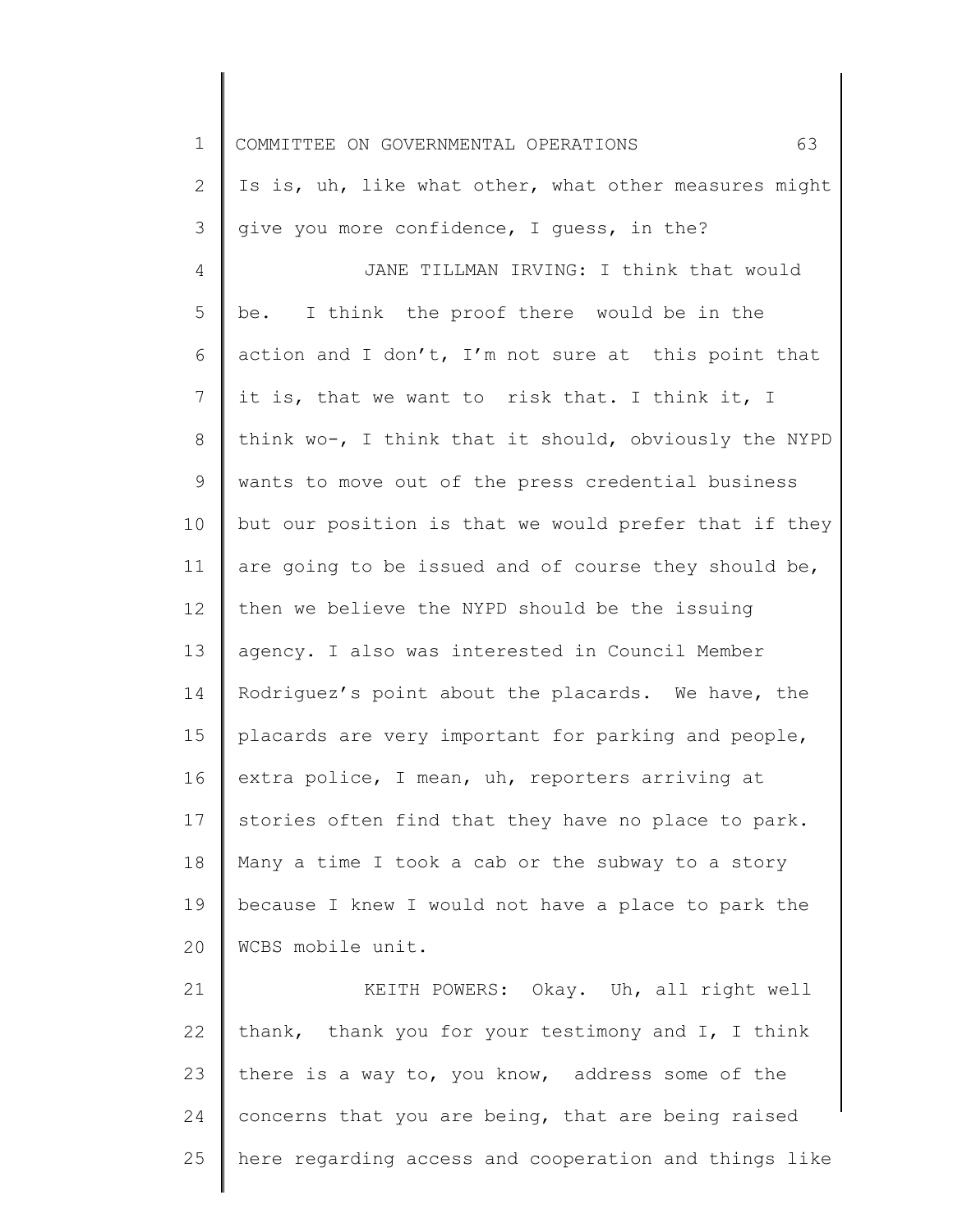1 2 3 4 5 6 7 8 9 10 11 12 13 14 15 16 17 18 19 20 21 22 23 24 25 COMMITTEE ON GOVERNMENTAL OPERATIONS 64 that but I do recognize your, your concern, I know we've chatted about these in the past. So, thank you for your testimony and taking time with the questions as well and I will hand it over to the others. I have no more. Thank you. JANE TILLMAN IRVING: Thank you. C.J. MURRAY, COMMITTEE COUNSEL: Thank you Council Member. Next we will hear questions from Council Member Yeger. SGT. KOTOWSKI: Your time starts now. KALMAN YEGER: Thank you Mr. Chairman, um, um, good morning Ms. Tillman Irving. JANE TILLMAN IRVING: Ms. Ir-. It's Ms. Irving. KALMAN YEGER: Since you seem to put a face to it and it's really good to see you. JANE TILLMAN IRVING: Thank you. KALMAN YEGER: I would like to make the following point just to, to, uh, to bring back something that you mentioned, Um, obviously you, you see it, uh, you see it as okay and not objectionable that it remain with the police department but something that is just, you know, I guess that's been bandied about, this idea that the police department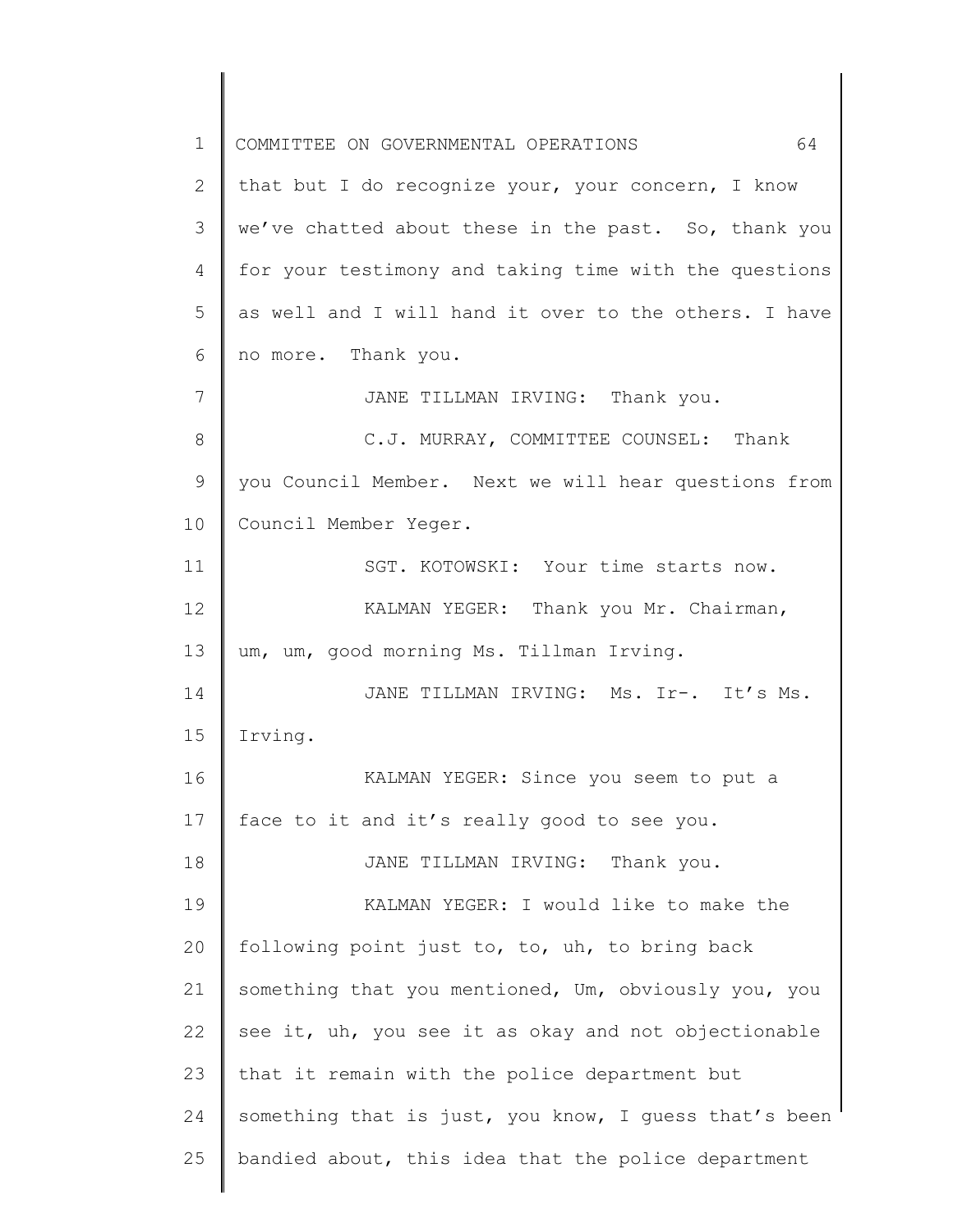| $\mathbf 1$    | 65<br>COMMITTEE ON GOVERNMENTAL OPERATIONS                       |
|----------------|------------------------------------------------------------------|
| 2              | is the most covered entity in the City and what if               |
| 3              | the, issuing the press credential being a valid                  |
| 4              | question. Uh, but at the same time the Mayor is                  |
| 5              | probably the most covered individual in the City of              |
| 6              | New York and the police department for whatever its,             |
| $7\phantom{.}$ | its, its benefits or detriments is arguably I think              |
| 8              | fair to say far more independent of the Mayor's arm,             |
| $\mathsf 9$    | I think than has been demonstrated than say the                  |
| 10             | Mayor's Office of Media or than DCAS even, uh, as we             |
| 11             | have learned over the last several years and what I              |
| 12             | am saying is not a reflection on the individual who              |
| 13             | currently holds the office but rather the office                 |
| 14             | itself. The Mayor of New York City is probably very              |
| 15             | fair to say the most covered individual in the City.             |
| 16             | Um, does it make sense that, that an agency with<br>$\mathbb{I}$ |
| 17             | guess less independence than the police department               |
| 18             | be, and certainly like an agency like the Office of              |
| 19             | Media which is not an independent department as much             |
| 20             | as an arm of the Mayor's Office be issuing these                 |
| 21             | permits?                                                         |
| 22             | JANE TILLIMAN IRVING: I think, that is                           |
| 23             | the one of the reasons that we believe that the                  |
| 24             | police department is the better agency. We believe               |
| 25             | that there may be changes in the requirements in the,            |
|                |                                                                  |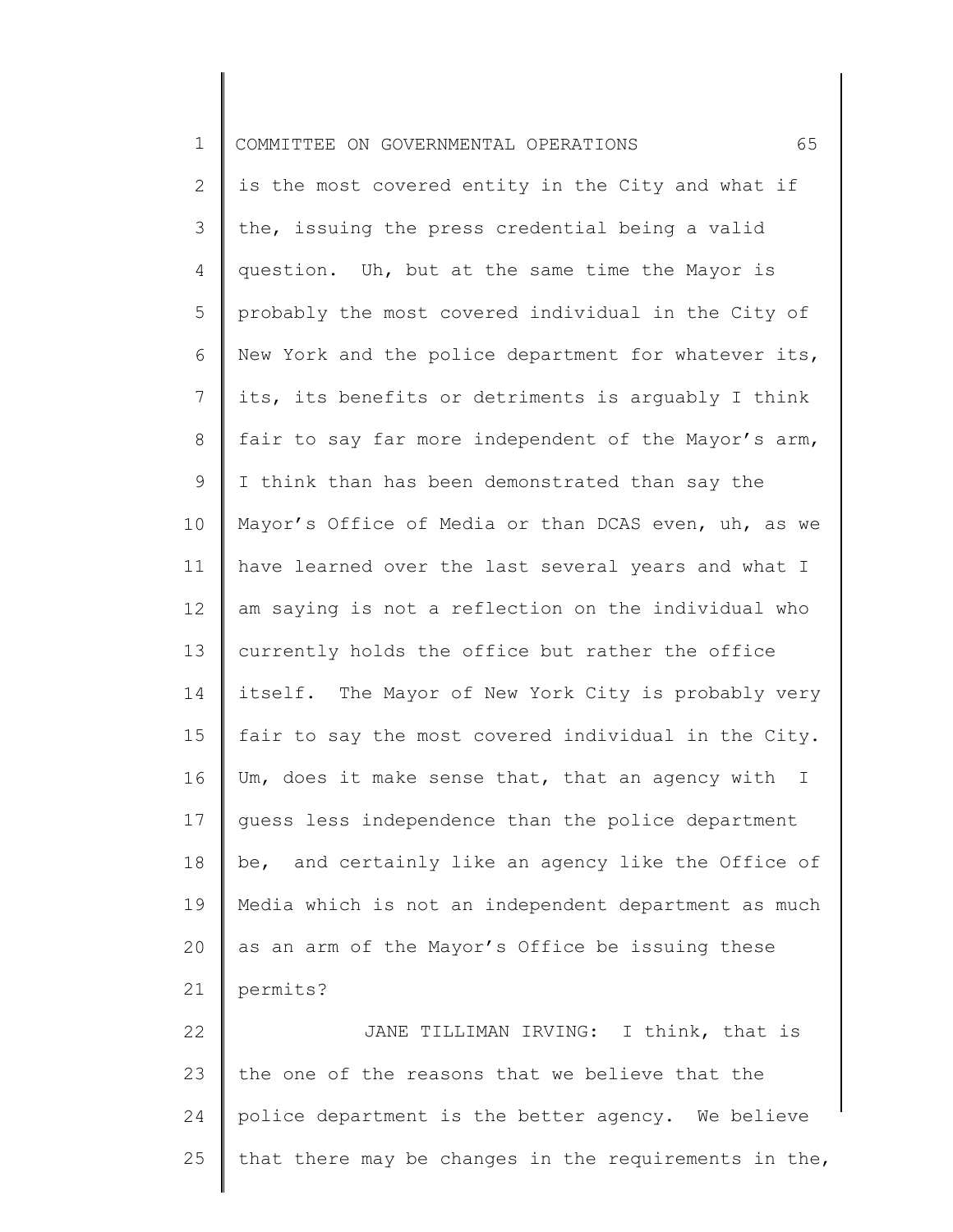1 COMMITTEE ON GOVERNMENTAL OPERATIONS 66

2 3 4 5 the, the requirements for revoking or suspending a press credential. There can be changes but that is why we believe that the NYPD is the best agency for this operation.

6 7 8 9 10 11 12 13 14 15 16 17 18 19 20 21 22 23 24 25 KALMAN YEGER: Okay, and I want to go to your second point, um, and this is perhaps a place where Mr. Siegel and I might agree. I, I also have a problem, um, and maybe it's not a fully developed thought right here but the idea of the background checks, being, are necessary predicate to receiving press credential. Once an applicant has made the demonstration of being a bonafide member of the press by presenting the, the coverage that he or she has done in the past and providing that she is an employee of a press organization or actually participated in coverage or things of that nature. I'm not really sure what information would be elicited from a background check that would be conclusive that an individual ought to or ought not receive a press credential. Yeah, my point being is if so what if a year before that person was arrested for something or not, or has some kind of criminal history. We're a City that believes in second changes and if somebody is working for the press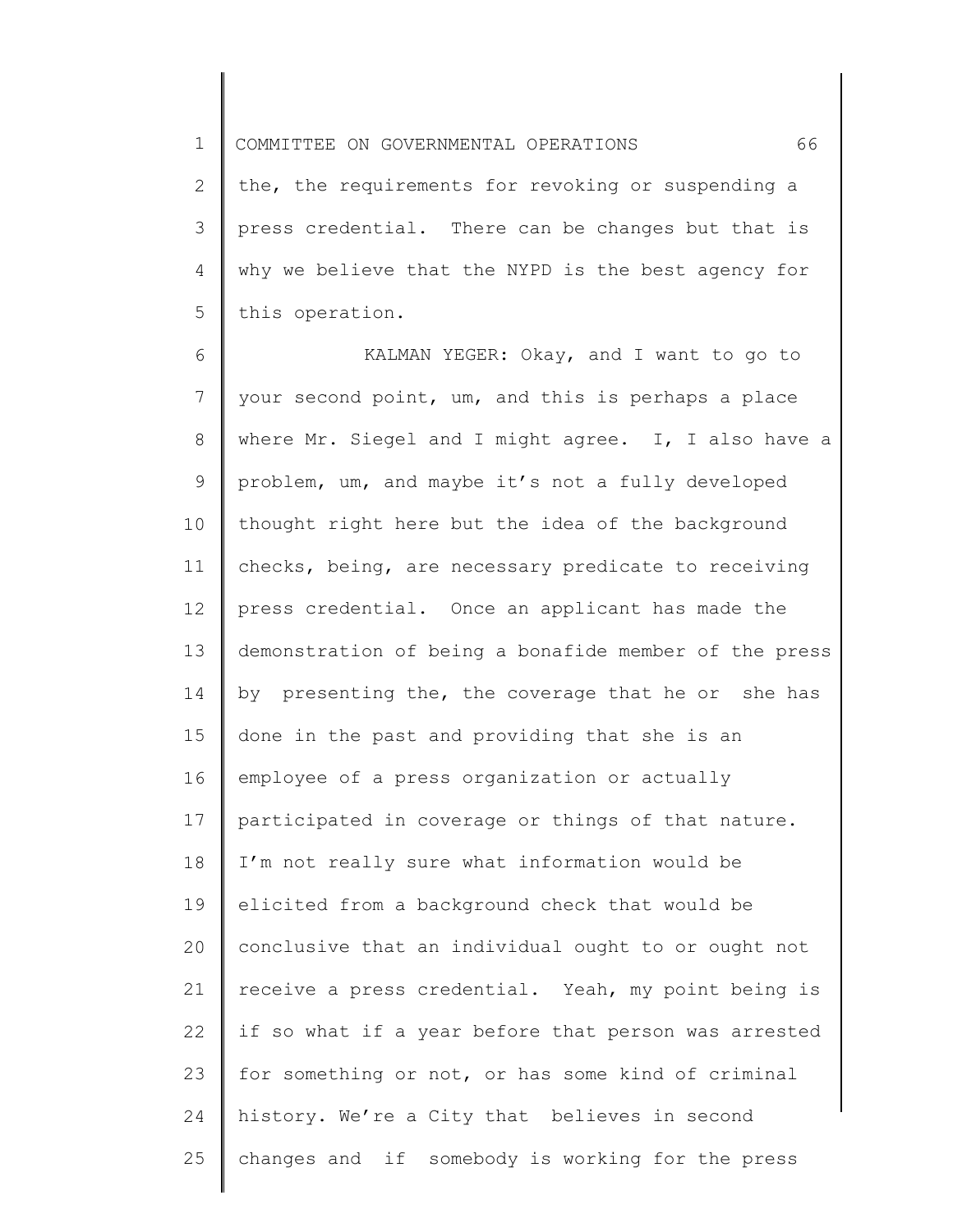| $\mathbf 1$    | 67<br>COMMITTEE ON GOVERNMENTAL OPERATIONS               |
|----------------|----------------------------------------------------------|
| $\mathbf{2}$   | and is able to prove that they are working for the       |
| 3              | press, um, I'm not really sure what information          |
| $\overline{4}$ | would be elicited in a, in a background check and        |
| 5              | I'm, I'm curious if, if you can think of any             |
| 6              | situation where a report might have been denied          |
| 7              | access to a press credential based on those              |
| 8              | reasons.                                                 |
| 9              | JANE TILLMAN IRVING: Are you asking me?                  |
| 10             | KALMAN YEGER: I am asking you. You are                   |
| 11             | the only one up here.                                    |
| 12             | JANE TILLMAN IRVING: All right, uh, no,                  |
| 13             | I don't know of any either and that's why I was          |
| 14             | questioning, uh, the Chairman. Chairman Cabrera          |
| 15             | said something about background checks and this was      |
| 16             | something that had not come up before and I found        |
| 17             | that very concer $\ldots$ , a matter of, of considerable |
| 18             | concern. That's why I responded.                         |
| 19             | CHAIRPERSON FERNANDO CABRERA: Let me                     |
| 20             | interject 'cause my name was brought up. I want to       |
| 21             | be clear. I think there is some confusion here. I'm      |
| 22             | not suggesting there should be background checks. I      |
| 23             | don't know is anybody even insinuating that. Asked       |
| 24             | me whether there were any background checks.             |
| 25             | JANE TILLMAN IRVING: I see.                              |
|                |                                                          |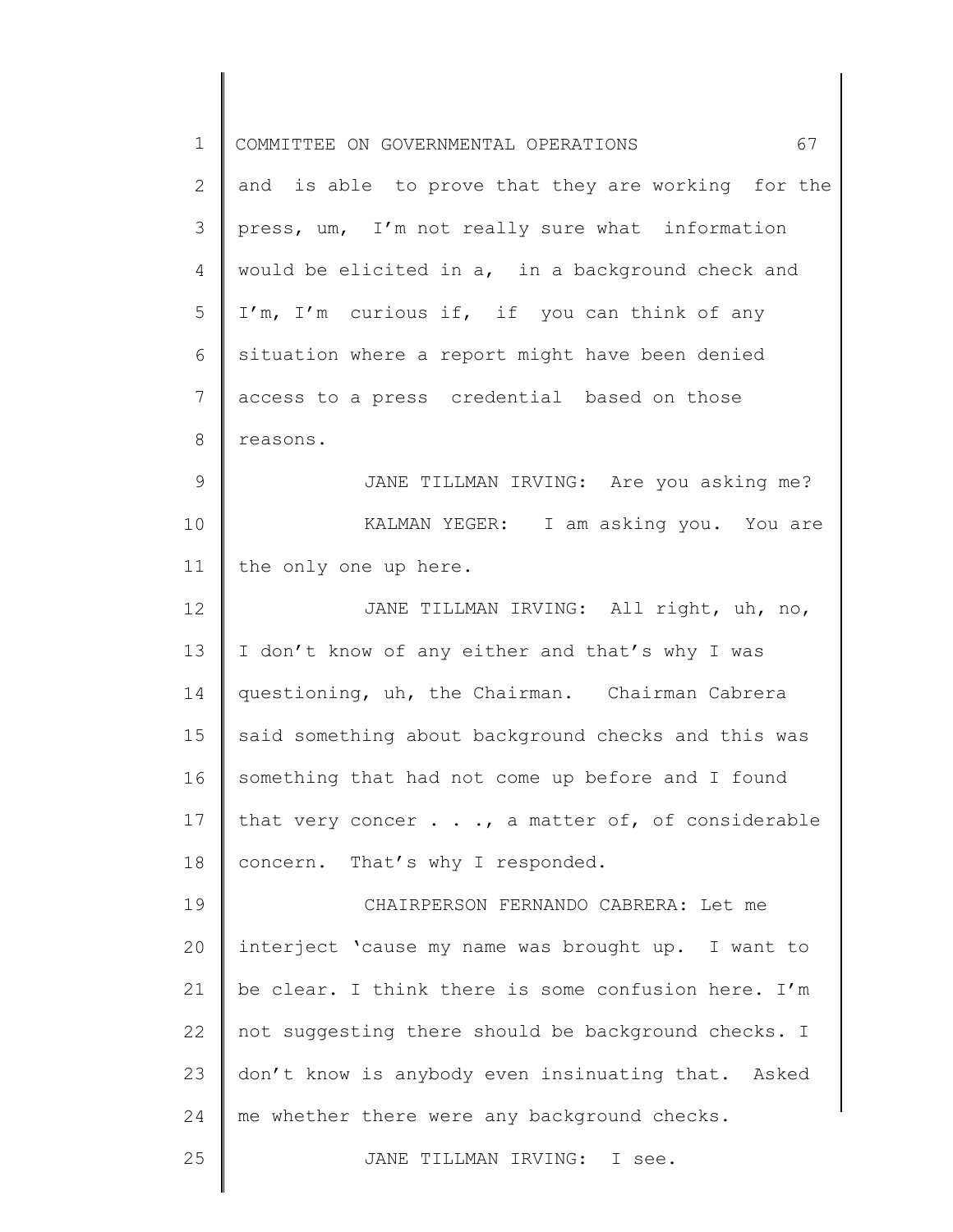| $\mathbf 1$  | 68<br>COMMITTEE ON GOVERNMENTAL OPERATIONS            |
|--------------|-------------------------------------------------------|
| $\mathbf{2}$ | CHAIRPERSON FERNANDO CABRERA: And the                 |
| 3            | reason I asked, the reason I asked is because in      |
| 4            | the 11 years I've been a Council Member here no one   |
| 5            | has ever asked the NYPD that question. It is very     |
| 6            | possible that there were and no one in the press ever |
| 7            | knew about it and so I wanted it on the record to     |
| 8            | make sure that such behavior and actions were not     |
| $\mathsf 9$  | taking place.                                         |
| 10           | KALMAN YEGER: Chair, if I may.                        |
| 11           | JANE TILLIMAN IRVING: Thank you very                  |
| 12           | much for clar-.                                       |
| 13           | CHAIRPERSON FERNANDO CABRERA: Thank you.              |
| 14           | You have extra time of course.                        |
| 15           | KALMAN YEGER: Um, if I may I can clear                |
| 16           | up the confusion. The reason I think that background  |
| 17           | checks is an issue here at the hearing, well maybe    |
| 18           | not an issue but at least being discussed is because  |
| 19           | there is language in the draft of this bill that      |
| 20           | would require that an agency, an unnamed agency do    |
| 21           | background checks. I think the agency that is most    |
| 22           | typical to do background checks is DOI or NYPD and I  |
| 23           | think it is a fair question whether or not background |
| 24           | check ought to be a pre-requisite to receiving a      |
| 25           | press credential if the bonafides of the actual       |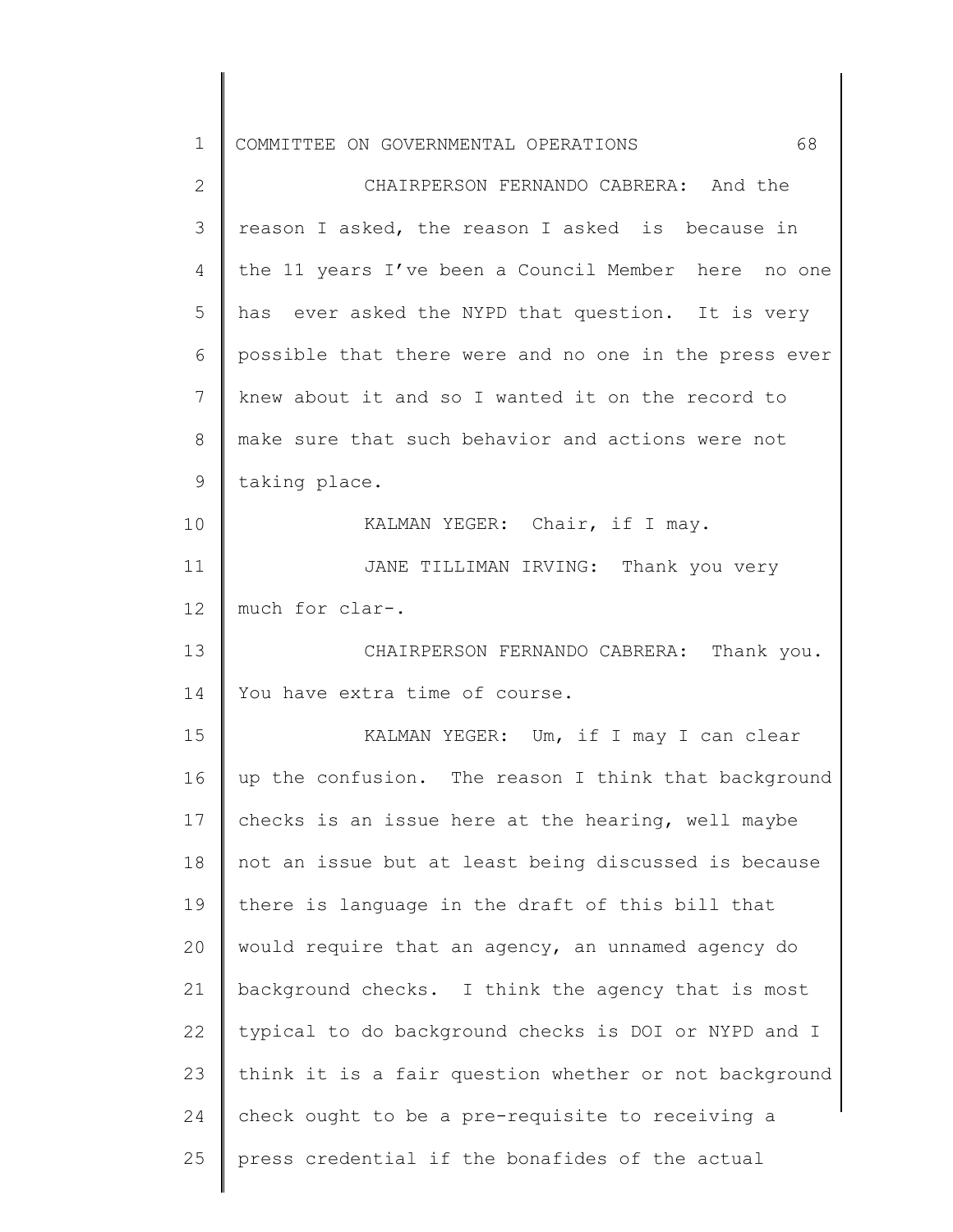| $\mathbf 1$    | 69<br>COMMITTEE ON GOVERNMENTAL OPERATIONS            |
|----------------|-------------------------------------------------------|
| 2              | applicant are actually met, by, by reason for         |
|                |                                                       |
| 3              | demonstrating that the person who is applying is      |
| 4              | actually a working member of the press and I think    |
| 5              | that's always a fair question. We just want to give   |
| 6              | these press cards to people like me and you, Mr.      |
| $7\phantom{.}$ | Chair, um, but surely if somebody can demonstrate     |
| 8              | that they are a working member of the press it ought  |
| 9              | not necessarily matter, uh, if somebody has a         |
| 10             | background check that, you know, maybe you don't want |
| 11             | to put them behind the, you know, counter of a bank,  |
| 12             | but you know, we do have the first amendment and      |
| 13             | there has to be a very, very, very high bar to        |
| 14             | restricting the access of the press to information in |
| 15             | my view and uh, with that, Mr. Chair, I think         |
| 16             | that's all. Ms. Irving it is good to see you. Thank   |
| 17             | you very much and I yield back to the chair.          |
| 18             | JANE TILLMAN IRVING: Thank you.                       |
| 19             | CHAIRPERSON FERNANDO CABRERA: Thank you               |
| 20             | Council Member Yeger and thank you for pointing that  |
| 21             | out. Of course, that is going to be a point of        |
| 22             | discussion that the Committee would have with the     |
| 23             | sponsor, the prime sponsor of the Bill. So, thank     |
| 24             | you so much. Um, I believe Committee Counsel, we      |
| 25             | have another Council Member who has a question.       |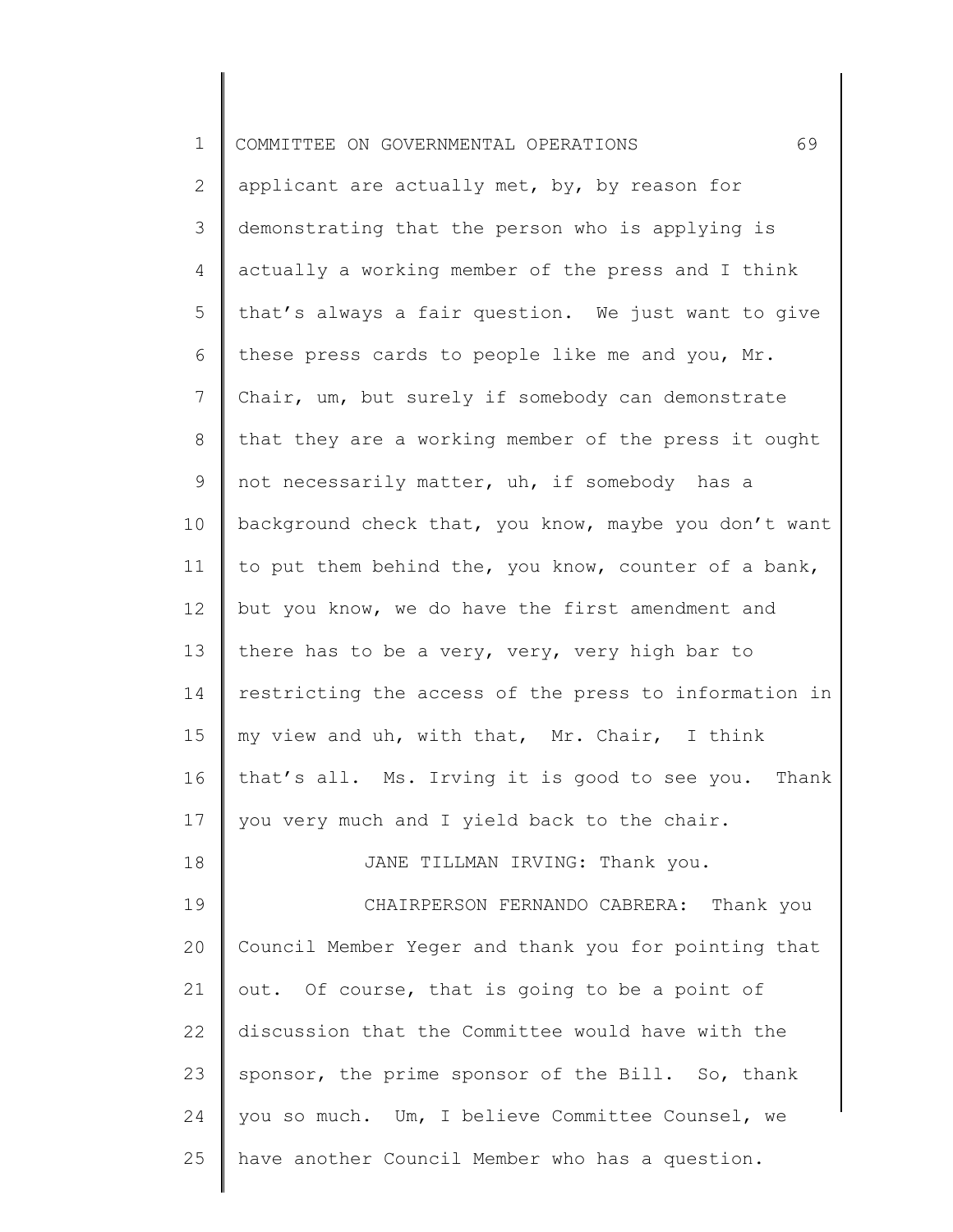1 2 3 4 5 6 7 8 9 10 11 12 13 14 15 16 17 18 19 20 21 22 23 24 COMMITTEE ON GOVERNMENTAL OPERATIONS 70 C.J. MURRAY COMMITTEE COUNSEL: Yes, thank you Chair. Next we will hear questions from Council Member Levin. SGT. KOTOWSKI: Your time starts now. STEPHEN LEVIN: Okay, hi Ms. Irving. JANE TILLMAN IRVING: Hi. STEPHEN LEVIN: I just wanted to ask a question, has, has, any, have you or any of your members had experience of NYPD restricting access to credentialed members of the press, um, in instances where they should have been allowed but, you know, were, were times when the police department might, might not want press to be there, so, for example, at a, at a protest. I mean some of the, uh, this, this past summer was a very, um, tense time between, um, the police department and people exercising their first amendment rights of assembly, um, um, National Lawyers Guilds, you know, people being arrested at National Lawyers Guild, identified members, um, I don't know if any members of the press were arrested but its, is it a concern that your members have raised to you or that you've seen as an issue in, in, especially in this past year?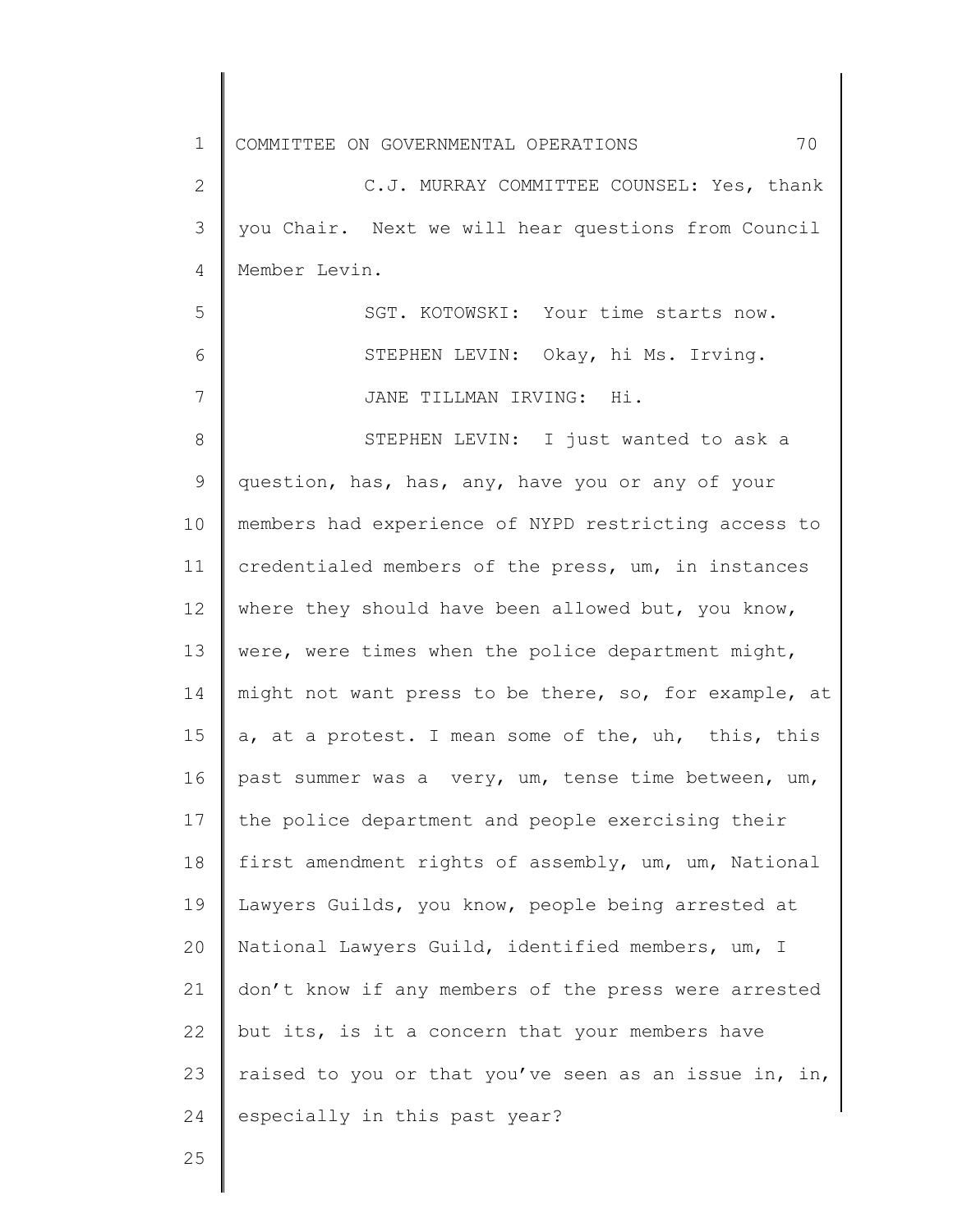## 1 COMMITTEE ON GOVERNMENTAL OPERATIONS 71

2 3 4 5 6 7 8 9 10 11 12 13 14 15 16 17 18 19 20 21 22 23 24 25 JANE TILLMAN IRVING: Well, in this past year we have seen that overall, we have seen not just as we have seen, some press credentialed members of, of the press being not necessarily they've not had their, their credentials revoked or anything of that nature but several photographers who I believe have had that happen but what concerns us is that over the years there have been a certain lack of. They have been less forthcoming and so the members of the press are frequently sequestered down the black from the action and penned in to small areas and unable to get close to whatever is taking place. Those are the kinds of things that we see more of in New York. Those are the kinds of things that are a concern and it has been the case over various administrations. Um, very different. The Koch Administration, the Dinkins Administration were very different in their reactions to the press and the access they garnered to the press as opposed to subsequent administrations and that's what has been more of a concern. STEPHEN LEVIN: And that would be different Mayoral Administrations but the police departments in those different Mayoral Administrations, so there is some kind of.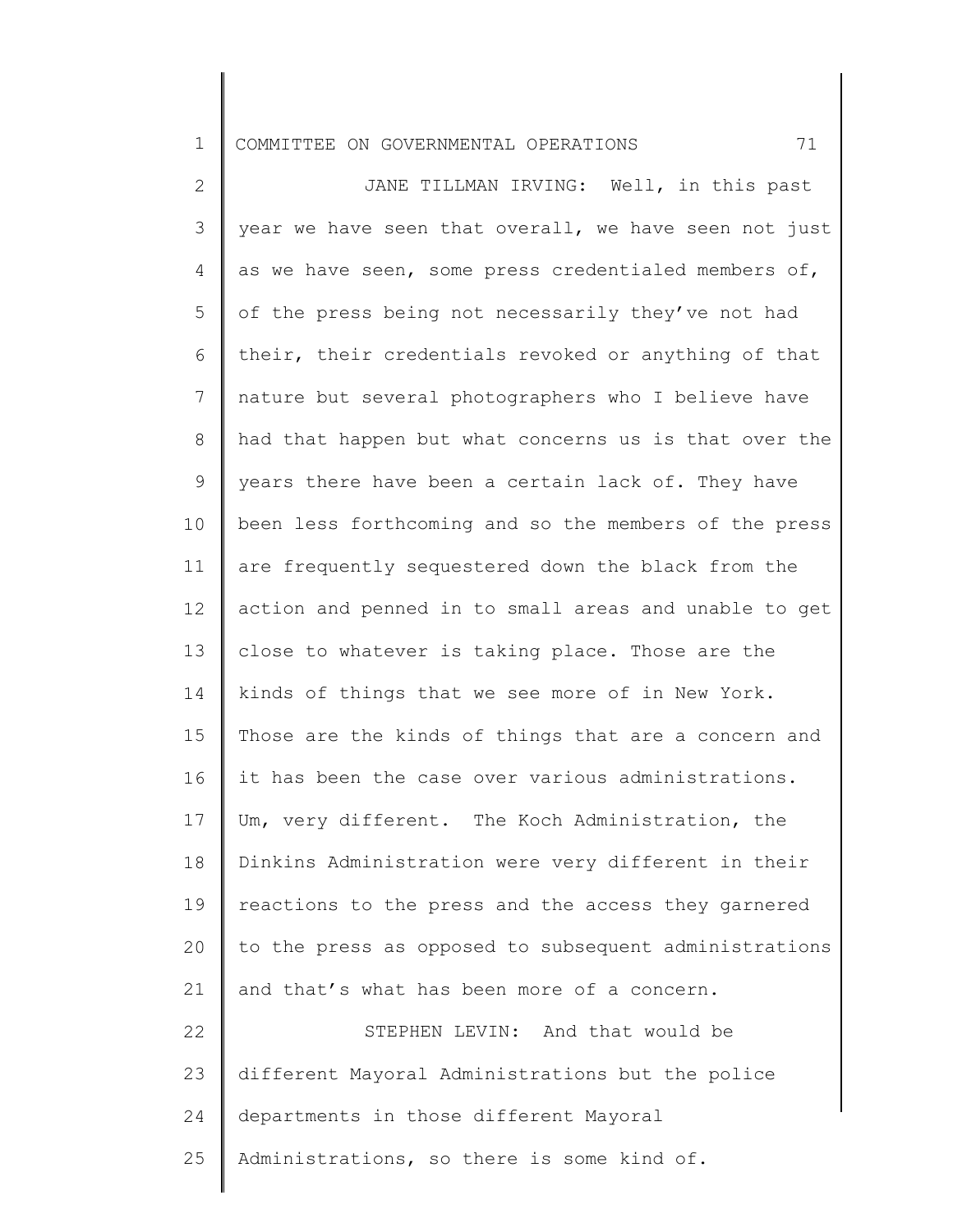1 COMMITTEE ON GOVERNMENTAL OPERATIONS 72

2 3 4 5 6 7 8 9 10 11 JANE TILLMAN IRVING: Yes, the police, yes the police departments in those administrations and I, we believe that certainly they were not necessarily acting without the knowledge of the Mayoral Administration. I won't say that an order came down or anything of that nature but I believe that there has been less access over the years. It has been gradual but it has happened. STEPHEN LEVIN: Okay and I, I understand your concern about, um, the police respecting a credential created by another agency, I mean that is

12 13 14 15 16 17 problematic if they recognize a credential created by another agency that is a rightful credential that gives the member of the press that ability or authority so that is very problematic if they wouldn't. Um, it shows a . . .

18 19 20 21 JANE TILLMAN IRVING: We don't know that they wouldn't be we think that they would be more likely to represent th-, to respect and one and acknowledge that they have.

22 23 24 STEPHEN LEVIN: One that they, yes. JANE TILLMAN IRVING: That they have issued.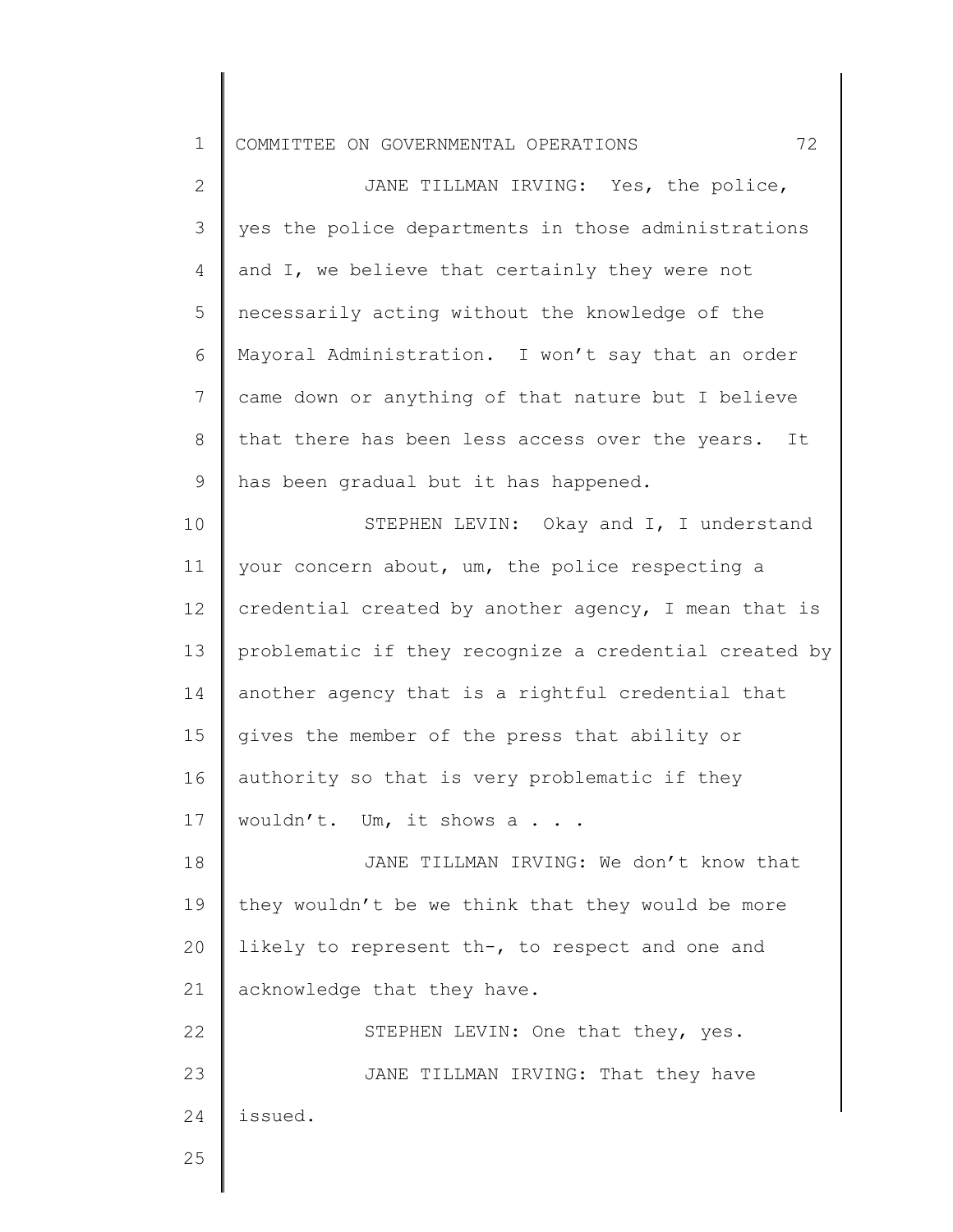| $\mathbf 1$     | 73<br>COMMITTEE ON GOVERNMENTAL OPERATIONS            |
|-----------------|-------------------------------------------------------|
| $\mathbf{2}$    | STEPHEN LEVIN: Right, understood,                     |
| 3               | understood but it kind of speaks to a little bit of a |
| 4               | bigger concern too, which is their recognizing of     |
| 5               | other agencies and authorities. Um, and you said      |
| 6               | that, um, you don't know of any journalists that      |
| $7\phantom{.0}$ | were, had their credentials revoked, maybe some ph-,  |
| 8               | maybe photographers that were but do you know of any  |
| $\mathsf 9$     | instances where they were not allowed behind, behind, |
| 10              | you know, or allowed access when, when presenting the |
| 11              | credential?                                           |
| 12              | JANE TILLMAN IRVING: The police establish             |
| 13              | a perimeter and that perimeter is at a distance from  |
| 14              | the action as it were then they're not being, they    |
| 15              | may not be but they are allowed up to that point but  |
| 16              | the point is not where the press needs.               |
| 17              | Yeah.<br>STEPHEN LEVIN:                               |
| 18              | JANE TILLMAN IRVING: In order to get the              |
| 19              | story.                                                |
| 20              | STEPHEN LEVIN: Do you know of any                     |
| 21              | journalists that were arrested this summer during the |
| 22              | protests? Just for doing their job?                   |
| 23              | JANE TILLMAN IRVING: Um, I don't, not in              |
| 24              | New York. I don't but there may be and, and I'm not   |
| 25              | privy to everything that has happened but I don't     |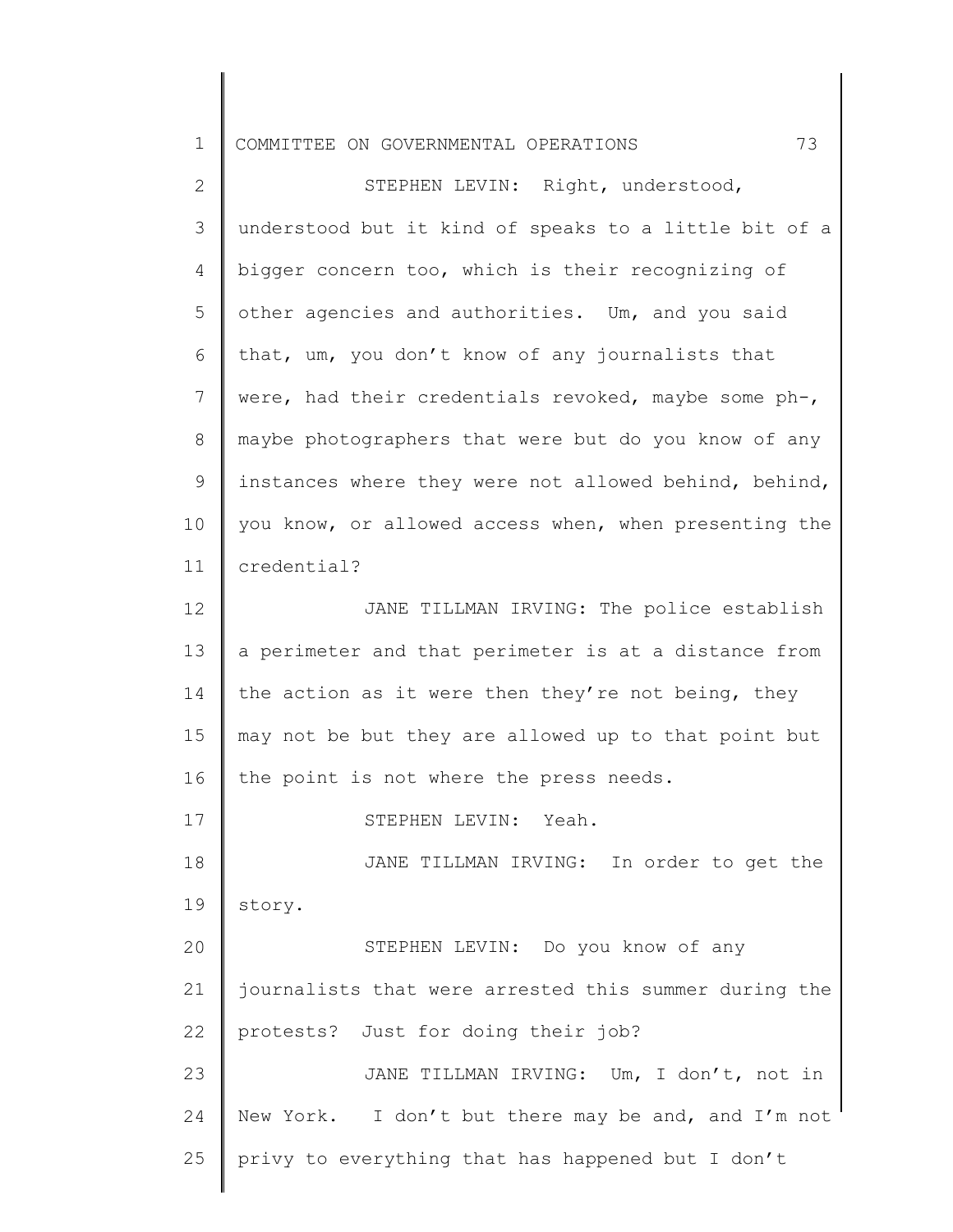1 2 3 4 5 6 7 8 9 10 11 12 13 14 15 16 17 18 19 20 21 22 23 24 25 COMMITTEE ON GOVERNMENTAL OPERATIONS 74 know of any, but certainly in other jurisdictions they have. They were, there were protests all over the country and we saw police, a reporter arrested live on television in Minneapolis. A CNN reporter. STEPHEN LEVIN: Right. JANE TILLMAN IRVING: So, it does happen. It does happen. STEPHEN LEVIN: Thank you so much, thank you, thank you very much. Thank you Chair. C.J. MURRAY, COMMITTEE COUNSEL: Thank you Council Member. Um, I would now like to invite Mickey Osterreicher to testify. After that I will be calling on Norman Siegel and then Jason B. Nichols. Mr. Osterreicher you may begin upon the Sergeant's announcement. SGT. KOTOWSKI: Your time starts now. MICKEY OSTERREICHER: Thank you, um, good morning Chair Cabrera and members of the Council. Thank you for the opportunity to testify regarding this Bill. My name is Mickey Osterreicher and I'm the general counsel of the National Press Photographer's Association. I am also speaking on behalf of the New York State Bar Associations Media Law Committee and several other press organizations.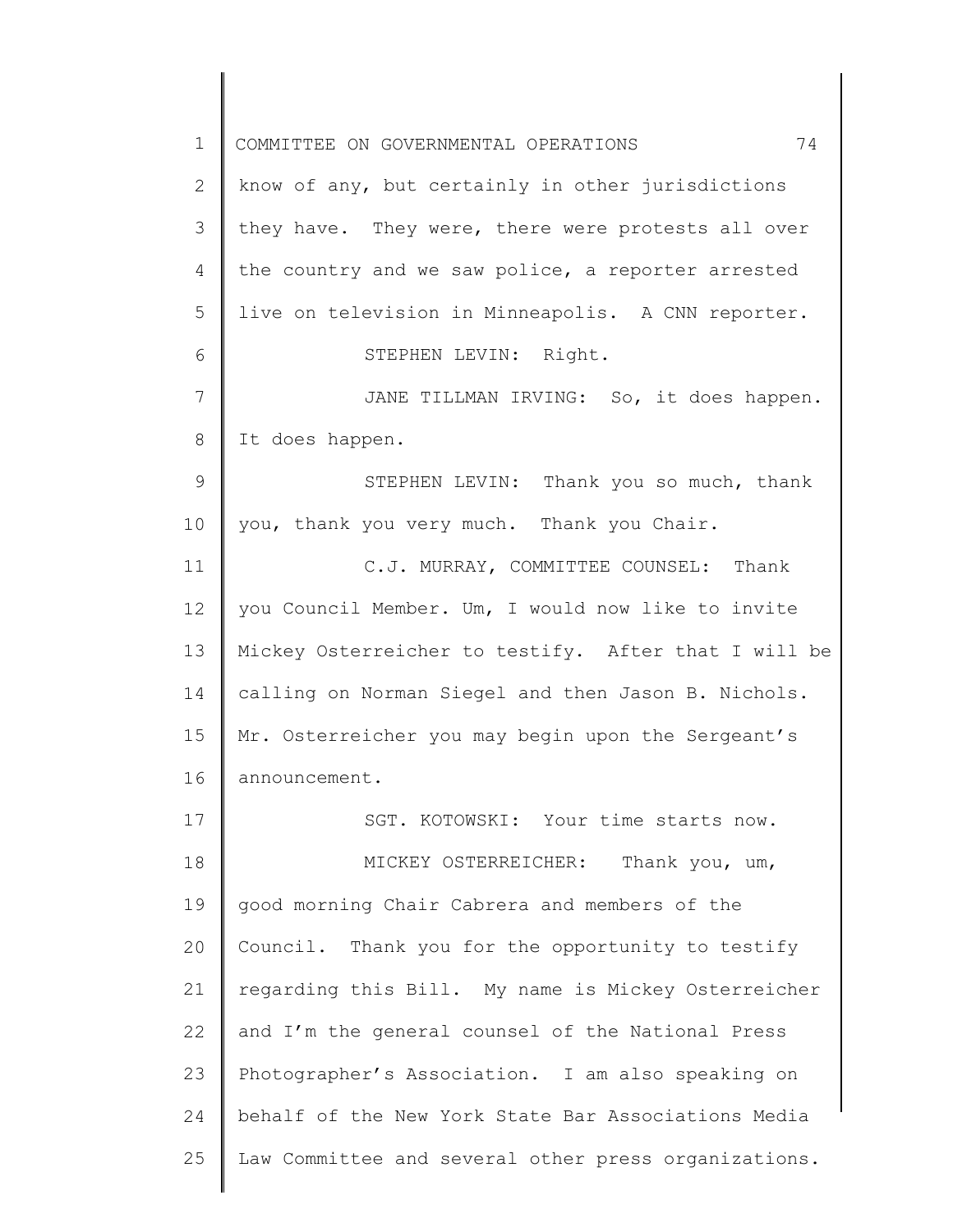| $\mathbf 1$   | 75<br>COMMITTEE ON GOVERNMENTAL OPERATIONS            |
|---------------|-------------------------------------------------------|
| $\mathbf{2}$  | I've been a photo journalist for about 40 years in    |
| $\mathcal{S}$ | both print and broadcast. Um, we, when I saw we,      |
| 4             | these organizations have submitted extensive comments |
| 5             | in response to NYPD's notice regarding its proposed   |
| 6             | changes to the rules that govern the suspension       |
| 7             | and/or revocation of NYPD issued press credentials    |
| 8             | and amending/appealing certain sections of title 38   |
| $\mathsf 9$   | of the RCNY. The rule-making itself was part of a     |
| 10            | settlement coming from years of litigation over press |
| 11            | credentialing. We appreciate the Council's interest   |
| 12            | in approving the process but we are extremely         |
| 13            | concerned that enactment of this Bill would short-    |
| 14            | circuit and undermine the rule-making process which   |
| 15            | has been months in the making and for which a final   |
| 16            | rule is long overdue given that the NYPD reportedly   |
| 17            | completed its revisions in November 2020 and          |
| 18            | publication is still awaiting approval from the       |
| 19            | Corporation Councils Office and the Mayor's Office of |
| 20            | Operations. While the NYPD credentialing process is   |
| 21            | far from perfect, the rule-making process must be     |
| 22            | finalized and reviewed before wholesale changes are   |
| 23            | Especially in situations where press<br>made.         |
| 24            | credentials other than those issued by NYPD have not  |
| 25            | been honored by officers and where NYPD issued        |
|               |                                                       |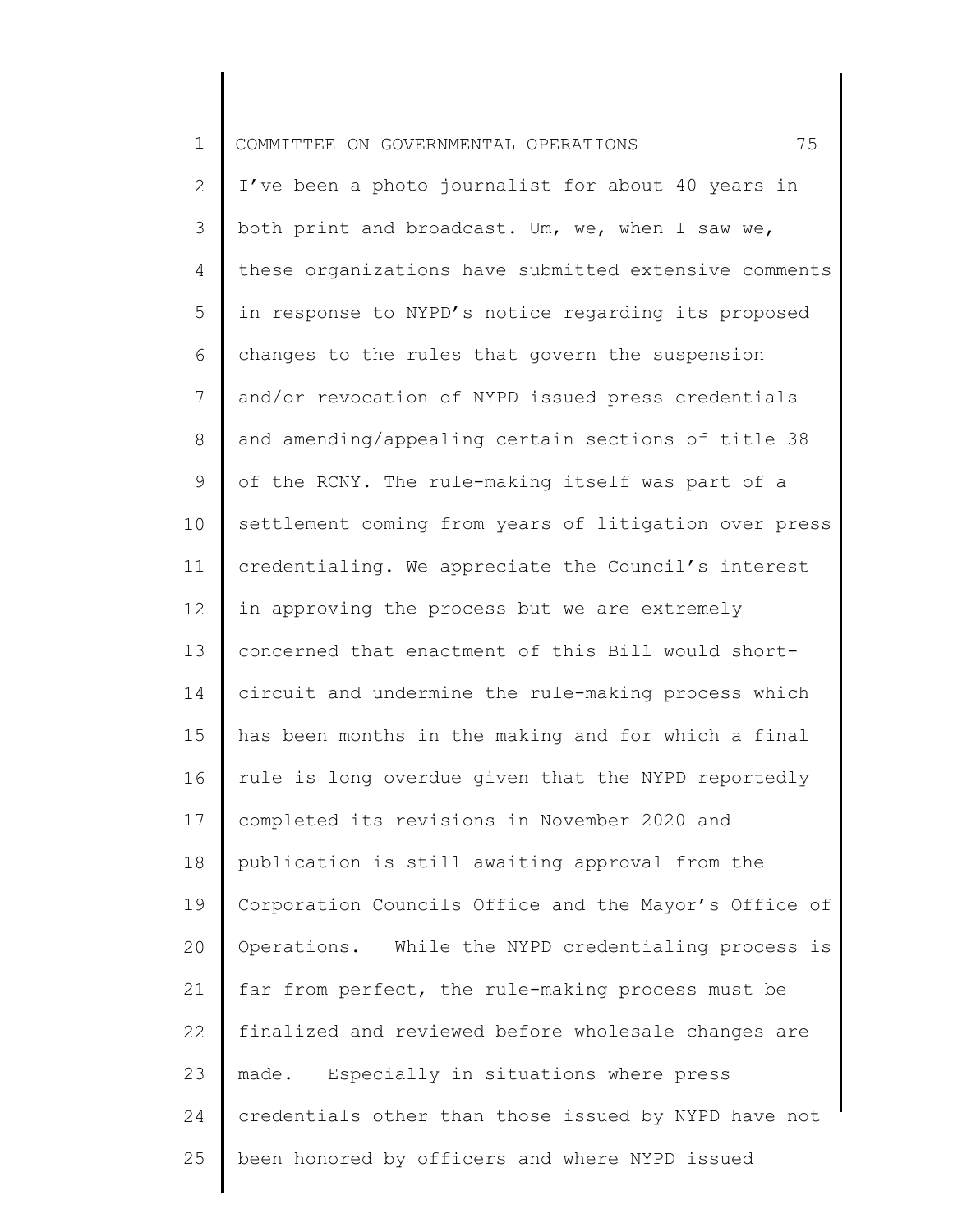| $\mathbf 1$    | 76<br>COMMITTEE ON GOVERNMENTAL OPERATIONS            |
|----------------|-------------------------------------------------------|
| $\overline{2}$ | credentials have been seized or threatened to be      |
| 3              | seized. We also are troubled that while the language  |
| 4              | of 2118 gives the cast sole authority it fails to     |
| 5              | specify that the procedures and the criteria for      |
| 6              | press credential qualification issuance suspension    |
| $7\phantom{.}$ | revocation and appeal what those will be. Therefore,  |
| $\,8\,$        | we respectfully request that further action on this   |
| $\mathsf 9$    | measure be tabled until such a time as the NYPD final |
| 10             | rule is published and an assessment of its impact can |
| 11             | be made. Alternatively, we propose that the Bill be   |
| 12             | amended to include specific language detailing        |
| 13             | procedures and criteria for DCAS or whatever agency   |
| 14             | regarding press credentialing is made available. If   |
| 15             | that is not possible, then we must oppose this bill   |
| 16             | for the reason stated. In the event that 2118 is      |
| 17             | enacted, we ask that we are included in helping to    |
| 18             | determine which agency will have authority over the   |
| 19             | credentialing process and develop any new policies    |
| 20             | and procedures. I thank you for your time. We will    |
| 21             | be submitting more extensive written testimony within |
| 22             | the filing period following this hearing. I am happy  |
| 23             | to answer any questions and it looks like I might     |
| 24             | have a second or two, I just wanted to also agree.    |
| 25             | SGT. KOTOWSKI: Time expire.                           |
|                |                                                       |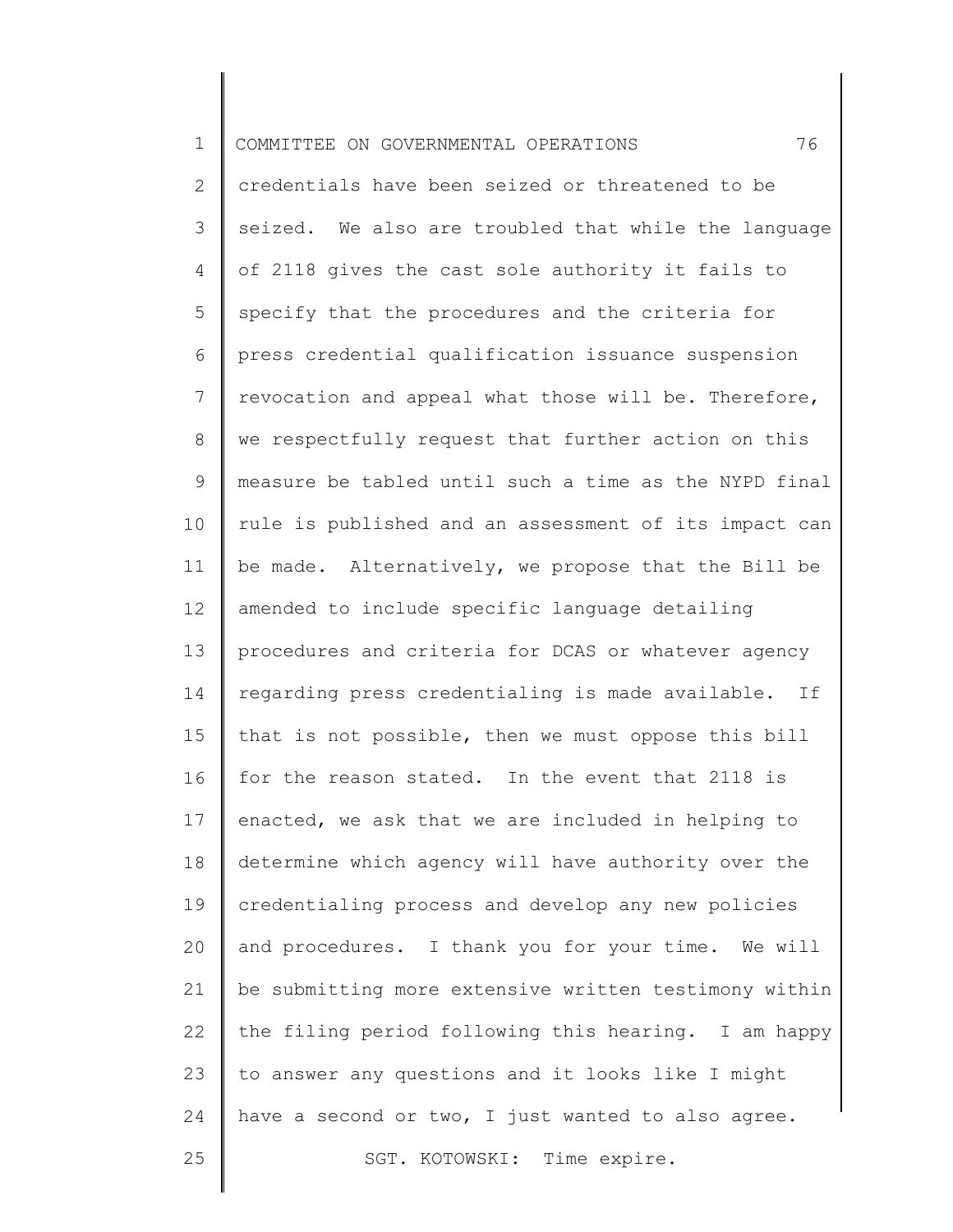| $\mathbf 1$    | 77<br>COMMITTEE ON GOVERNMENTAL OPERATIONS            |
|----------------|-------------------------------------------------------|
| $\overline{2}$ | MICKEY OSTERREICHER: In terms of the                  |
| 3              | fact that we believe that because the NYPD is ones on |
| 4              | the street dealing with people with press             |
| 5              | credentials, we've seen time and time again,          |
| 6              | especially this summer that press credentials from    |
| $7\phantom{.}$ | the state department from other cities have not been  |
| 8              | honored. It's like you might as well bring a note     |
| $\mathsf 9$    | from your mother if you don't have an NYPD credential |
| 10             | so we are worried that if it is not an NYPD           |
| 11             | credential that it is not going to be respected on    |
| 12             | the street.                                           |
| 13             | C.J. MURRAY, COMMITTEE COUNSEL: Thank                 |
| 14             | you. Next, we will hear questions from Council        |
| 15             | Member Adams.                                         |
| 16             | SGT. KOTOWSKI: Your time starts now.                  |
| 17             | ADRIENNE ADAMS: Thank you and thank you               |
| 18             | Chair Cabrera for holding this, this, important       |
| 19             | hearing, um, you know we've met in the past, it's     |
| 20             | good to see you Mickey, it's good to see you Ms.      |
| 21             | Irving. Uh, I echo the sentiments of my colleague,    |
| 22             | uh, Kalman Yeger and when we initially met a few      |
| 23             | months ago that voice of yours is just, it brings us  |
| 24             | back to such a special place, um, when media was      |
| 25             | different. I will just put it that way. It was        |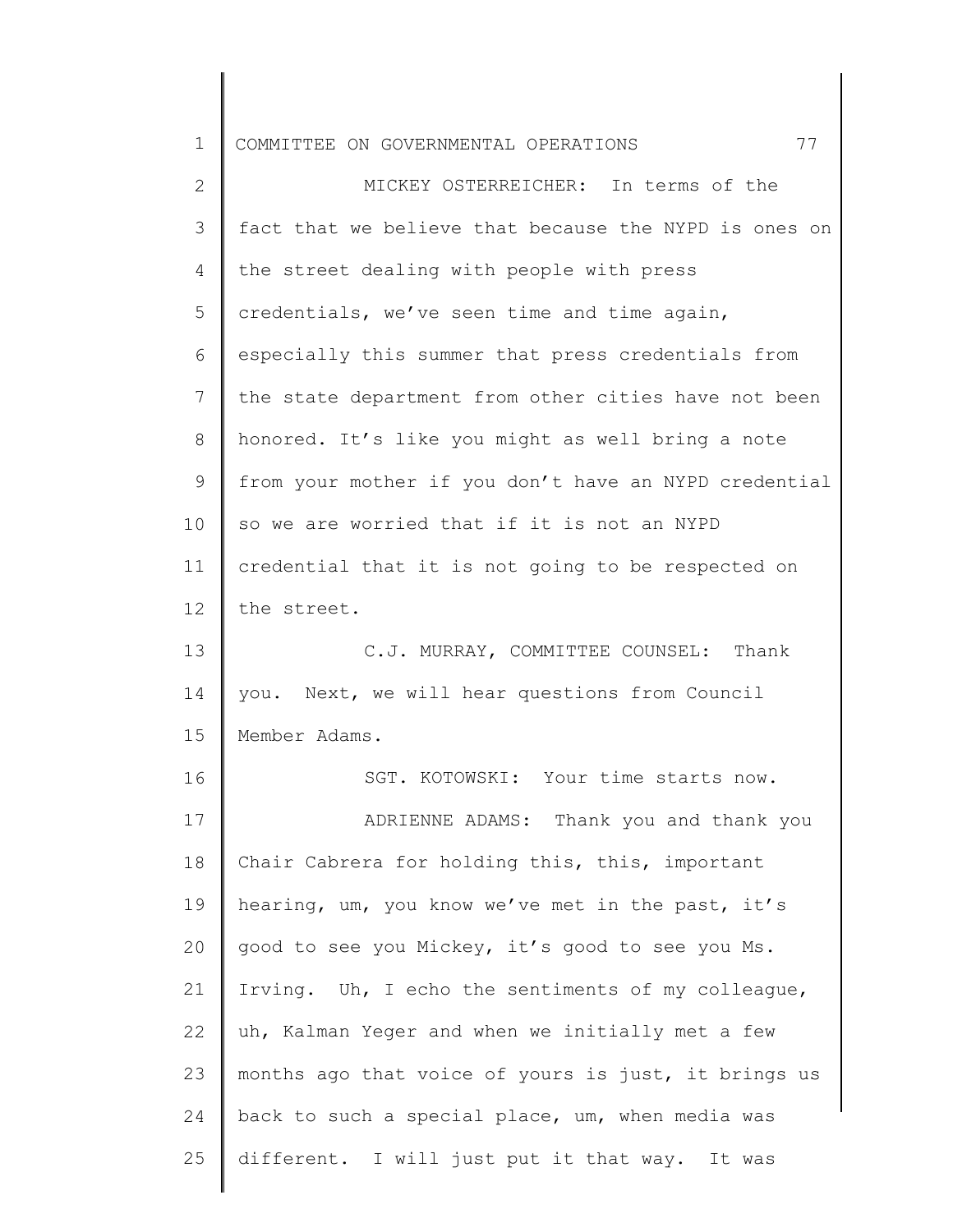| $\mathbf 1$    | 78<br>COMMITTEE ON GOVERNMENTAL OPERATIONS            |
|----------------|-------------------------------------------------------|
| $\mathbf{2}$   | different. Um, and it's always great to hear your     |
| 3              | amazing voice. Mickey, I, I, I hear you as far as     |
| 4              | the integrity of the press pass is concerned for      |
| 5              | NYPD. I understand and we've spoken about it, what    |
| 6              | that, what the credential means across the board.     |
| $7\phantom{.}$ | Um, you know our concern, with, when we first started |
| 8              | talking about, um, this, this Bill, a lot of it had   |
| 9              | to do with the treatments of, of individuals,         |
| 10             | journalists that are not typical media over the       |
| 11             | course of the summer when it came to the BLM protest. |
| 12             | So, my concern still is, um, Mickey I hear you as far |
| 13             | as looking at the Bill and maybe you know tweaking it |
| 14             | in some areas but for me to have this authority       |
| 15             | remain in NYPD with the same behavior happening       |
| 16             | again, through these individuals. So, I guess my      |
| 17             | question is to, um, Ms. Irving as you concerned at    |
| 18             | all, if this, if this authority is left with NYPD, if |
| 19             | we leave it in the hands of NYPD, are you concerned   |
| 20             | at all that we will possibly feed this, this behavior |
| 21             | that I personally consider to be prejudicial? I       |
| 22             | thought it was an abuse of power this summer. I       |
| 23             | thought that some journalists were treated horribly   |
| 24             | by NYPD. So, are you concerned at all that if this    |
| 25             | authority remains in the hands of NYPD that this      |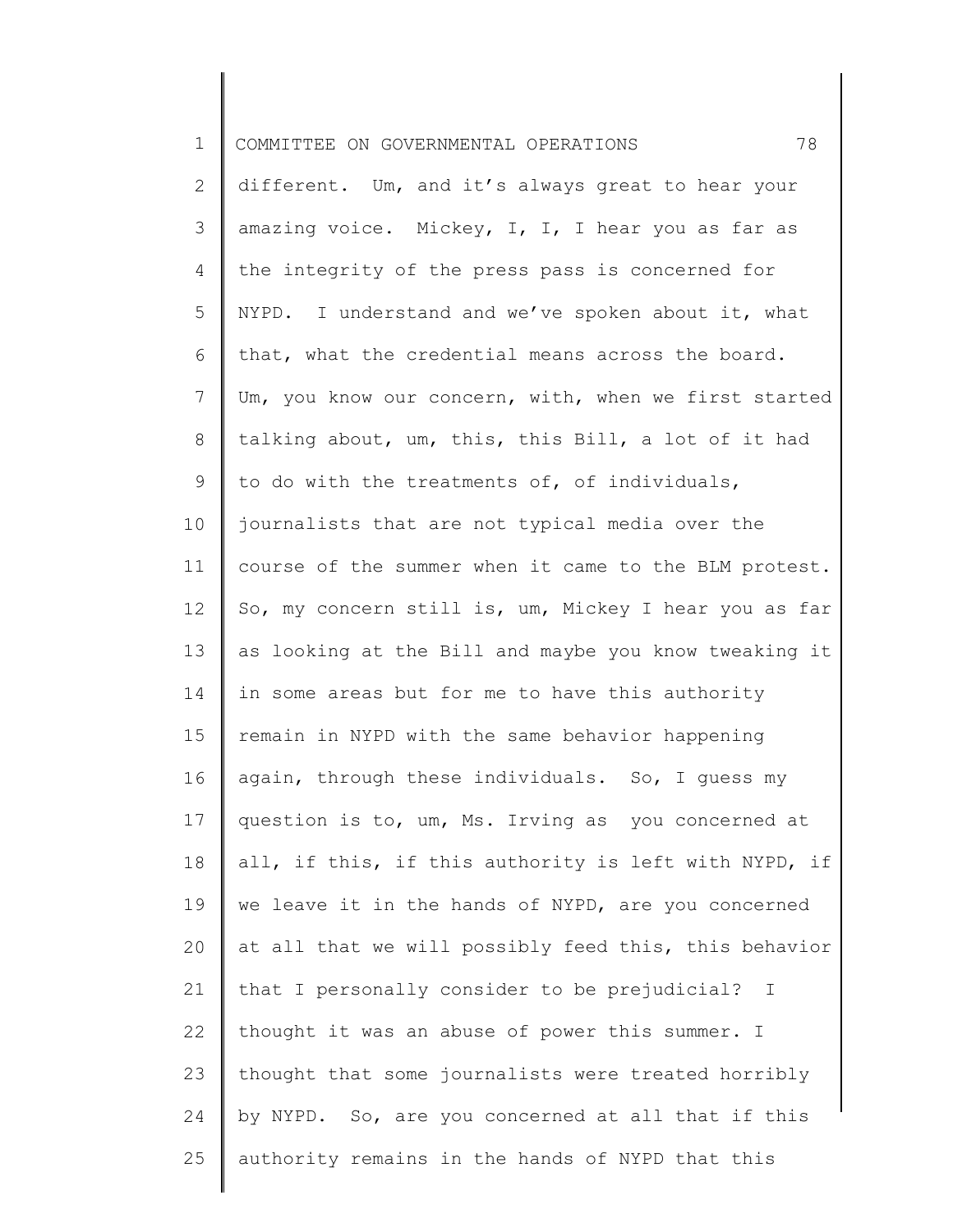1 2 3 COMMITTEE ON GOVERNMENTAL OPERATIONS 79 behavior would not continue in instances of peaceful protests?

4 5 6 7 8 9 10 11 12 13 14 15 16 17 18 19 20 21 22 23 24 JANE TILLMAN IRVING: In the first place, Council Member Adams, thank you very much for your kind words, I appreciate it. I do, I am concerned but we were also in a time where there was considerable animist towards the press from the highest office in the land and we are not, and I don't expect to see that in the same way from the current Administration. I think that there is a difference in climate from that part that will trickle down to a certain extent and I think that also that we, we are hopeful that a better climate for the press and the police to operate though they have different, they and we have different, um, goals at times, I think that we are hoping for a better climate. I, there is always that concern, but that was as I said a culmination of various Administr . . . of attitudes exacerbated by Washington D.C. but also be Administrations at City Hall. Maybe there will be an election? Maybe there will be a different response from City Hall as well? MICKEY OSTERREICHER: Council Member

25 Adams if I could also address that. I, your, I think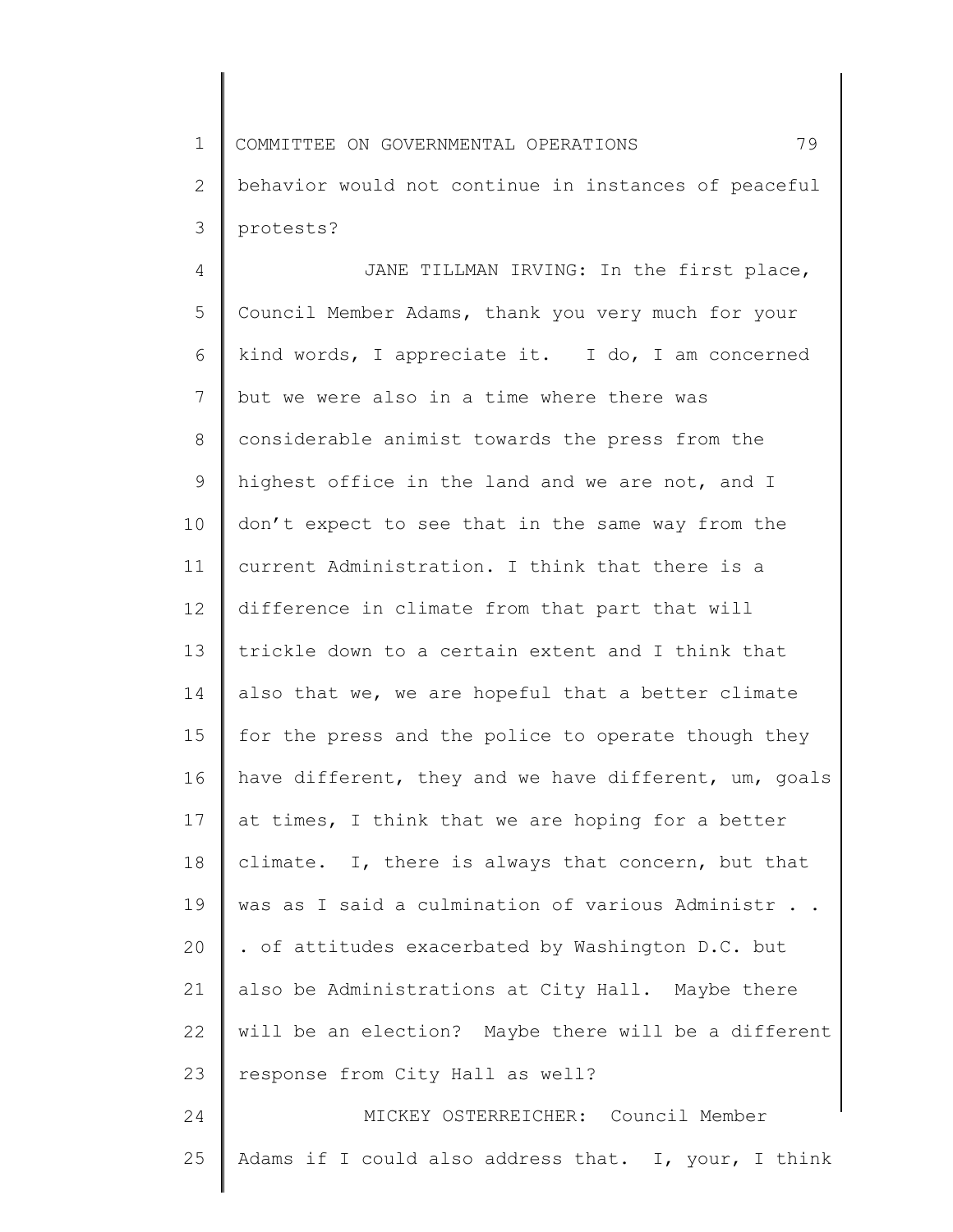| $\mathbf 1$   | 80<br>COMMITTEE ON GOVERNMENTAL OPERATIONS            |
|---------------|-------------------------------------------------------|
| 2             | the problem is here, we're in this rule-making        |
| $\mathcal{S}$ | process about suspensions and revocations; 10 years   |
| 4             | ago there was another lawsuit and Mr. Siegel will I'm |
| 5             | sure address that maybe at some point since I believe |
| 6             | he was representing on the people that were involved  |
| 7             | and it was a matter of we redid the credentialing     |
| 8             | process back then and we submitted comments on that.  |
| 9             | So, I mean again, if you are looking at a wholesale   |
| 10            | re-vamp of everything from not only the agency but    |
| 11            | the application, the suspension, revocation, appeals  |
| 12            | process, I think it would be better to wait at least  |
| 13            | where I think all was there to see what this final    |
| 14            | rule looks like regarding suspensions and revocations |
| 15            | before we kind of undermine the whole process and     |
| 16            | then at least the Council will have something to work |
| 17            | with rather than you know starting from scratch on    |
| 18            | all of those things but I certainly understand what   |
| 19            | you are saying, you know, our position has been if    |
| 20            | you are in a public, a traditional public forum such  |
| 21            | as on a street parking.                               |
| 22            | SGT. KOTOWSKI: Time expired.                          |
| 23            | MICKEY OSTERREICHER: These events as we               |
| 24            | saw this summer, you don't need a credential of any   |
| 25            | kind, uh, if you are out there covering that but we   |
|               |                                                       |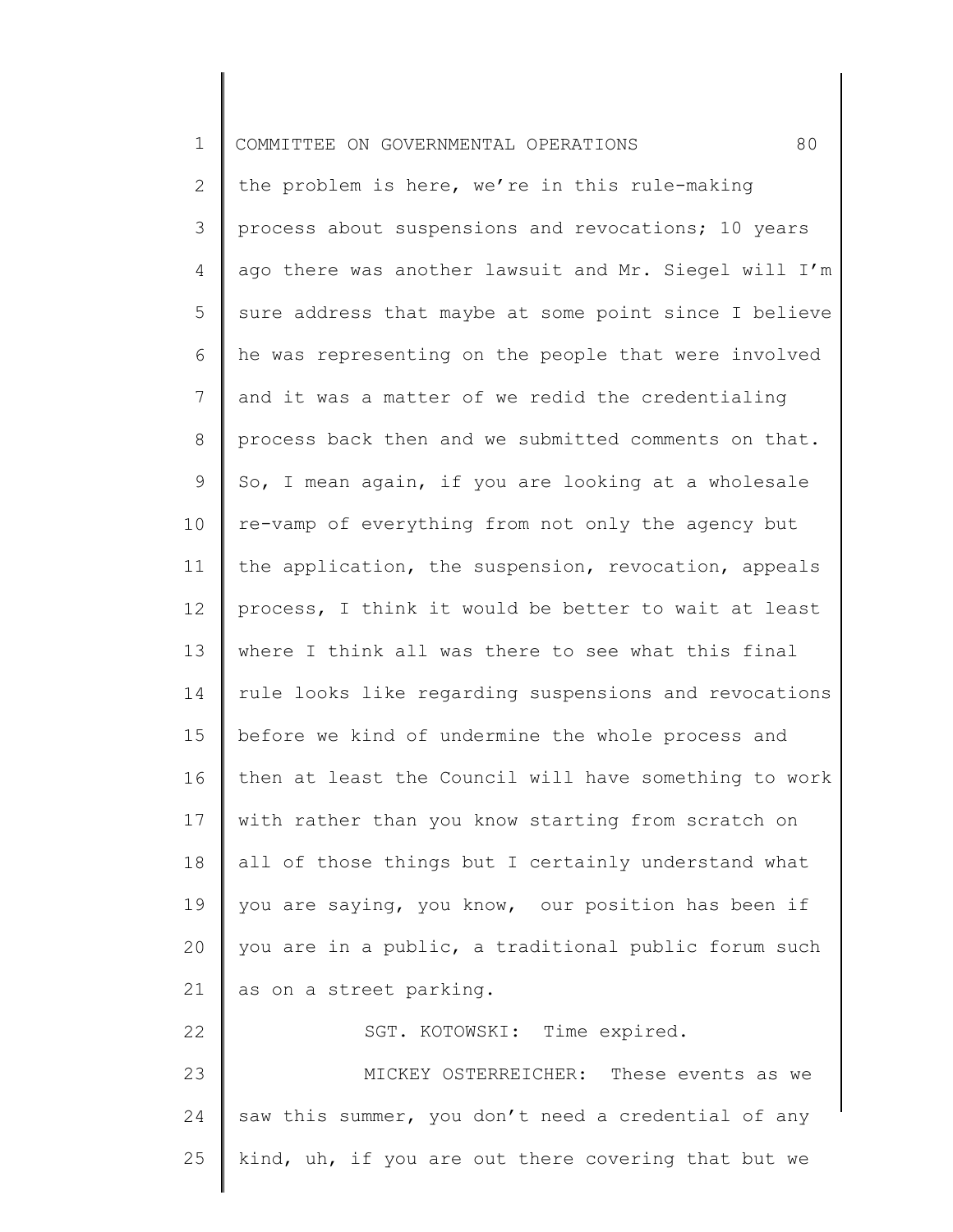| $\mathbf 1$ | 81<br>COMMITTEE ON GOVERNMENTAL OPERATIONS            |
|-------------|-------------------------------------------------------|
| 2           | saw time and time again where journalist were         |
| 3           | arrested when they didn't have an NYPD credential.    |
| 4           | They might have had a credential from the State       |
| 5           | Department. They might have had no credential, but    |
| 6           | the bottom line is crossing police and fire lines is  |
| 7           | one thing and being out in a public place just like   |
| 8           | the protesters and the press if you recall was exempt |
| 9           | from the curfew. So, we are seeing these kinds of     |
| 10          | things. I know there were questions, were people      |
| 11          | arrested and yes they were. Mostly they were          |
| 12          | photographers but I was dealing with that and we are  |
| 13          | still dealing with those kinds of issues. So,         |
| 14          | there's a whole lot of things to be done but I just   |
| 15          | think in the administrative process we really need to |
| 16          | let that final rule at least come out so we can see   |
| 17          | what it looks like and so the Council can see what it |
| 18          | looks like.                                           |
| 19          | ADRIENNE ADAMS: Great. Absolutely.                    |
| 20          | MICKEY OSTERREICHER: The organization is              |
| 21          | going to be taking up and needing some kind of        |
| 22          | guidelines and template for the rules that it is      |
| 23          | going to develop.                                     |
| 24          | ADRIENNE ADAMS: Yeah, I appreciate that,              |
| 25          | Ms. Irving and certainly Mickey and I don't           |
|             |                                                       |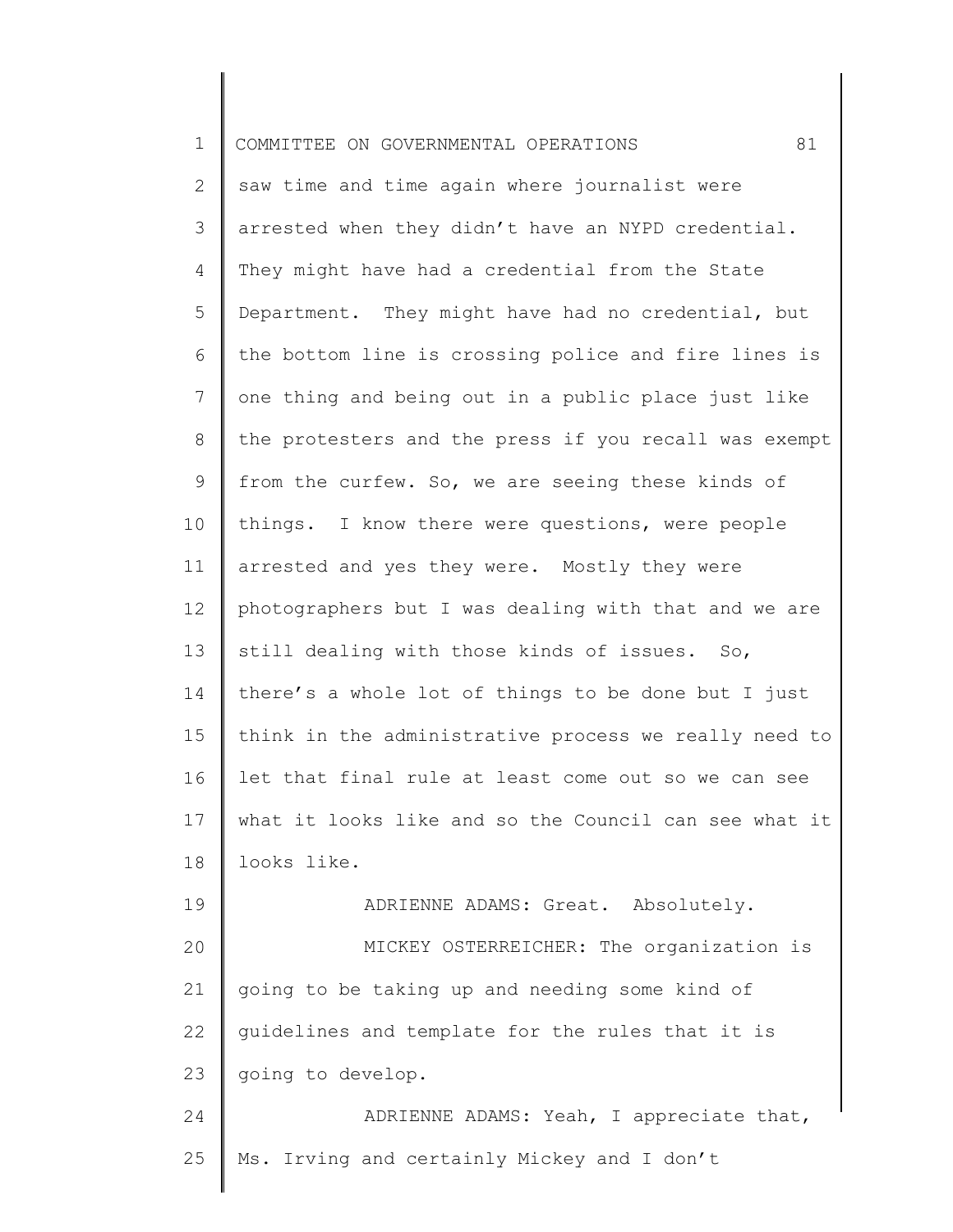| $\mathbf 1$    | 82<br>COMMITTEE ON GOVERNMENTAL OPERATIONS            |
|----------------|-------------------------------------------------------|
| 2              | necessarily disagree with either of you. Um, again,   |
| 3              | and I will just conclude here because my time is      |
| 4              | expired. The concern with me still is, we are         |
| 5              | talking about climate and hoping for the best when it |
| 6              | comes to new administration and other things right    |
| $\overline{7}$ | now. Uh, my concern still stands with the body of     |
| 8              | the NYPD which is why we are really pushing for       |
| 9              | reform. This Legislation being a part of that,        |
| 10             | although we may need to look at it a little bit       |
| 11             | closer with some more input but the climate itself.   |
| 12             | We are speaking about administration, Federal         |
| 13             | Administration but in looking at our own NYPD and     |
| 14             | looking at the fact that at the fact that the PA      |
| 15             | system was used in a certain area of this City to     |
| 16             | promote the former President. The fact that the       |
| 17             | former President's items were touted on uniforms at   |
| 18             | NYPD. The fact that union representatives show up at  |
| 19             | rallies for the former Administration. I am not too   |
| 20             | sure that that climate has necessarily changed in the |
| 21             | City of New York when it comes to the NYPD. So, my    |
| 22             | concern still stands there. I'm still willing to of   |
| 23             | course engage in dialogue with all of you that have   |
| 24             | been in this business far longer than I've been in    |
| 25             |                                                       |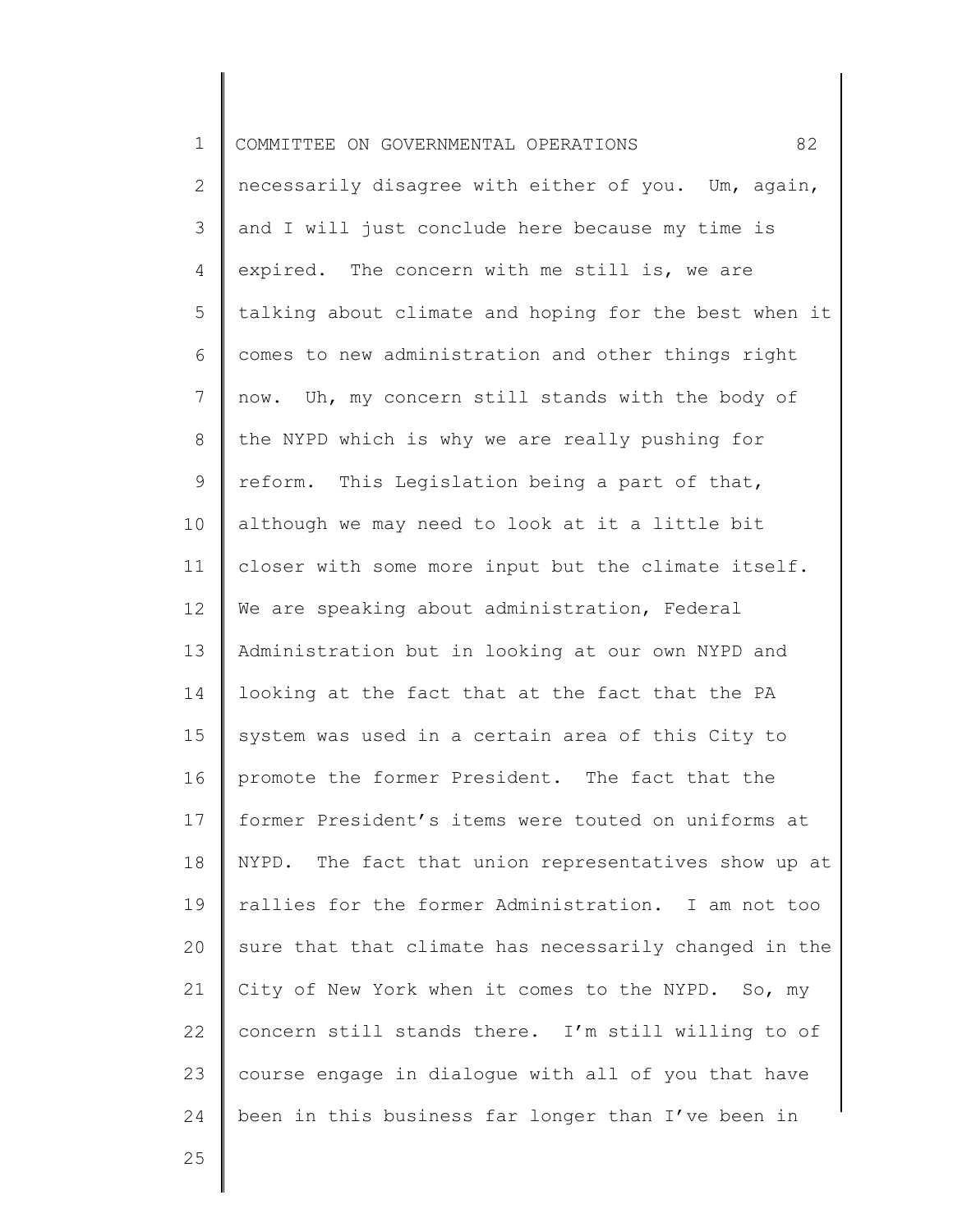| $\mathbf 1$                                  | 83<br>COMMITTEE ON GOVERNMENTAL OPERATIONS            |
|----------------------------------------------|-------------------------------------------------------|
| 2                                            | this New York City Council. So, I thank you very      |
| 3                                            | much for your testimony today.                        |
| 4                                            | C.J. MURRAY, COMMITTEE COUNSEL: Thank                 |
| 5                                            | you Council Member. Next, we will hear from Norman    |
| 6                                            | Siegel followed by Justin Harrison and then Robert    |
| 7                                            | Roth. Norman Siegel you may begin upon the            |
| 8                                            | Sergeant's announcement.                              |
| 9                                            | SGT. KOTOWSKI: Your time starts now.                  |
| 10                                           | CHAIRPERSON FERNANDO CABRERA: I believe               |
| 11                                           | he's in a frozen mode. Mr. Siegel you are on mute     |
| 12                                           | right now.                                            |
| 13                                           | NORMAN SIEGEL: Thank you. Um, the first               |
| 14                                           | amendment provides a Governmental not abridged        |
| 15                                           |                                                       |
|                                              | freedom of the press. Clearly free expression by      |
|                                              | journalists in the fundamental principal of our       |
|                                              | constitutional an essential element of what makes     |
|                                              | American unique. The challenge to uphold these basic  |
|                                              | principal is unfortunately an ongoing struggle. The   |
|                                              | history of the NYPD and how it exercised authority    |
|                                              | and jurisdiction of issuing of press credentials has  |
|                                              | been unsatisfactory. Transferring authority to        |
| 16<br>17<br>18<br>19<br>20<br>21<br>22<br>23 | another entity is warranted. For example, in 2009, I  |
| 24                                           | and other lawyers filed a Federal Lawsuit against the |
| 25                                           | City and NYPD to get press credentials for three      |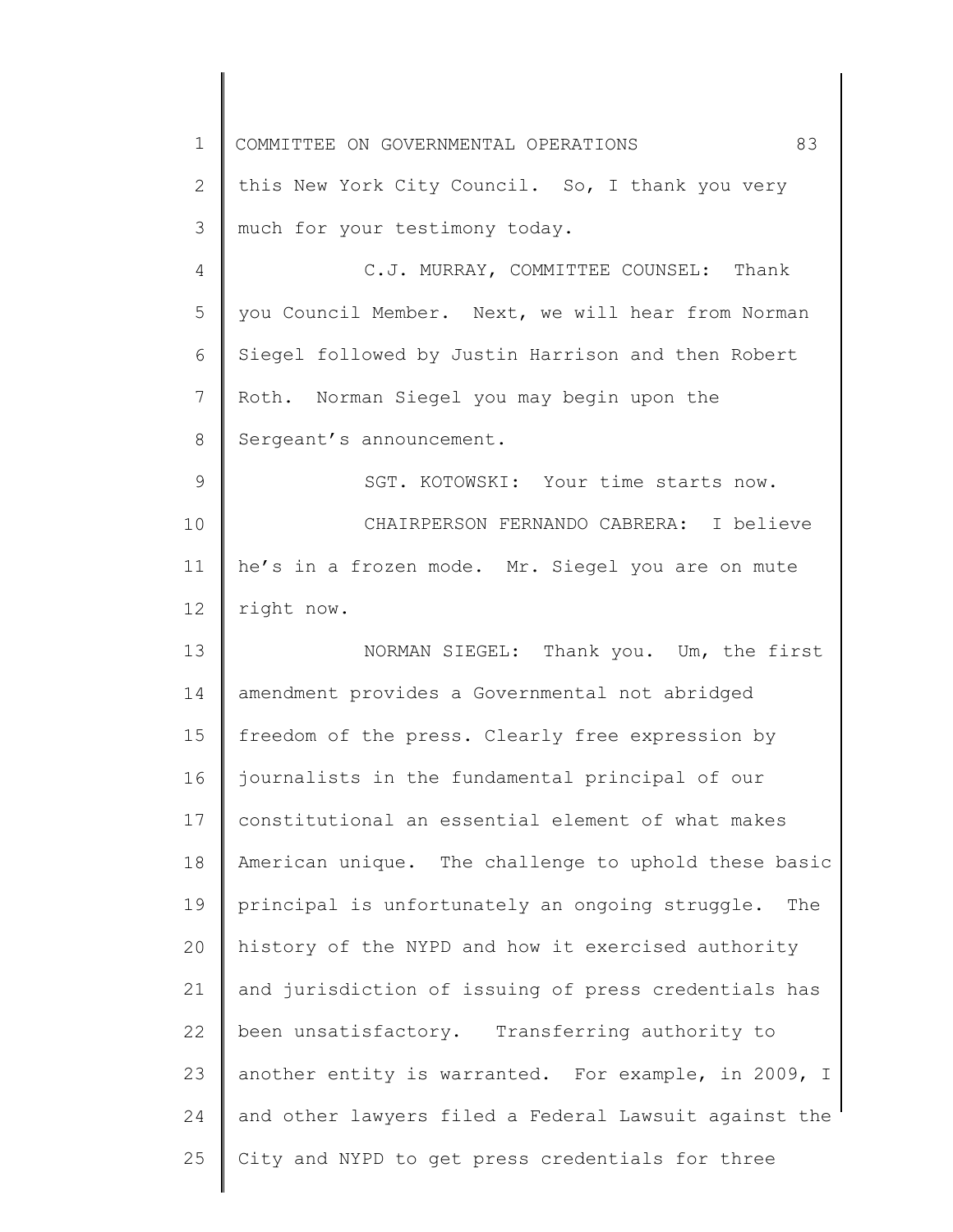| $\mathbf 1$     | 84<br>COMMITTEE ON GOVERNMENTAL OPERATIONS            |
|-----------------|-------------------------------------------------------|
| $\mathbf{2}$    | online journalists and to amend the process and       |
| 3               | standards for obtaining press credentials. We have    |
| 4               | also resulted in the recognition that ongoing         |
| 5               | journalists are entitled to press credentials.        |
| 6               | Periodically I received reports that NYPD personnel   |
| $7\phantom{.0}$ | threatened to pull the press credentials from         |
| 8               | journalists and photo journalists. One of the things  |
| 9               | emerging last summer after the death of George Floyd  |
| 10              | is to consider transferring many functions from the   |
| 11              | police to other entities. Issuing press credentials   |
| 12              | is precisely such a function that needs to be         |
| 13              | transferred; however, we need to be careful who takes |
| 14              | over the job. 2118 is DCASs sole authority to         |
| 15              | suspend and revoke press credentials and to issue     |
| 16              | them.<br>I need to know why DCAS was selected and not |
| 17              | for example the City's Department of Consumer         |
| 18              | Protection which already has authority and            |
| 19              | jurisdiction over the issuing of numerous City        |
| 20              | licenses. We also need to closely monitor what the    |
| 21              | procedure and criteria will be for the applications   |
| 22              | suspension and revocations first. The process must be |
| 23              | an open process where the public including            |
| 24              | journalists are given notice of an opportunity to     |
| 25              | comment on the proposed rules prior to its enactment. |
|                 |                                                       |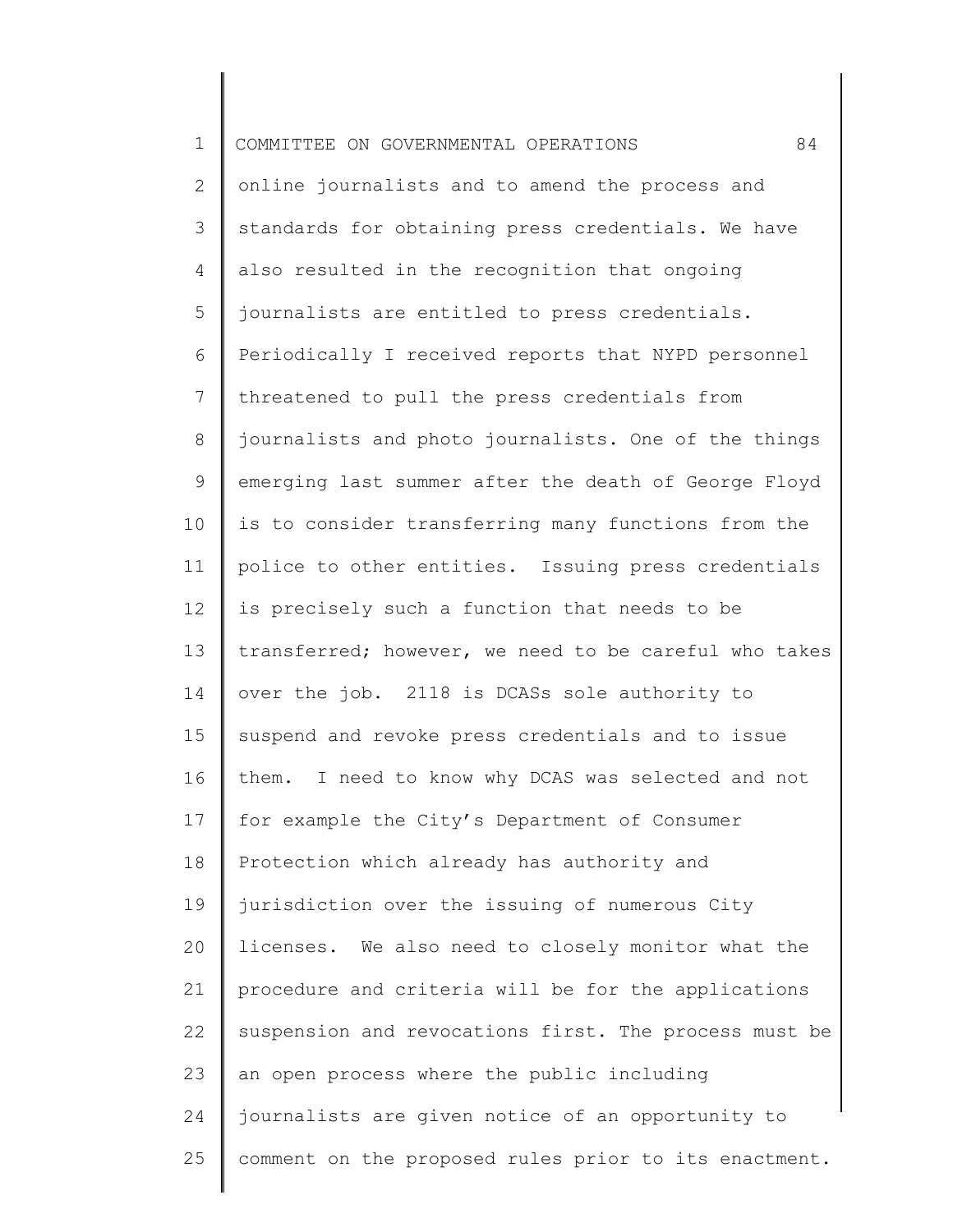| $\mathbf 1$    | 85<br>COMMITTEE ON GOVERNMENTAL OPERATIONS            |
|----------------|-------------------------------------------------------|
| $\overline{2}$ | Second, the standard should not be lawful arrest, it  |
| 3              | should be lawful conviction. An arrest is based on    |
| 4              | probable cause not on the guilt on the violation of   |
| 5              | crime. There are arrests that do not result in        |
| 6              | conviction. It is also unfair to lump all violations  |
| $7\phantom{.}$ | to crimes together. The standard should be lawful     |
| $8\,$          | conviction of a violation of crime that is related to |
| 9              | a journalist's job, activity or purpose. Third, the   |
| 10             | standards for suspension and revocation should not be |
| 11             | vaque and overly broad. Press credential holders need |
| 12             | to have a clear notice as to what grounds are for the |
| 13             | potential loss of the license. Fourth, we need to     |
| 14             | consider the most important question, who qualifies   |
| 15             | as a journalist? Freedom of the press strengthens     |
| 16             | us as a City and Nation. It helps us keep informed    |
| 17             | to hold elected and appointed officials including     |
| 18             | police officers accountable. Let's continue to        |
| 19             | respect and support this. The journalists and photo   |
| 20             | journalists are our eyes and ears. The key is and     |
| 21             | some people have touched upon it is a conflict of     |
| 22             | interest. The police department issues all of the     |
| 23             | press credentials. They are the ones that make the    |
| 24             | complaint that someone's press credentials should be  |
| 25             | removed and they are the judge and jury that is the   |
|                |                                                       |

║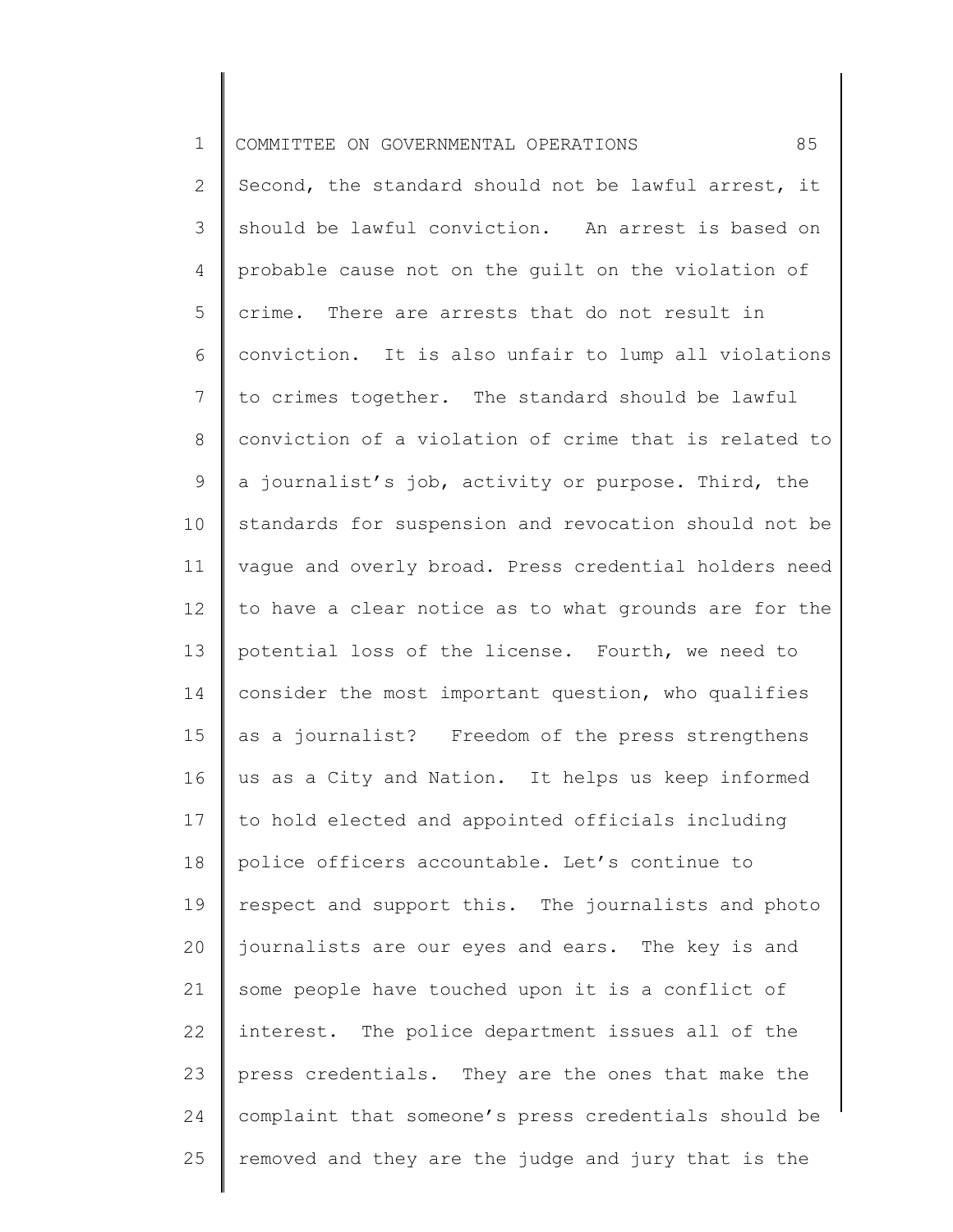1 2 3 COMMITTEE ON GOVERNMENTAL OPERATIONS 86 conflict of interest. You cannot continue this systemic violation.

4 5 6 7 8 9 CHAIRPERSON FERNANDO CABRERA: Mr. Siegel thank you so much for your testimony. One quick question, how do you feel about transferring the responsibilities to the City Clerk since it is an independent body from the rest of the City, from the Mayor especially?

10 11 12 13 14 15 16 17 18 19 20 21 22 23 24 25 NORMAN SIEGEL: Well, premises transfer it out of the NYPD. Second, I don't think it is good to give it to the Mayor's Office of whatever. I think you need to have an independent agency as the Chair is raising. I would look to see whether the Clerk has the capacity to do this. My suggestion would be Consumer Affairs because they issue most of the licenses to people in the City of New York. They have the experience. The decision-maker with regard, and Mickey is right, with regard to the standards for the rules and regulations, who determines whether or not the press credential person meets the criteria? Who determines whether or not someone should be suspended or their license be revoked? It has to be an independent interested person. If you don't have that system, we are going to have these problems over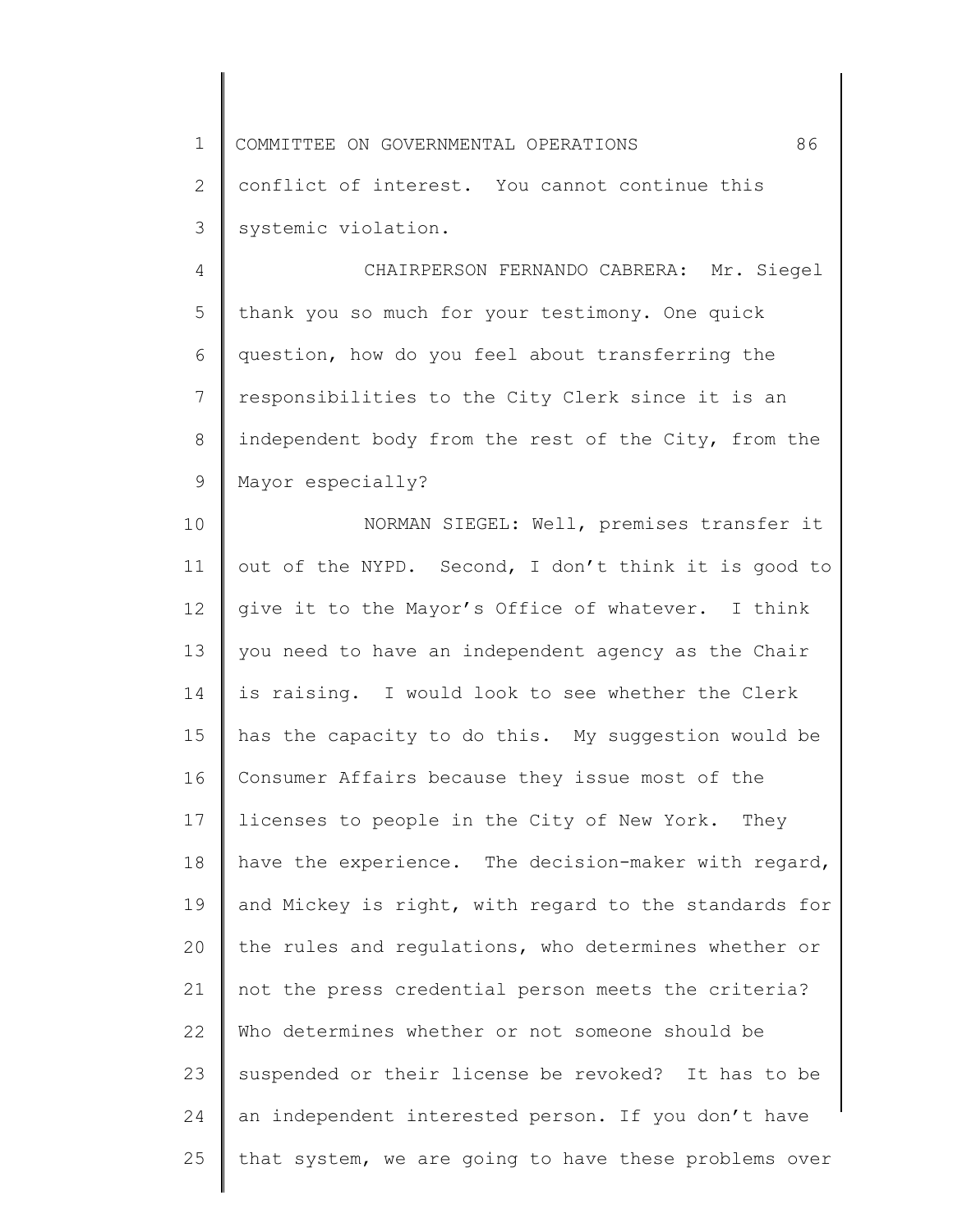| $\mathbf 1$ | 87<br>COMMITTEE ON GOVERNMENTAL OPERATIONS            |
|-------------|-------------------------------------------------------|
| 2           | and over again. And when you talk about conflict of   |
| 3           | interest, it's the access, it's the threats           |
| 4           | especially to photo journalists where they target     |
| 5           | them and say we're going to take your press           |
| 6           | credential if you don't listen to what we say. It's   |
| 7           | not just the police and fire lines as Mickey said,    |
| 8           | it's out on the street. It's out when there's a       |
| 9           | protest and a demonstration and a march and press     |
| 10          | credential people who have a livelihood are           |
| 11          | intimidated and chilled under the first amendment     |
| 12          | because the threat for someone with a badge will      |
| 13          | intimidate and chill them and they will accommodate   |
| 14          | then when they should not and finally to Ms. Irving   |
| 15          | about your concern, if someone in the police          |
| 16          | department did not recognize a press credential       |
| 17          | issued by some City agency, one, that's the           |
| 18          | responsibility of the Mayor and the City Council and  |
| 19          | police commissioner to educate and train people and   |
| 20          | second if that still doesn't happen then people like  |
| 21          | Mickey and I and others who will go to court to then  |
| 22          | challenge that process so that we stop that           |
| 23          | suspending violation of people's rights. Take it away |
| 24          | from the NYPD that is the most important point that   |
| 25          | you all should be hearing over and over again.        |
|             |                                                       |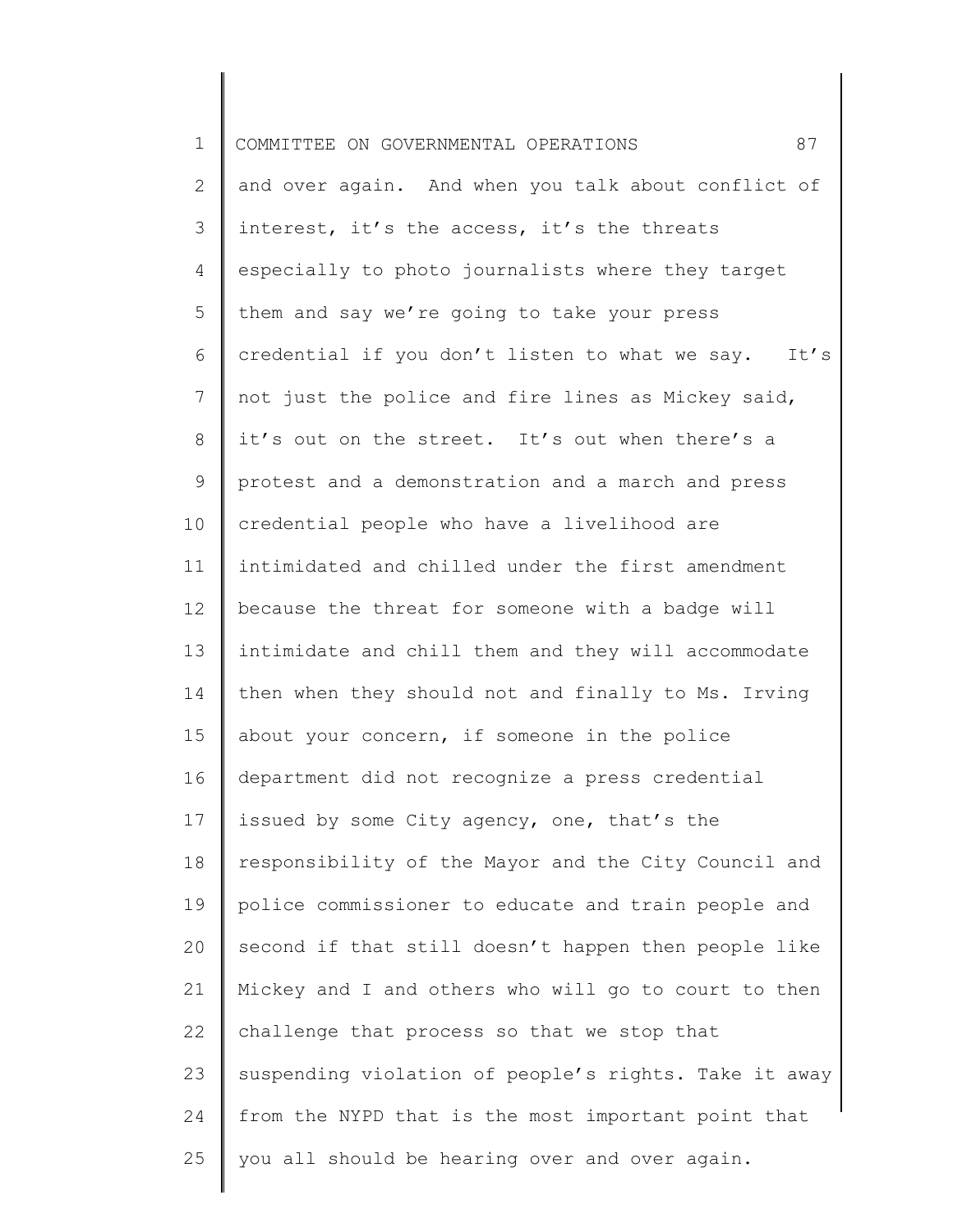1 COMMITTEE ON GOVERNMENTAL OPERATIONS 88

9

2 3 CHAIRPERSON FERNANDO CABRERA: Thank you. Committee Counsel.

4 5 6 7 8 C.J. MURRAY, COMMITTEE COUNSEL: Thank you Chair. Next we will hear from Justin Harrison followed by Robert Roth and then Towaki Komatsu. Justin Harrison, you may begin upon the Sergeant's announcement.

SGT. KOWALSKI: Your time starts now.

10 11 12 13 14 15 16 17 18 19 20 21 22 23 24 25 JUSTIN HARRISON: Uh, Chairman Cabrera, members of the Committee, other panelists, thank you for allowing me to speak here today. Um, my name is Justin Harrison. I am a senior policy counsel with the ACLU of New York. Um, you have our written remarks. I'm going to keep my, uh, statement here short. Um, shift press credentialing authority from the New York Police Department to an independent agency is essential. It will strengthen journalistic freedom and enhance press protection in New York City at a time when those first amendments rights have never been more important or unfortunately never been under greater attack. Uh, reporting on last year's Black Lives Matter protests and the police treatment of demonstrators all over the country put the rights of Black Americans, the rights of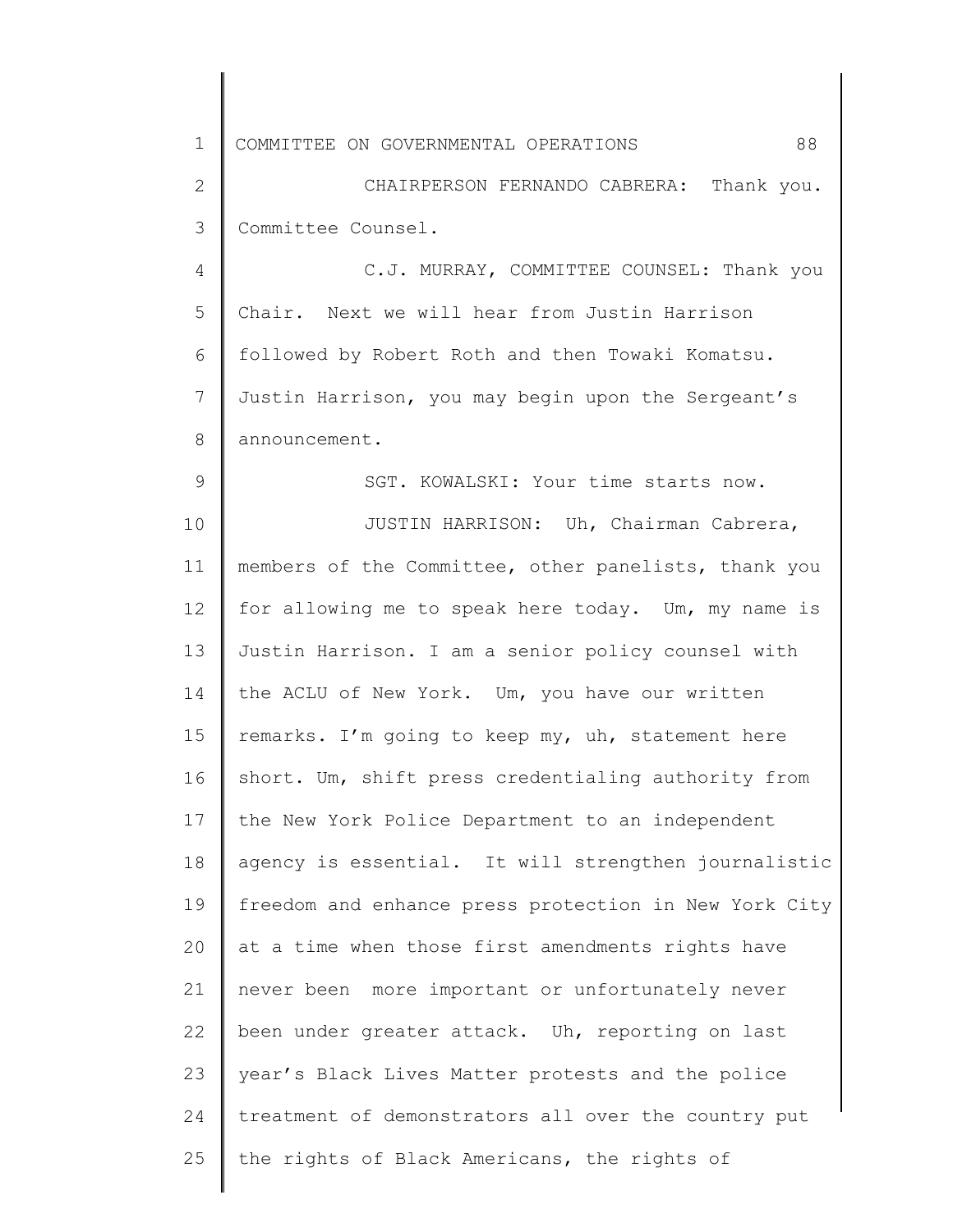| $\mathbf 1$    | 89<br>COMMITTEE ON GOVERNMENTAL OPERATIONS            |
|----------------|-------------------------------------------------------|
| $\overline{2}$ | protestors and the rights of journalists at the       |
| 3              | forefront of our national debate and have shown how   |
| 4              | important it is that journalists be allowed to report |
| 5              | truthfully, accurately and completely on the          |
| 6              | activities of our police departments. To do that, we  |
| 7              | have to give journalists the freedom and the access   |
| 8              | they need to find and tell the truth and that access  |
| 9              | should not be regulated by an organization famously   |
| 10             | resistant to public scrutiny and criticism. If        |
| 11             | journalistic access is to be regulated at all it      |
| 12             | should be regulated by a neutral agency that will     |
| 13             | grant credentials freely, liberally and without       |
| 14             | regard for platform, viewpoints or agenda and the     |
| 15             | rules governing the credentialing process should be   |
| 16             | clear, open and easy to follow. Uh, in light of the   |
| 17             | testimony that I have heard here today, I would like  |
| 18             | to add one quick note about background checks,        |
| 19             | someone's criminal history should have little to no   |
| 20             | bearing on their ability to collect and report facts  |
| 21             | and the chilling effect of a background check and     |
| 22             | whatever standard list discretion that might entail   |
| 23             | will only stifle press freedom. A criminal record     |
| 24             | does not keep someone from entering the Capital       |
| 25             | Building in Albany or walking into any courthouse in  |
|                |                                                       |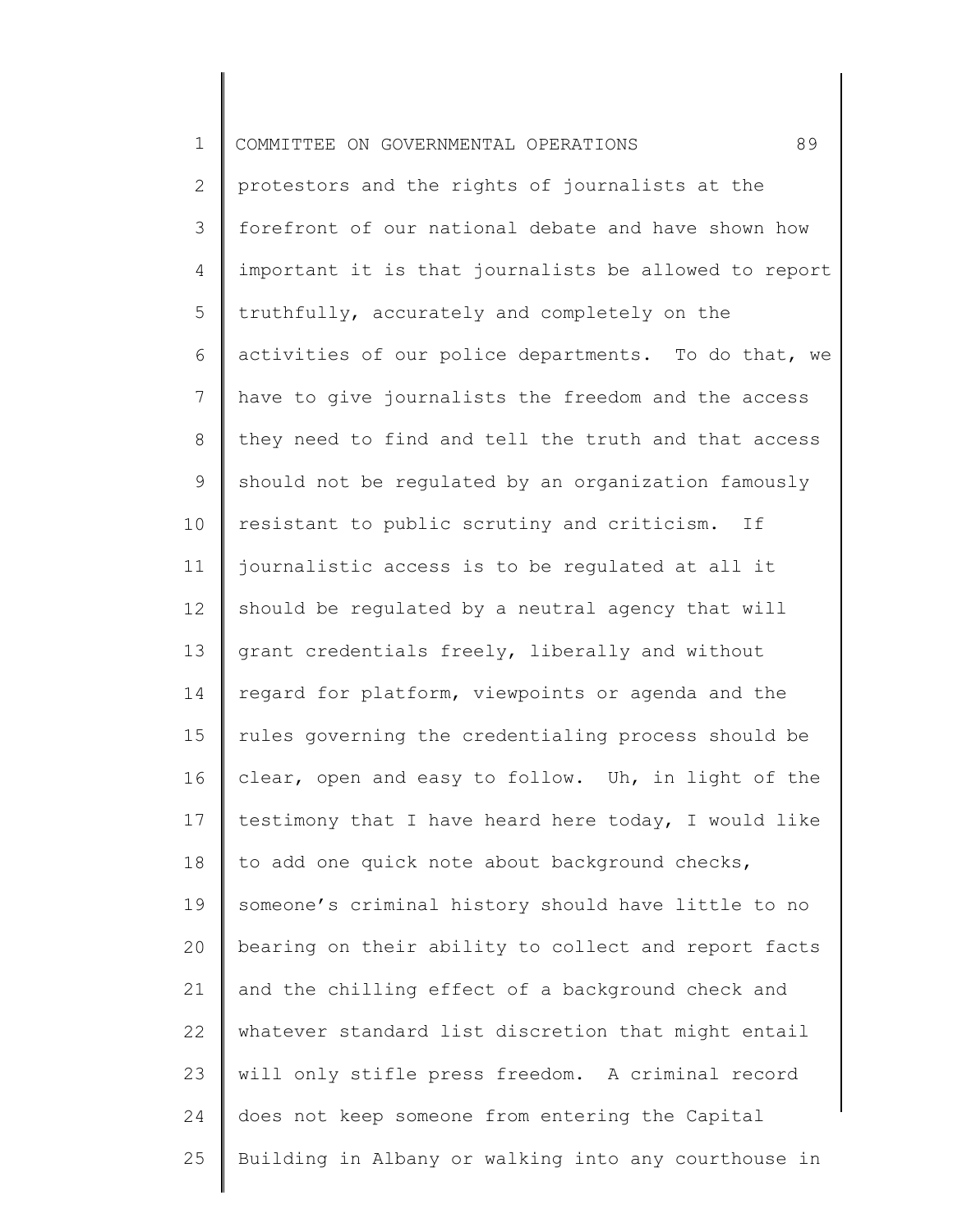| $\mathbf 1$    | 90<br>COMMITTEE ON GOVERNMENTAL OPERATIONS            |
|----------------|-------------------------------------------------------|
| $\mathbf{2}$   | the state and it should not keep someone from         |
| 3              | reporting the news in public spaces. Also, there      |
| 4              | has been a lot of discussion about whether the entity |
| 5              | that controls physical access to police lines. That   |
| 6              | would be the NYPD is the correct entity to issue      |
| $\overline{7}$ | credentials? I respectfully suggest that the two      |
| 8              | are unrelated. Issuing a set of credentials in        |
| 9              | advance using a set of standards that are free of     |
| 10             | biased agenda or influence has nothing to do with     |
| 11             | controlling the physical space in real time for       |
| 12             | public safety reasons. Um, you know it is certainly   |
| 13             | possible that an independent agency be permitted to   |
| 14             | issue press credentials and that the NYPD still be    |
| 15             | allowed to secure the scene of a newsworthy event.    |
| 16             | That said, we also feel that rules regarding on the   |
| 17             | street confiscation of press passes should also be    |
| 18             | clear, easy to follow and should set a very high      |
| 19             | standard. A very high standard for when a pass can    |
| 20             | be confiscated in real time at some newsworthy event. |
| 21             | Uh, to sum up the ACLU of New York believes that      |
| 22             | transferring press credentialing authority from the   |
| 23             | NYPD is the right thing to do and that some other     |
| 24             | independent agency, whether it is DCAS or the Office  |
| 25             |                                                       |
|                |                                                       |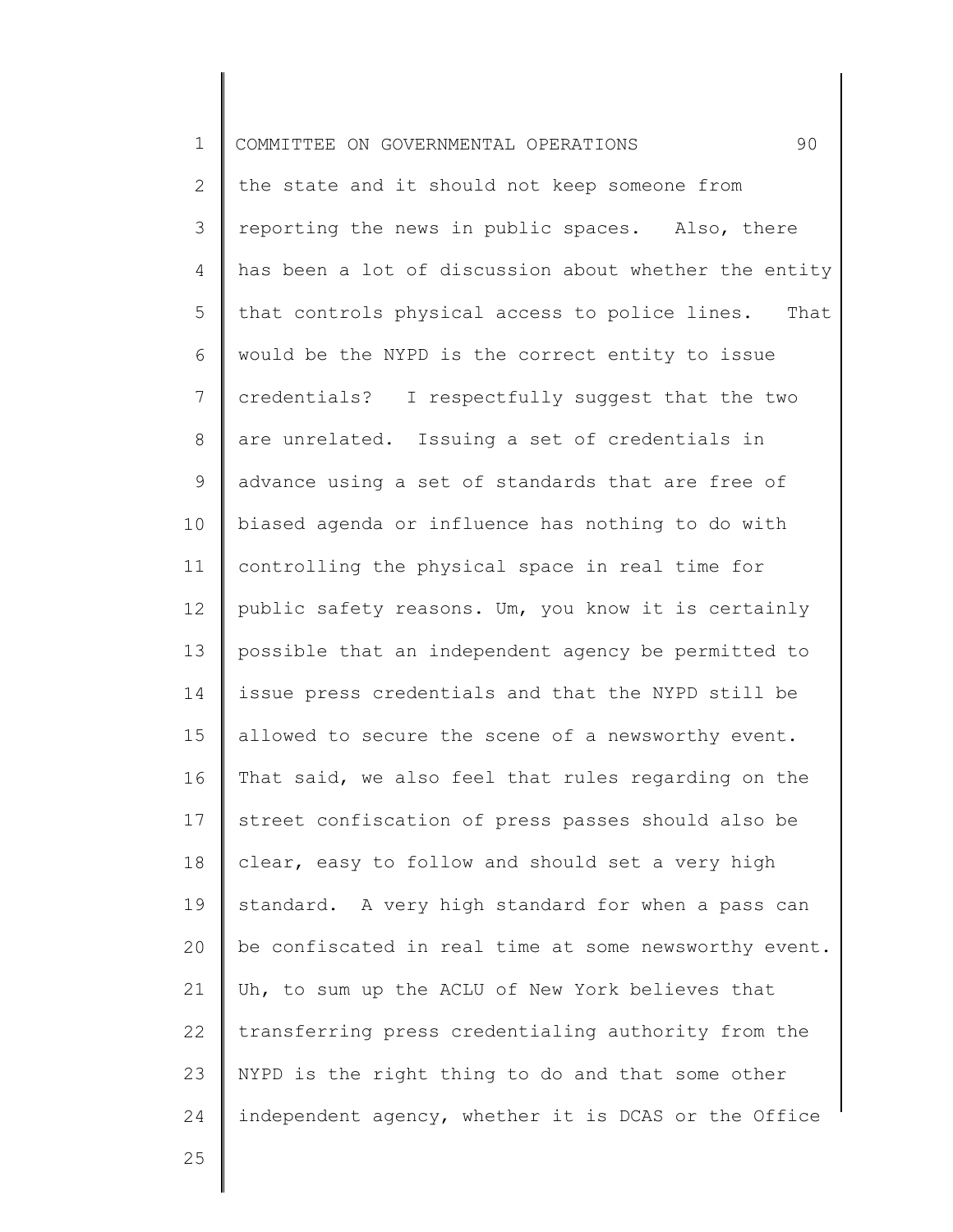1 2 3 4 5 6 7 8 9 10 11 12 13 14 15 16 17 18 19 20 21 22 23 24 25 COMMITTEE ON GOVERNMENTAL OPERATIONS 91 of Consumer Services or some other office is the appropriate move. Thank you very much. C.J. MURRAY, COMMITTEE COUNSEL: Thank you. Next we will hear from Robert Roth followed by Towaki Komatus and then Joel Kurtzberg. Robert Roth you may begin upon the Sergeant's announcement. SGT. KOTOWSKI: Your time starts now. ROBERT ROTH: Um, good morning Mr. Chair and Manhattan, good morning members of the Committee. My name is Robert Roth and I have more than 40 years of experience as a journalist and as a lawyer. I represent other journalists who hold New York City Press Cards and just as a matter of information, Mickey Osterreicher and I are both members of the New York State Bar Association Committee on Media Law where we serve together and I chair its subcommittee on New York City News Gathering. While there are some people who would like the issuance of press cards taken away from the NYPD there is almost no one who wants this to happen without much clearer policies to be delineated than those laid out in the current version of Intro 2118? Last August 18th, the NYPD held a hearing on proposed revisions to the rules governing the suspension and revocation of press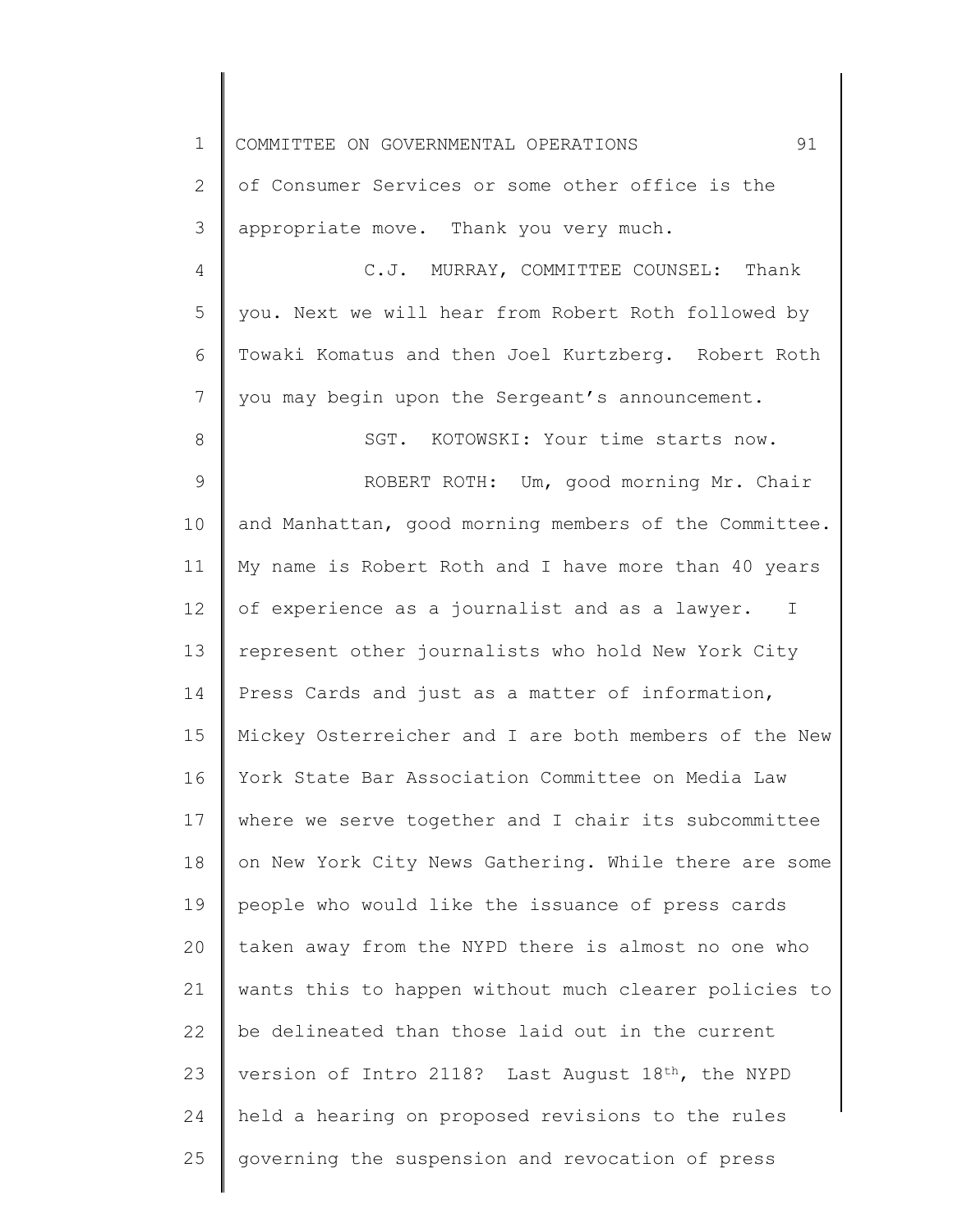| $\mathbf 1$    | 92<br>COMMITTEE ON GOVERNMENTAL OPERATIONS            |
|----------------|-------------------------------------------------------|
| $\overline{2}$ | credentials. The Department has not yet published     |
| 3              | its final version of the new rule and I would urge    |
| 4              | this Committee to hold off action on Intro 2118 until |
| 5              | the new rule is published. This will provide the      |
| 6              | much needed view of both the Corporation Council and  |
| $7\phantom{.}$ | the Mayor on this topic. In the meantime, as          |
| 8              | requested by the staff of the prime sponsor, I have a |
| $\mathsf 9$    | few brief points on the bill in its present form.     |
| 10             | First, as in 1971, when this Council took the         |
| 11             | jurisdiction of taxi cabs away from the NYPD and      |
| 12             | created a new agency, the Taxi and Limousine          |
| 13             | Commission, set up a new agency now and staff it with |
| 14             | experienced and qualified people to take over the     |
| 15             | important tasks of press credentials. Second, mandate |
| 16             | under the law that any new credential must be         |
| 17             | recognized by all City Agencies in the same way that  |
| 18             | the current card is recognized. Third, provide for    |
| 19             | the expansion of different types of cars. Bring back  |
| 20             | the press identification card that was eliminated in  |
| 21             | 2010 so sports journalists for example especially     |
| 22             | photographs will have official press identification.  |
| 23             | And finally, restore the press vehicle cards that     |
| 24             | went away in 2009 as testimony bore out in the        |
| 25             | hearing on Intro 332 which I worked on with Council   |

 $\begin{array}{c} \hline \end{array}$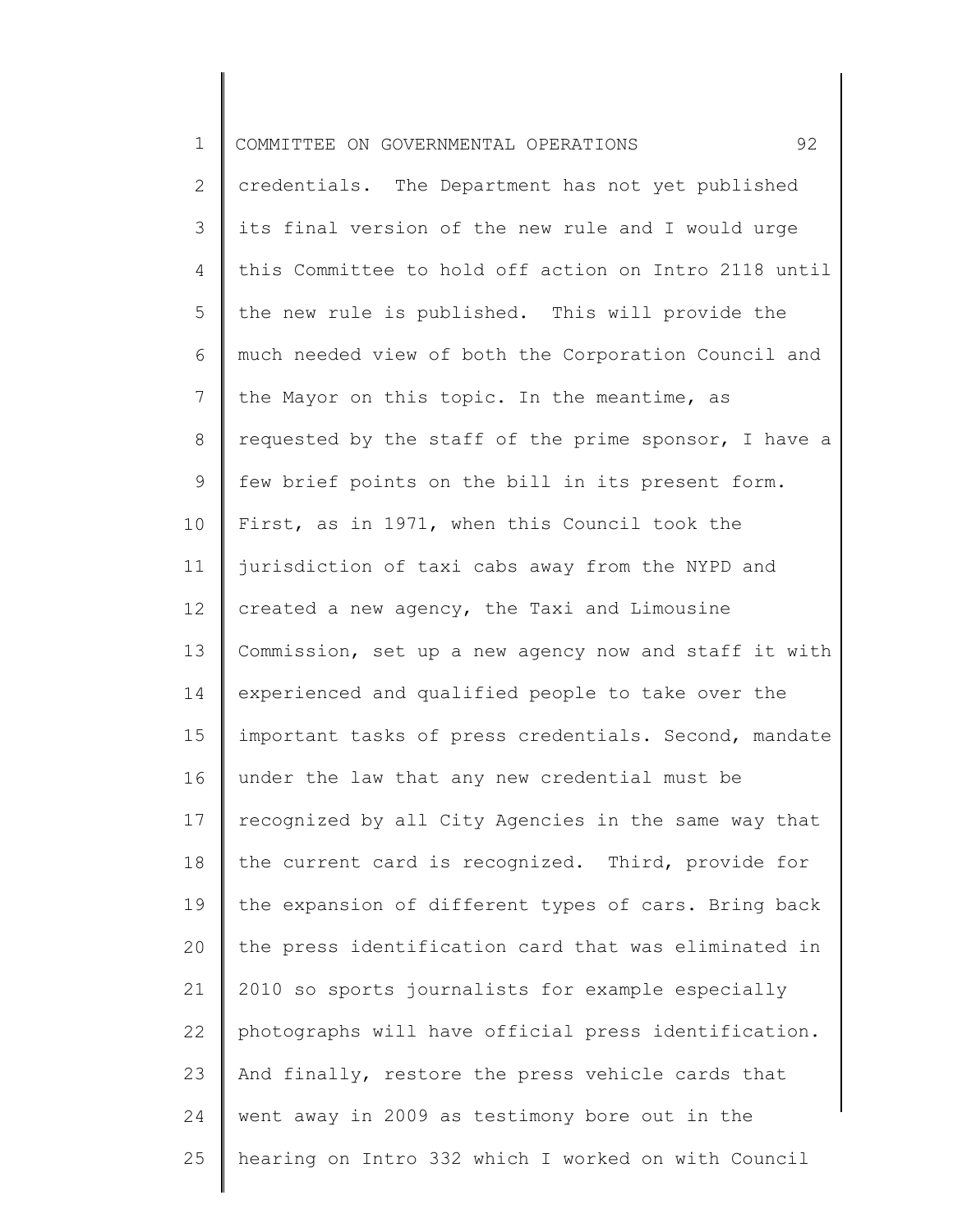1 2 3 4 5 6 7 8 9 10 11 12 13 14 15 16 17 18 19 20 21 22 23 24 25 COMMITTEE ON GOVERNMENTAL OPERATIONS 93 Member Rodriguez and which was supported by the Press Club Jane Tillman Irving testified. The news business should not be the only business that cannot park legally while doing its job. Thank you very much for your consideration. I would be pleased to answer your questions. C.J. MURRAY, COMMITTEE COUNSEL: Thank you. Next, we will hear questions from Council Member Yeger. SGT. KOTOWSKI: Time starts now. KALMAN YEGER: Thank you, um, Mr. Chairman I apologize there was a little unmute issue. First, um, Mr. Siegel, you and I, you and I are in the same place on the first amendment. I think we've had these conversations in the past and um, um, I am I keep my little constitution right behind me, um, I used to carry it in my pocket everywhere I go, I just don't really go that many places these days and, and, it's the same one I got in law school. Um, Mr. Roth I will tell that and I just want to say this for the record, I support, #2, #3, and #4 of your suggestions. #1 I just, I have to say this, I don't, you know I'm one of those folks perhaps in the City that, that don't look at the idea of a new city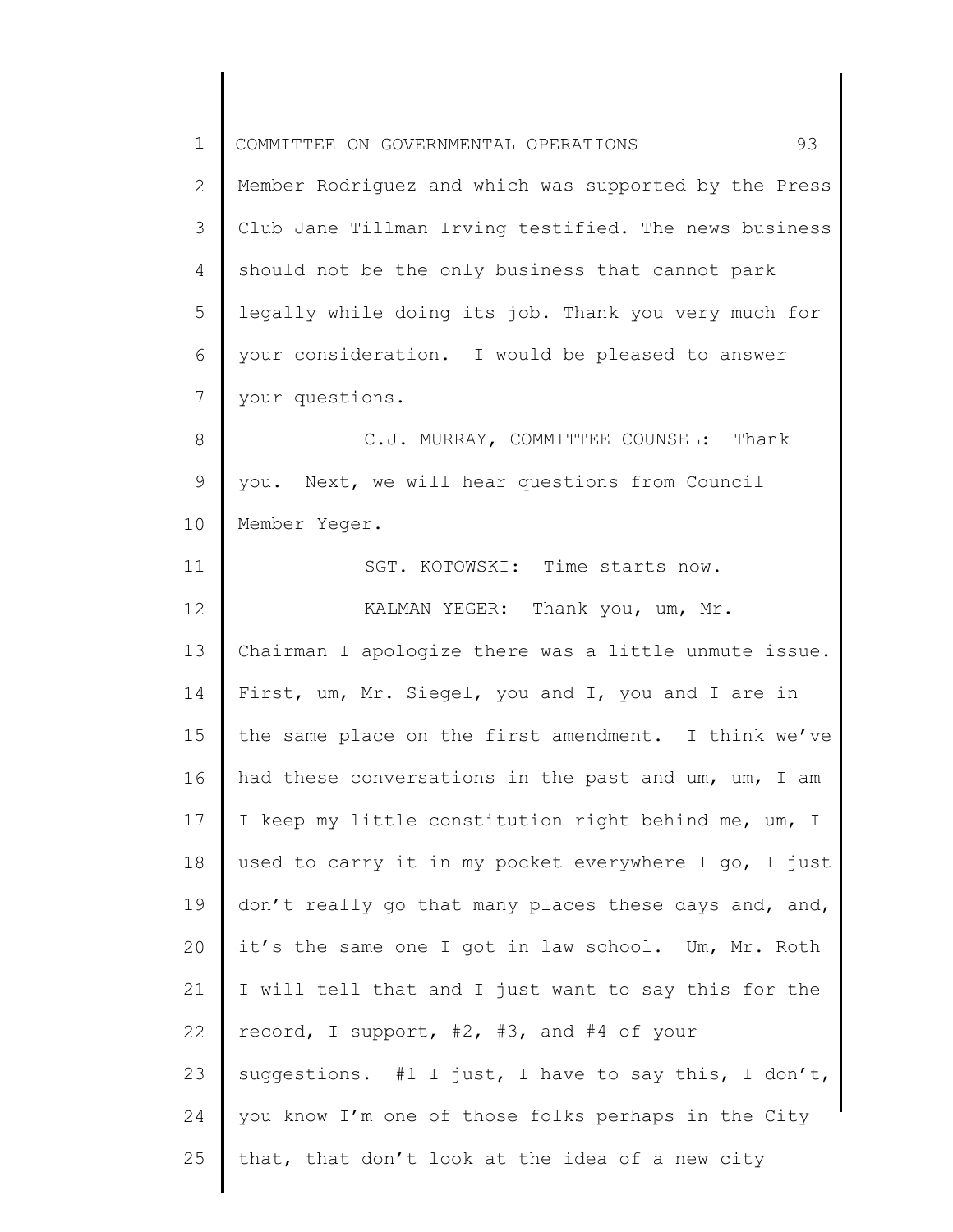| $\mathbf 1$    | 94<br>COMMITTEE ON GOVERNMENTAL OPERATIONS            |
|----------------|-------------------------------------------------------|
| $\overline{2}$ | agency as the fix to anything ever. Um, and I don't   |
| 3              | think that whether you call it an office or an        |
| 4              | agency, or, however you frame it I just don't think   |
| 5              | that that is the right idea. I do think that we have  |
| 6              | to be in a place where, where the credentialing of    |
| $7\phantom{.}$ | press is, is, um, unchecked by any, uh, uh outside    |
| 8              | issues. You know it can't be that somebody doesn't    |
| $\mathsf 9$    | like a reporter. Um, it can't be predicating it on a  |
| 10             | background check of some sort that, that may bring up |
| 11             | information that has nothing to do with whether or    |
| 12             | not the individual applying is, is, uh, a bonafide    |
| 13             | member of the press, a journalist, uh, you know       |
| 14             | somebody who is making this application and we know   |
| 15             | this as attorneys. You know we say the truth on the   |
| 16             | application, we make the request. For example, we     |
| 17             | can obtain the passes to go in and out of             |
| 18             | courthouses, bypass the detectors, why? Because we    |
| 19             | are members of the bar. We have to make the           |
| 20             | representation to the, to OCA that we are members of  |
| 21             | the Bar. We should be entitled to have this card.     |
| 22             | If we are not members of the Bar we shouldn't get the |
| 23             | card. I say this with regard to the press as well,    |
| 24             | if they are bonafide members of the press and doing   |
| 25             | the recording, they ought to be able to prove that    |
|                |                                                       |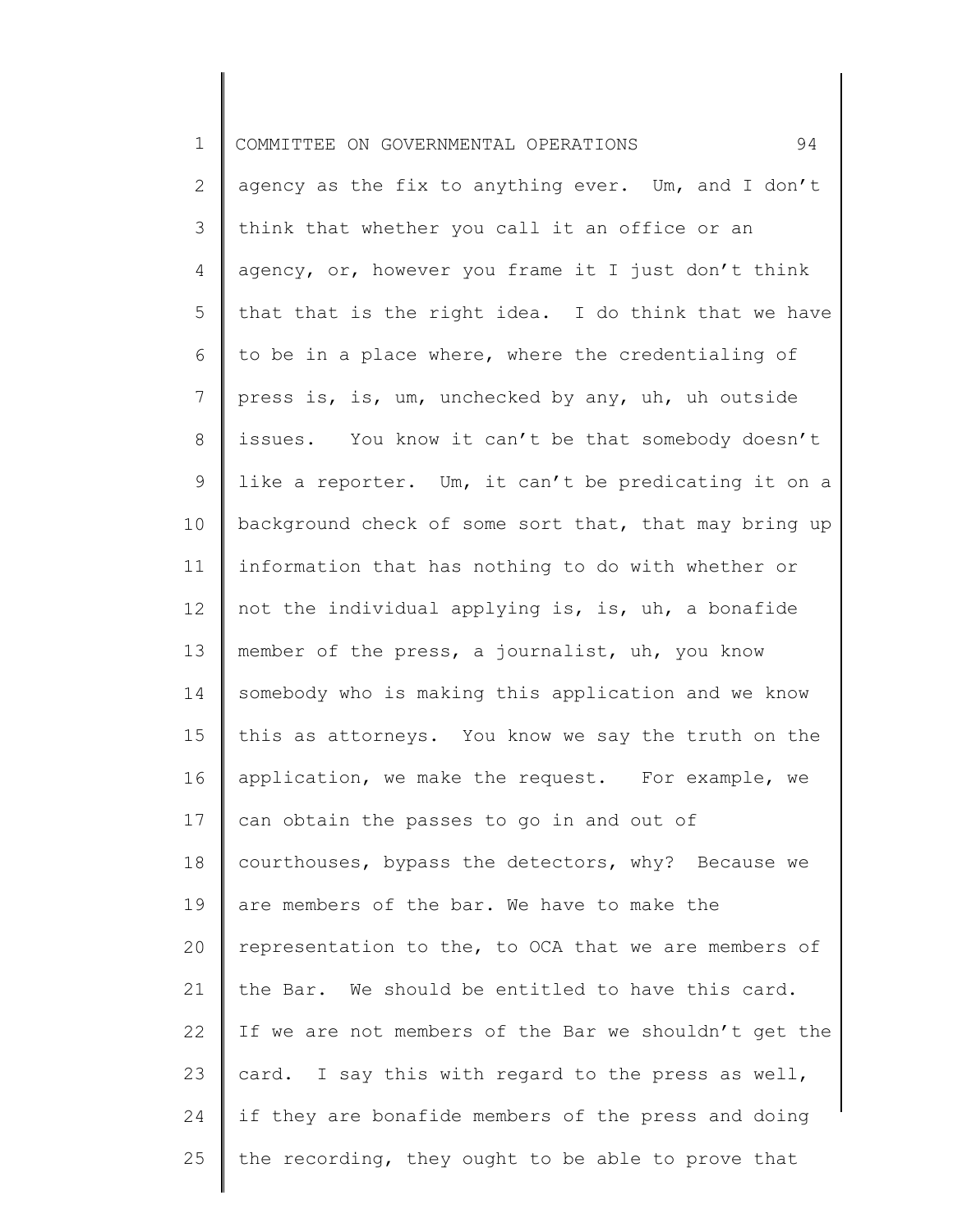| $\mathbf 1$     | 95<br>COMMITTEE ON GOVERNMENTAL OPERATIONS            |
|-----------------|-------------------------------------------------------|
| 2               | relatively simply and if so they should get the card. |
| 3               | And the revocation should only be for, for            |
| 4               | noncompliance with the rules and for no other reason. |
| 5               | It can't just be because you know they, their         |
| 6               | reporting is not okay or they got too close to a      |
| $7\phantom{.0}$ | particular scene at a particular time but we also     |
| $8\,$           | have to recognize the fact that to keep order, and    |
| 9               | that's the most important job of a free society is to |
| 10              | maintain order that every once in a while it will     |
| 11              | become necessary to put up barricades and ask people  |
| 12              | to stand to stand on the other side of the            |
| 13              | barricades, even the press. It's necessary and I      |
| 14              | know that the members of the Press Core agree with    |
| 15              | that and you know there are people, I'm not going to  |
| 16              | call anybody out by name but there is one person who  |
| 17              | I recognize in this hearing today. I don't know if he |
| 18              | will or won't testify but I will say that he is       |
| 19              | somebody that I know has an incredible longevity in   |
| 20              | this City of being able to get "that shot" and maybe  |
| 21              | we will hear from him and then I will say that I was  |
| 22              | talking about him, um, but he does it in incredible   |
| 23              | ways and he's, he's a very well respected member of   |
| 24              | the press core. They do it by complying with the      |
| 25              | rules but they work hard to do it. Everybody knows    |
|                 |                                                       |

║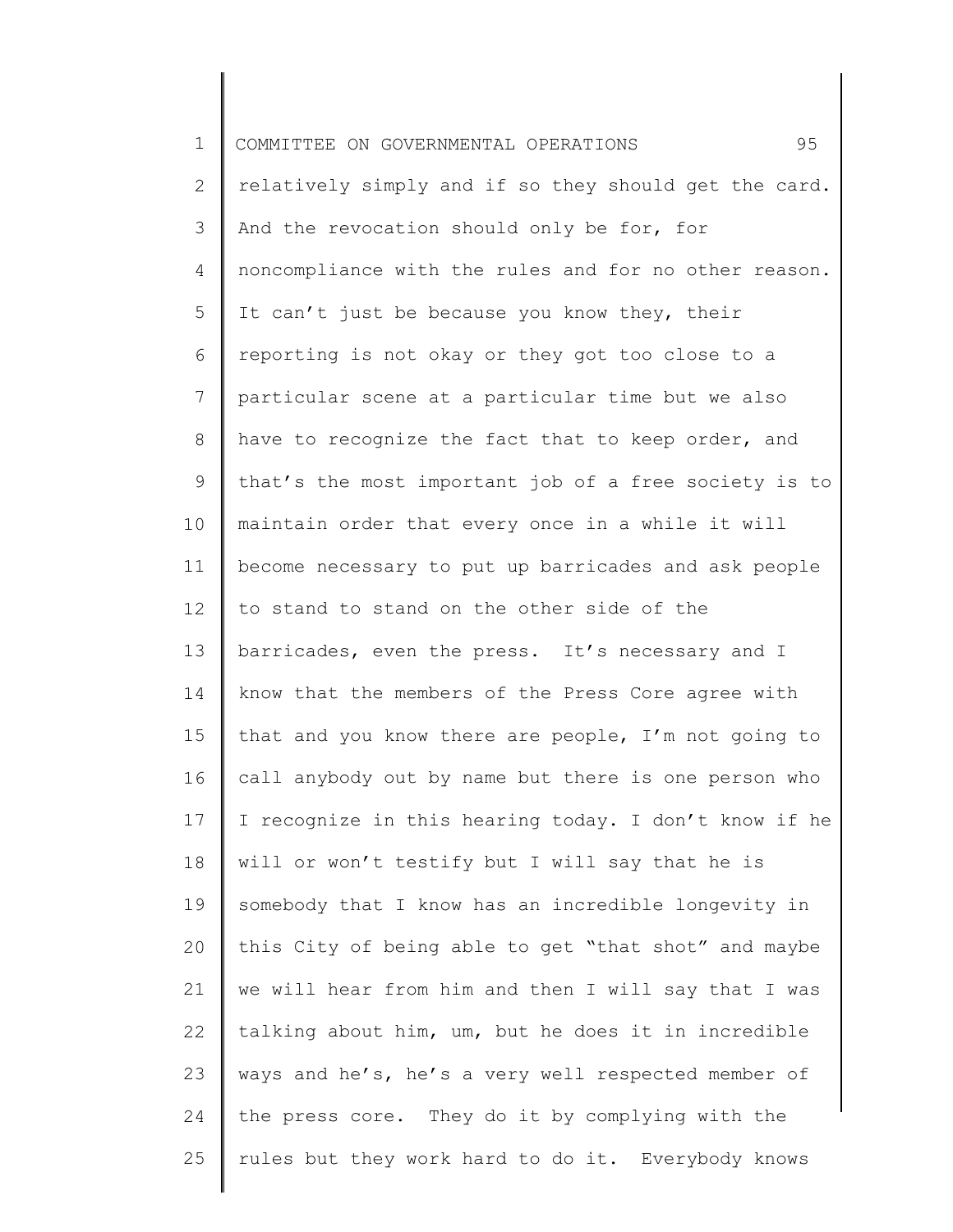| $\mathbf 1$    | 96<br>COMMITTEE ON GOVERNMENTAL OPERATIONS            |
|----------------|-------------------------------------------------------|
| $\overline{2}$ | that the press works hard to do it. I think we have   |
| 3              | to come up with that situation, that solution that,   |
| $\overline{4}$ | that, um, melts public safety with that first         |
| 5              | amendment, not right but obligation of a government   |
| 6              | to ensure that the first amendment is being complied  |
| 7              | with in every single way and I don't know that this   |
| 8              | Bill does that. I don't know that there's a reason to |
| 9              | take it out of the police department for a player to  |
| 10             | be named later without really knowing what that's     |
| 11             | going to look like. Uh, one last point to the         |
| 12             | Chair's point about the City Clerk maybe being the    |
| 13             | right entity, I will say that if we have concerns     |
| 14             | about any entity being answerable to the Mayor, the   |
| 15             | City Clerk works for us, he's our appointee. I don't  |
| 16             | know that it makes any more sense that the City Clerk |
| 17             | be the appointee, um, be the, be the licensing        |
| 18             | authority for press credentials if the City Clerk     |
| 19             | works for the City Council. Mr. Roth go ahead, I'm a  |
| 20             | phila-buster by nature. Go ahead.                     |
| 21             | ROBERT ROTH: Well, thank you sir, I,                  |
| 22             | first of all Council Member Yeger, I must say you and |
| 23             | I are not in disagreement on anything. Uh, I did not, |
| 24             | I did not ask, I am not one of the people who asked   |
| 25             | for the jurisdiction of press credentials to be taken |
|                |                                                       |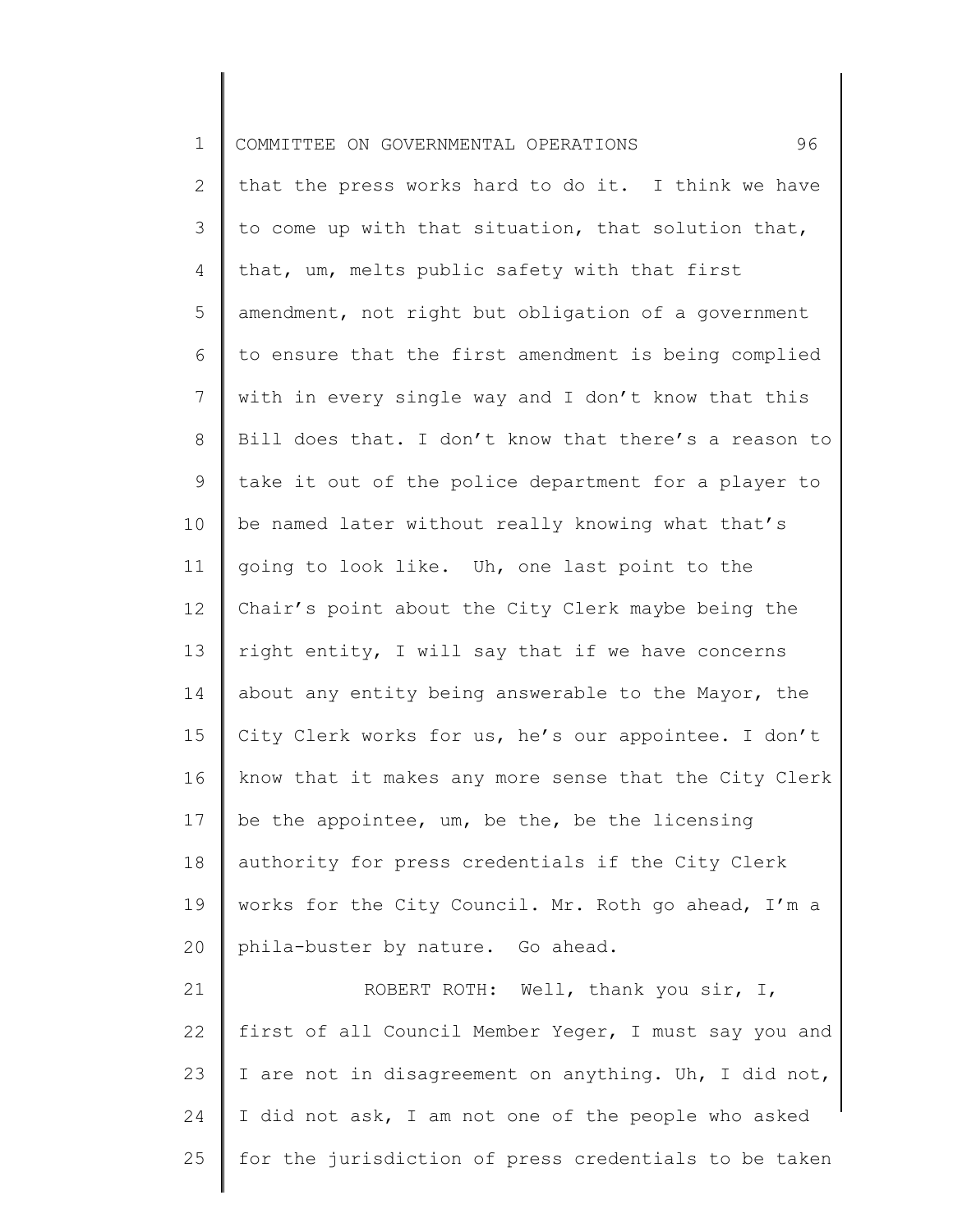| $\mathbf 1$  | 97<br>COMMITTEE ON GOVERNMENTAL OPERATIONS            |
|--------------|-------------------------------------------------------|
| $\mathbf{2}$ | away from the NYPD. I got my first press card in      |
| 3            | approximately 1980 and um, you know I have not        |
| 4            | complained about the system. What my testimony and    |
| 5            | thank you for allowing me to clarify this, if Intro   |
| 6            | 2118 is going to continue on, if there will be a      |
| 7            | version B hopefully, a version AB, whatever, I, and   |
| 8            | in fact there will be the jurisdiction of press       |
| $\mathsf 9$  | credentials transferred from the NYPD, then I'm       |
| 10           | saying if this is going to happen, this is what I     |
| 11           | would like to see which would be a separate agency.   |
| 12           | SGT. KOTOWSKI: Time expired.                          |
| 13           | ROBERT ROTH: Because I think that we                  |
| 14           | need to take this out of the Mayor's office and we    |
| 15           | need to have it in an agency that will be created and |
| 16           | staffed by people who have familiarity with how the   |
| 17           | press works, and with how regulations work.           |
| 18           | KALMAN YEGER: Agree.                                  |
| 19           | C.J. MURRAY, COMMITTEE COUNSEL:<br>Mr.                |
| 20           | Chairman, I see that Mr. Siegel has his hand up and   |
| 21           | if, if the chair would be okay with it and it would   |
| 22           | be alright with Mr. Sigel answering or saying         |
| 23           | something.                                            |
| 24           | CHAIRPERSON FERNANDO CABRERA:<br>Yes.                 |
| 25           | Quickly please because we have people that have been  |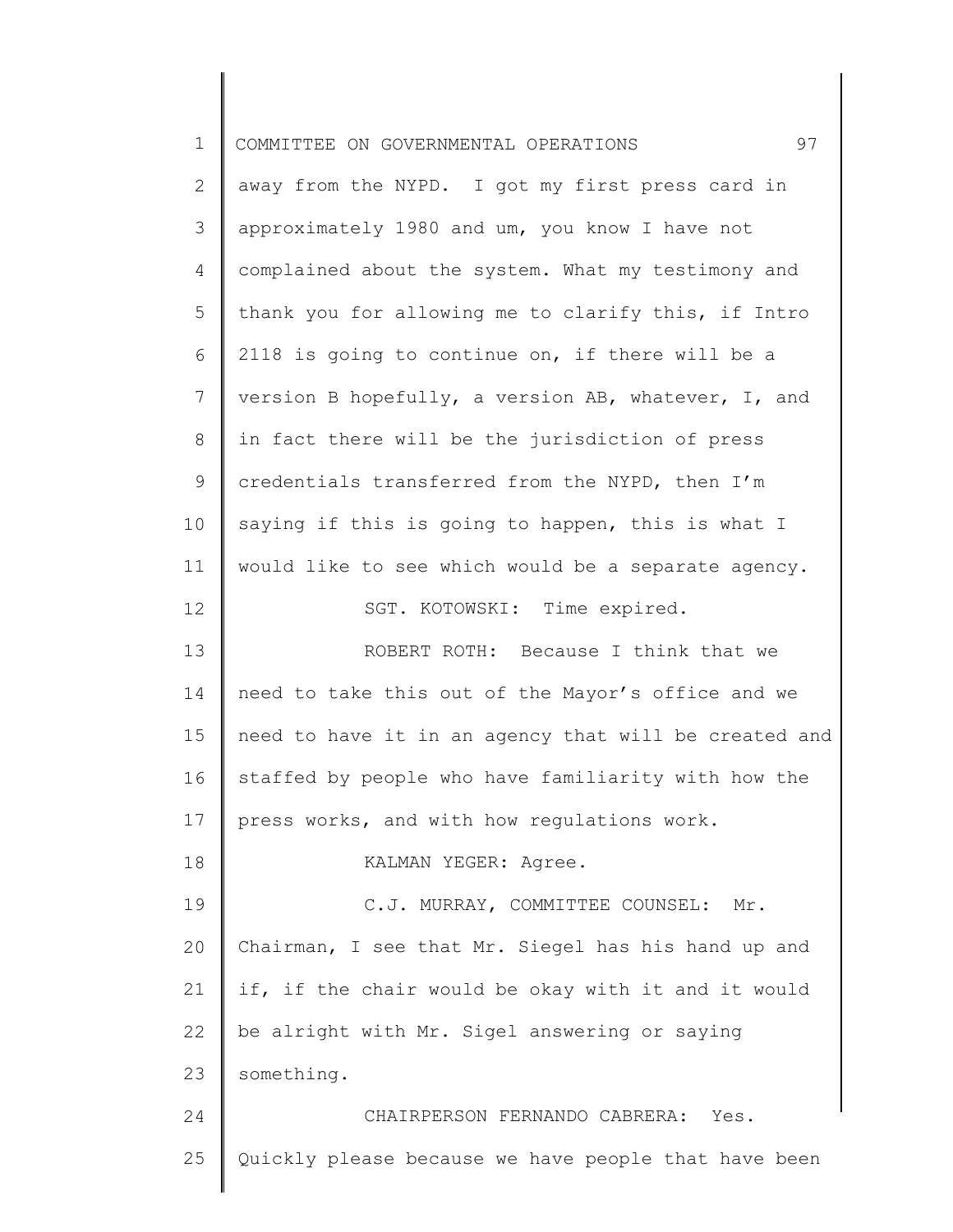1 2 3 COMMITTEE ON GOVERNMENTAL OPERATIONS 98 waiting for over two hours and we want to respect their time as well.

4 5 6 7 8 9 10 11 12 13 14 15 16 17 18 19 20 21 22 23 24 25 NORMAN SIEGEL: I will be brief. To Councilman Yeger, the respect is two way. Let me make the point, the conflict of interest. The NYPD issues the press credential. It is the police officer out on the street who becomes the complaining party and then it goes back to the NYPD who becomes the judge and the jury and the decision-maker. You can't have a fair system that's set up that way. And second, if you look at the opening in the constitution, justice comes before order. You have to have justice before you have order. I respect you, your point about the background checks, Chair. In the Bill, he's got it right, you can't allow them to open that door. The background checks like we had in the 50s. The first amendment is a neutral principal, applies to everyone regardless of their ideology and regardless of their past in-, including criminal activity. It's got to be related to the journalist's job, his person and his activity. Not some general thing where he was doing something in a bar one evening on his own time. Thank you Congre-, Congressman, uh, City Council Member Yeger, it's a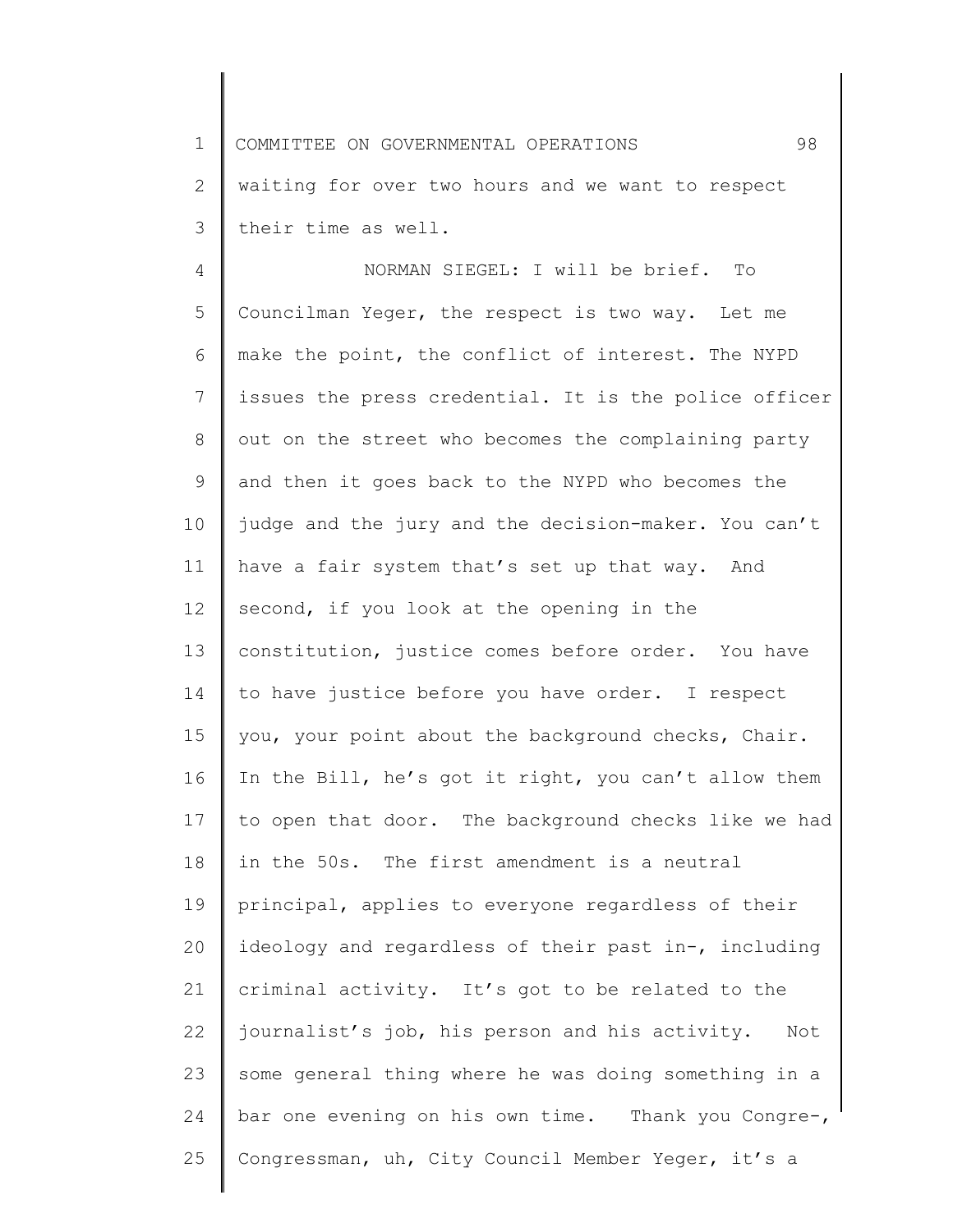1 COMMITTEE ON GOVERNMENTAL OPERATIONS 99

2 3 4 pleasure. Thank you Mr. Powers for pushing this Bill. For Adams and the Chair, push this issue, take it away from the NYPD. Thank you.

5 6 7 8 9 10 11 12 13 14 15 16 CHAIRPERSON FERNANDO CABRERA: Thank you so much and again I want to clarify. The reason why I brought it up. Uh, not because it was in the Bill and not in the Bill, I wanted to see Ms. Siegel you've been around longer than I have. Where there's been times that we've asked the questions whether a certain practice has been done, right? And then all of a sudden we didn't know that that practice was adopted so now we have it on the books. We have it on the record. And, I, I know you appreciate that as well. I want to give it back to our Committee Counsel if there are no other panelists.

17 18 19 20 21 22 23 24 25 KALMAN YEGER: Mr. Chair, may I for a moment, Mr. Chair may I for a moment. I think if I may just a final point on this and I think there is a way to do what Mr. Siegel is suggesting and also keep the integrity of the system current as it is, is, is without tinkering with the licensure per se but dealing with the revocation and, and Mr. Siegel's point about the judge, jury, executioner, uh, you know it's not a quote, it's a paraphrase being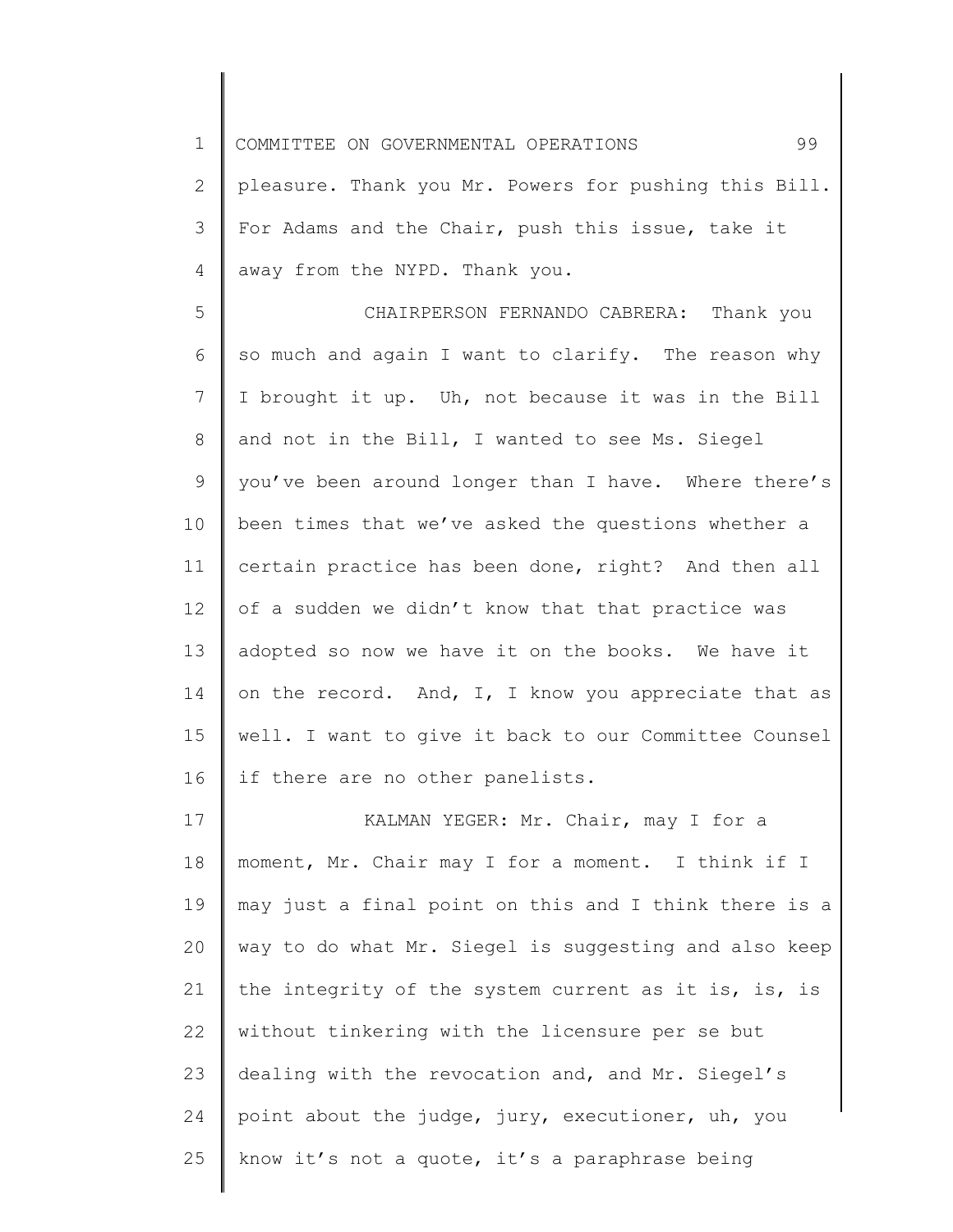| $\mathbf 1$     | 100<br>COMMITTEE ON GOVERNMENTAL OPERATIONS           |
|-----------------|-------------------------------------------------------|
| 2               | appropriate here. I think that there is a way to      |
| 3               | remove the adjudication of the removal from the       |
| 4               | police department and I say put it in OATH which is   |
| 5               | universally and I think Mr. Chair you mentioned that  |
| 6               | earlier which is a universally respected, uh, court   |
| $7\overline{ }$ | system within our City's charter and at the same time |
| 8               | that shouldn't affect the licensing question, because |
| 9               | recall at the beginning of today's hearing the police |
| 10              | department said that there had been only five         |
| 11              | suspensions/revocations. I think they were only       |
| 12              | suspensions over the last five years. I think those   |
| 13              | of us who love the first amendment might say that     |
| 14              | five may be five too many, uh, we don't know the      |
| 15              | reasons and I'm not here to ask what the reasons are  |
| 16              | but I think that to Mr. Siegel's point about the      |
|                 | 17   prosecutor not being the jury and not being the  |
| 18              | judge, maybe transferring the adjudication of         |
| 19              | revocations to OATH and yet still keeping licensure   |
| 20              | with NYPD might make the both sense. No, Mr. Siegel   |
| 21              | doesn't like that either but I am going to turn it    |
| 22              | back to the Chair.                                    |
| 23              | CHAIRPERSON FERNANDO CABRERA: Thank you,              |
| 24              | uh, Council Member. I appreciate it and I am sure we  |
| 25              | will having that level of discussion with the prime   |
|                 |                                                       |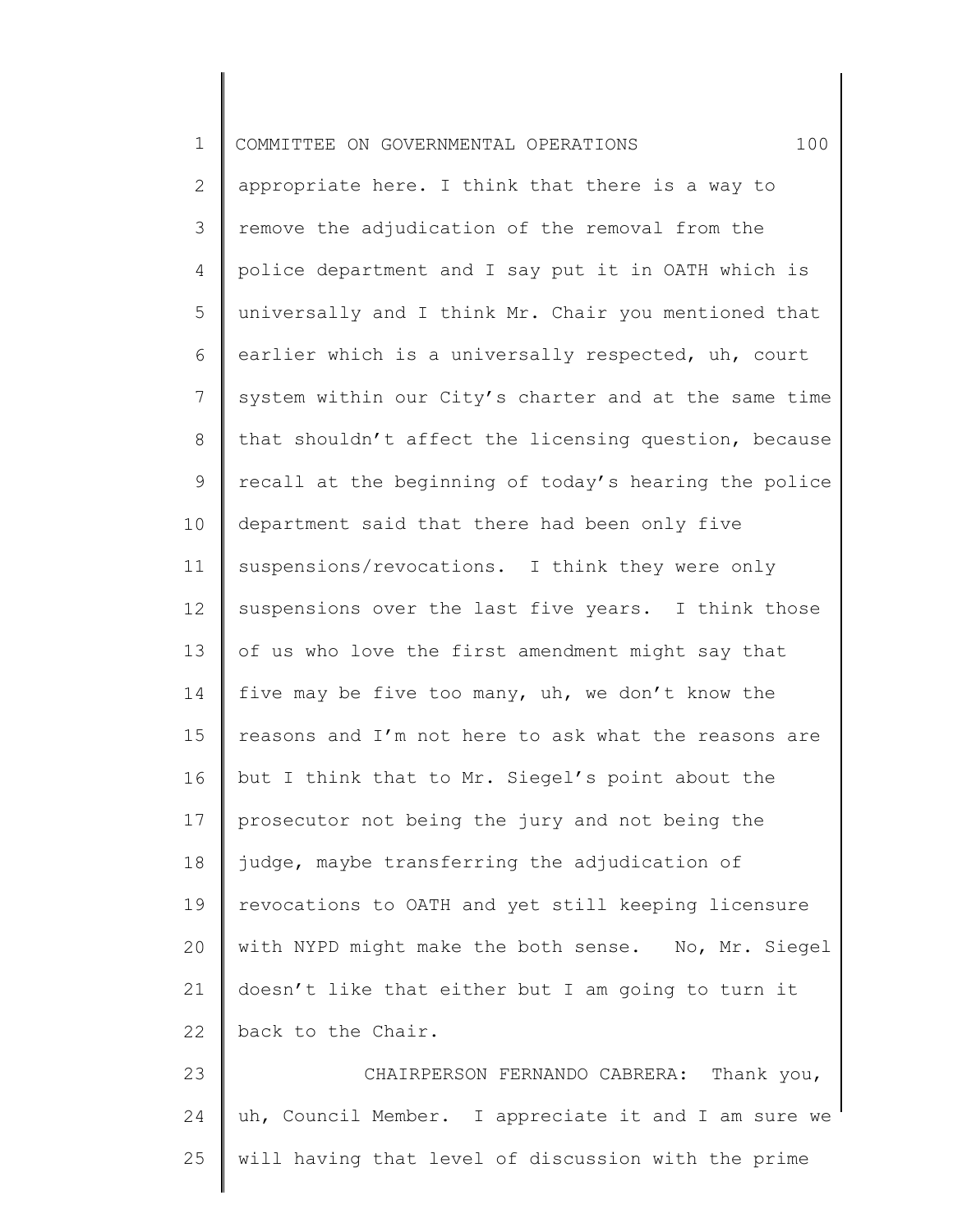| 1  | 101<br>COMMITTEE ON GOVERNMENTAL OPERATIONS           |
|----|-------------------------------------------------------|
| 2  | sponsor of the Bill. Um, Committee Counsel, let's     |
| 3  | move ahead with the next panelist and thank you       |
| 4  | everyone who has been waiting patiently.              |
| 5  | C. J. MURRAY, COMMITTEE COUNSEL: Thanks               |
| 6  | Chair. Next we will hear from Towaki Komatsu          |
| 7  | followed by Joel Kurtzberg and then Jason B.          |
| 8  | Nicholas. Towaki Komatsu you may begin upon the       |
| 9  | Sergeant's announcement.                              |
| 10 | SGT. KOTOWSKI: Your time starts now.                  |
| 11 | TOWAKI KOMATSU: Hi, can you hear me?                  |
| 12 | CHAIRPERSON FERNANDO CABRERA: Yes.                    |
| 13 | TOWAKI KOMATSU: Okay, uh, Mr. Cabrera,                |
| 14 | uh, I previously had a conversation with you where I  |
| 15 | talked about the fact that you had a pubic town hall  |
| 16 | meeting in the Bronx in July 2017 at the Mayor's      |
| 17 | Administration NYPD security detail illegally kept me |
| 18 | out of. I currently have roughly 10 federal lawsuits  |
| 19 | against the City of New York. The question is, we     |
| 20 | are having this meeting today about press access. The |
| 21 | question is where are the reporters? Who are the      |
| 22 | reporters? All that I see around me in New York City  |
| 23 | are censors in journalism. There hasn't been a single |
| 24 | story about the litigation I've been involved in      |
| 25 | against Howard Redman, the head of the Mayor's NYPD   |
|    |                                                       |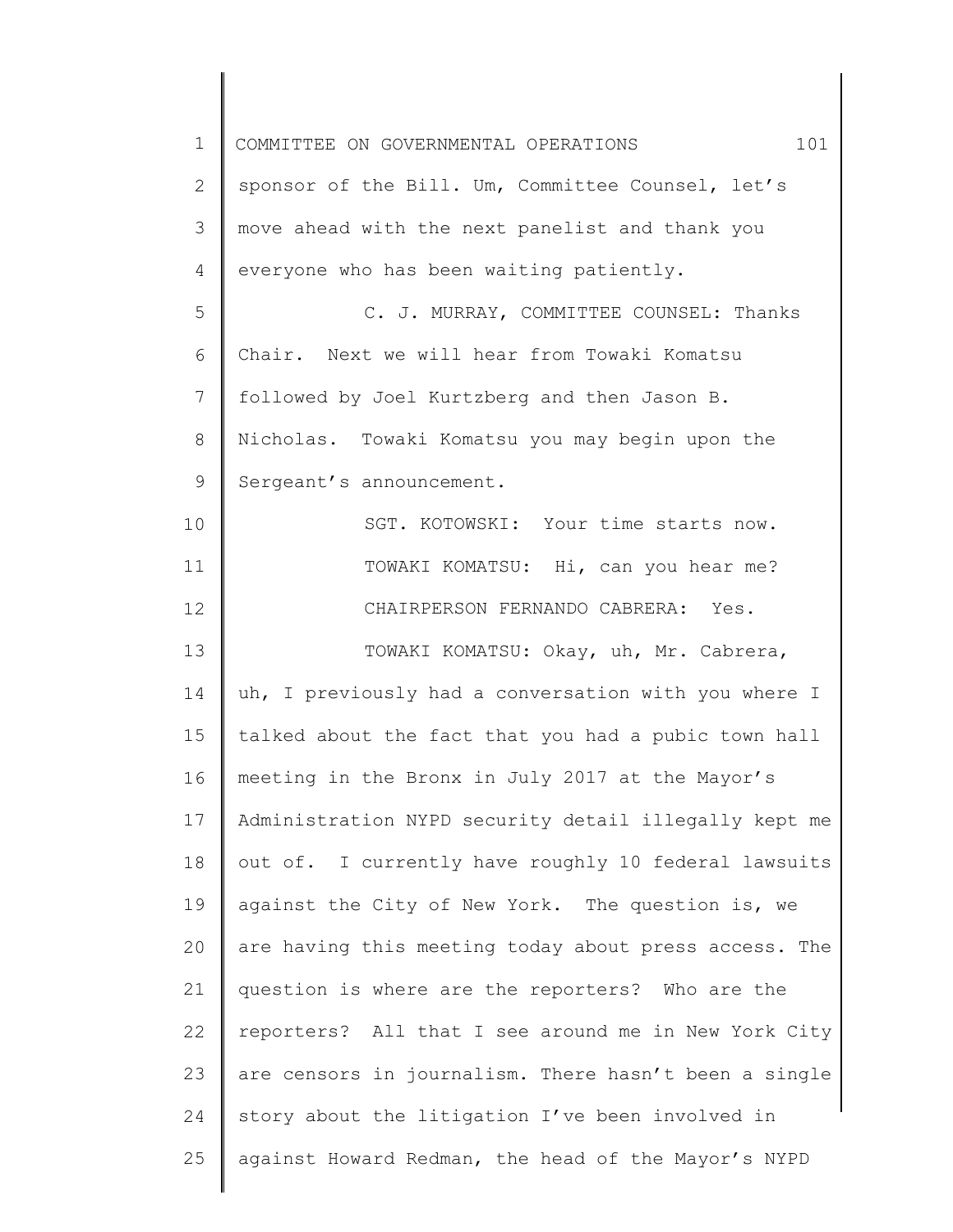| $\mathbf 1$     | 102<br>COMMITTEE ON GOVERNMENTAL OPERATIONS           |
|-----------------|-------------------------------------------------------|
| $\mathbf{2}$    | Security Detail. Um, Ms. Castro of the New York City  |
| 3               | Council, she completed a declaration not too long ago |
| 4               | in which she committed perjury in that declaration    |
| 5               | against me in federal court. So the question again,   |
| 6               | um, with regard to the first amendment. The first     |
| 7               | amendment does not provide any greater access to      |
| 8               | information with regards to the press than members of |
| 9               | the public. So the question is, instead of having     |
| 10 <sub>o</sub> | some agency grant access to members of the press for  |
| 11              | press credentials why not actually have               |
| 12              | whistleblowers who consistently have theirs news      |
| 13              | censored by alleged members of the press, control who |
| 14              | gets a press credential and who keeps against it. So  |
| 15              | again, this meeting is about first amendment rights.  |
| 16              | I've talked to several of you. I am not going to      |
| 17              | name names here but essentially like I said, um,      |
| 18              | statements have been made during today's hearing are  |
| 19              | patently false. I can clearly substantiate that so at |
| 20              | the end of the day there is something called Federal  |
| 21              | Rule of Civil Procedure Article Rule 65 where         |
| 22              | essentially I can have a federal judge essentially    |
| 23              | override any determination that you make such that    |
| 24              | whistleblowers instead of an agency will have full    |
| 25              | control over who gets a press credential and who      |
|                 |                                                       |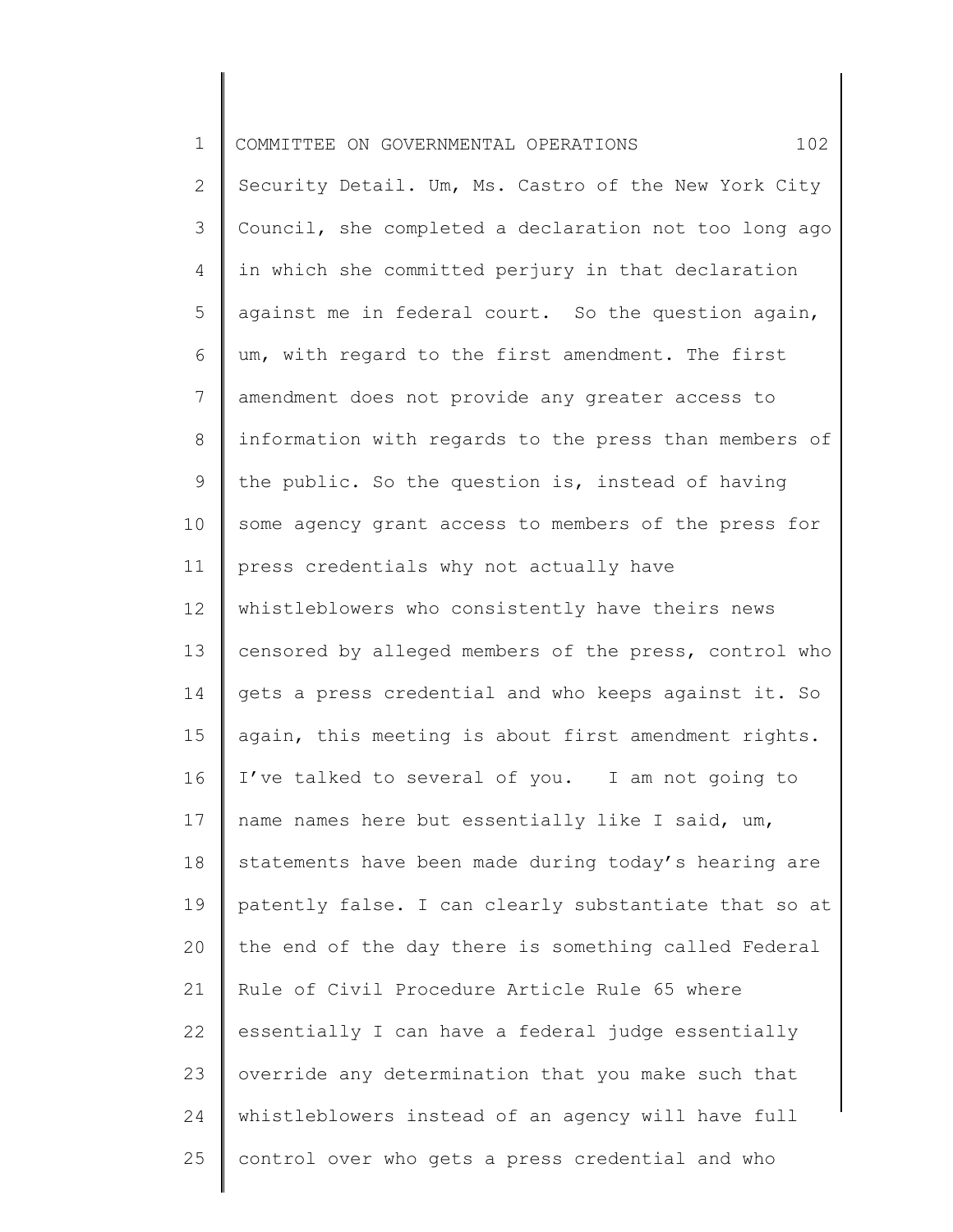| $\mathbf 1$ | 103<br>COMMITTEE ON GOVERNMENTAL OPERATIONS                     |
|-------------|-----------------------------------------------------------------|
| 2           | keeps it. So, you have a decision to make. Um, are              |
| 3           | you actually going to listen to supporters or are you           |
| 4           | going to continue to sensor them and do nothing about           |
| 5           | things such that members of the public get terrorized           |
| 6           | by the NYPD while exercising in good person their               |
| 7           | 14 <sup>th</sup> amendment rights in public forums. So, I quess |
| 8           | the last question is this, who is going to be the               |
| $\mathsf 9$ | next victim of the NYPD and how many of you are going           |
| 10          | to talk about that? Have a good day.                            |
| 11          | CHAIRPERSON FERNANDO CABRERA: Thank you.                        |
| 12          | Any questions by colleagues? Committee Counsel,                 |
| 13          | none, the next panelist.                                        |
| 14          | C. J. MURRAY, COMMITTEE COUNSEL: Yeah,                          |
| 15          | no hands raised so we will move to the next panelist.           |
| 16          | I would now like to welcome Joel Kurtzberg to                   |
| 17          | testify. After that, I will be calling on Jason B.              |
| 18          | Nicholas followed by Todd Maisel. Joel Kurtzberg, you           |
| 19          | may begin upon the Sergeant's announcement.                     |
| 20          | SGT. KOTOWSKI: Your time starts now.                            |
| 21          | JOEL KURTZBERG: Thank you Council                               |
| 22          | Members. Um, my name is Joel Kurtzberg, I am a                  |
| 23          | partner at the law firm of Cahill, Gordon and                   |
| 24          | Reindel. I am also Counsel to photo journalist and              |
| 25          | journalist Jason Nicholas who has been referred to              |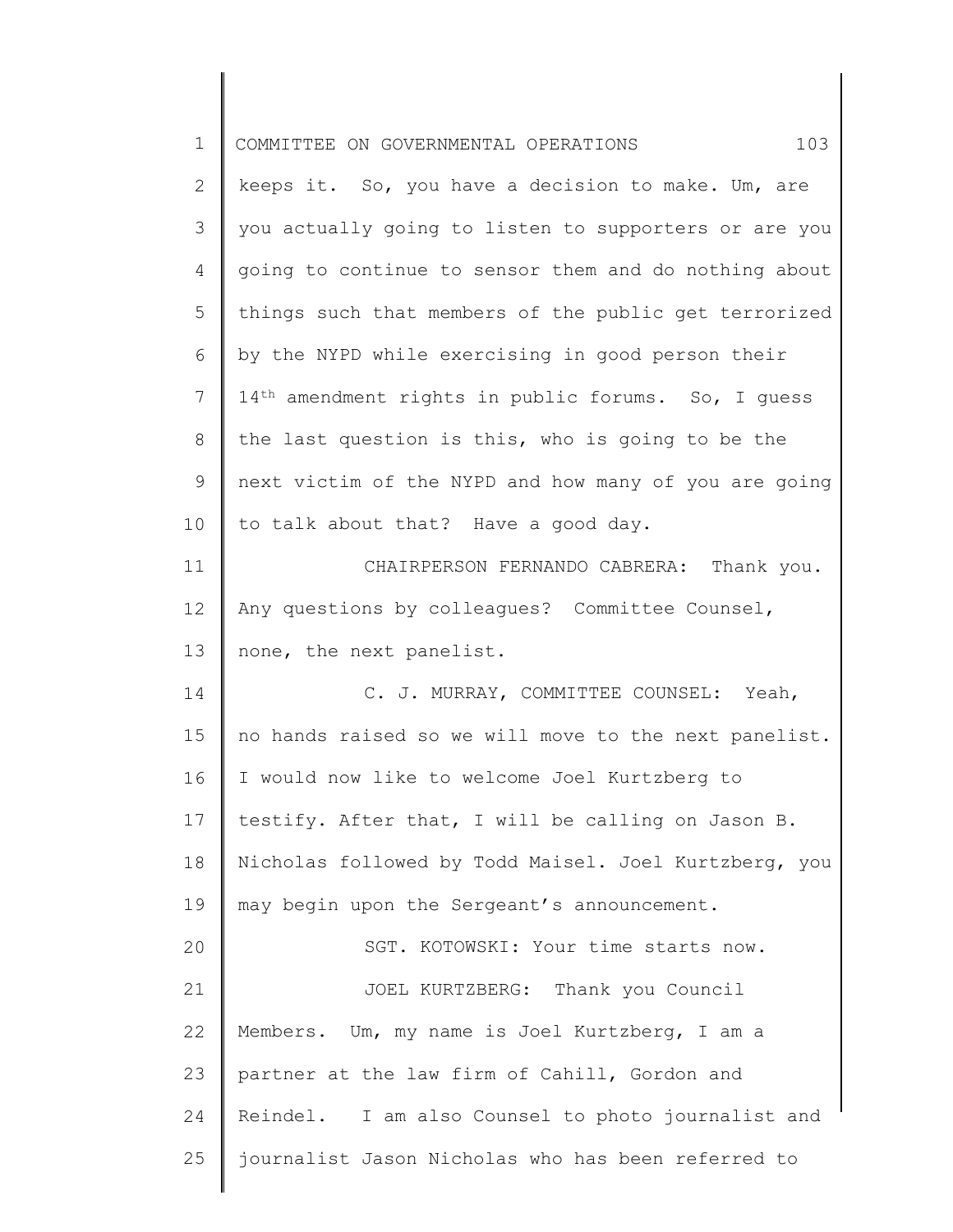| $\mathbf 1$    | 104<br>COMMITTEE ON GOVERNMENTAL OPERATIONS           |
|----------------|-------------------------------------------------------|
| $\mathbf{2}$   | not by name today. He happens to be the photo         |
| 3              | journalist who has the pending litigation against the |
| $\overline{4}$ | City that lead the City to proposal changes to its    |
| 5              | rules about seizure and press credentials and rights  |
| 6              | of journalists surrounding that. I think that it's    |
| 7              | important for the Council to have some background. I  |
| 8              | know at one point Council Member Yeger asked whether  |
| 9              | this was a solution in search of a problem or is the  |
| 10             | current system working in site of the fact that there |
| 11             | were only five seizures over the last five years that |
| 12             | had been reported. I want to highlight for the        |
| 13             | Council Members what we've learned in the law suit    |
| 14             | that Mr. Nicholas has about why the current system is |
| 15             | not working and we have some issues with the current  |
| 16             | bill. The current bill is problematic because it      |
| 17             | provides for a change of agency without any promises  |
| 18             | of having what guidance that agency would have for    |
| 19             | the new rules. That is, we need to make sure that     |
| 20             | any new rules, uh, take into account the due process  |
| 21             | rights and first amendments rights of journalists.    |
| 22             | What we learned about the current system in our       |
| 23             | litigation is that there were not due process rights  |
| 24             | for journalists whose credentials were seized. In     |
| 25             | fact, the City's litigation position to this day is   |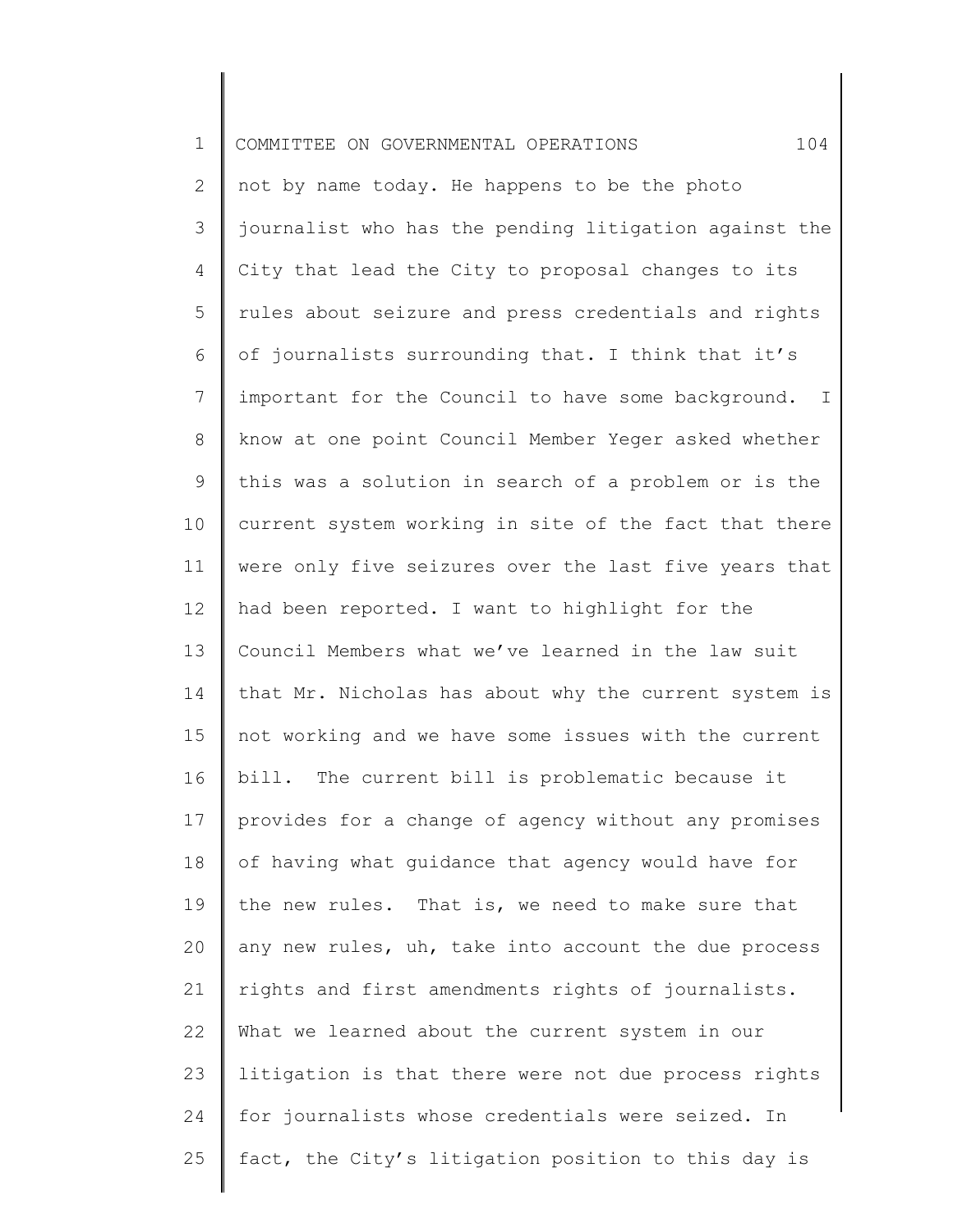| $\mathbf 1$     | 105<br>COMMITTEE ON GOVERNMENTAL OPERATIONS           |
|-----------------|-------------------------------------------------------|
| $\mathbf{2}$    | that journalists have no due process rights in this   |
| 3               | situation. We got the court to say otherwise, but in  |
| 4               | a nutshell there are no criteria for when a           |
| 5               | credential can be seized or when a credential can be  |
| 6               | suspended. Journalists have got no notice about what  |
| 7               | infraction existed, why it was seized. Uh, they had   |
| 8               | no right to see the evidence against them. When they  |
| 9               | had a hearing, they asked, we asked to see the        |
| 10              | evidence against us, we weren't permitted to, we      |
| 11              | weren't allowed to cross-examine witnesses that were  |
| 12 <sup>°</sup> | taken in to account by the hearing examiners and      |
| 13              | there were also first amendment problems. Some of     |
| 14              | which have been highlighted today, the press has been |
| 15              | put in press pens far away from the action, so far    |
| 16              | they can't see. There are many instances where the    |
| 17              | public has been provided better access to scenes that |
| 18              | journalists who have press credentials and there are  |
| 19              | so many instances, forget about the five where the,   |
| 20              | the credential is seized, but, um, so many instances  |
| 21              | where the credential is threated to be seized and     |
| 22              | that is a bigger problem than anything else.          |
| 23              | Journalists have no recourse when that happens. The   |
| 24              | problem with the current Bill is that it switches to  |
| 25              | another agency without any promises or guidance to    |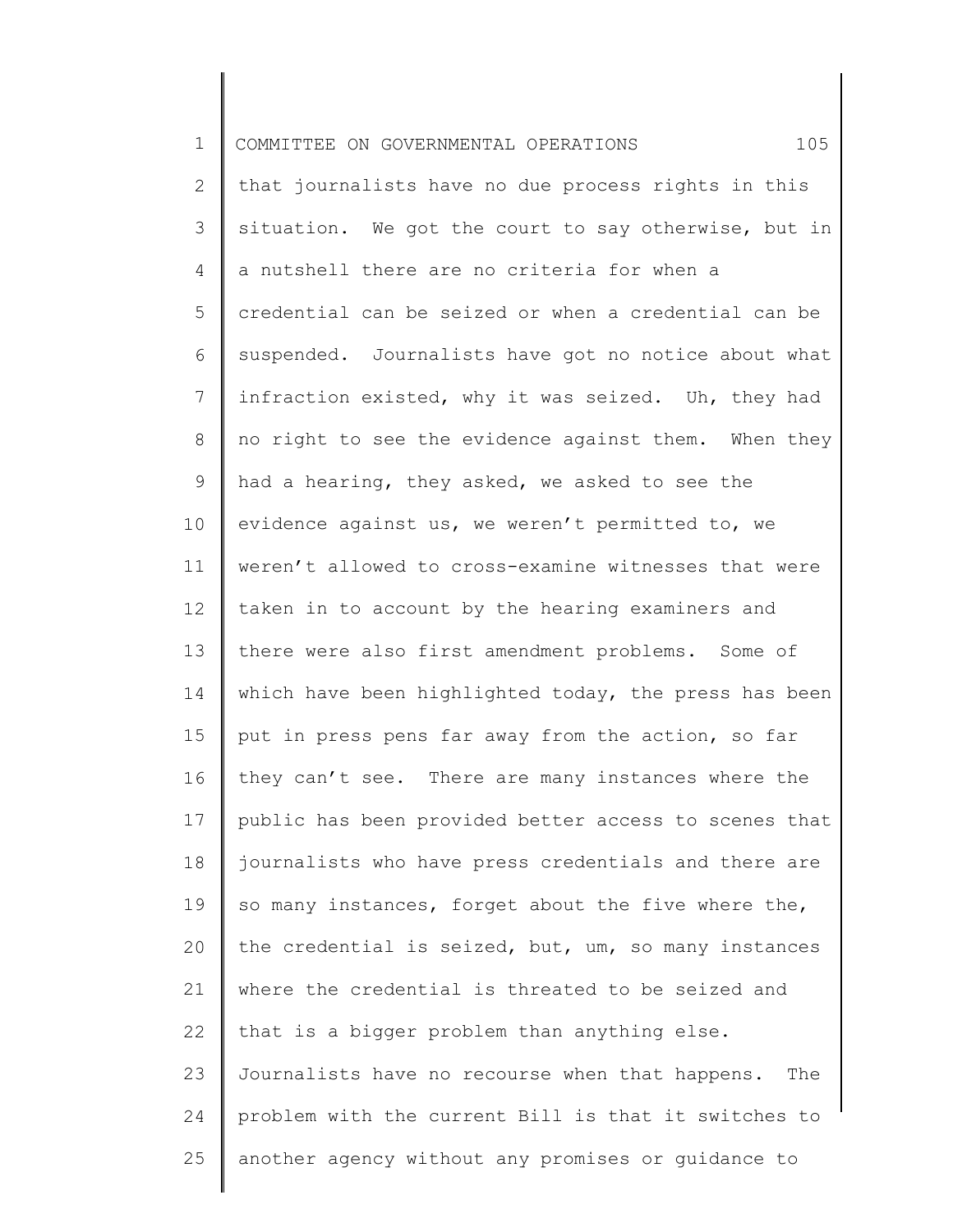| $\mathbf 1$   | 106<br>COMMITTEE ON GOVERNMENTAL OPERATIONS          |
|---------------|------------------------------------------------------|
| $\mathbf{2}$  | that agency just says send it to rule-making. Well,  |
| 3             | if you want to send it to rule-making you need to    |
| 4             | make clear that the rules have got to have certain   |
| 5             | due process and first amendment protections in them; |
| 6             | whoever drafts them. As a result of our litigation,  |
| 7             | the police were going to promulgate a new rule which |
| $\,8\,$       | they have not done yet done.                         |
| $\mathcal{G}$ | SGT. KOTOWSKI: Time expired.                         |
| 10            | JOEL KURTZBERG: And we would advocate                |
| 11            | that we see what those new rules are before we       |
| 12            | consider writing a blank check and now knowing       |
| 13            | whether the new rules would be worse or better for   |
| 14            | journalists and just, but, I know my time is up but  |
| 15            | Mr. Nicholas also opposes the background check       |
| 16            | provision that's in the current bill which I think   |
| 17            | has been thoroughly repudiated against every member  |
| 18            | who has spoken so far. Um, it doesn't seem to have   |
| 19            | support but we want to be on the record as saying.   |
| 20            | C.J. MURRAY, COMMITTEE COUNSEL: Thank                |
| 21            | Next we will hear from Jason B. Nicholas<br>you.     |
| 22            | followed by Todd Maisel and Colin DeVries. Jason B.  |
| 23            | Nicholas you may begin upon the Sergeant's           |
| 24            | announcement.                                        |
| 25            |                                                      |

║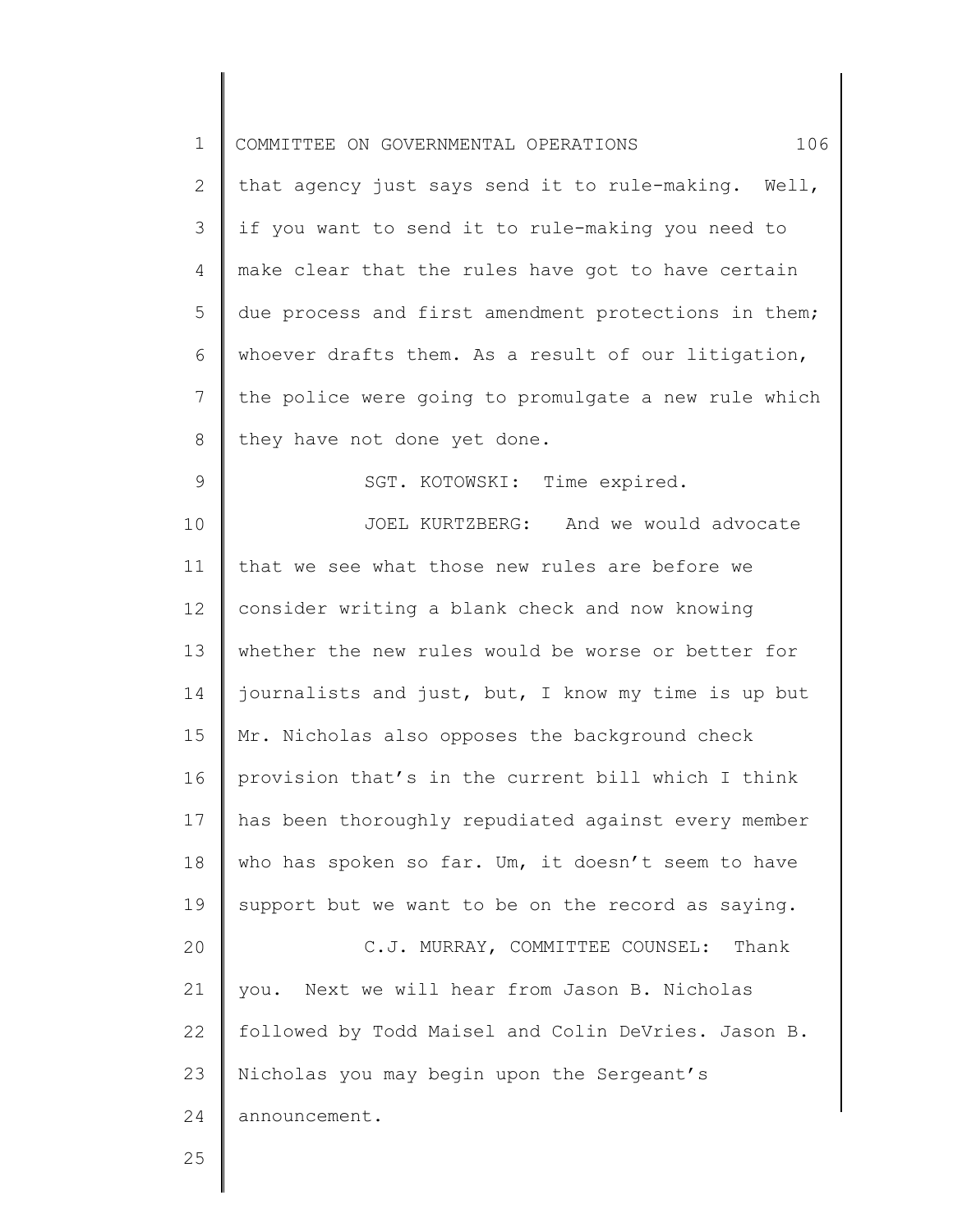1 2 3 4 5 6 7 8 9 10 11 12 13 14 15 16 17 18 19 20 21 22 23 24 25 COMMITTEE ON GOVERNMENTAL OPERATIONS  $107$ JASON B. NICHOLAS: Thank you. A bird in the hand is worth two in the bush. My name is J.B. Nicholas. In 2015, I filed a lawsuit that resulted in a settlement that reformed the way the NYPD suspends or provokes press credentials. Implementation of the new rules that the settlement requires has been de-railed by this Bill. Although the City has finalized the rules, it has not published. I condemn this bill in no uncertain terms. It does not protect the first amendment, it threatens it. Background checks can't amount to a licensing scheme that violates the first amendment. Just as wrong, the bill fails to specify what due process rights and procedures a journalist is entitled to whenever his press credential is suspended or revoked. I spent almost 30 years of my life defending the constitution, first in prison as a jail house lawyer and advocate, then after my parole as a journalist. I fought for and won a five year legal battle to establish the nation's first Prisoner Rights Organization. I fought another five year battle to bring greater fairness to parole hearings. For the last six years, I fought a law suit with Doyle against the NYPD to reform the way it deals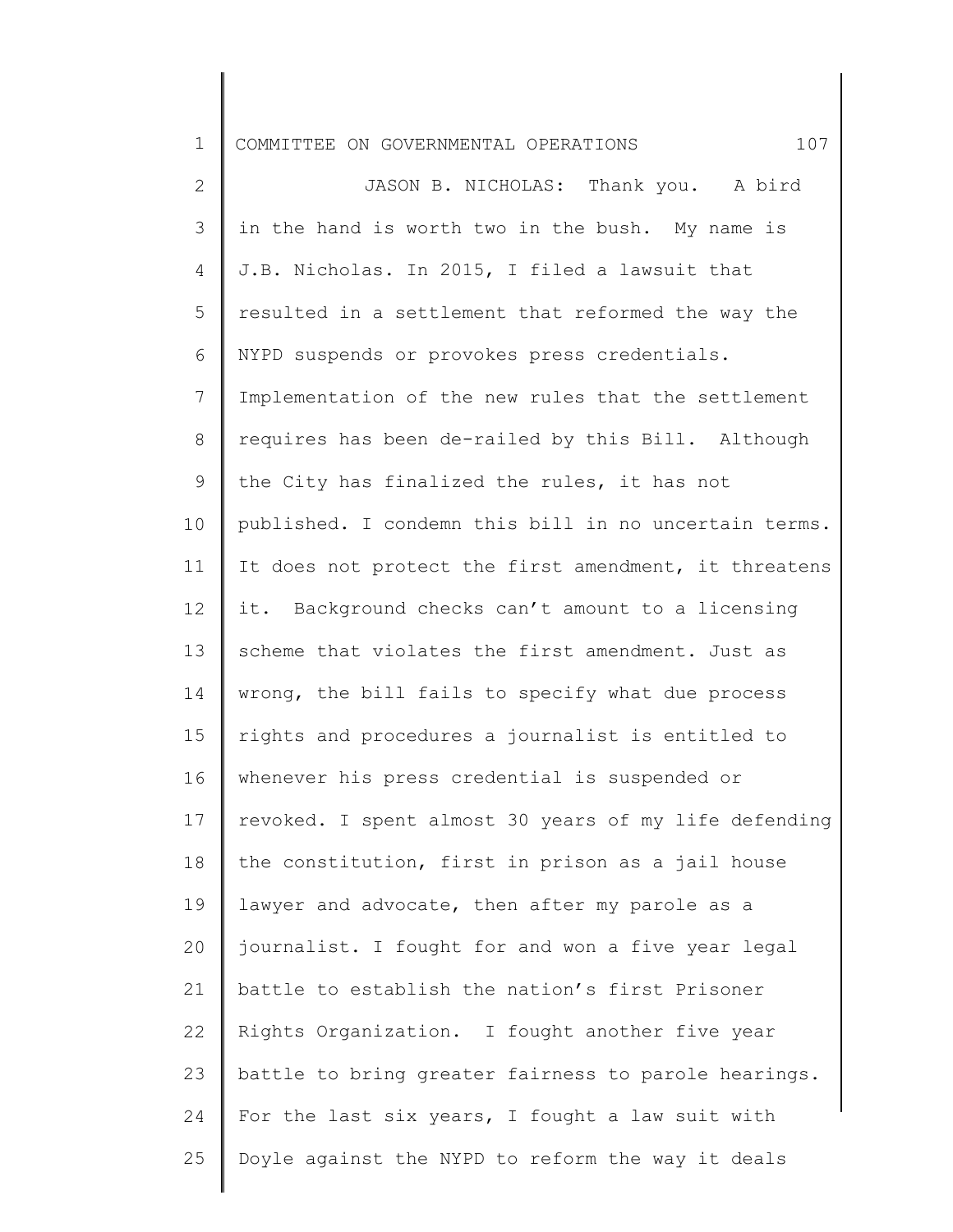| $\mathbf 1$   | 108<br>COMMITTEE ON GOVERNMENTAL OPERATIONS           |
|---------------|-------------------------------------------------------|
| $\mathbf{2}$  | with press. My inspiration for this suit came         |
| $\mathcal{S}$ | directly from my experience as a prison. We reached   |
| 4             | a settlement that reforms the system but this bill    |
| 5             | de-railed its implementation. I urge you to stop      |
| 6             | this bill dead or entirely change it by eliminating   |
| 7             | the background check requirement and specifying the   |
| $8\,$         | procedures to be used whenever, by whatever agency    |
| $\mathsf 9$   | has jurisdiction over press credentials. These        |
| 10            | question are too important to let an agency decide.   |
| 11            | The problem is not just the NYPD, in my experience,   |
| 12            | all administrative agencies can act like the NYPD.    |
| 13            | No administrative agency can be trusted to enact      |
| 14            | regulations that satisfy the constitution. Unless     |
| 15            | the Council legislates the rights and procedures to   |
| 16            | be attended upon the suspension or revocation of      |
| 17            | credentials I guarantee you that passing this bill    |
| 18            | will put me and everyone else fighting with me back   |
| 19            | to square one without sufficient legal rights to      |
| 20            | protect the first amendment. Lastly, I want to        |
| 21            | respond to something that I heard during the hearing, |
| 22            | allowing the NYPD to seize credentials even if they   |
| 23            | are issued by another agency will accomplish nothing. |
| 24            | The NYPD cannot be allowed to seize credentials, only |
| 25            | the new issuing agency should be allowed to suspend   |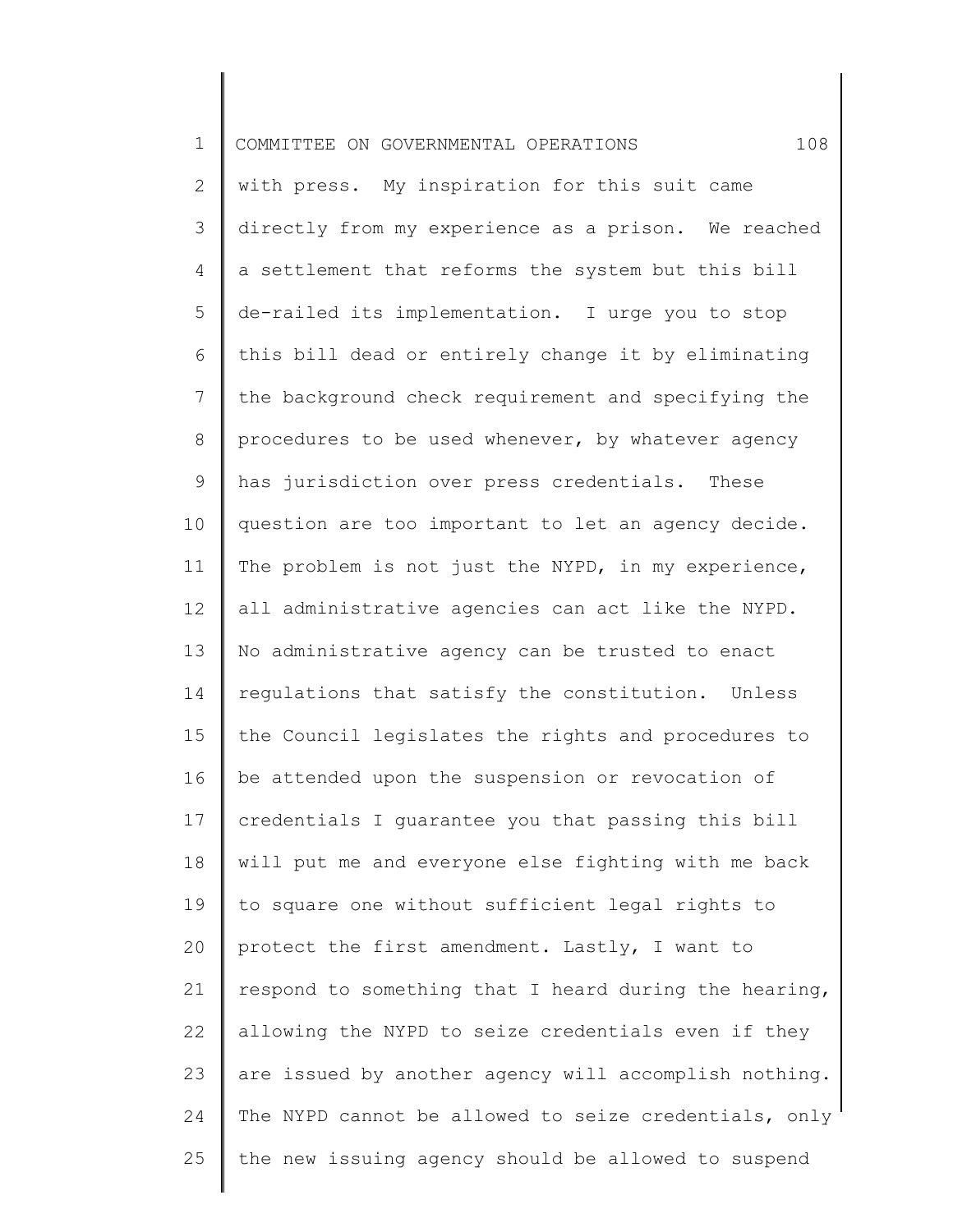| $\mathbf 1$     | 109<br>COMMITTEE ON GOVERNMENTAL OPERATIONS             |
|-----------------|---------------------------------------------------------|
| 2               | or revoke credentials through a specific process.       |
| 3               | Thank you for hearing me and again, I think a bird in   |
| 4               | the hand is worth two in the bush and if anybody has    |
| 5               | any questions I would love to answer them.              |
| 6               | C.J. MURRAY, COMMITTEE COUNSEL: Thank                   |
| $7\phantom{.0}$ | you. Next we will hear by Todd Maisel followed by       |
| 8               | Colin DeVries and then Al-Amyn Sumar. Todd Maisel,      |
| $\mathsf 9$     | you may begin upon the Sergeant's announcement.         |
| 10              | SGT. KOTOWSKI: Your time starts now.                    |
| 11              | TODD MAISEL: Hi, I'm Todd Maisel with                   |
| 12              | the Press Photographers and I am the vice-President.    |
| 13              | I've been in this business 38 years and I got to tell   |
| 14              | you I've been experienced what you are talking about    |
| 15              | many, many times and I am still in favor of the press   |
| 16              | cards to be issued by the police department because     |
| 17              | those cards are scrutinized extensively by the law      |
| 18              | enforcement and act essentially as a security           |
| 19              | clearance at scenes of breaking news. They are not      |
| 20              | nor were they ever intended to be a license to          |
| 21              | practice journalism. While there are still some         |
| 22              | significant issues plaguing the process such as the     |
| 23              | NYPDs frequently delayed issuing the press cards.<br>By |
| 24              | the way, COVID is a poor excuse and your law            |
| 25              | enforcement partners such as MTA, federal, county       |
|                 |                                                         |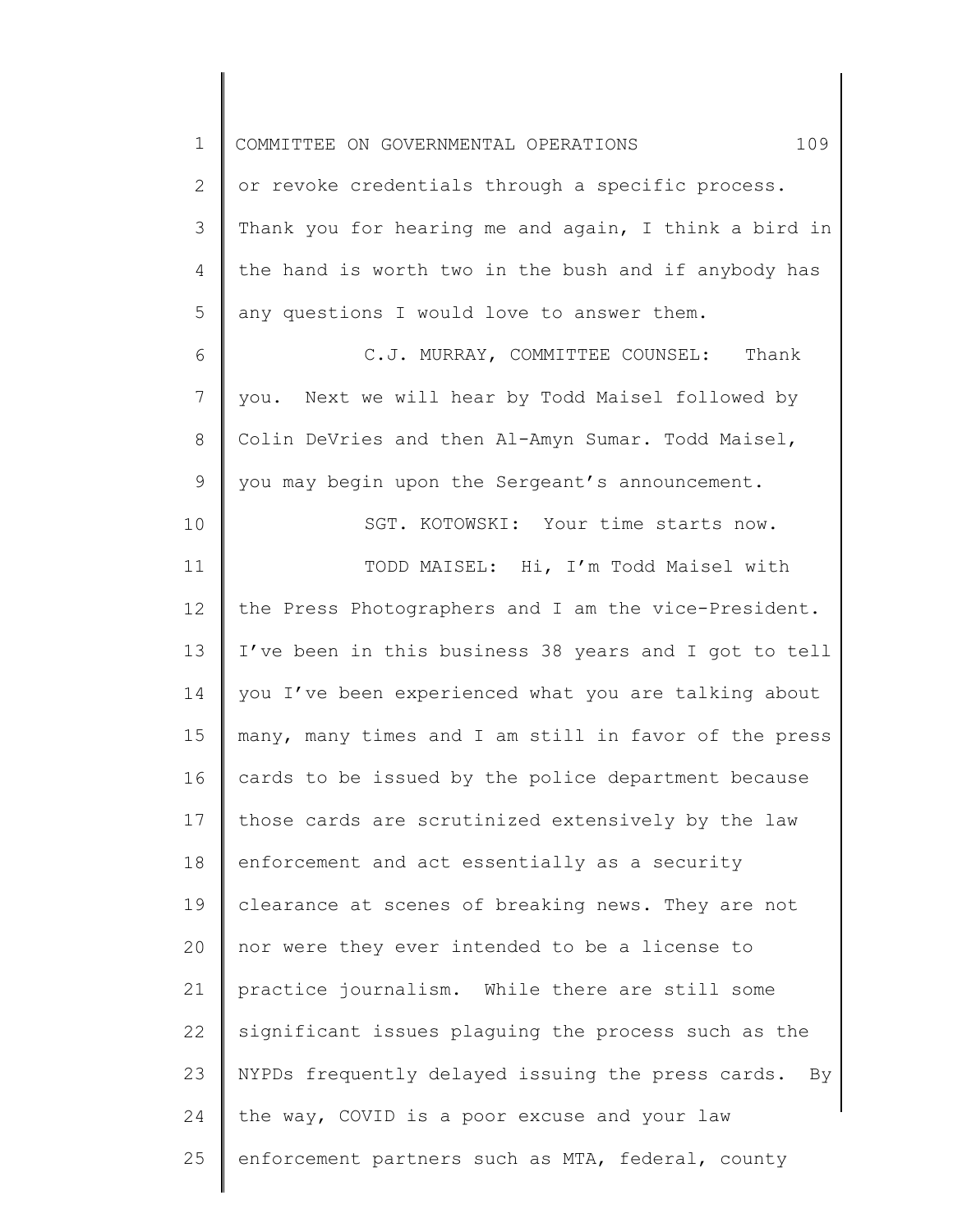| $\mathbf 1$    | 110<br>COMMITTEE ON GOVERNMENTAL OPERATIONS           |
|----------------|-------------------------------------------------------|
| $\mathbf{2}$   | police are not informed. We believe the NYPD is       |
| 3              | still most qualified to distribute the vital document |
| 4              | due to those security concerns. We've found however   |
| 5              | that our lines of communications with the Office of   |
| 6              | Deputy Communication of Public Information have been  |
| $7\phantom{.}$ | predominantly closed and our repeated efforts in      |
| 8              | engaging dialogue with them are ignored up until      |
| $\mathsf 9$    | yesterday. By the way, I don't see any police         |
| 10             | officials on this call, they all left. Um, we at      |
| 11             | the NYPPA would urge Commissioner to keep those lines |
| 12             | of communications open. For the issue at hand, we     |
| 13             | are concerned that allowing issuance of the press     |
| 14             | cards to DCAS will degrade the card in the eyes of    |
| 15             | law enforcement which almost certainly leads to       |
| 16             | complication. Currently the NYPD has the right to     |
| 17             | confiscate press cards from holders who allegedly     |
| 18             | engage and proceed in misconduct. Should DCAS issue   |
| 19             | them instead, it would almost certainly be put the    |
| 20             | NYPD in a position of arresting members of the press  |
| 21             | rather than simply taking up their card. This will    |
| 22             | result in a waste of time and resources, particularly |
| 23             | in your received infractions committed by the members |
| 24             | of the press during the course of their work is never |
| 25             | pursued by prosecution. In the system, the NYPD has   |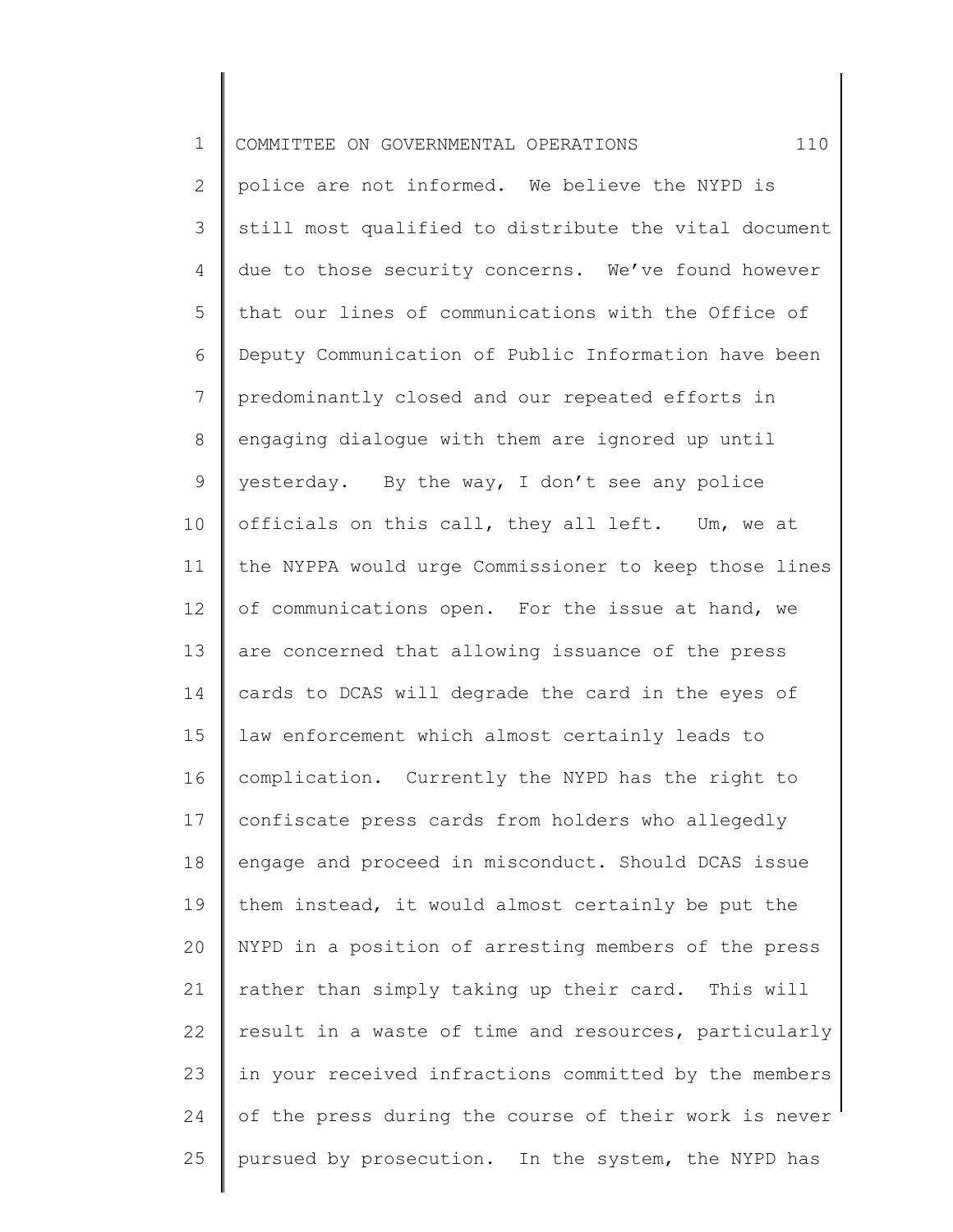| $\mathbf 1$    | 111<br>COMMITTEE ON GOVERNMENTAL OPERATIONS           |
|----------------|-------------------------------------------------------|
| $\overline{2}$ | already in place theoretically shaves countless man   |
| 3              | hours and resources that would otherwise be spent     |
| 4              | potentially detaining and litigation the press.       |
| 5              | Further, the criteria for giving out cards, the NYPPA |
| 6              | has some serious concerns about the stringency of the |
| $\overline{7}$ | issuance of press cards and extension of DCAS ability |
| 8              | to vet the cards. Should DCAS be the distributor of   |
| 9              | press cards? It would give the NYPD valid reasons     |
| 10             | to refuse to honor them. The truth of the matter is   |
| 11             | is that NYPD has a more sophisticated vetting system  |
| 12             | than possibly any other state agency let alone in the |
| 13             | City itself. Perhaps, most important criteria for     |
| 14             | distribution of the cards, we at the NYPPA have some  |
| 15             | serious questions about what the new card criteria    |
| 16             | would be for revoking a card. We haven't heard        |
| 17             | anything from the NYPD. They haven't put anything     |
| 18             | out. Um, we acknowledged there is a problem with the  |
| 19             | NYPD but those issues come down to what oversight.    |
| 20             | While some things certainly need attention by the     |
| 21             | Council and the Mayor and the difficulty with the     |
| 22             | NYPD can be corrected with more open communication.   |
| 23             | The NYPD press card was created over a century ago,   |
| 24             | solely as an issuant to help journalists access the   |
| 25             | scenes of emergency, not a pondant to report the      |
|                |                                                       |

║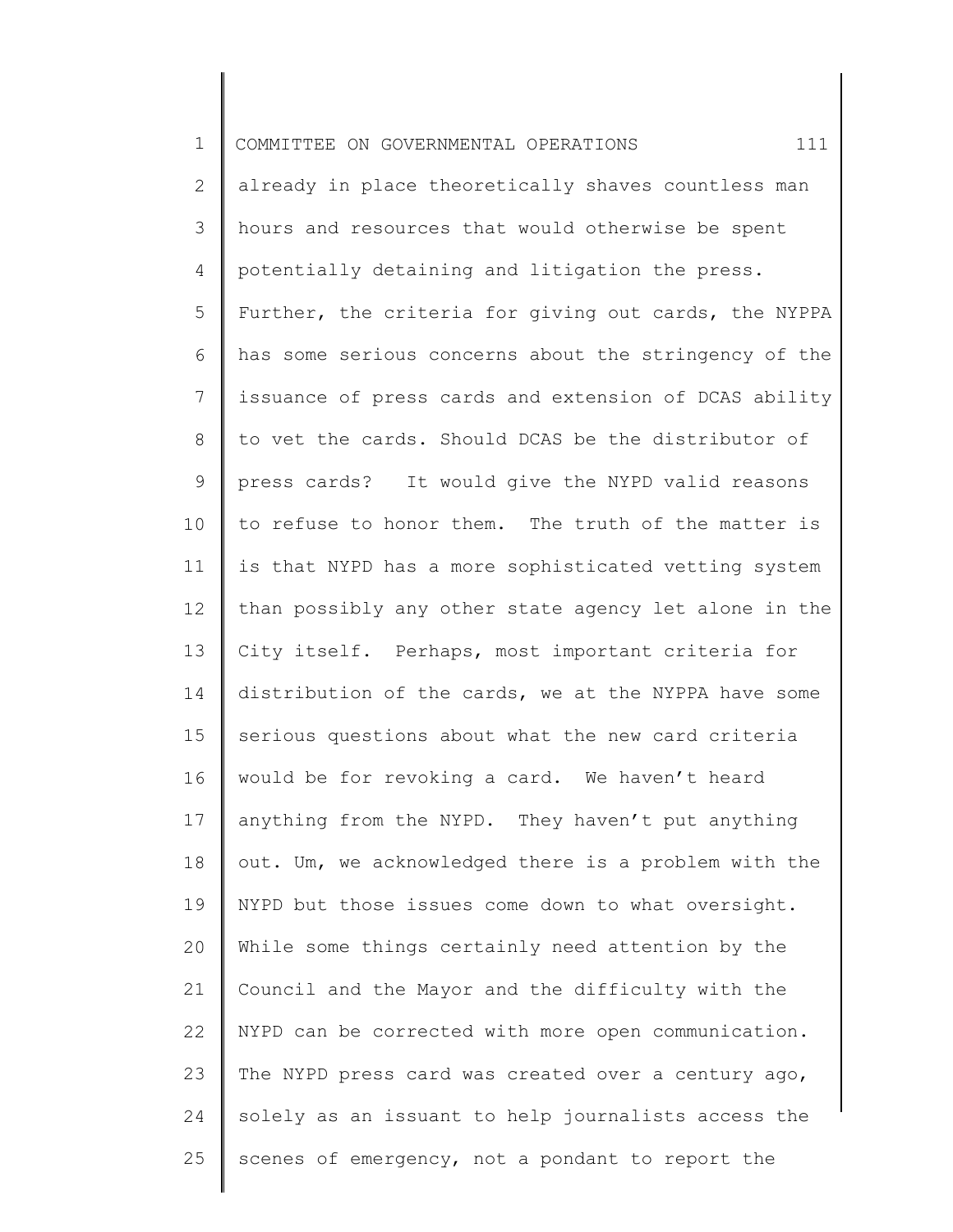| $\mathbf 1$ | 112<br>COMMITTEE ON GOVERNMENTAL OPERATIONS           |
|-------------|-------------------------------------------------------|
| 2           | news; however, the credentials honored by other       |
| 3           | agencies and organizations is a valid ready form of   |
| 4           | identification. Again, we believe the NYPD should     |
| 5           | issue cards and that they should be obligated to      |
| 6           | treat all members of the media equally, eliminating   |
| 7           | the conflicts of interest that would certainly plague |
| 8           | the industry and most of all that they make a good    |
| 9           | faith effort to respond to our request to address     |
| 10          | problems. We hope to continue to work with Deputy     |
| 11          | Commissioner Richard Espisito and his staff on these  |
| 12          | management future. We are hopeful that our upcoming   |
| 13          | meeting with the Deputy Commissioner, the first since |
| 14          | he's took office will result in better working        |
| 15          | relationship. We thank you Council.                   |
| 16          | C. J. MURRAY, COMMITTEE COUNSEL: Thank                |
| 17          | you. Uh, next we will hear from Colin DeVries         |
| 18          | followed by Al-Amyn Sumar and then Craig Ruttle.      |
| 19          | Colin DeVries you may begin upon the Sergeant's       |
| 20          | announcement.                                         |
| 21          | SGT KOTOWSKI: Your time starts now.                   |
| 22          | COLIN DEVRIES: Dear Council Members,                  |
| 23          | I've worked as a reporter and newspaper editor in New |
| 24          | York City and upstate New York previously as a        |
| 25          | managing editor for the Times Ledger Weekly Newspaper |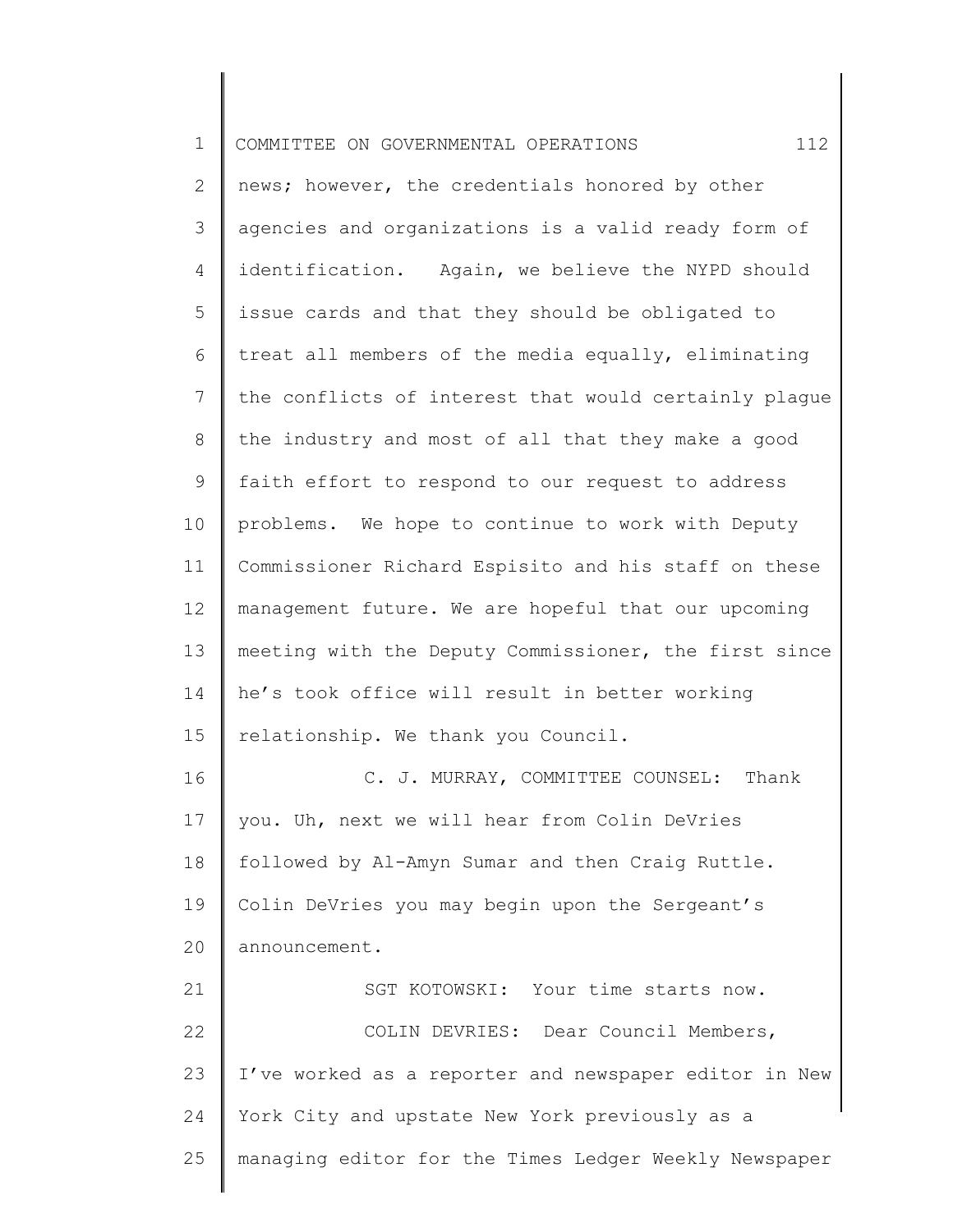| $\mathbf 1$  | 113<br>COMMITTEE ON GOVERNMENTAL OPERATIONS           |
|--------------|-------------------------------------------------------|
| $\mathbf{2}$ | group in Queens and as a digital editor at the New    |
| 3            | York Daily News. I'm president of the Deadline Club   |
| 4            | which has hundreds of members as the New York City    |
| 5            | Chapter of the Society of Professional Journalists.   |
| 6            | The club has been in existence since 1925 and has     |
| 7            | dedicated itself to the perpetuation of a free press  |
| 8            | as the cornerstone of our nation and our liberty. In  |
| $\mathsf 9$  | August 2020, the Board of Governors of the Deadline   |
| 10           | Club opposed efforts by the New York Police           |
| 11           | Department to make it easier for press credentials to |
| 12           | be suspended or revoked. The first amendment          |
| 13           | safeguards the right to freedom of speech and the     |
| 14           | press and fundamental liberties and a free            |
| 15           | government. Unaware of at least a handful of          |
| 16           | documented cases of journalists being harrasased,     |
| 17           | arrested or assaulted by police in New York City over |
| 18           | the past year. There are likely others that have      |
| 19           | gone undocumented. I am happy to share those things   |
| 20           | with you or you can find them yourself using          |
| 21           | pressfreedomtracker.us. Whether the NYPD or another   |
| 22           | agency issues the press card, I can see both sides of |
| 23           | that argument, though I tend to side with Mr.         |
| 24           | Siegel's comments but I do believe those freelance    |
| 25           | journalists and reporters who do not cover police or  |
|              |                                                       |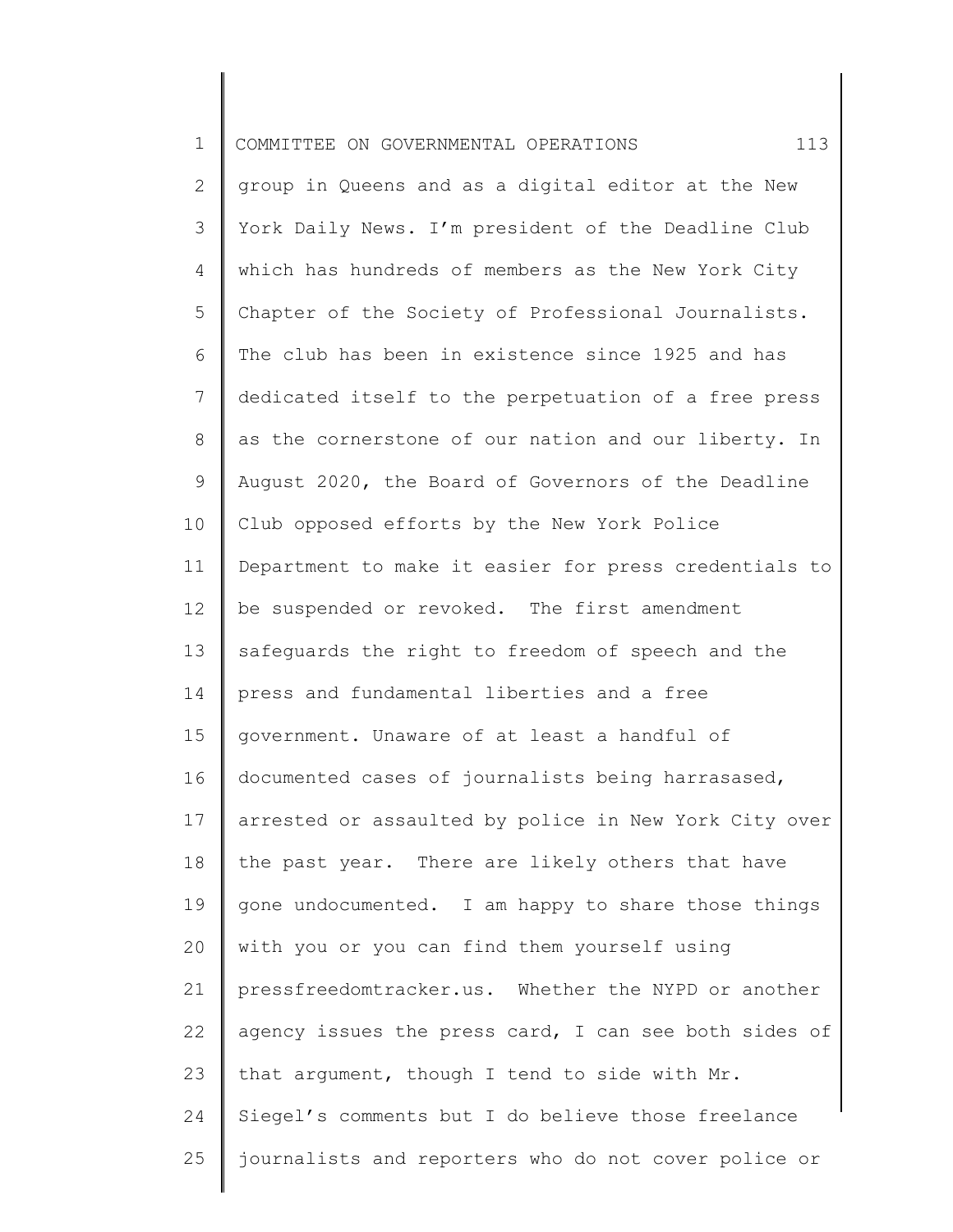| $\mathbf 1$    | 114<br>COMMITTEE ON GOVERNMENTAL OPERATIONS          |
|----------------|------------------------------------------------------|
| $\overline{2}$ | breaking news events should have an opportunity to   |
| 3              | share their concerns and experiences. At times,      |
| 4              | simply covering a meeting, a court hearing or a      |
| 5              | political event might require an NYPD issued press   |
| 6              | credential which a journalist who doesn't regularly  |
| $7\phantom{.}$ | cover breaking news or what NYPD defines as a        |
| 8              | "covered event" might not be able to obtain.         |
| 9              | Additionally, under the new proposal, 2118, there is |
| 10             | some language which I find troubling including the   |
| 11             | addition of background checks. What about a person's |
| 12             | background would make them ineligible for a press    |
| 13             | credential? Would that apply to a single event pass  |
| 14             | or all types of proposed passes? More broadly would  |
| 15             | we then be inadvertently imposing a standard of      |
| 16             | access for the press in New York City? There remains |
| 17             | too many unanswered questions that present           |
| 18             | opportunities for confusion, misinterpretation and   |
| 19             | abuse which could then ultimately lead to a more     |
| 20             | restricted press and limited first amendment and a   |
| 21             | less informed public. I would suggest the            |
| 22             | affirmation of a task force including members of the |
| 23             | press associations represented here and others to    |
| 24             | better study and make recommendations on the press   |
| 25             | credentialing process. That would make the process   |
|                |                                                      |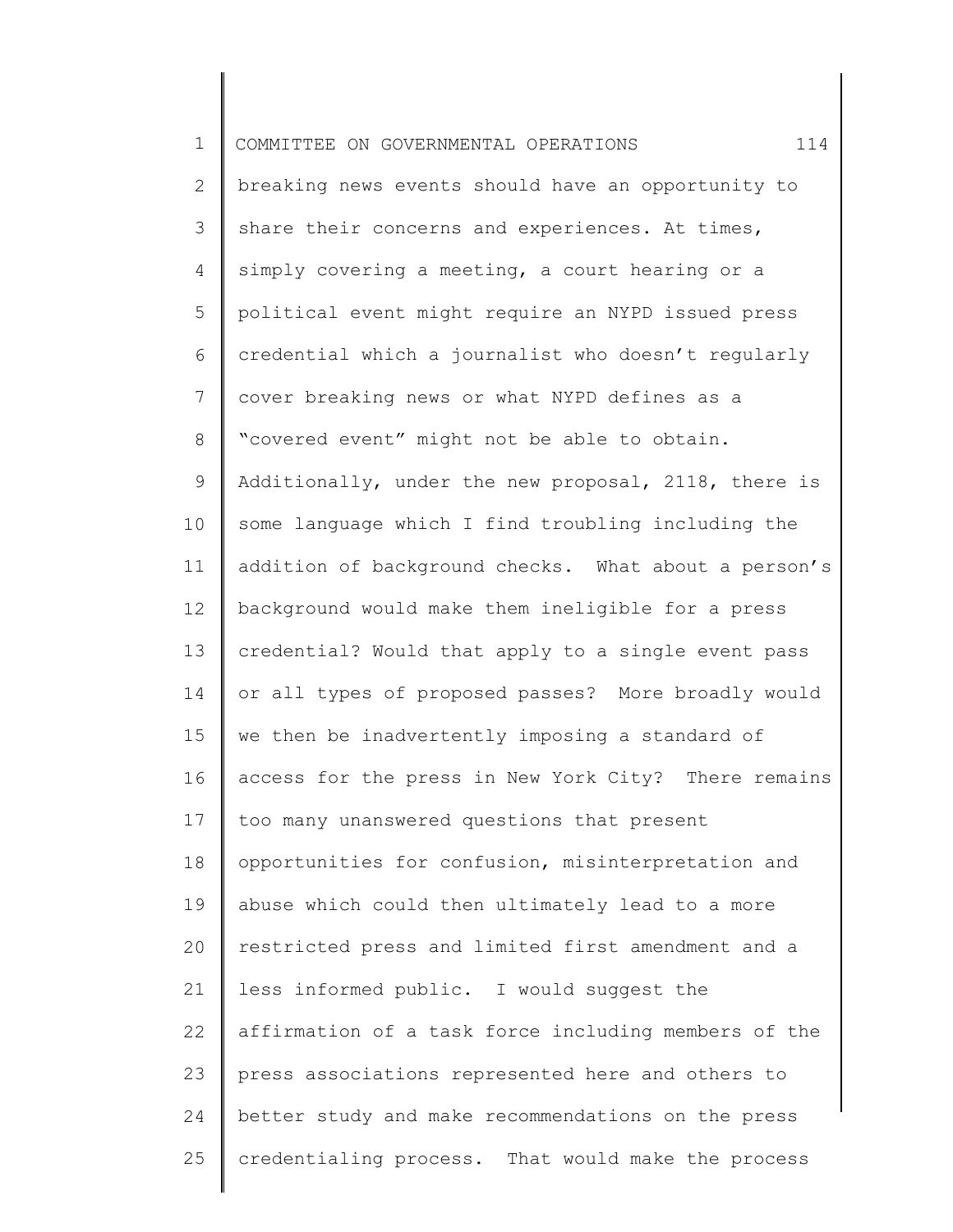1 2 3 4 5 6 7 8 9 10 11 12 13 14 15 16 17 18 19 20 21 22 23 24 25 COMMITTEE ON GOVERNMENTAL OPERATIONS 115 more inclusive and result in a stronger press credentialing process without limiting press freedom. Thanks. C.J. MURRAY, COMMITTEE COUNSEL: Thank you. Next we will hear questions from Council Member Powers. KEITH POWERS: Thank you for that, I, I just wanted to add. I was going to do this earlier and I just wanted to add some clarification on the question of the background checks in here. The intention here is not to do background checks and I think, I think it's not my intention here. I know I'm reading the bill here as well but I do recognize and understand the concerns with that and we are talking and we will talk to folks offline about, about that but I do want to be clear here that I do not want to create new obstacles for folks too, but again a press credential here in the City of New York and I don't know that we need to subject people to a background check in order to do that so I want to clarify that. And second on the recommendation that I've some folks also made online and also I think that was just made we want to work with the folks that are, that are, um, in the industry and the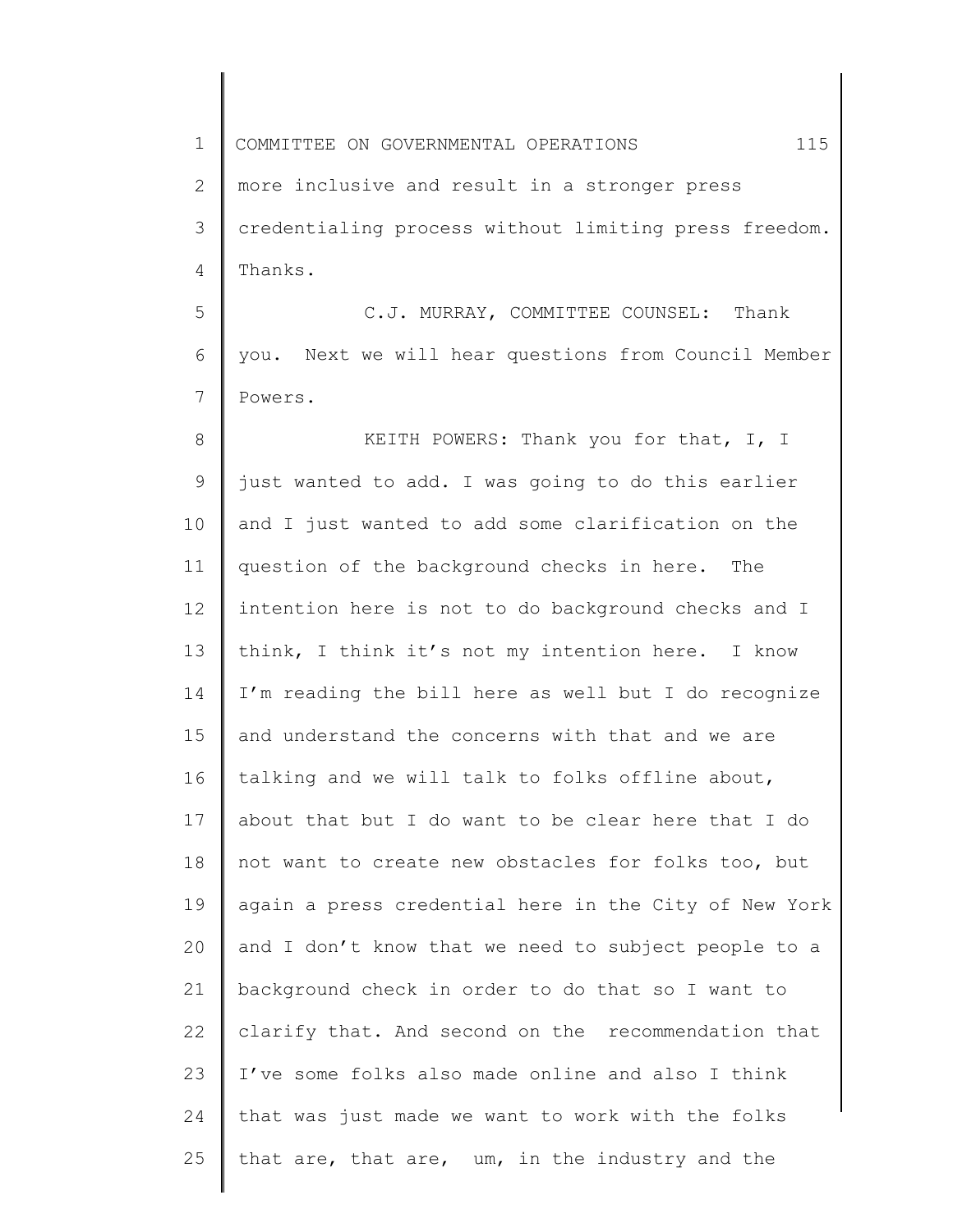| $\mathbf 1$     | 116<br>COMMITTEE ON GOVERNMENTAL OPERATIONS           |
|-----------------|-------------------------------------------------------|
| 2               | field on these issues. We want to solicit them. I've  |
| 3               | met with some folks so far, we will meet with more to |
| 4               | hear those insights and I just want to clar-, and to  |
| 5               | make a process that works for everyone and recognize  |
| 6               | the concerns. We are not trying to thrush this upon   |
| $7\phantom{.0}$ | anybody, we do want to work with folks so. I just     |
| 8               | want to clarify that just so it's on the record for   |
| 9               | this hearing on both those accounts and we will be    |
| 10              | happy to meet with anybody that we have not had a     |
| 11              | chance to meet with yet to talk more about their      |
| 12              | issues and concerns. Thank you.                       |
| 13              | C.J. MURRAY, COMMITTEE COUNSEL: Thank                 |
| 14              | you. Next, we will hear from Al-Amyn Sumar followed   |
| 15              | by Craig Ruttle. Al-Amyn Sumar you may begin upon the |
| 16              | Sergeant's announcement.                              |
| 17              | Thank you and I was<br>AL-AMYN SUMAR:                 |
| 18              | going to say good morning but I guess it's good       |
| 19              | afternoon now Chair Cabrera and members of the        |
| 20              | Council. My name is Al-Amyn Sumar, I am Counsel at    |
| 21              | the New York Times Company, uh, and I just want to    |
| 22              | speak very briefly on two points. The first is that   |
| 23              | whatever the intentions of his bill, it's premature.  |
| 24              | There is a valid question been raised about whether   |
| 25              | press credentialing should be housed within the NYPD  |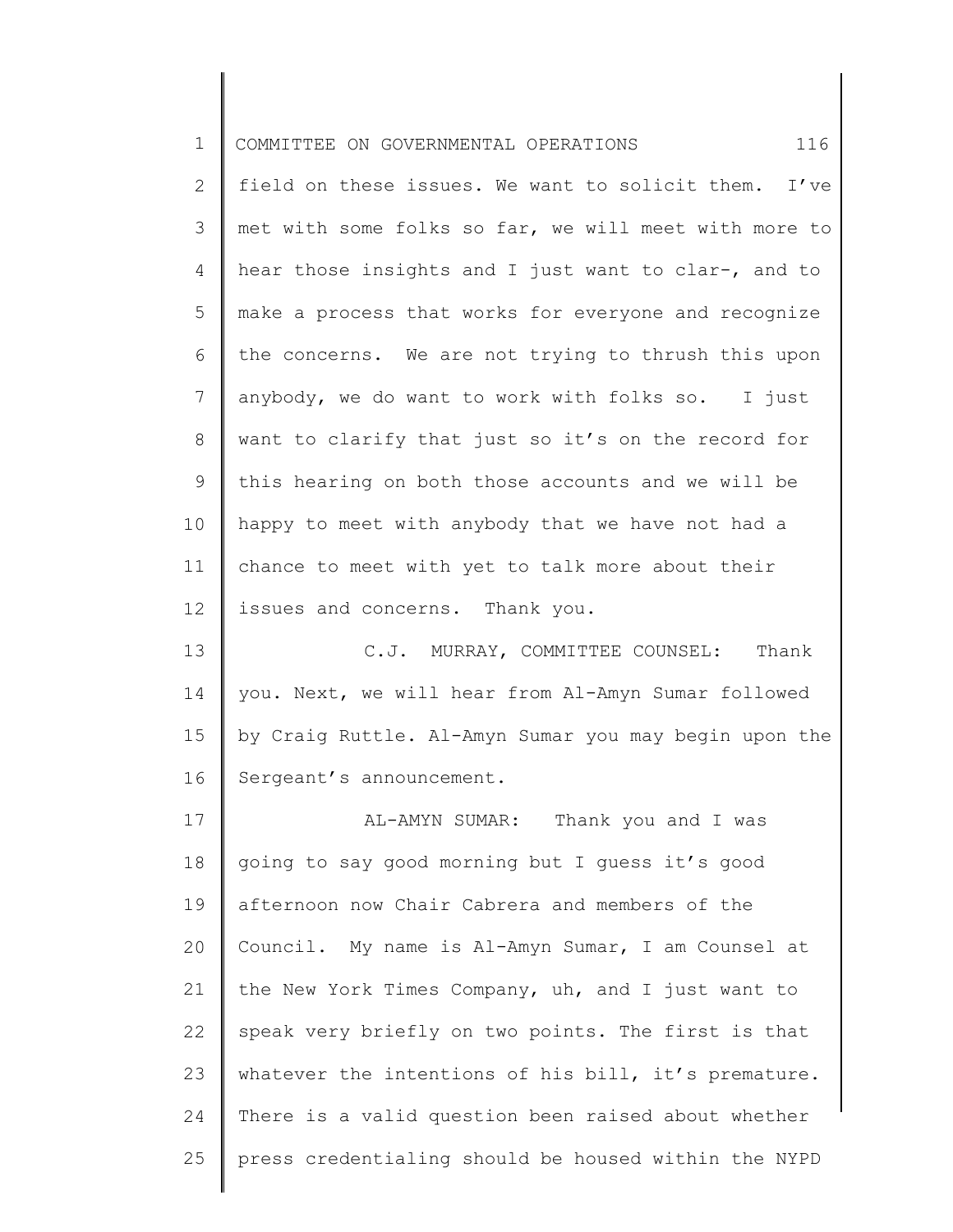| $\mathbf 1$ | 117<br>COMMITTEE ON GOVERNMENTAL OPERATIONS           |
|-------------|-------------------------------------------------------|
| 2           | or within another agency but that's not a question    |
| 3           | that has to be answered today. As Mr. Osterreicher,   |
| 4           | Mr. Roth and Mr. Kurtzberg pointed out, there is an   |
| 5           | NYPD rule-making on this issue ongoing that rule      |
| 6           | hasn't been published yet. We should wait for that to |
| 7           | happen before Counsel takes any further steps so we   |
| $8\,$       | can assess whether, you know there is merit to        |
| 9           | changing the system to moving press credentialing to  |
| 10          | another agency, so we should wait for that to play    |
| 11          | out before doing anything. The second point is the    |
| 12          | alternative, this Council is determined to press      |
| 13          | ahead with this bill, um, it should add what others   |
| 14          | have said, contain very strict rules about the        |
| 15          | issuance, suspension and revocation of press          |
| 16          | credentials and there should be no circumstance in    |
| 17          | which an NYPD officer for any reason should be        |
| 18          | permitted to suspend a reporters credentials on the   |
| 19          | street. If a report commits an infraction, violates   |
| 20          | the rules that can be taken up at another time.       |
| 21          | That's all I have to say, happy to take questions.    |
| 22          | Thanks very much for the opportunity.                 |
| 23          | C.J. MURRAY, COMMITTEE COUNSEL: Thank                 |
| 24          | you. Next we will hear from Craig Ruttle. Craig       |
| 25          |                                                       |
|             |                                                       |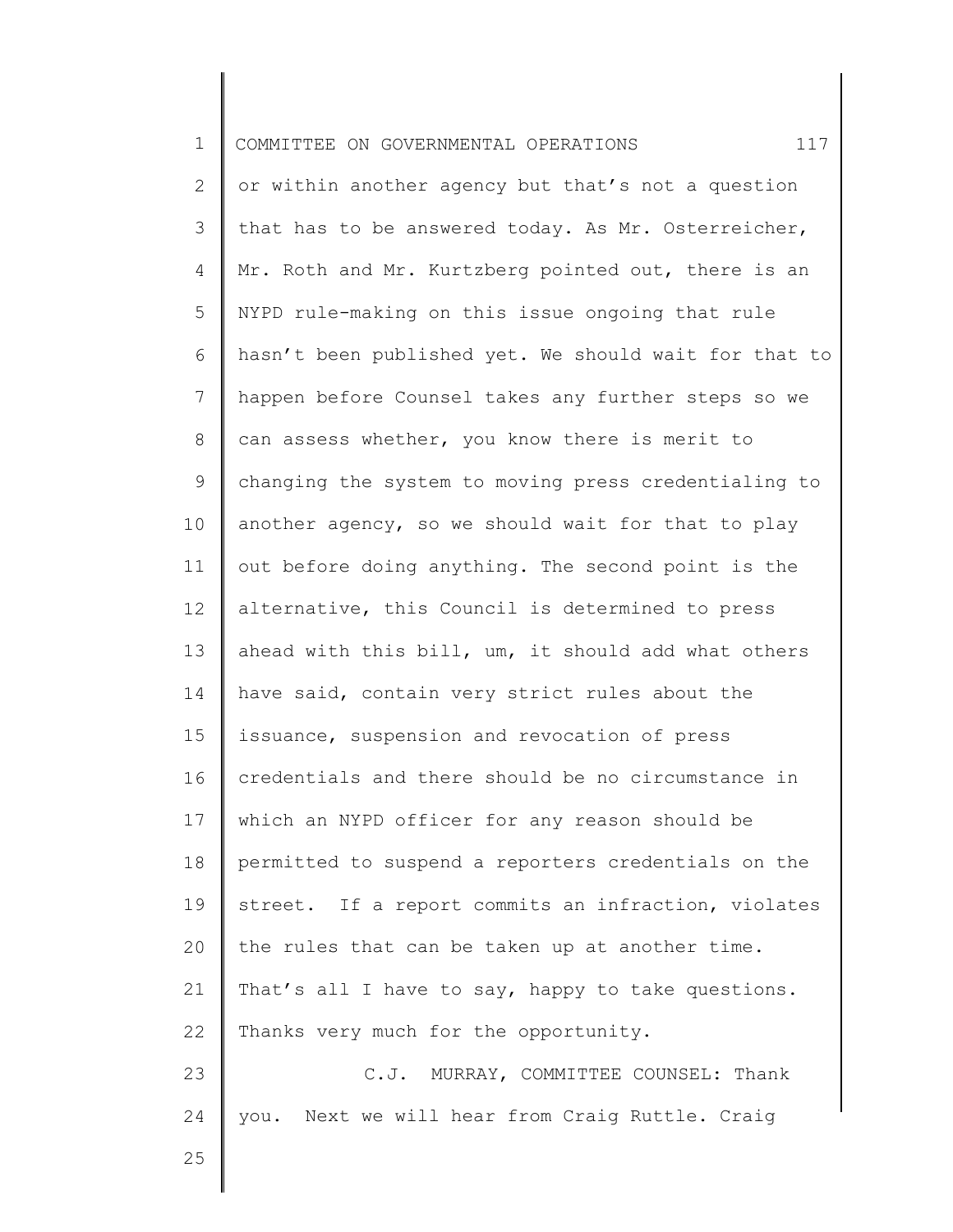1 2 3 COMMITTEE ON GOVERNMENTAL OPERATIONS 118 Ruttle you may begin upon the Sergeant's announcement.

4

SGT. KOTOWSKI: Time starts now.

5 6 7 8 9 10 11 12 13 14 15 16 17 18 19 20 21 22 23 24 25 CRAIG RUTTLE: Hi, pardon me, I haven't talked for a while. Thanks for having me. Um, I just wanted to mention a couple of things. So, I've actually been working for about 41 years as a photo journalist. I've been a staff photographer, I've been a freelance photographer and for the last 14 years or so I've been here, back in New York after leaving from an earlier time. And, um, so my experience on the street has been, I started out like many of us, we get our press credential we are out on the street and it's this instrument that we use to, to get recognized at a, at a scene. Pardon me about that and so what I have seen in the last, um, probably specifically the last few years it seems like that credential as proud as I am to have it, it seems to be at times an impediment. Uh, I can tell you that, I am sort of sharing antidotes with you, there is a lot of other conversation here about the process, about this bill, so this is mostly antidotal and I am speaking for myself, I'm not representing everyone here. My relationship with the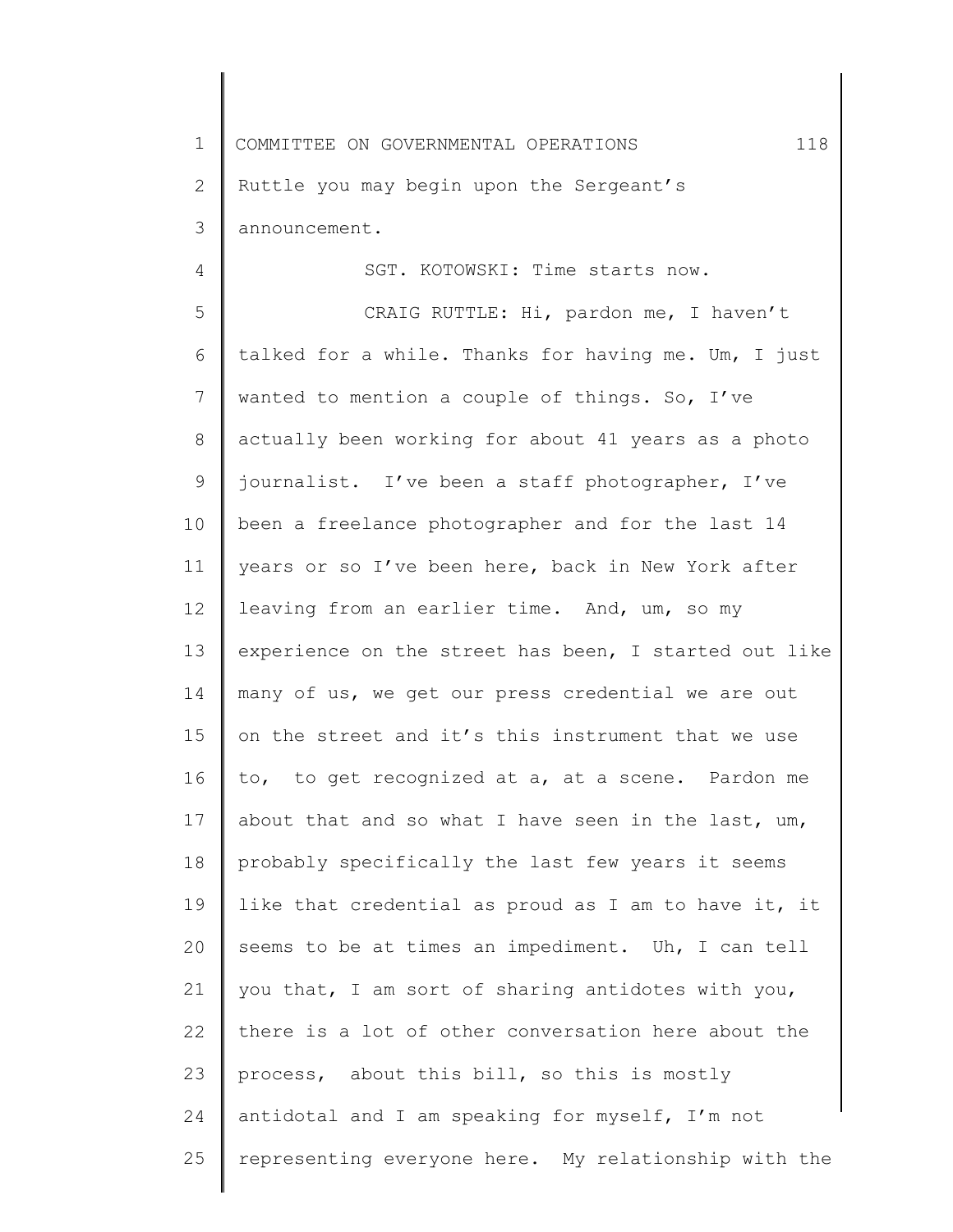| $\mathbf{1}$ | 119<br>COMMITTEE ON GOVERNMENTAL OPERATIONS           |
|--------------|-------------------------------------------------------|
| 2            | ECPI who we deal with on the street is good and I am  |
| 3            | proud of that as well, but the fact is often this     |
| 4            | press credential is, it can actually work against us  |
| 5            | and it's recognized immediately by officers on the    |
| 6            | street and sometimes I think those officers see it    |
| 7            | and they see us coming from yards and if not dozens   |
| 8            | of yards away and they, and they will see us coming   |
| 9            | and the first thing they say is, you need to go over  |
| 10           | there or you can't stand there. And so the            |
| 11           | credential system to a degree is broken as far as I'm |
| 12           | concerned. In a way, maybe it doesn't represent the   |
| 13           | conflict that Norman speaks of but too, in a way it   |
| 14           | is a conflict in that it has almost become a marker.  |
| 15           | Sometimes people literally tuck it in to their        |
| 16           | jacket, um, and I think that one of the frustrations  |
| 17           | that we've had with this press credential and I'll    |
| 18           | give you a recent example, was covering the New       |
| 19           | Year's Eve activities and this specifically, I wish I |
| 20           | had more time but I'm going to talk about the Mayor's |
| 21           | Office I believe MOME or Mayor's Office of Media and  |
| 22           | Entertainment issued the permits for the activities   |
| 23           | on Times Square which obviously let the networks set  |
| 24           | up, it let the events happen. As a matter of fact     |
| 25           | the Key Motor Corporation literally took over an      |
|              |                                                       |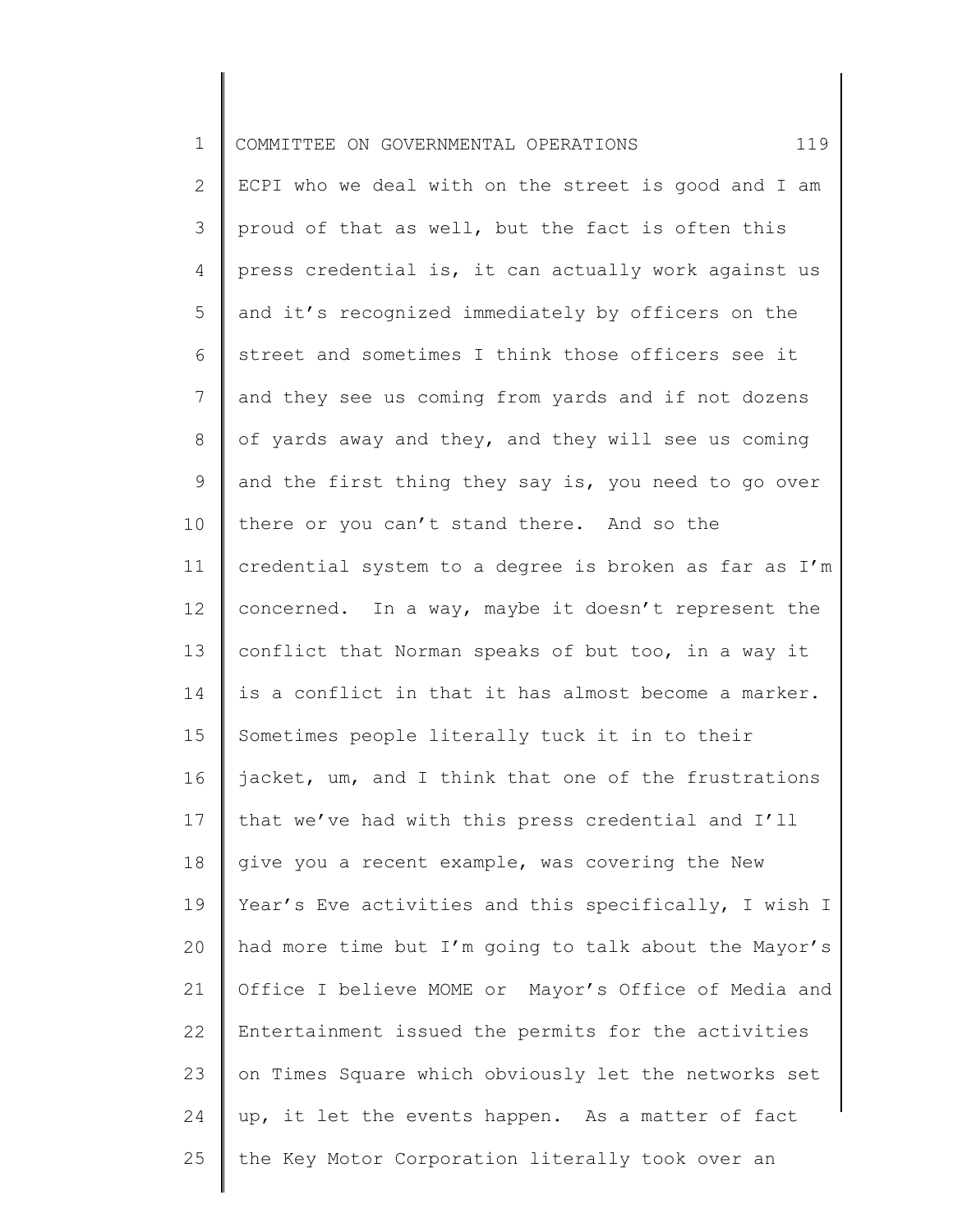| $\mathbf 1$ | 120<br>COMMITTEE ON GOVERNMENTAL OPERATIONS           |
|-------------|-------------------------------------------------------|
| 2           | entire block of Times Square but when it came to the  |
| 3           | press access even during the times of COVID you will  |
| 4           | find that a couple of hundred of us got jammed into a |
| 5           | press pen. There is no possible way we were meeting   |
| 6           | any sort of COVID regulations or, or recommendations. |
| 7           | So, again the issue, the press pass itself ended up   |
| 8           | becoming a bit of a detriment to perhaps our safety.  |
| 9           | I mean I am certainly willing to go out but I found   |
| 10          | it really ironic that we at that point were sort of   |
| 11          | in the worst position when it came to our, our press  |
| 12          | pass and its use.                                     |
| 13          | SGT. KOTOWSKI: Time.                                  |
| 14          | C.J. MURRAY, COMMITTEE COUNSEL: Thank                 |
| 15          | you. Next we will hear questions from Council Member  |
| 16          | Powers.                                               |
| 17          | KEITH POWERS: Thank you and I'm sorry to              |
| 18          | keep intervening. I just want to go back to the       |
| 19          | gentleman from the New York Times because I had my    |
| 20          | hand up but I didn't get a chance so, uh, to, to ask  |
| 21          | him a question so I apologize to him.                 |
| 22          | CHAIRPERSON FERNANDO CABRERA:                         |
| 23          | Absolutely, absolutely.                               |
| 24          | KEITH POWERS: Thank you for that, uh,                 |
| 25          | testimony, your editorial board has editorialized on  |
|             |                                                       |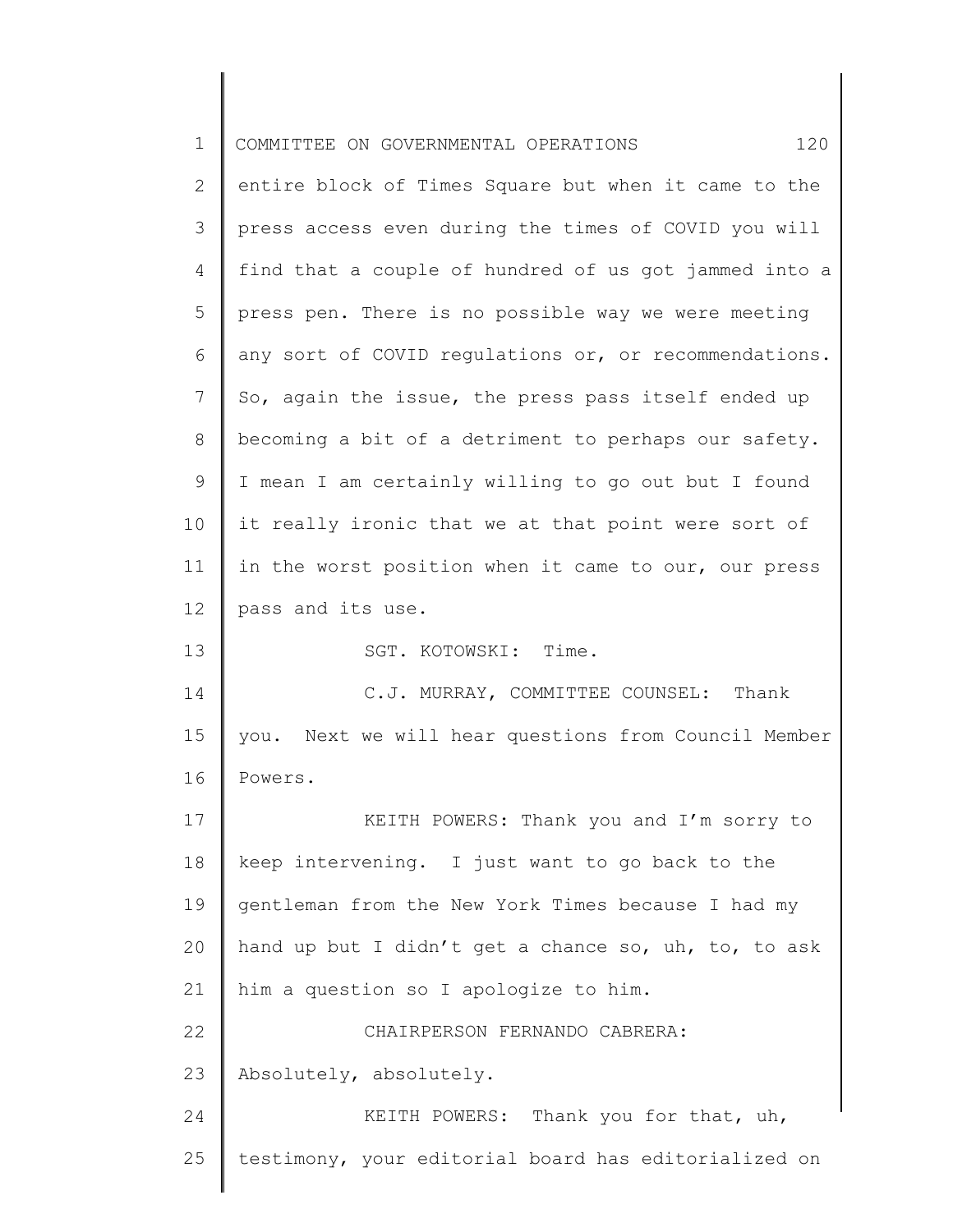| $\mathbf 1$  | 121<br>COMMITTEE ON GOVERNMENTAL OPERATIONS           |
|--------------|-------------------------------------------------------|
| $\mathbf{2}$ | this and in fact I think took a different opinion     |
| 3            | than the testimony that you are offering and I think  |
| 4            | in fact when I had Tweeted out you know considering   |
| 5            | the Legislation had, done an editorial in support of  |
| 6            | it and you said basically more serious proposal to    |
| 7            | move the credentials elsewhere. I don't of course,    |
| 8            | bully, the editorial board has to agree with everyone |
| 9            | else in the New York Times, in fact, I don't want     |
| 10           | that but, uh, I want everybody to have, to be able    |
| 11           | to form their own opinions as they desire but you     |
| 12           | know do you have anything to offer there, I mean it   |
| 13           | just seems like your editorial has gone and has       |
| 14           | support of that and have said that they think that    |
| 15           | this is a worthwhile proposal for us to consider      |
| 16           | moving it in order to preserve the freedom of the     |
| 17           | press and I would just be curious to hear if you had  |
| 18           | anything to say with regard to that?                  |
| 19           | AL-AMYN SUMAR: Yeah, thanks Council                   |
| 20           | Member Powers, I want to be clear that I am not       |
| 21           | talking about the substance of the bill other than to |
| 22           | say that it should contain more guidance on issuance, |
| 23           | suspension and revocation of credentials.<br>I am     |
| 24           | certainly not walking away from what the editorial    |
| 25           | board said in July. Um, and in fact from the          |
|              |                                                       |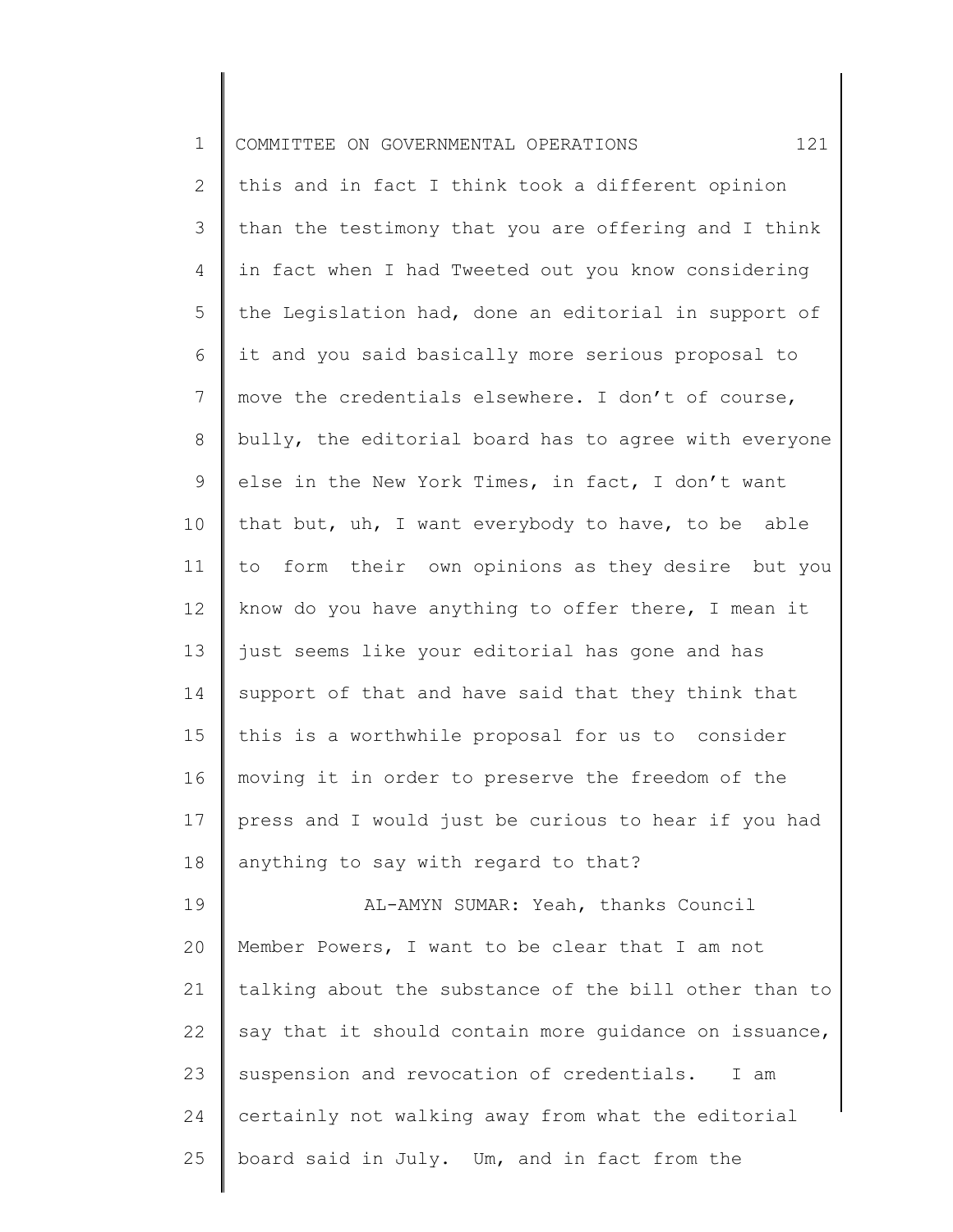1 2 3 4 5 6 7 8 9 10 11 12 13 14 15 16 17 18 19 20 21 22 23 24 25 COMMITTEE ON GOVERNMENTAL OPERATIONS 122 comments that we submitted to the NYPD in advance of the hearing on August 18th and the comments were to be effect the editorial that we have serious problems with a system in which the NYPD can suspends a reporter's press credentials on the street before there has been any kind of process. Um, so, I'm not here to say that the substance of the bill or just the general idea that press credentials should be housed elsewhere it's a bad one. All I'm saying is that the NYPD rule-making should be allowed to play out and whatever the result of that rule-making it may not be one that the Times likes, it may not be ones that others on this call likes but it at least gives us a reference point, it's something to compare this to and say well what are the ways in which the current system is deficient and can be improved, so, I really don't want to kind of malign your attention in that they are good and I am certainly not walking away from the editorial board said, it's a matter of more procedure than substance if that makes sense? KEITH POWERS: Yeah, I think we can do both at the same time frankly. Have a conversation about moving it and as we await it but, but I hear ya, I just was curious to hear.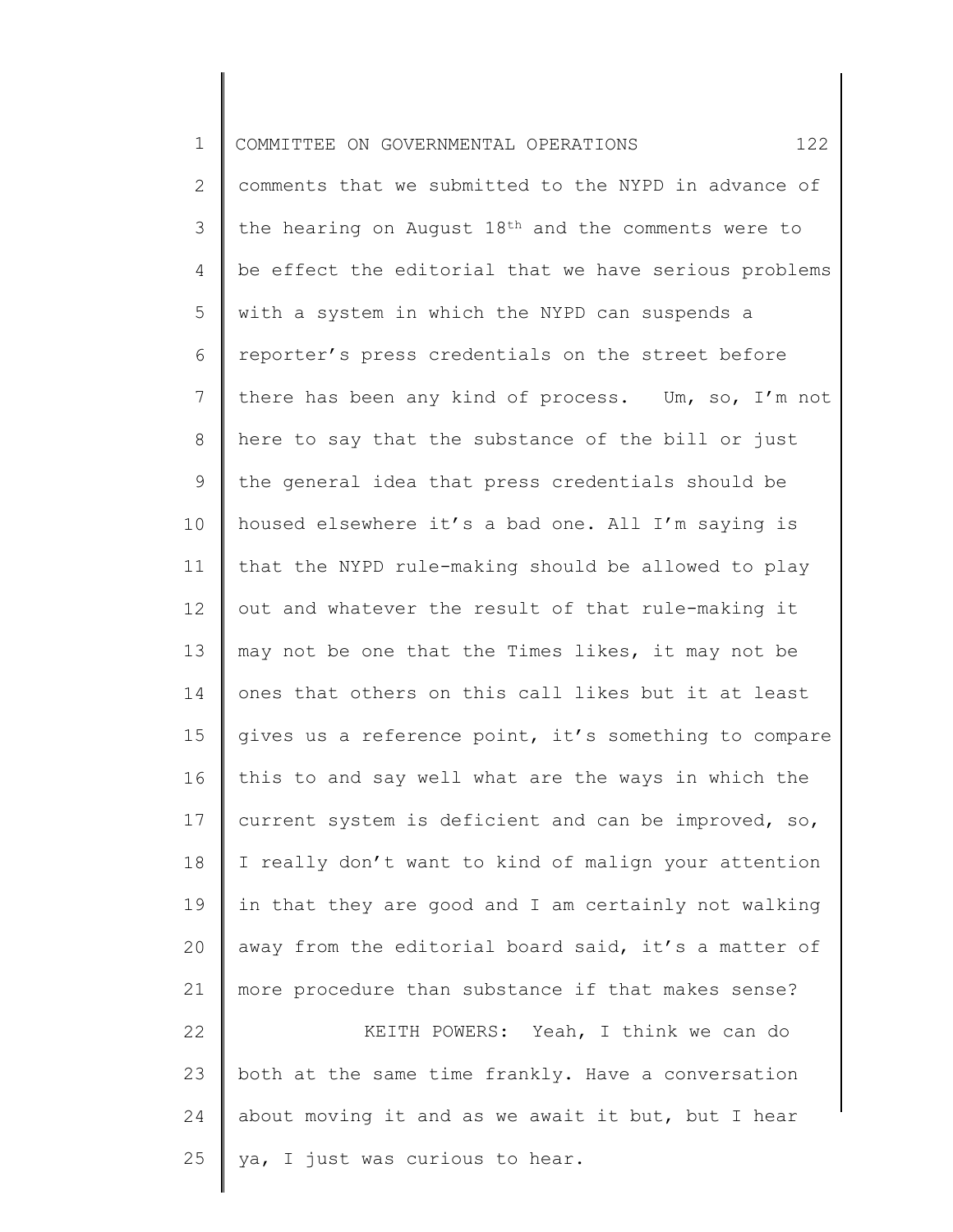1 2 3 4 5 6 7 8 9 10 11 12 13 14 15 16 17 18 19 20 21 22 23 24 25 COMMITTEE ON GOVERNMENTAL OPERATIONS 123 AL-AMYN SUMAR: And, and I think the ongoing discussions are a great idea and very welcomed. KEITH POWERS: Okay, thank you, thanks to the chair. C.J. MURRAY, COMMITTEE COUNSEL: Thank you, we've heard from all of our registered witnesses, so at this time if you have not been called and you wish to testify please raise your hand using the Zoom Raise Hand Function. Seeing no hands raised, I will now turn it back to Chair Cabrera for closing remarks. CHAIRPERSON FERNANDO CABRERA: Thank you so much and thank you to all the staff who made this hearing possible. I want to thank all the panelists that were here today. I really appreciate all of the different points of view. I was pleasantly surprised to hear uh from the press how there are averse point of views regarding this Bill. We are going to be looking at it very closely. Working with the prime sponsor of this bill, Council Member Powers. I want to thank also my colleagues, you guys stayed all the way through you know this hearing. With that, we conclude today's hearing. (gavel pounding)